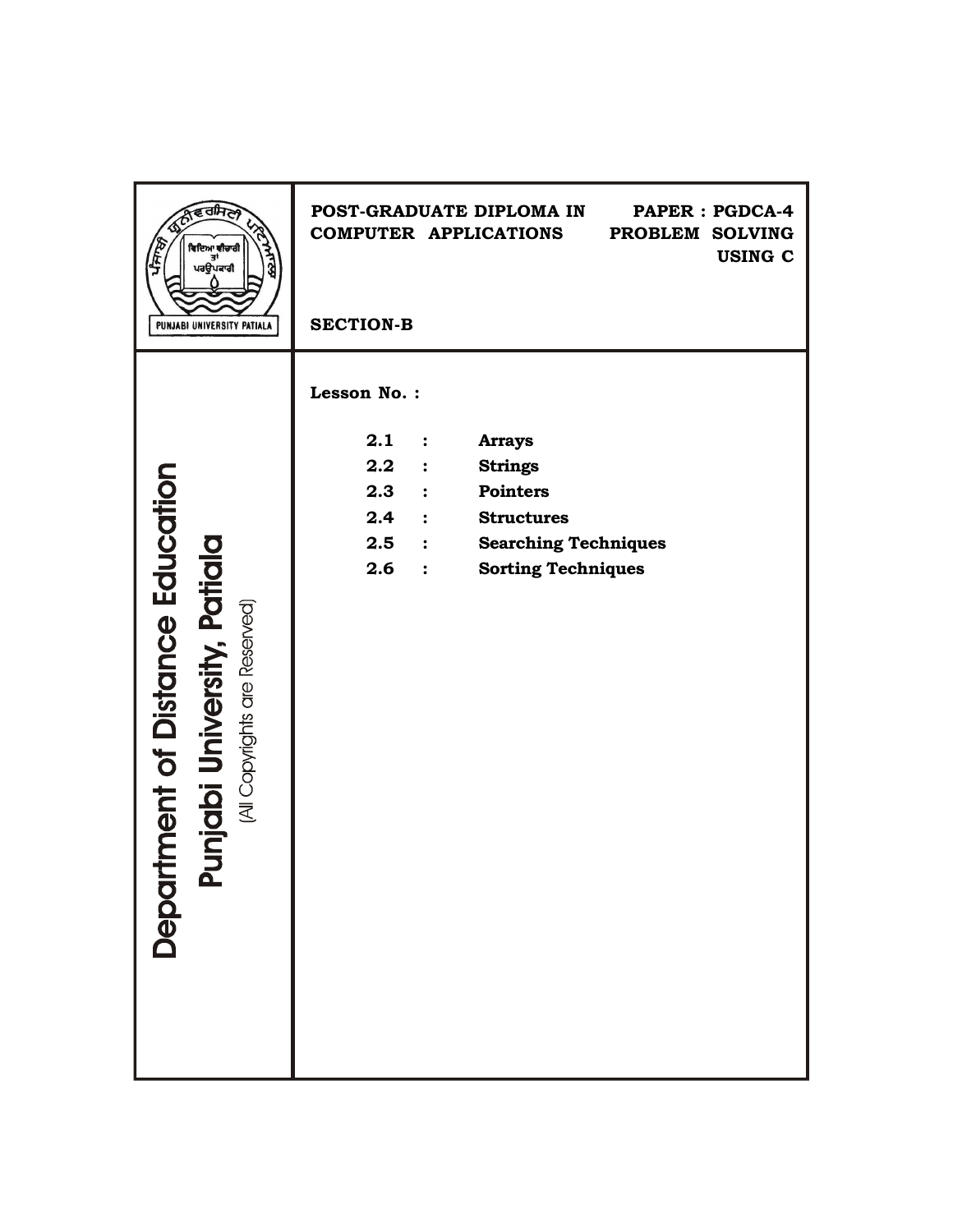**Lesson No. 2.1 Author : Dharam Veer Sharma**

# **Arrays**

- **2.1.1 Introduction**
- **2.1.2 Objectives of the Lesson**
- **2.1.3 Array Basics**
- **2.1.4 Array Initialization**
- **2.1.5 Arrays and functions**
- **2.1.6 Multi-dimensional Arrays**
- **2.1.7 Summary**

**2.1.8 Short Answer Type Questions** 

- **2.1.9 Long Answer Type Questions**
- **2.1.10 Suggested Books**

## **2.1.1 Introduction**

An Array is a collection of elements having the same data type. When multiple elements of the same data type are to be used, then we need some such identifier which can store these multiple elements. In the C language array is one such data structure that can store groups of similar data type elements. These elements are stored in contiguous memory area. The array elements are accessed by providing the name of the storage area or the array and a subscript representing the position of the element within array.

## **2.1.2 Objectives of the Lesson**

We shall discuss the declaration, initialization, printing and manipulation of array elements in this lesson. We shall see how arrays are passed to functions. We shall also discuss multi-dimensional array and using pointers with arrays.

## **2.1.3 Array basics**

**Array is a collection of same type elements under the same variable identifier referenced by index number.** 

Now let's start by looking at a single variable used to store a person's age.

- 1: #include <stdio.h>
- 2:
- 3: int main()
- 4: {
- 5: short age;
- 6: age=23;
- 7:  $print("%d\nu", age);$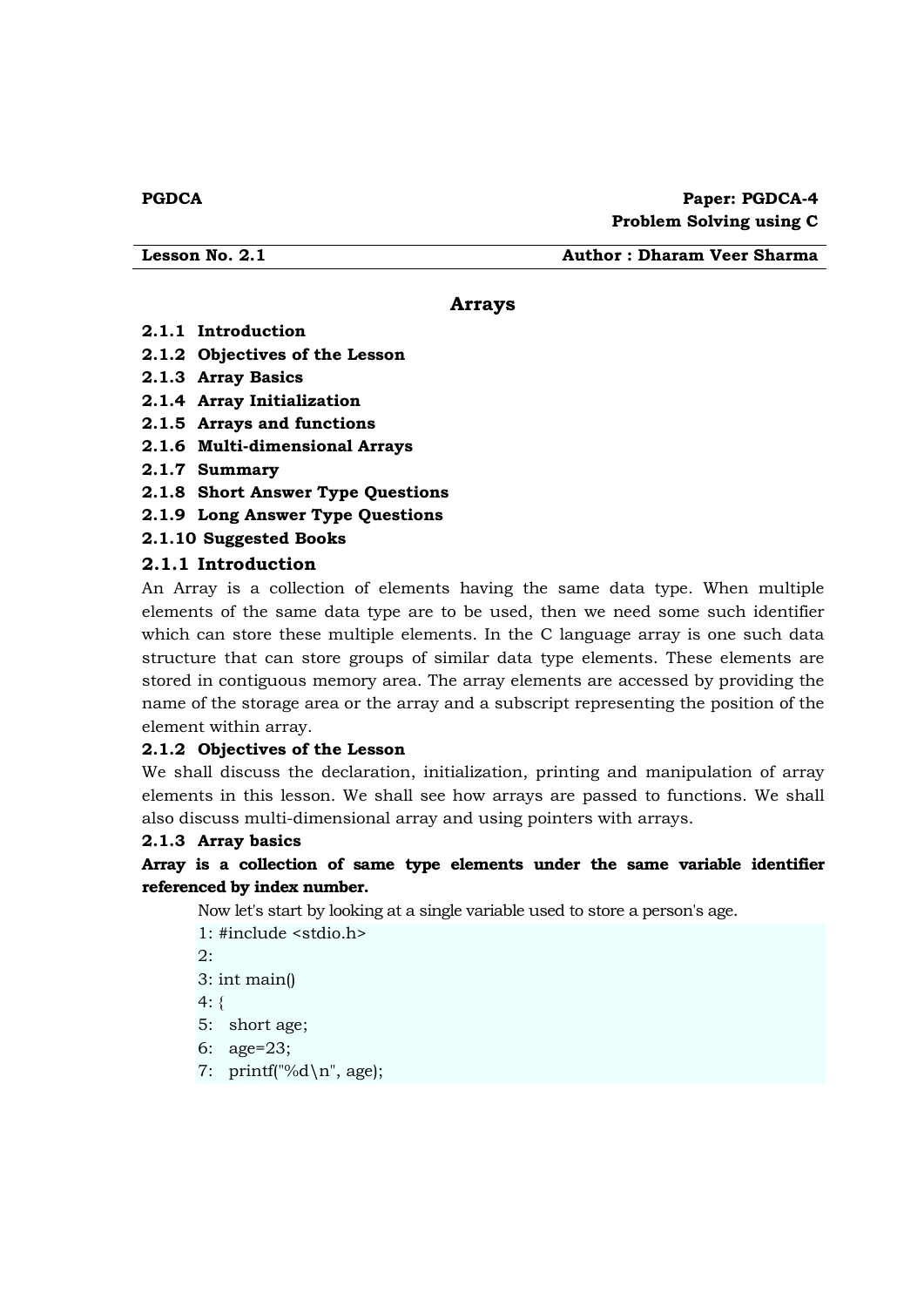```
8: return 0;
```
 $9:$ }

 Not much to it. The variable age is created at line (5) as a short. A value is assigned to age. Finally, age is printed to the screen.



Now let's keep track of 4 ages instead of just one. We could create 4 separate variables, but 4 separate variables have limited appeal. (If using 4 separate variables **is** appealing to you, then consider keeping track of 1000 ages instead of just 4). Rather than using 4 separate variables, we'll use an array which can store a group of similar data type elements as single entity and whose each element is accessed by providing its offset with in the array.

 An array is a simple sequence of objects. All of the objects in the sequence are of the same type. The following example presents an array of four integers.



### **Array of four integers**

 Each cell of the array is accessed through its index number. Arrays are zerobased. Thus the first cell is defined by index 0, the second by index 1 and so on.



Arrays are declared in the following manner:

type variable\_name[array\_size];

The following examples show different ways to declare various arrays.

int my\_int\_array[4]; *// An array of 4 integers*

double my\_double\_array[10]; *// An array of 10 doubles*

### **Accessing an element within an array**

Elements within an array can be accessed ( for reading or writing ) with the subscript operator **[ ]**.

Example -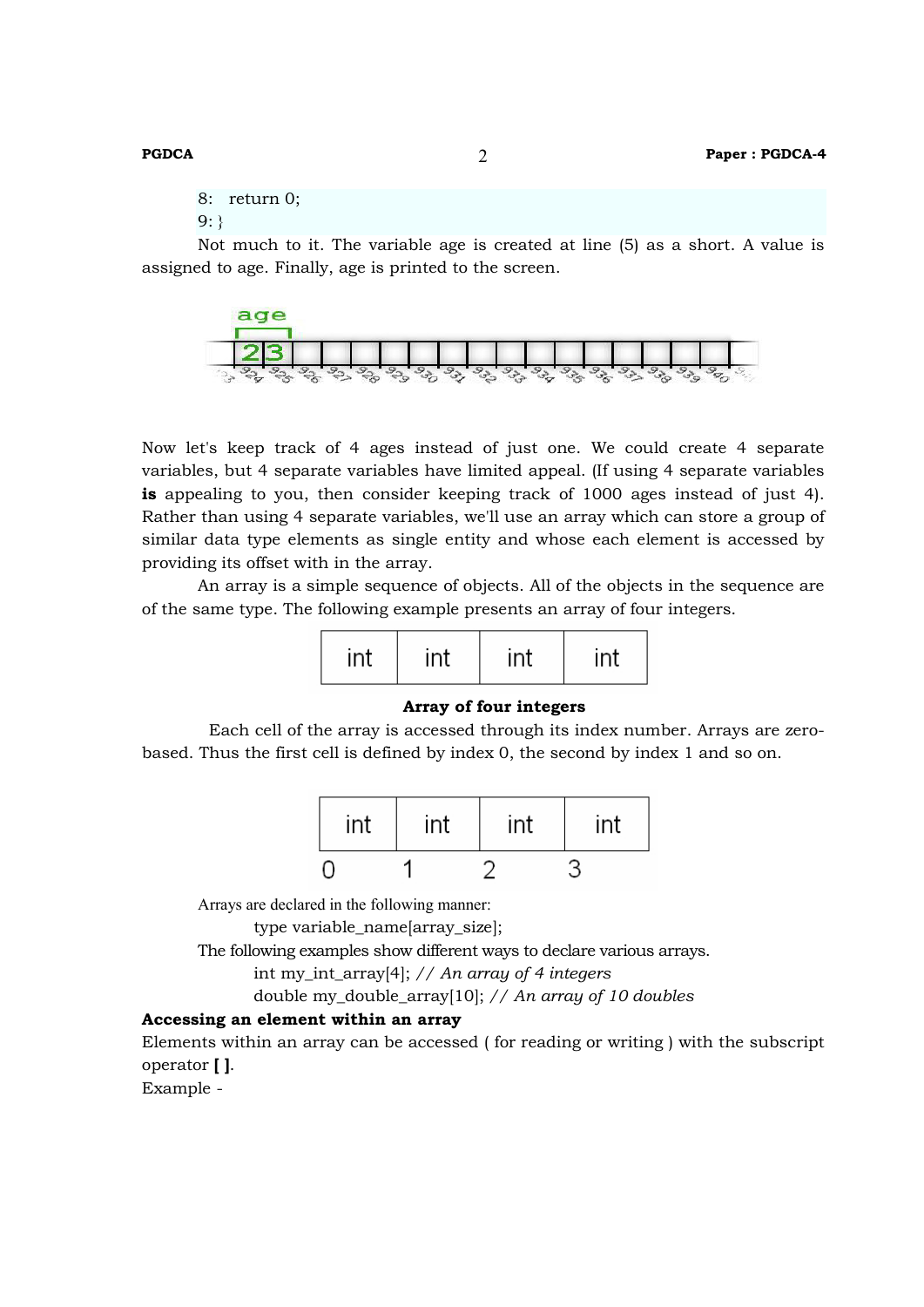int my\_array[10]; // create an array of 10 integers

my\_array[3] = 15; // store the number 15 in the 4th element of my-array

cout << my\_array[3]; // display the number 15 we just put in

**NOTE:** In C, arrays do not have boundary checking. This means that the programmer is responsible for knowing the number of cells in the array and thus, the last valid index which can be referenced. Accessing an element past the end of the array bounds will not cause a compiler error, but will crash your program at an unpredictable (but usually the worst possible) time. This is a very common bug which is found even in some of the most popular commercial software packages. Be careful – this is one of the most difficult bugs to track down. Example -

```
int the_array[2]; //array of 2 integers
the_array[0] = 42; //valid access
the_array[1] = 1776; //valid access
the_array[3] = 1492; //oops! Error but not reported by compiler. 
 Here's how to create an array and one way to initialize an array: 
1: #include <stdio.h> 
2: 
3: int main() 
4: { 
5: short age[4]; 
6: age[0]=23; 
7: age[1]=34; 
8: age[2]=65; 
9: age[3]=74; 
10: return 0; 
11:}
```
 On line (5), an array of 4 shorts is created. Values are assigned to each variable in the array on line (6) through line (9).



Accessing any single short variable, or element, in the array is straightforward. Simply provide a number in square braces next to the name of the array. The number identifies which of the 4 elements in the array you want to access.

The program above shows that the first element of an array is accessed with the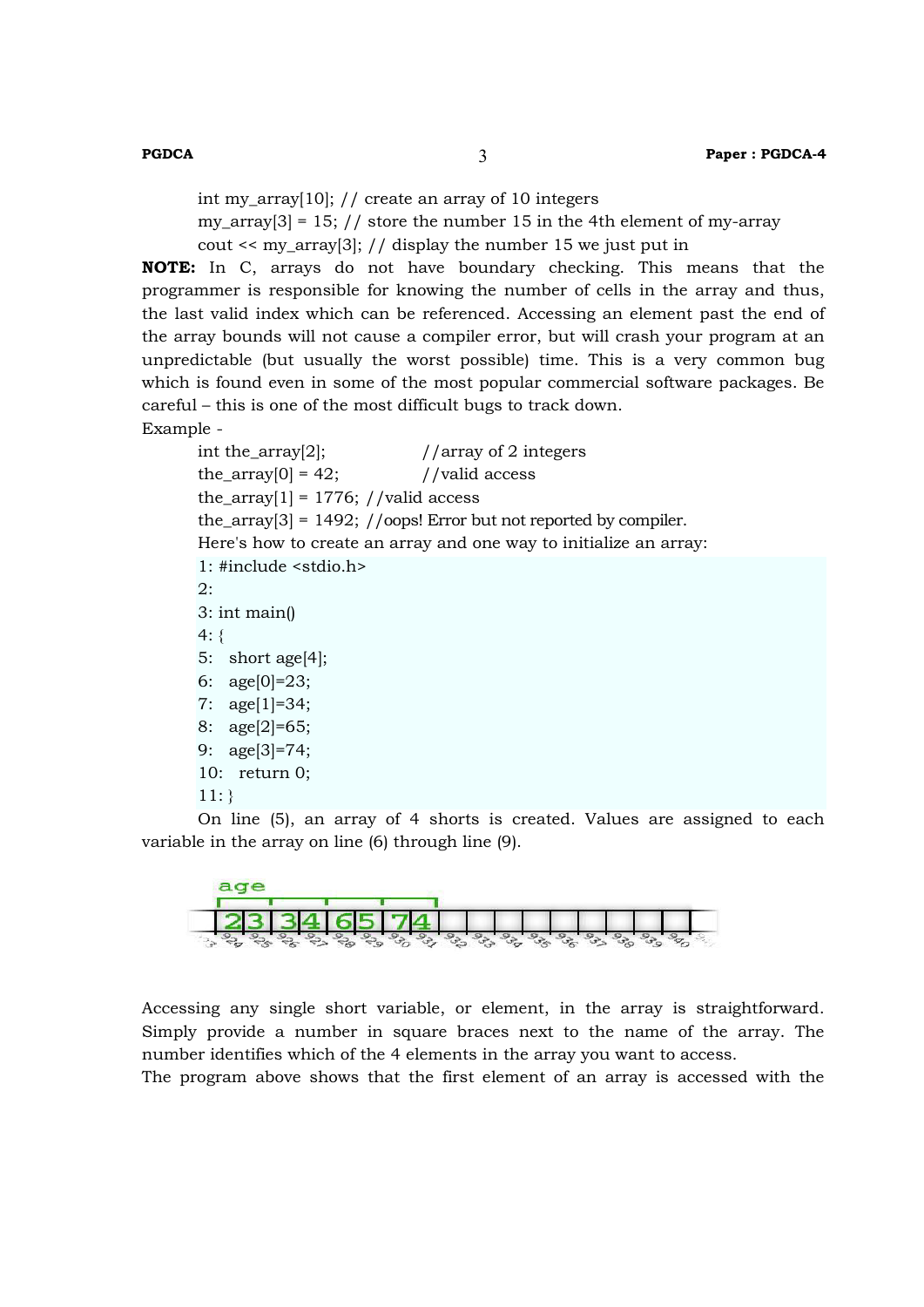number 0 rather than 1. Later We'll discuss why 0 is used to indicate the first element in the array.

## **2.1.4 Array Initialization**

When an array of any type is created, the cells within the array are not empty. Depending on your setup, they will either have an already initialized value depending on the type of array you created or the cells will contain garbage values left over from previous use of that piece of memory. In either case, it is usually a good idea to initialize the elements of the array prior to use. Two common ways of initializing an array is through an initializer list or through a loop. Array elements can be initialized at the time of declaration of the array as following.

Example (initializer list) -

int int\_arr[] =  $\{34, 68, 7, 9, 20\}$ ; double double\_arr[] =  $\{22.78, 9.7, 3.1415, 2.71\}$ ; char name $[10]$  = "John"; char name[10]= { 'J', 'o','h','n','\0'};

 In all the above declaration the array has been initialized there itself. If an array is partially initialized then the remaining elements are automatically initialized to 0 in case of numeric arrays.

int a[10] =  $\{0\}$ ;

The above example is a handy way of initializing all elements of an array to 0.

**NOTE:** When initializer lists are used, the size of the array inside the brackets is not needed. You are free to explicitly place the number there but if you do not, the compiler will know the size based on the number of elements you initialized the array with.

Example (loop) -

```
const int ARRAY_SIZE = 10; 
int my_array[ARRAY_SIZE]; 
for (int i = 0; i < ARRAY_SIZE; i++){ 
       my_array[i] = 0;}
```
This method is useful when arrays are to be initialized with in the program.

**NOTE:** A 'for' loop is used by convention to initialize the array. When the value to be used to initialize the array is the same for all the cells, a loop is usually the way to go.

### **Arrays and Loops**

Most of the useful work done with an array requires some sort of searching through the array. While searching through the array, you are accessing every cell in that array. This is done with the same kind of 'for' loop. The following example 'traverses'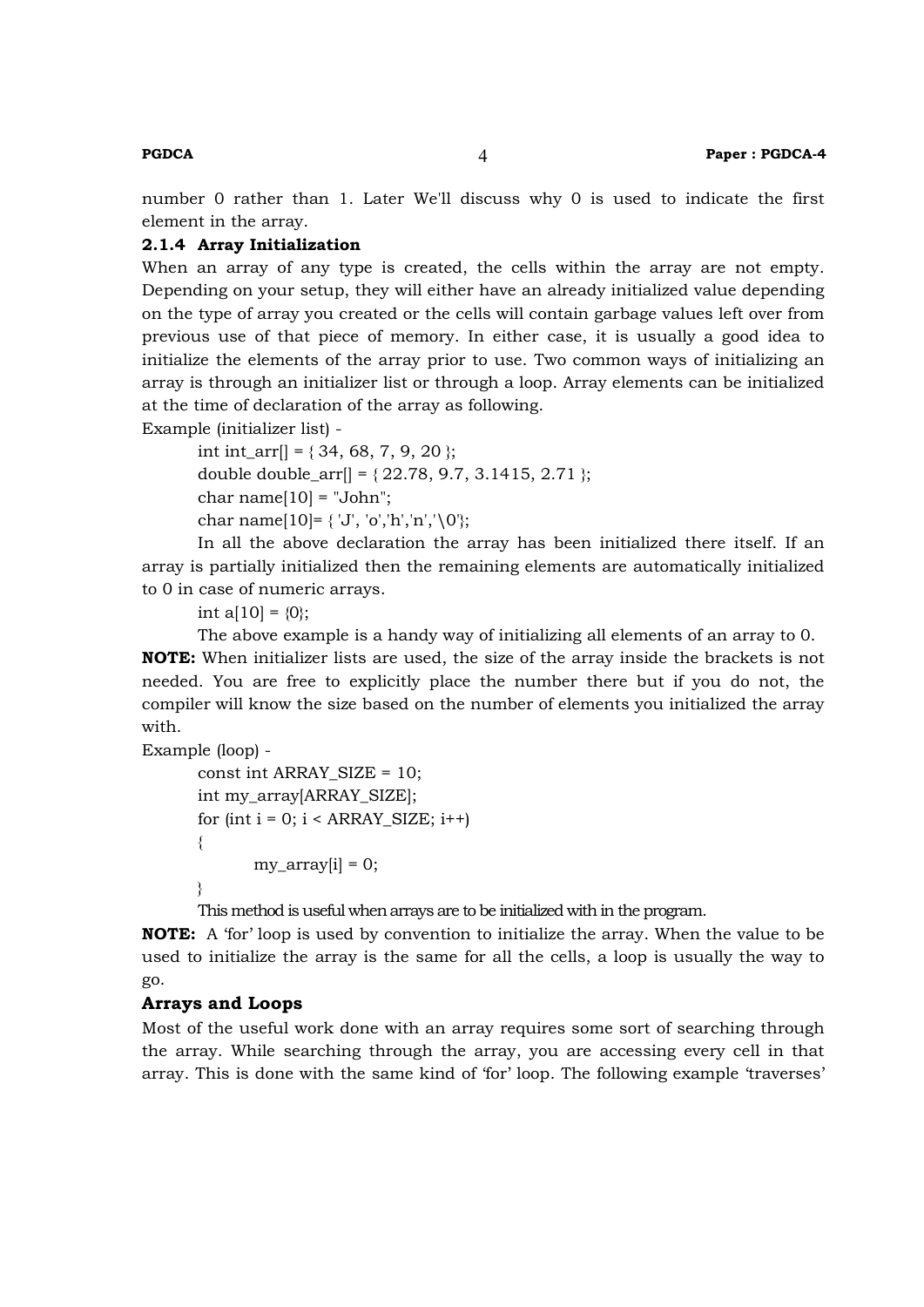(runs through) the entire array in order to check if the number 2 appears anywhere within the array.

Example:

```
const int ARR_SIZE = 7; 
int my_array[ARR_SIZE] = \{60, 3, 2, 8, 19, 2, 9\};
for (int i = 0; i < ARR SIZE; i^{++})
{ 
       if (my_array[i] == 2) { 
                cout << "Number 2 appears in index " << i; 
        } 
}
```
# **2.1.5 Arrays and Functions**

Arrays, by default, are not passed to functions in the same way as regular variables are. In C, regular variables are passed by value, meaning that any changes you make to those variables in that function will not persist after you leave the function. Arrays are passed by reference (this isn't technically true, but the effect is the same), meaning that any changes you make to array cells in the function are still in effect when the function exits.

**NOTE:** (For the more inquisitive of you): The name of the array is actually a pointer to the first cell of the array. When you pass an array to a function, what is passed is actually the address of the first cell. Because of this, access to other cells of the array is freely available from inside the function through the use of the subscript operator or through pointer arithmetic.

What follows is a complete program which declares an array, initializes its cells and increments the value in each cell in a separate function. Example -

```
void increment_all(int an_array[], int size) 
{ 
       for (int i = 0; i < size; i++)
               an_array[i] += 1;
} 
int main() 
{ 
        const int ARR_SIZE = 10; 
        int my_arr[ARR_SIZE]; 
       for (int i = 0; i < ARR SIZE; i++)
               my\_arr[i] = i; increment_all(my_arr, ARR_SIZE);
```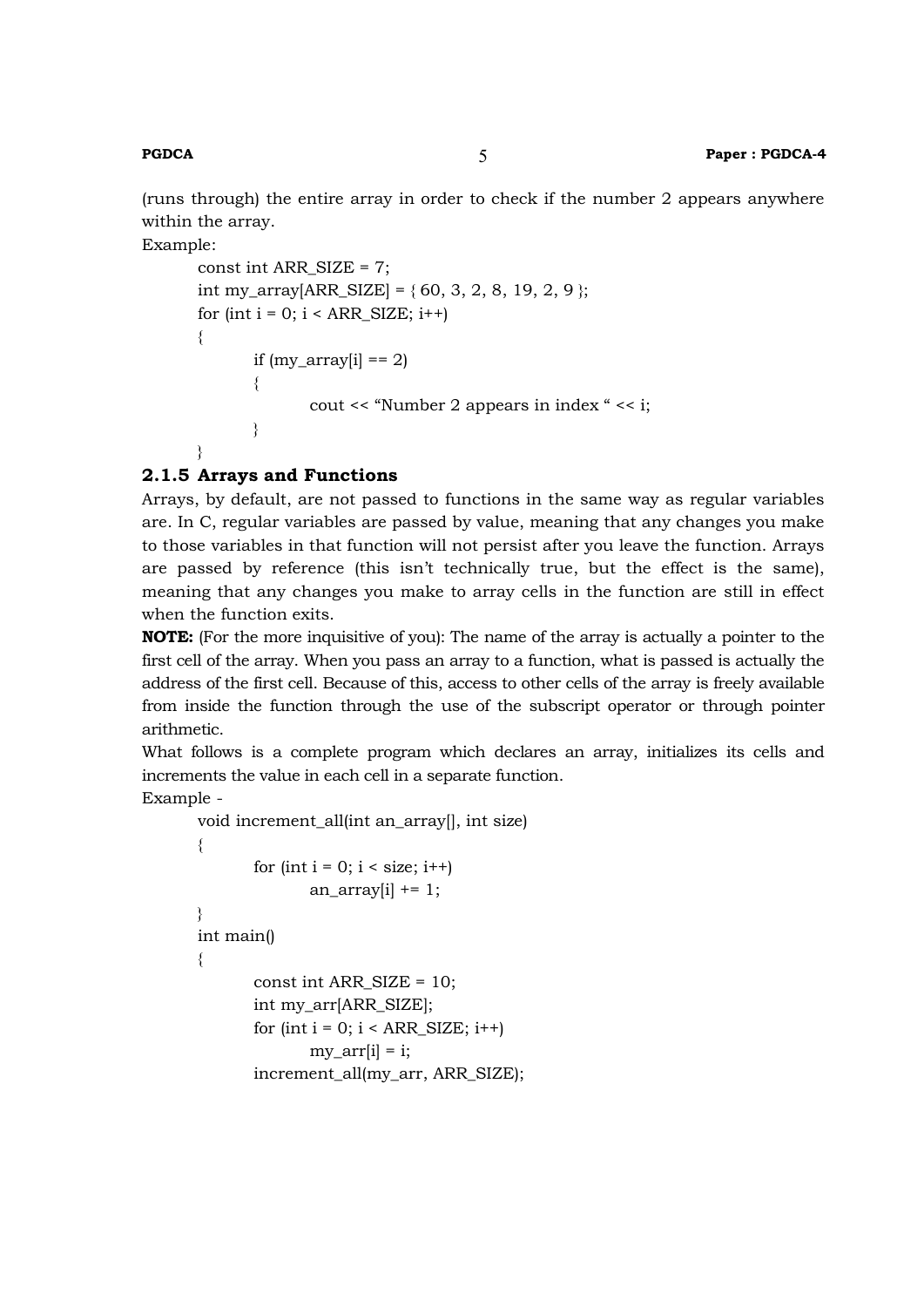}

### return 0;

 Like other languages, C uses arrays as a way of describing a collection of variables with identical properties. The group has a single name for all of the members, with the individual members being selected by an index.

Here's an array being declared:

double ar[100];

The name of the array is ar and its members are accessed as ar[0] through to ar[99] inclusive, as the following figure shows.



### 100 element array

Each of the hundred members is a separate variable whose type is double. Without exception, all arrays in C are numbered from 0 up to one less than the bound given in the declaration. This is a prime cause of surprise to beginners—watch out for it. For simple examples of the use of arrays, look back at earlier lessons where several problems are solved with their help.

One important point about array declarations is that they don't permit the use of varying subscripts. The numbers given must be constant expressions which can be evaluated at compile time, not run time. For example, this function incorrectly tries to use its argument in the size of an array declaration:

f(int  $x$ ){

}

char var\_sized\_array[x]; /\* FORBIDDEN \*/

 It's forbidden because the value of x is unknown when the program is compiled; it's a run-time, not a compile-time, value.

 To tell the truth, it would be easy to support arrays whose first dimension is variable, but neither Old C nor the Standard permits it, although we do know of one Very Old C compiler that used to do it.

### **2.1.6 Multi-dimensional Arrays**

Multidimensional arrays can be declared like this:

int three\_dee[5][4][2];

int t\_d[2][3]

The use of the brackets gives a clue to what is going on. The first declaration gives us a five-element array called three\_dee. The members of that array are each a four element array whose members are an array of two ints. We have declared arrays of arrays, as the following figure shows for two dimensions.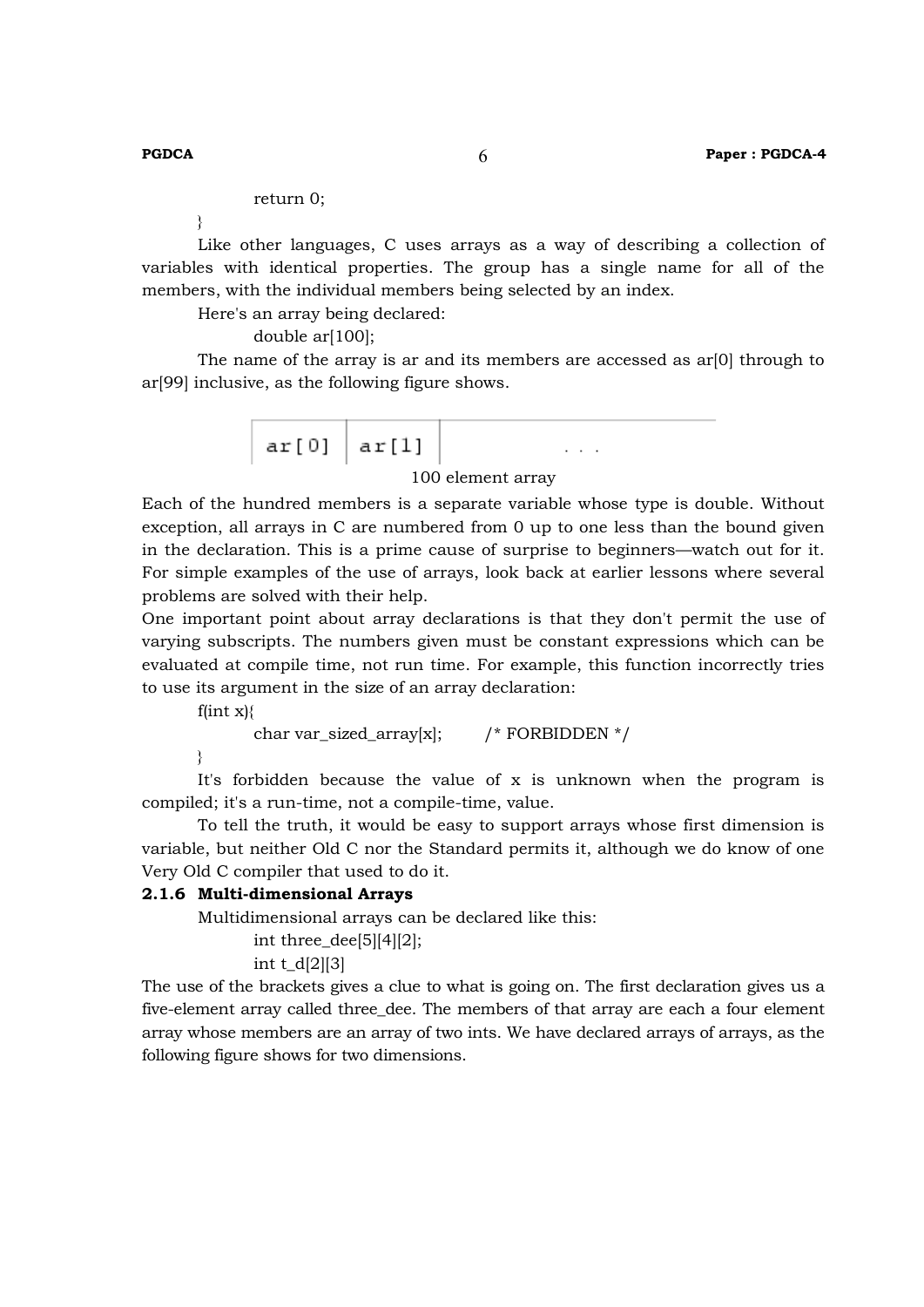| t_d[0] |  |  | t_d[1] |
|--------|--|--|--------|
|        |  |  |        |

Two-dimensional array, showing layout

In the diagram, you will notice that  $t_d[0]$  is one element, immediately followed by  $t_d[1]$ (there is no break). It so happens that both of these elements are themselves arrays of three integers. Because of C's storage layout rules,  $t_d[1][0]$  is immediately after  $t_d[0][2]$ . It would be possible (but very poor practice) to access t\_d[1][0] by making use of the lack of array-bound checking in C, and to use the expression t\_d[0][3]. That is not recommended—apart from anything else, if the declaration of t\_d ever changes, then the results will be likely to surprise you.

That's all very well, but does it really matter in practice? Not much it's true; but it is interesting to note that in terms of actual machine storage layout the rightmost subscript 'varies fastest'. This has an impact when arrays are accessed via pointers. Otherwise, they can be used just as would be expected; expressions like these are quite in order:

> three  $de[1][3][1] = 0$ ; three\_dee[4][3][1]  $+= 2;$

 The second of those is interesting for two reasons. First, it accesses the very last member of the entire array—although the subscripts were declared to be [5][4][2], the highest usable subscript is always one less than the one used in the declaration. Second, it shows where the combined assignment operators are a real blessing. For the experienced C programmer, it is much easier to tell that only one array member is being accessed, and that it is being incremented by two. Other languages would have to express it like this:

three\_dee[4][3][1] = three\_dee[4][3][1] + 2;

 It takes a conscious effort to check that the same array member is being referenced on both sides of the assignment. It makes things easier for the compiler too: there is only one array indexing calculation to do and this is likely to result in shorter, faster code. (Of course a clever compiler would notice that the left- and righthand sides look alike and would be able to generate equally efficient code—but not all compilers are clever and there are lots of special cases where even clever compilers are unable to make use of the information.)

It may be of interest to know that although C offers support for multidimensional arrays, they aren't particularly common to see in practice. One-dimensional arrays are present in most programs, if for no other reason than that's what strings are. Two dimensional arrays are seen occasionally and arrays of higher order than that are most uncommon. One of the reasons is that the array is a rather inflexible data structure and the ease of building and manipulating other types of data structures in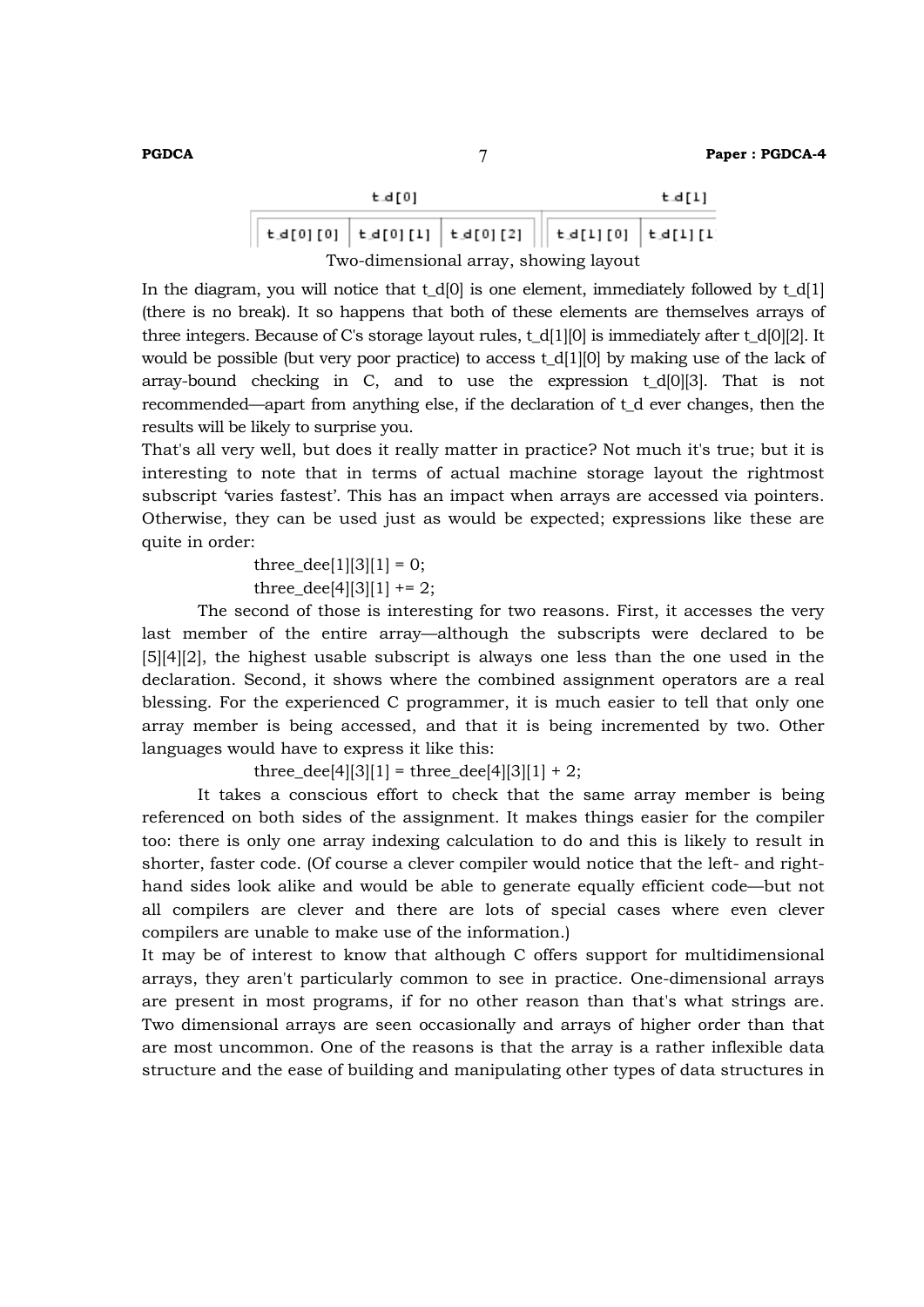C means that they tend to replace arrays in the more advanced programs. We will see more of this when we look at pointers.

## **2.1.7 Summary**

Arrays are used for storing multiple elements of the same data type. Elements of array can be accessed by providing a subscript enclosed in square brackets. Arrays can be initialized at the time of declaration or using a for loop. If array is partially initialized then the remaining elements are automatically initialized to 0, in case of numeric arrays. Arrays can be passed as arguments to functions. Multi-dimensional arrays are used for storing matrix and other higher dimensional data.

## **2.1.8 Short Answer Type Questions**

- 1. Define arrays.
- 2. How array can be initialized at the time of declaration?
- 3. Define multi-dimensional array.

# **2.1.9 Long Answer Type Questions**

- 1. What are the methods of arrays initialization? Explain giving examples.
- 2. How arrays are passed as arguments to functions? Explain.
- 3. What is the purpose of multi-dimensional arrays? Give an example of these.

# **2.1.10 Suggested Books**

- 
- 2. C Programming using Turbo C Robert Lafore
- 3. Programming with ANSI and Turbo C Ashok N. Kamthane
- 4. Programming using C E. Balagurusamy
- 5. The C Programming language Brian W. Kernigham
- 1. Let Us C Yashavant Kanetkar Dennis M. Ritchie

### **Web Resources**

www.cprogramming.com www.programiz.com/c-programming www.w3schools.in/c-tutorial/ www.learn-c.org www.tutorialspoint.com/cprogramming/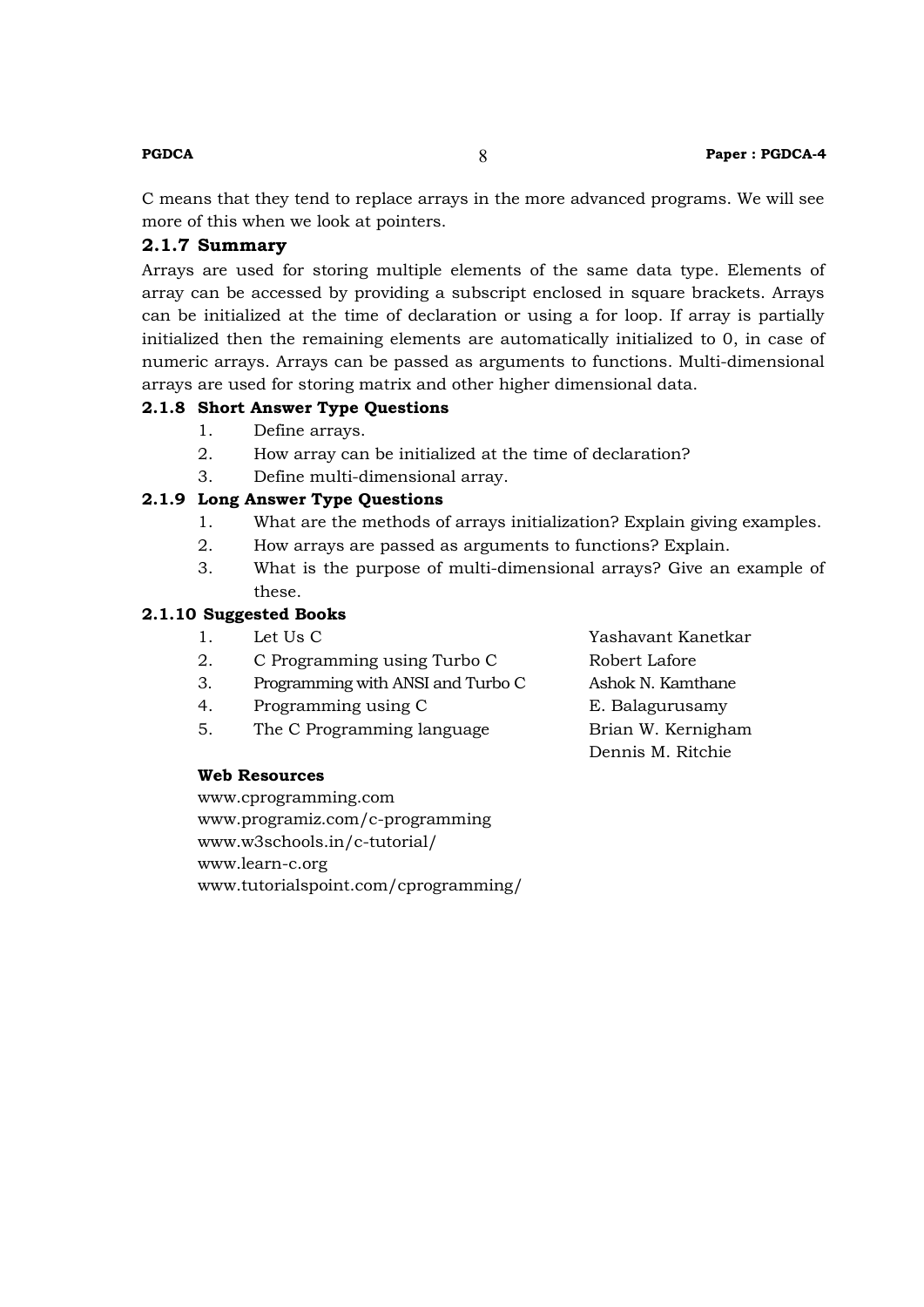**PGDCA Paper: PGDCA-4 Problem Solving using C**

**Lesson No. 2.2 Author : Dharam Veer Sharma**

# **Strings**

- **2.2.1 Introduction**
- **2.2.2 Objectives of the Lesson**
- **2.2.3 Representing Strings and String I/O**
- **2.2.4 Defining Strings Within a Program**
- **2.2.5 Inbuilt String Functions**
- **2.2.6 Summary**
- **2.2.7 Short Answer Type Questions**
- **2.2.8 Long Answer Type Questions**
- **2.2.9 Suggested Books**

### **2.2.1 Introduction**

 The character string is one of the most useful and important data types in C. You have been using character strings all along, but there still is much to learn about them. The C library provides a wide range of functions for reading and writting strings, copying strings, comparing strings, combining strings, searching strings, and more. This lesson will add these capabilities to your programming skills.

### **2.2.2 Objectives of the Lesson**

You will learn about the following in this chapter:

- Functions: gets(), puts(), strcat(), strncat(), strcmp(), strncmp(), strcpy(), strncpy(), sprintf(), strchr()
- Creating and using strings
- Using several string and character functions from the C library and creating your own string functions
- Using command-line arguments

## **2.2.3 Representing Strings and String I/O**

Of course, you already know the most basic fact: A character string is a char array terminated with a null character  $'(\nabla)$ . Therefore, what you've learned about arrays and pointers carries over to character strings. But because character strings are so commonly used, C provides many functions specifically designed to work with strings. This lesson discusses the nature of strings, how to declare and initialize strings, how to get them into and out of programs and how to manipulate strings.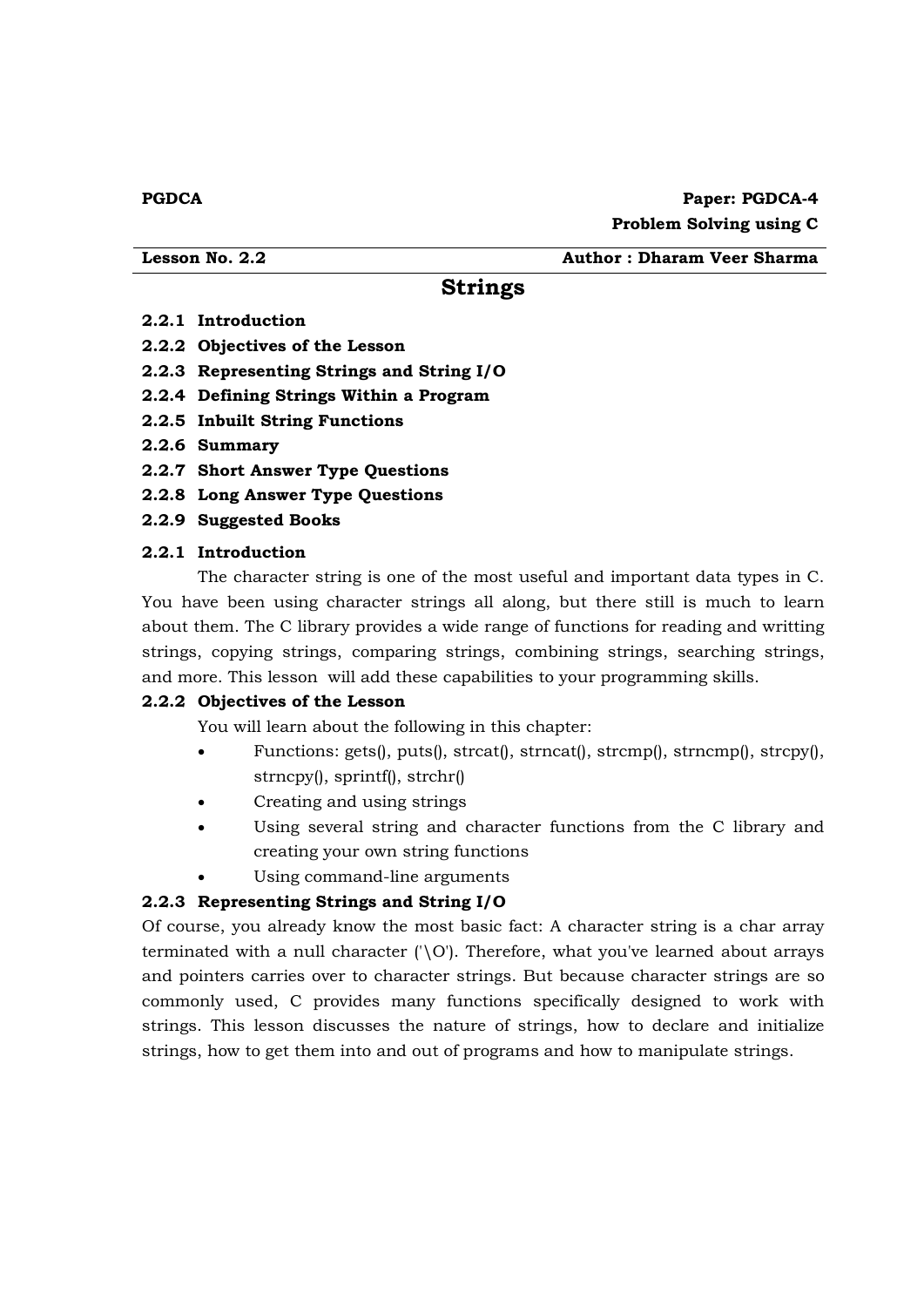{

**The strings.c Program** 

The following listing presents a busy program that illustrates several ways to set up, read, and print strings. It uses two new functions—gets(), which reads a string, and puts(), which prints a string. (You probably notice a family resemblance to getchar() and putchar().) The rest of the program should look fairly familiar.

```
// strings.c -- stringing the user along 
#include <stdio.h> 
#define MSG "You must have many talents. Tell me some."
                              // a symbolic string constant 
#define LIM 5 
#define LINELEN 81 // maximum string length + 1 
int main(void) 
        char name[LINELEN]; 
        char talents[LINELEN]; 
        int i; 
        // initializing a one dimensioned char array 
        const char m1[40] = "Limit yourself to one line's worth."; 
                              // letting the compiler compute the 
                              // array size 
       const char m2[] = "If you can't think of anything, fake it.";
                              // initializing a pointer 
       const char *m3 = "nEnough about me - what's your name?"; // initializing an array of 
                              // string pointers 
       const char *mytal[LIM] = \frac{1}{2} // array of 5 pointers
               "Adding numbers swiftly", 
               "Multiplying accurately", "Stashing data", 
               "Following instructions to the letter", 
               "Understanding the C language" 
        }; 
        printf("Hi! I'm Clyde the Computer." 
               " I have many talents.\n"); 
        printf("Let me tell you some of them.\n"); 
        puts("What were they? Ah, yes, here's a partial list."); 
       for (i = 0; i < LIM; i++)
```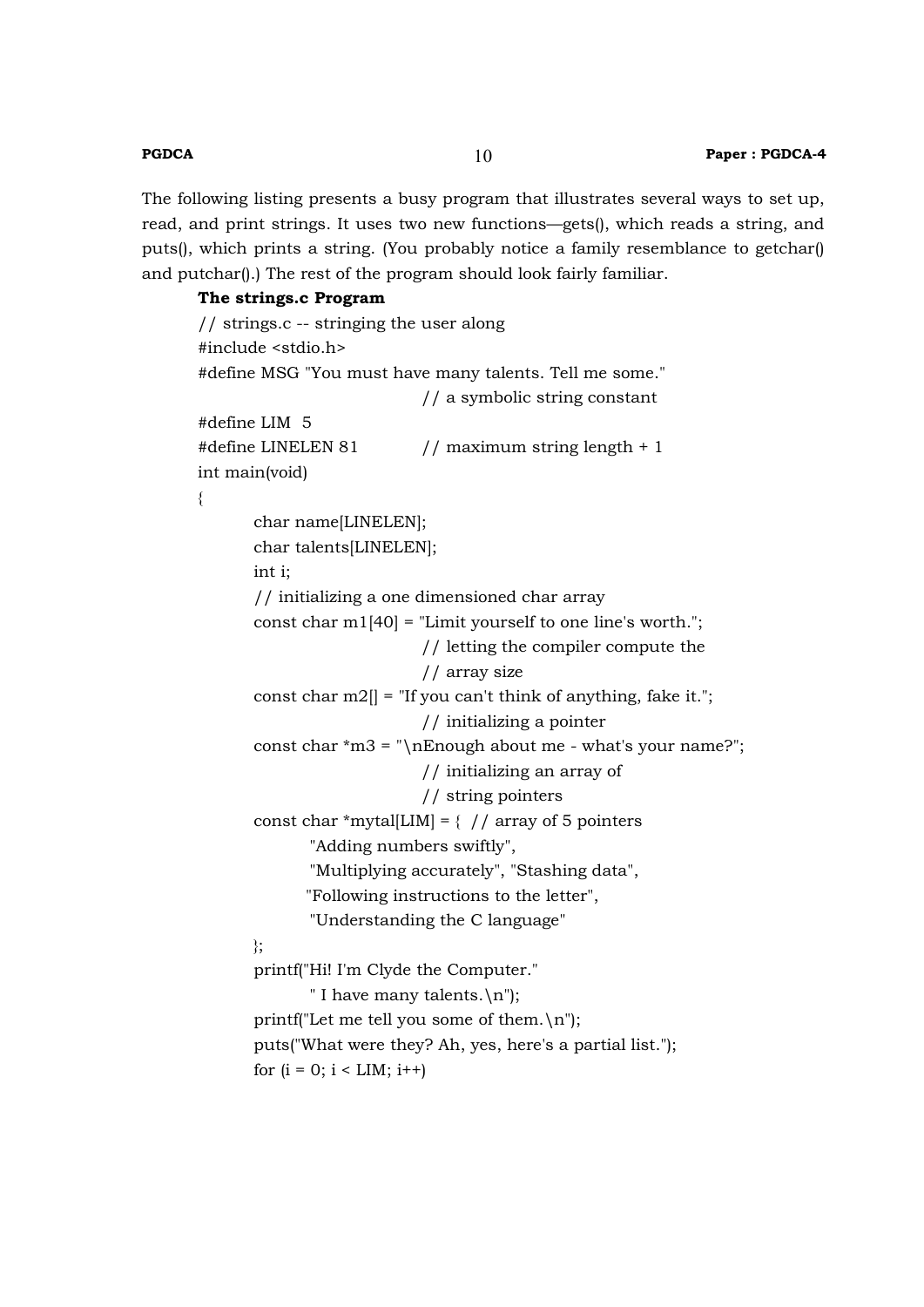puts(mytal[i]); // print list of computer talents puts(m3); gets(name); printf("Well, %s, %s\n", name, MSG); printf("%s\n%s\n", m1, m2); gets(talents); puts("Let's see if I've got that list:"); puts(talents); printf("Thanks for the information, %s.\n", name); return 0;

## }

To show you what this program does, here is a sample run:

Hi! I'm Clyde the Computer. I have many talents.

Let me tell you some of them.

What were they? Ah, yes, here's a partial list.

Adding numbers swiftly

Multiplying accurately

Stashing data

Following instructions to the letter

Understanding the C language

Enough about me – what's your name?

Nigel Barntwit

Well, Nigel Barntwit, You must have many talents. Tell me some.

Just limit yourself to one line's worth.

If you can't think of anything, fake it.

Fencing, yodeling, malingering, cheese tasting, and sighing.

Let's see if I've got that list:

Fencing, yodeling, malingering, cheese tasting, and sighing.

Thanks for the information, Nigel Barntwit.

 Rather than going through the listing line-by-line, let's take a more encompassing approach. First, you will look at ways of defining a string within a program. Then you will see what is involved in reading a string into a program. Finally, you will study ways to output a string.

## **2.2.4 Defining Strings Within a Program**

As you probably noticed when you read the above listing, there are many ways to define a string. The principal ways are using string constants, using char arrays,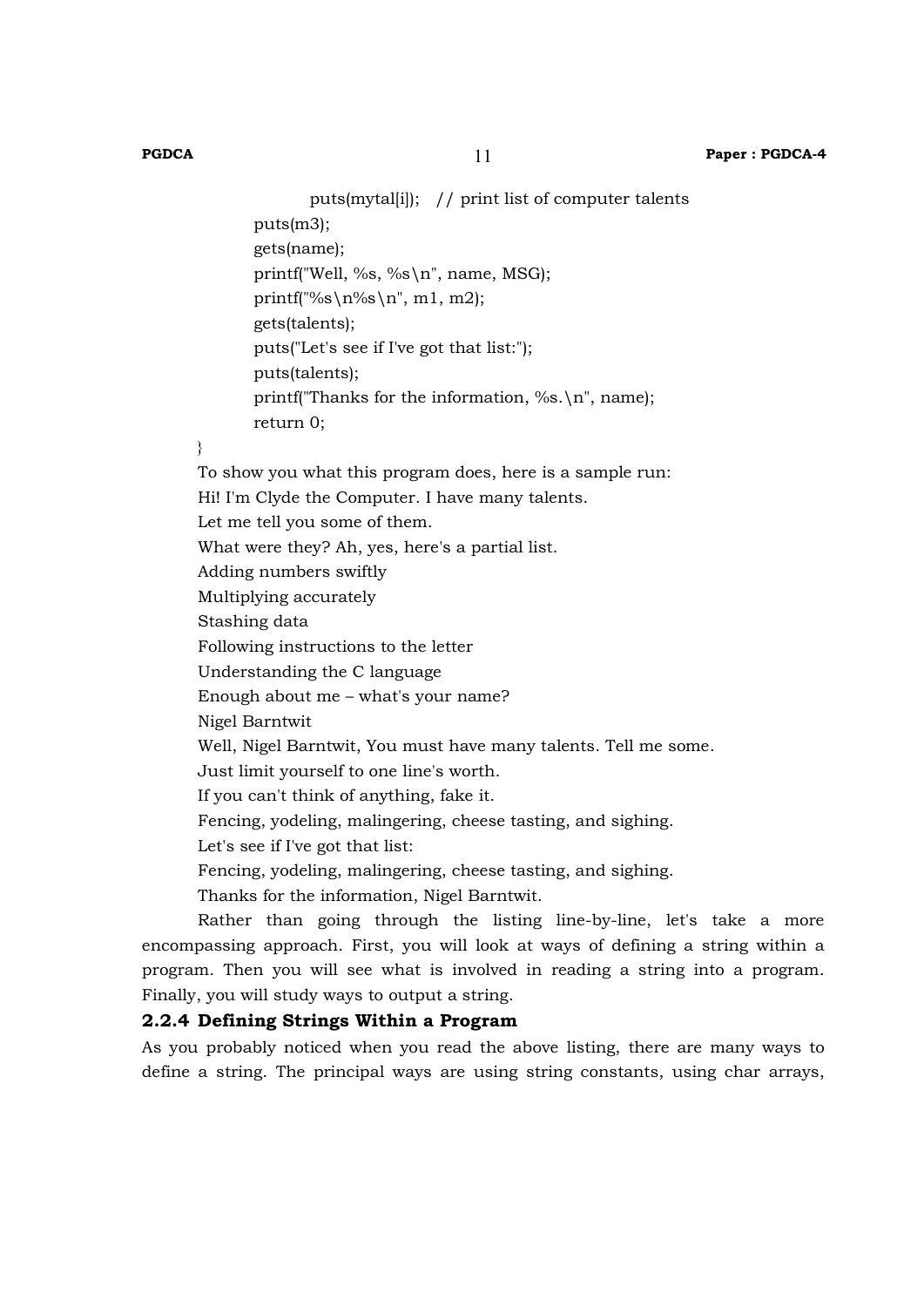using char pointers and using arrays of character strings. A program should make sure there is a place to store a string, and we will cover that topic, too.

## **Character String Constants (String Literals)**

A string constant, also termed a string literal, is anything enclosed in double quotation marks. The enclosed characters, plus a terminating '\O' character automatically provided by the compiler are stored in memory as a character string. The program uses several such character string constants, most often as arguments for the printf() and puts() functions. Note, too, that you can use #define to define character string constants.

 Recall that ANSI C concatenates string literals if they are separated by nothing or by whitespace. For example,

> char greeting $[50]$  = "Hello, and"" how are" " you" " today!";

is equivalent to this:

char greeting[50] = "Hello, and how are you today!";

 If you want to use a double quotation mark within a string, precede the quotation mark with a backslash, as follows:

printf("\"Run, Spot, run!\" exclaimed Dick.\n");

This produces the following output:

"Run, Spot, run!" exclaimed Dick.

 Character string constants are placed in the static storage class, which means that if you use a string constant in a function, the string is stored just once and lasts for the duration of the program, even if the function is called several times. The entire quoted phrase acts as a pointer to where the string is stored. This action is analogous to the name of an array acting as a pointer to the array's location. If this is true, what kind of output should the program in the following listing produce?

### **The quotes.c Program**

```
/* quotes.c -- strings as pointers */ 
#include <stdio.h> 
int main(void) 
{ 
       printf("%s, %p, %c\n", "We", "are", *"space farers");
        return 0; 
}
```
 The %s format should print the string We. The %p format produces an address. So if the phrase "are" is an address, then %p should print the address of the first character in the string. (Pre-ANSI implementations might have to use %u or %lu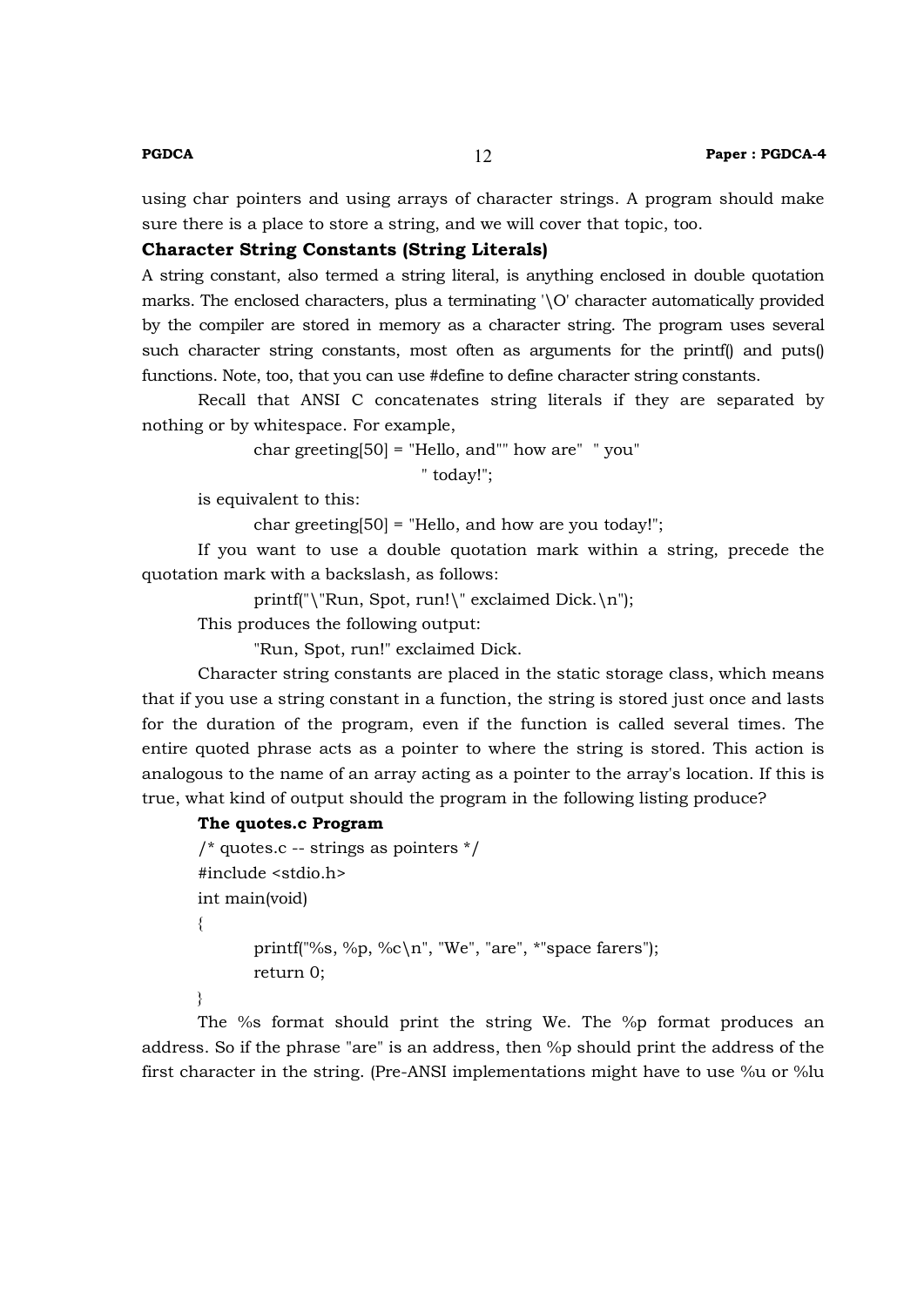instead of %p.) Finally, \*"space farers" should produce the value of the address pointed to, which should be the first character of the string "space farers". Does this really happen? Well, here is the output:

We, 0x0040c010, s

## **Character String Arrays and Initialization**

When you define a character string array, you must let the compiler know how much space is needed. One way is to specify an array size large enough to hold the string. The following declaration initializes the array m1 to the characters of the indicated string:

const char m1[40] = "Limit yourself to one line's worth.";

The const indicates the intent to not alter this string.

This form of initialization is short for the standard array initialization form:

const char m1[40] = { 'L', 'i', 'm', 'i', 't', '', 'y', 'o', 'u', 'r', 's', 'e', 'l',

 'f', ' ', 't', 'o', ' ', 'o', 'n', 'e', ' ', 'l', 'i', 'n', 'e', '\", 's', ' ', 'w', 'o', 'r', 't', 'h', '.', '\0'

};

 Note the closing null character. Without it, you have a character array, but not a string.

When you specify the array size, be sure that the number of elements is at least one more (that null character again) than the string length. Any unused elements are automatically initialized to 0 (which in char form is the null character, not the zero digit character).

Often, it is convenient to let the compiler determine the array size; recall that if you omit the size in an initializing declaration, the compiler determines the size for you:

const char  $m2$ [] = "If you can't think of anything, fake it.";

 Initializing character arrays is one case when it really does make sense to let the compiler determine the array size. That's because string-processing functions typically don't need to know the size of the array because they can simply look for the null character to mark the end.

Note that the program had to assign a size explicitly for the array name:

#define LINELEN 81 // maximum string length + 1

char name[LINELEN];

...

 Because the contents for name are to be read when the program runs, the compiler has no way of knowing in advance how much space to set aside unless you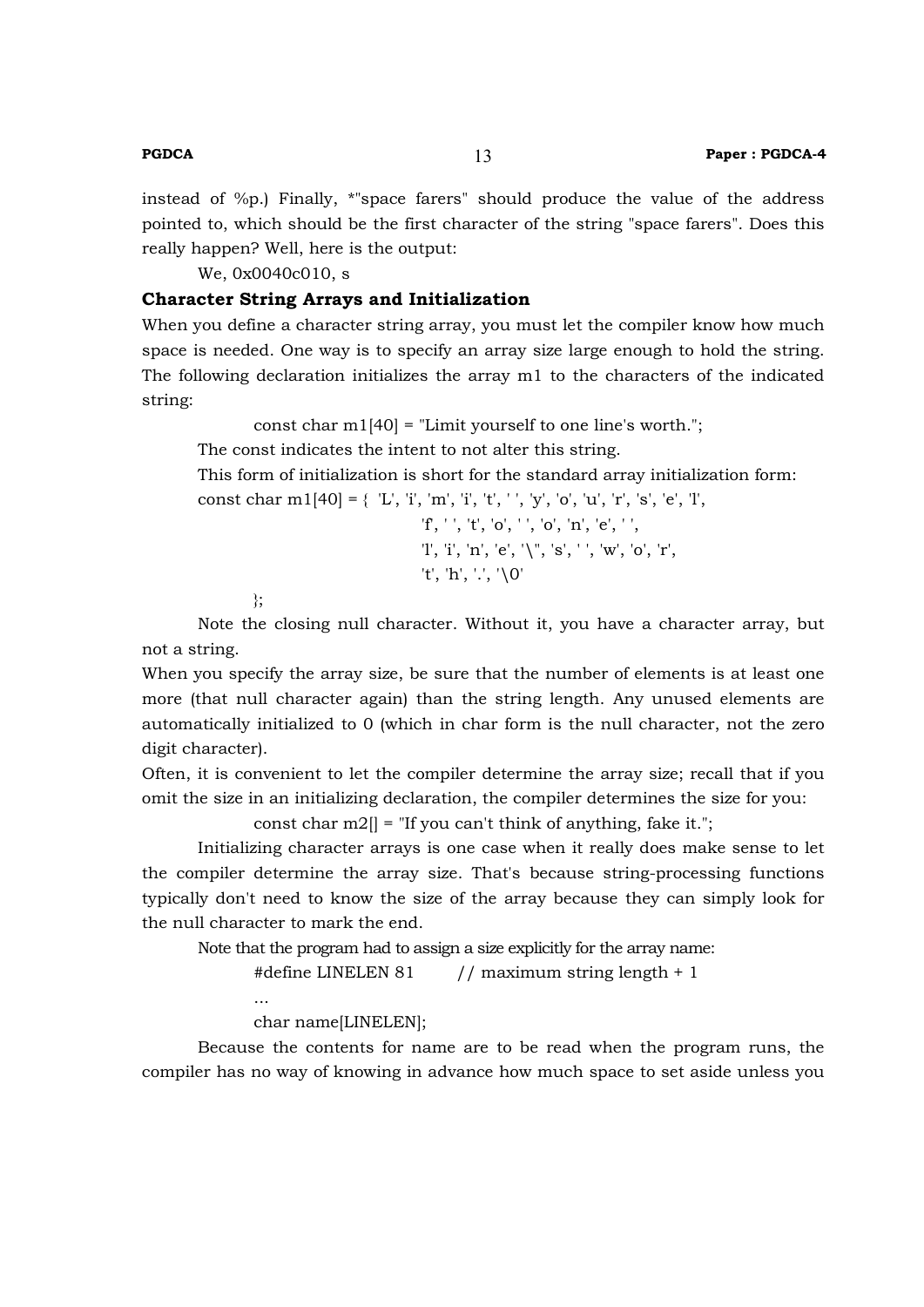tell it. There is no string constant present whose characters the compiler can count, so we gambled that 80 characters would be enough to hold the user's name. When you declare an array, the array size must evaluate to an integer constant. You can't use a variable that gets set at runtime. The array size is locked into the program at compile time. (Actually, with C99 you could use a variable-length array, but you still have no way of knowing in advance how big it has to be.)

int  $n = 8$ ;

char cakes  $[2 + 5]$ ; /\* valid, size is a constant expression

char crumbs[n]; /\* invalid prior to C99, a VLA after C99

 The name of a character array, like any array name, yields the address of the first element of the array. Therefore, the following holds for the array m1:

m1 ==  $\text{\&} \text{m1}[0]$ , \*m1 == 'L', and \*(m1+1) == m1[1] == 'i'

 Indeed, you can use pointer notation to set up a string. For example, the following declaration uses the pointer:

const char \*m3 = "\nEnough about me -- what's your name?";

This declaration is very nearly the same as this one:

char  $m3$ [] = "\nEnough about me -- what's your name?"

 Both declarations amount to saying that m3 is a pointer to the indicated string. In both cases, the quoted string itself determines the amount of storage set aside for the string. Nonetheless, the forms are not identical.

### **Array Versus Pointer**

What is the difference, then, between an array and a pointer form? The array form (m3[]) causes an array of 38 elements (one for each character plus one for the terminating '\0') to be allocated in the computer memory. Each element is initialized to the corresponding character. Typically, what happens is that the quoted string is stored in a data segment that is part of the executable file; when the program is loaded into memory, so is that string. The quoted string is said to be in static memory. But the memory for the array is allocated only after the program begins running. At that time, the quoted string is copied into the array. Hereafter, the compiler will recognize the name m3 as a synonym for the address of the first array element, &m3[0]. One important point here is that in the array form, m3 is an address constant. You can't change m3, because that would mean changing the location (address) where the array is stored. You can use operations such as m3+1 to identify the next element in an array, but ++m3 is not allowed. The increment operator can be used only with the names of variables, not with constants.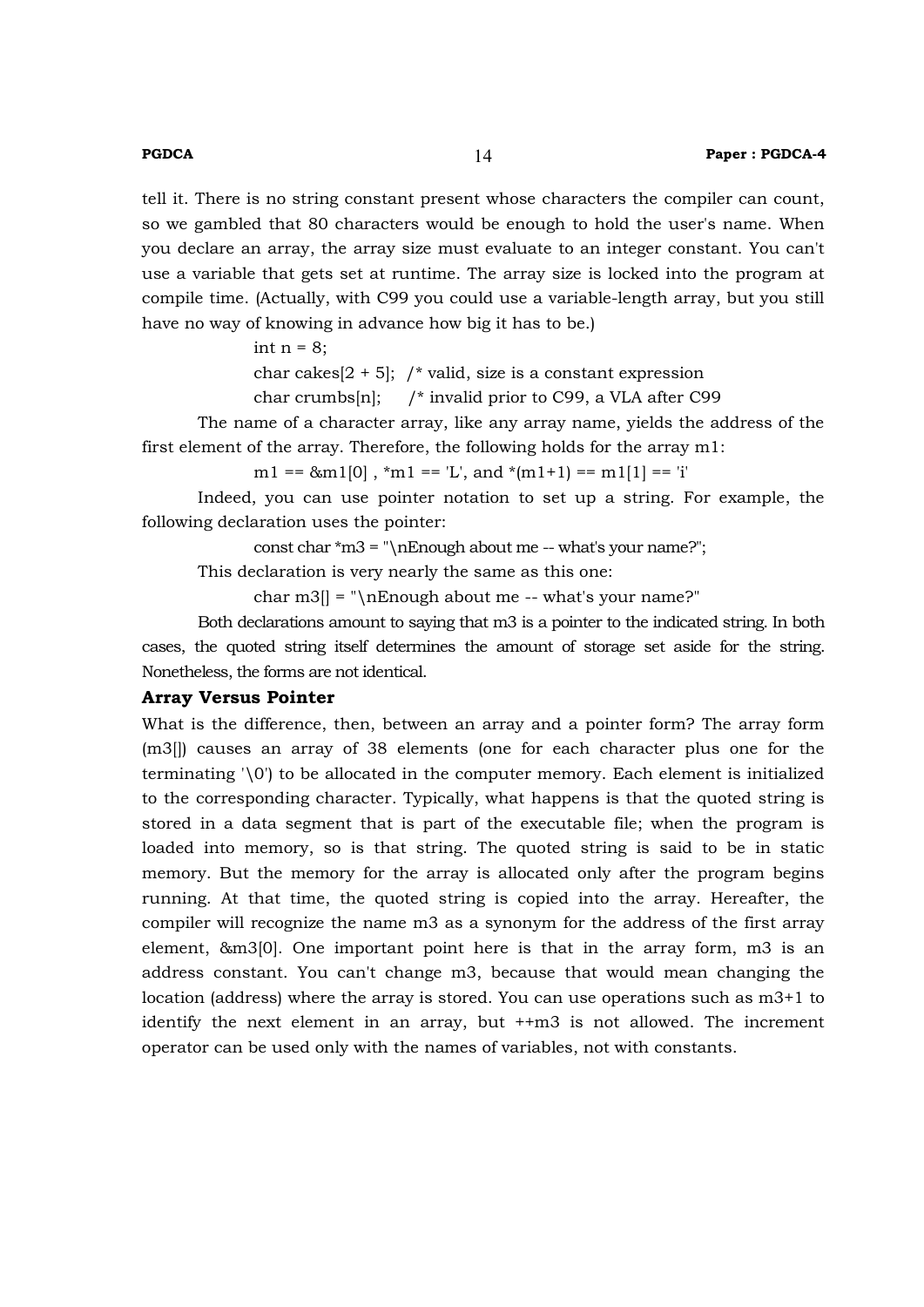The pointer form (\*m3) also causes 38 elements in static storage to be set aside for the string. In addition, once the program begins execution, it sets aside one more storage location for the pointer variable m3 and stores the address of the string in the pointer variable. This variable initially points to the first character of the string, but the value can be changed. Therefore, you can use the increment operator. For instance, ++m3 would point to the second character (E).

In short, initializing the array copies a string from static storage to the array, whereas initializing the pointer merely copies the address of the string.

Are these differences important? Often they are not, but it depends on what you try to do. See the following discussion for some examples.

## **Array and Pointer Differences**

Let's examine the differences between initializing a character array to hold a string and initializing a pointer to point to a string. (By "pointing to a string," we really mean pointing to the first character of a string.) For example, consider these two declarations:

> char heart[] = "I love Tillie!"; char \*head = "I love Millie!";

 The chief difference is that the array name heart is a constant, but the pointer head is a variable. What practical difference does this make?

First, both can use array notation:

```
for (i = 0; i < 6; i++) putchar(heart[i]); 
         putchar('\n'); 
        for (i = 0; i < 6; i++) putchar(head[i])); 
         putchar('\n'); 
 This is the output: 
         I love 
         I love 
 Next, both can use pointer addition: 
        for (i = 0; i < 6; i++)putchar(*(\text{heart} + i));
        putchar(\ln);
        for (i = 0; i < 6; i++) putchar(*(head + i)); 
        putchar(\ln);
```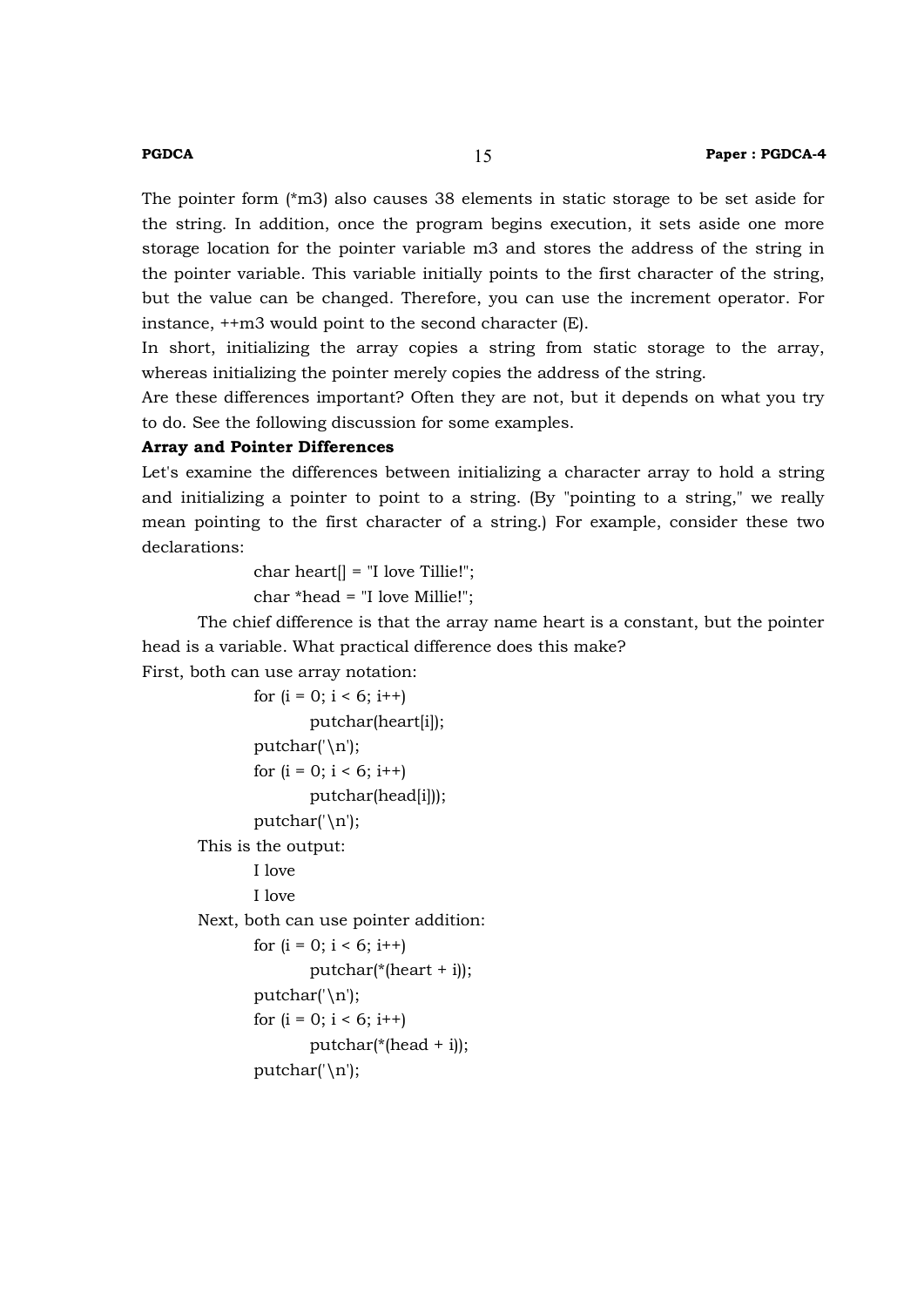Again, the output is as follows:

I love

I love

 Only the pointer version, however, can use the increment operator: while (\*(head) != '\0') /\* stop at end of string  $*$ / putchar(\*(head++)); /\* print character, advance pointer \*/

This produces the following output:

I love Millie!

Suppose you want head to agree with heart. You can say

head = heart;  $\prime^*$  head now points to the array heart  $\prime$ 

This makes the head pointer point to the first element of the heart array.

However, you cannot say

heart = head; /\* illegal construction \*/

The situation is analogous to  $x = 3$ ; versus  $3 = x$ ; The left side of the assignment statement must be a variable or more generally, an lvalue, such as \*p\_int. Incidentally, head = heart; does not make the Millie string vanish; it just changes the address stored in head. Unless you've saved the address of "I love Millie!" elsewhere, however, you won't be able to access that string when head points to another location.

 There is a way to alter the heart message—go to the individual array elements: heart $[7]$ = 'M'; or \*(heart + 7) = 'M';

 The elements of an array are variables (unless the array was declared as const), but the name is not a variable.

Let's go back to a pointer initialization:

char \* word = "frame";

Can you use the pointer to change this string?

word $[1] = 'l'$ ; // allowed??

Your compiler probably will allow this, but, under the current C standard, the behavior for such an action is undefined. Such a statement could, for example, lead to memory access errors. The reason is that a compiler can choose to represent all identical string literals with a single copy in memory. For example, the following statements could all refer to a single memory location of string "Klingon":

> char  $*$  p1 = "Klingon";  $p1[0] = 'F';$  // ok? printf("Klingon");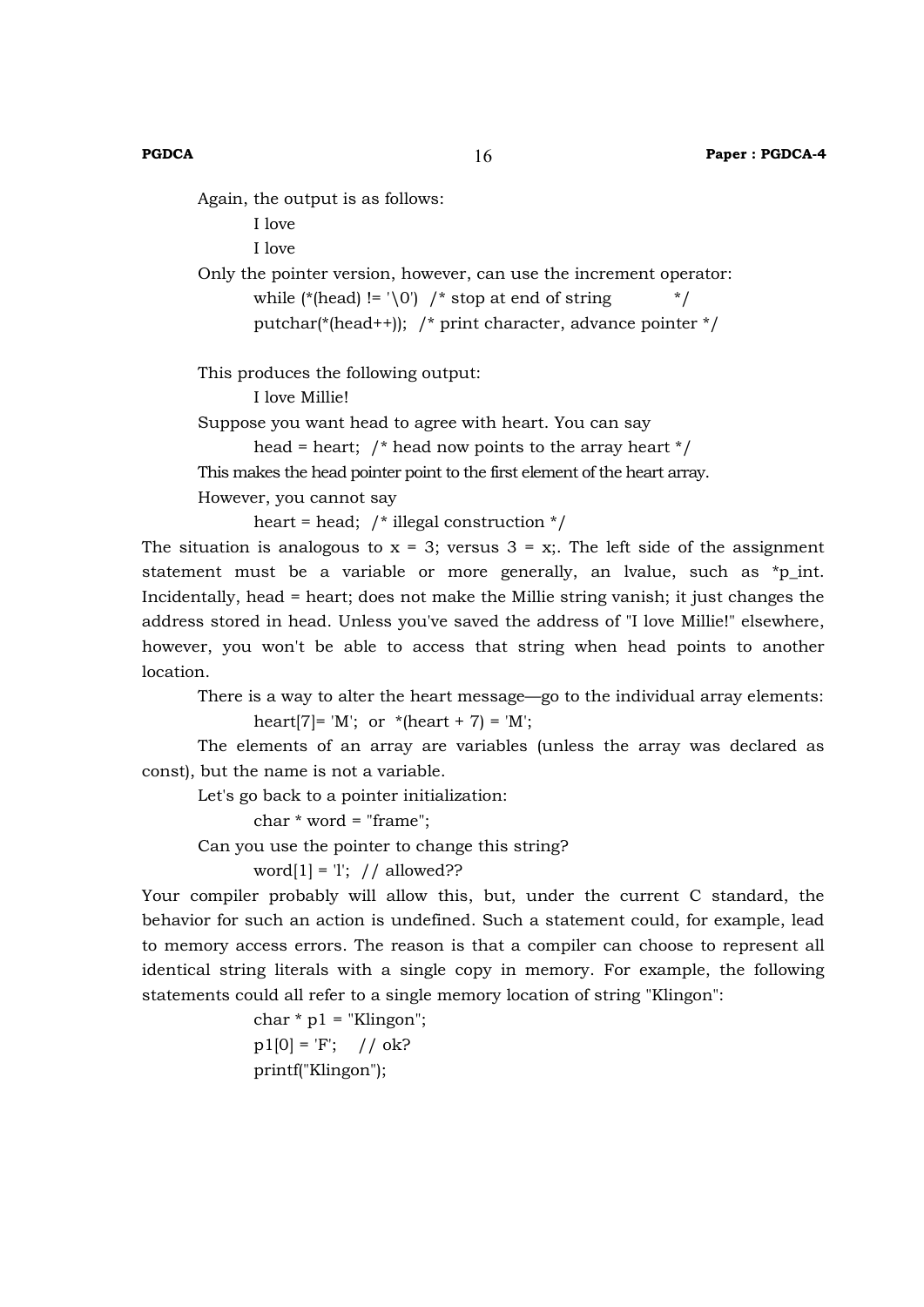## printf(": Beware the %ss!\n", "Klingon");

That is, the compiler can replace each instance of "Klingon" with the same address. If the compiler uses this single-copy representation and allows changing p1[0] to 'F', that would affect all uses of the string, so statements printing the string literal "Klingon" would actually display "Flingon":

Flingon: Beware the Flingons!

In fact, several compilers do behave this rather confusing way, whereas others produce programs that abort. Therefore, the recommended practice for initializing a pointer to a string literal is to use the const modifier:

const char  $*$  pl = "Klingon"; // recommended usage

 Initializing a non-const array with a string literal, however, poses no such problems, because the array gets a copy of the original string.

## **2.2.5 Inbuilt String Functions**

The C library supplies several string-handling functions; ANSI C uses the string.h header file to provide the prototypes. We'll look at some of the most useful and common ones: strlen(), strcat(), strncat(), strcmp(), strncmp(), strcpy() and strncpy(). We'll also examine sprintf(), supported by the stdio.h header file. For a complete list of the string.h family of functions.

### **The strlen() Function**

 The strlen() function, as you already know, finds the length of a string. It's used in the next example, a function that shortens lengthy strings:

```
\frac{1}{x} fit.c — truncation function */
void fit(char * string, unsigned int size) 
{ 
         if (strlen(string) > size) 
                 *(string + size) = \sqrt{0};
}
```
This function does change the string, so the function header doesn't use const in declaring the formal parameter string.

The ANSI string.h file contains function prototypes for the C family of string functions, which is why this example includes it.

## **The strcat() Function**

The strcat() (for string concatenation) function takes two strings for arguments. A copy of the second string is tacked onto the end of the first and this combined version becomes the new first string. The second string is not altered. Function strcat() is type char  $*$  (that is, a pointer-to-char). It returns the value of its first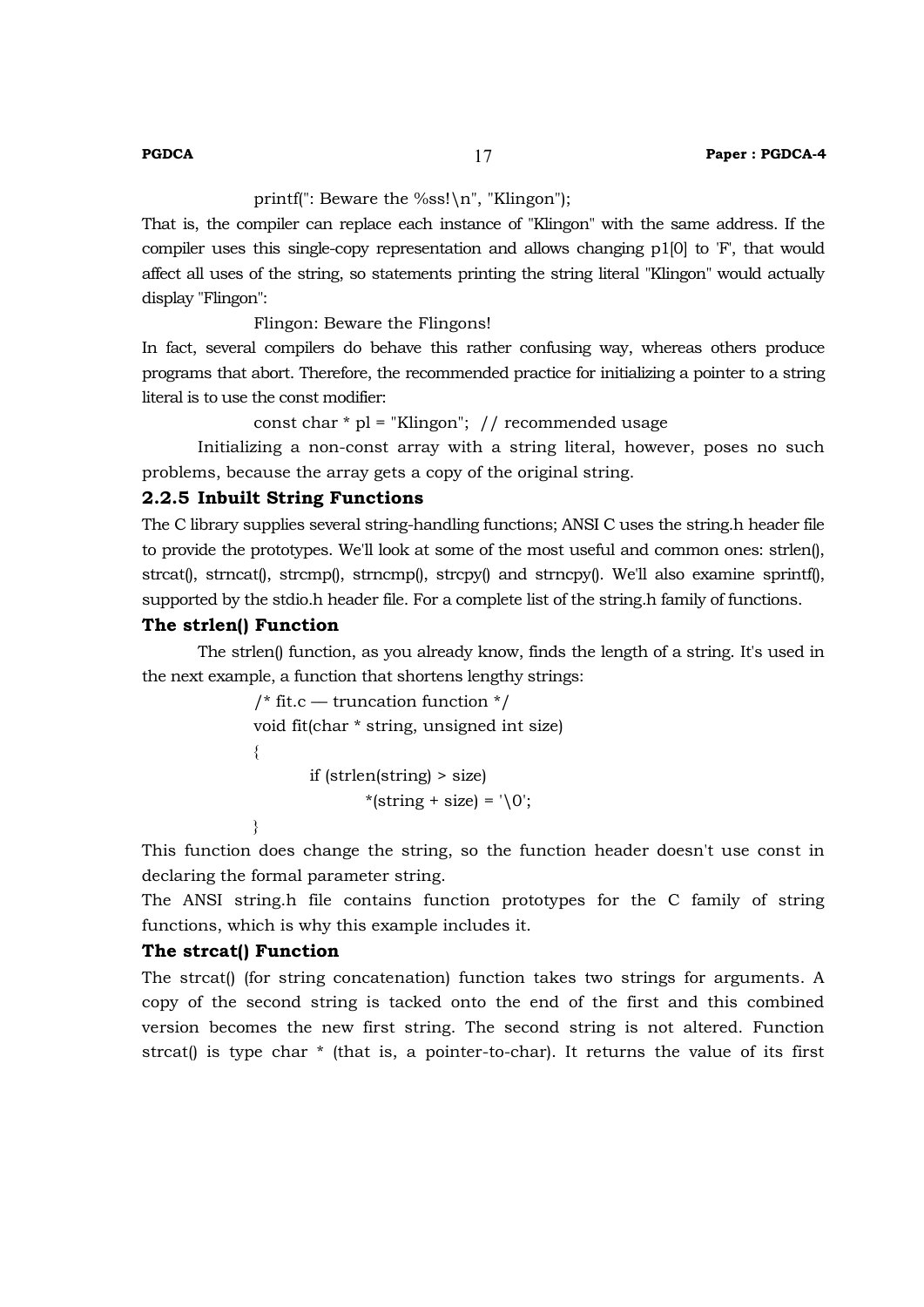argument—the address of the first character of the string to which the second string is appended.

```
/* str_cat.c -- joins two strings */ 
       #include <stdio.h> 
       #include <string.h> /* declares the strcat() function */ 
       #define SIZE 80 
       int main(void) 
       { 
                char flower[SIZE]; 
                char addon[] = "s smell like old shoes."; 
                puts("What is your favorite flower?"); 
                gets(flower); 
                strcat(flower, addon); 
                puts(flower); 
                puts(addon); 
                return 0; 
       } 
 This is the output: 
        What is your favorite flower? 
        Rose 
        Roses smell like old shoes. 
        s smell like old shoes.
```
## **The strncat() Function**

The strcat() function does not check to see whether the second string will fit in the first array. If you fail to allocate enough space for the first array, you will run into problems as excess characters overflow into adjacent memory locations. Of course, you can use strlen() to look before you leap. Note that it adds 1 to the combined lengths to allow space for the null character. Alternatively, you can use strncat(), which takes a second argument indicating the maximum number of characters to add. For example, strncat(bugs, addon, 13) will add the contents of the addon string to bugs, stopping when it reaches 13 additional characters or the null character, whichever comes first. Therefore, counting the null character (which is appended in either case), the bugs array should be large enough to hold the original string (not counting the null character), a maximum of 13 additional characters and the terminal null character. The following listing uses this information to calculate a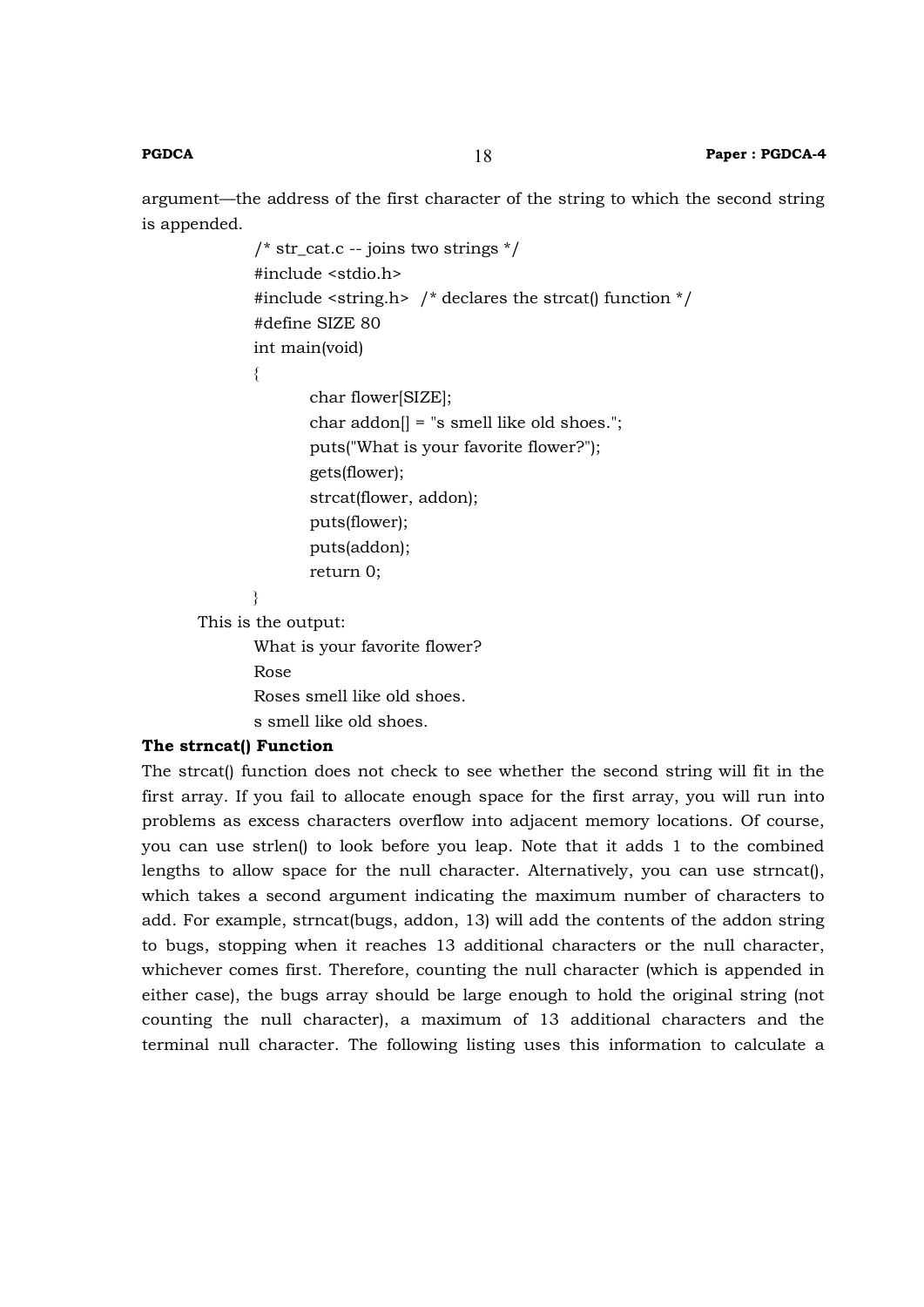value for the available variable, which is used as the maximum number of additional characters allowed.

## **The join\_chk.c Program**

```
/* join_chk.c -- joins two strings, check size first */ 
        #include <stdio.h> 
        #include <string.h> 
        #define SIZE 30 
        #define BUGSIZE 13 
        int main(void) 
        { 
                 char flower[SIZE]; 
                 char addon[] = "s smell like old shoes."; 
                 char bug[BUGSIZE]; 
                 int available; 
                 puts("What is your favorite flower?"); 
                 gets(flower); 
                if ((\text{strlen}(\text{addon}) + \text{strlen}(\text{flower}) + 1) \leq \text{SIZE}) strcat(flower, addon); 
                 puts(flower); 
                 puts("What is your favorite bug?"); 
                 gets(bug); 
                 available = BUGSIZE - strlen(bug) - 1; 
                 strncat(bug, addon, available); 
                 puts(bug); 
                 return 0; 
        } 
 Here is a sample run: 
What is your favorite flower? 
Rose 
Roses smell like old shoes. 
What is your favorite bug? 
Aphid 
Aphids smell
```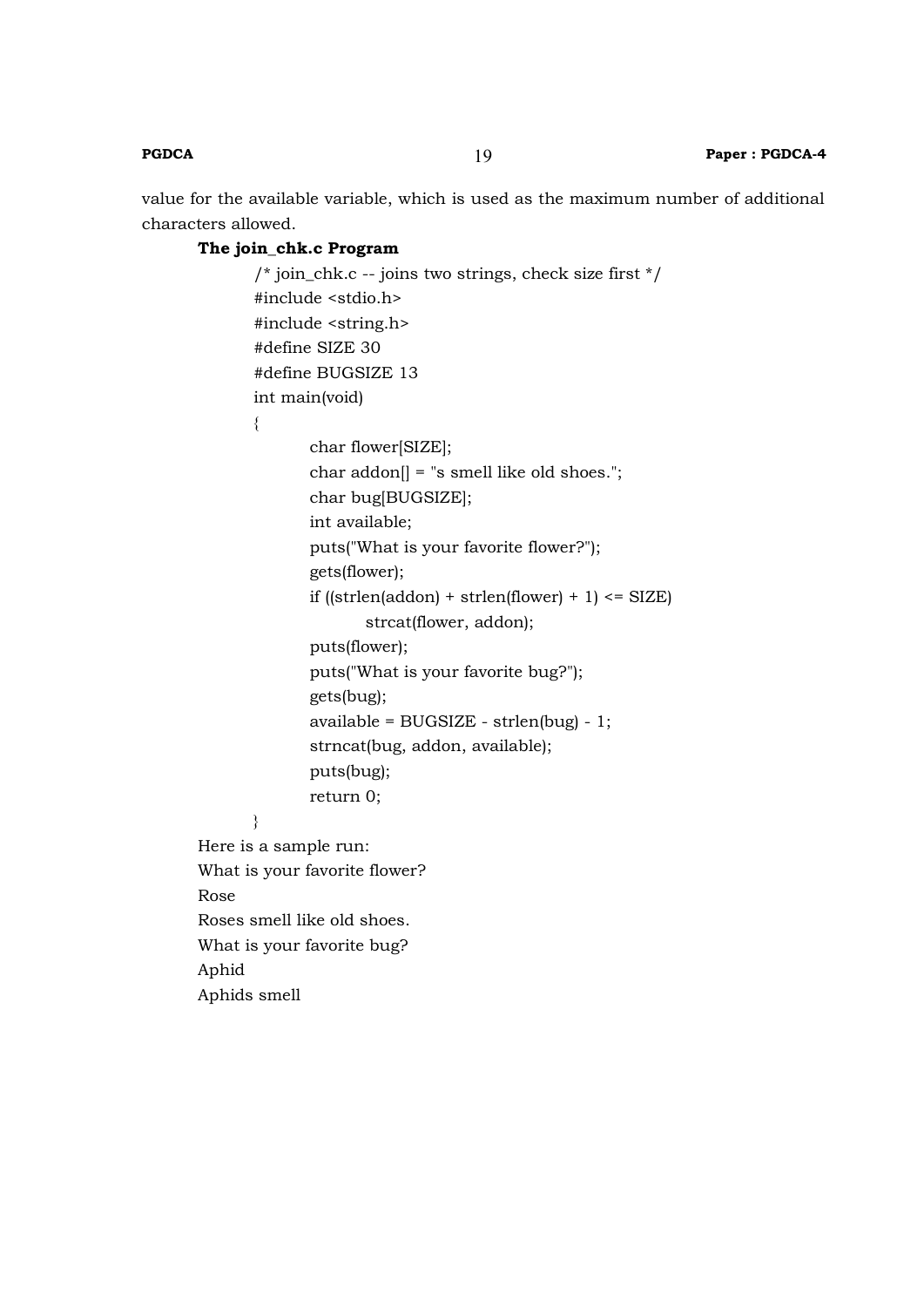### **The strcmp() Function**

{

}

 Suppose you want to compare someone's response to a stored string, as shown in the following listing.

### **The nogo.c Program**

```
\prime* nogo.c -- will this work? */
#include <stdio.h> 
#define ANSWER "Grant" 
int main(void) 
        char try[40]; 
         puts("Who is buried in Grant's tomb?"); 
        gets(try); 
        while (try != ANSWER) 
        { 
                puts("No, that's wrong. Try again."); 
                gets(try); 
        } 
        puts("That's right!"); 
        return 0;
```
As nice as this program might look, it will not work correctly. ANSWER and try really are pointers, so the comparison try != ANSWER doesn't check to see whether the two strings are the same. Rather, it checks to see whether the two strings have the same address. Because ANSWER and try are stored in different locations, the two addresses are never the same and the user is forever told that he or she is wrong. Such programs tend to discourage people.

What you need is a function that compares string contents, not string addresses. You could devise one, but the job has been done for you with strcmp() (for string comparison). This function does for strings what relational operators do for numbers. In particular, it returns 0 if its two string arguments are the same. The revised program is shown in the following listing.

### **The compare.c Program**

```
\prime compare.c -- this will work \prime#include <stdio.h> 
#include <string.h> /* declares strcmp() */ 
#define ANSWER "Grant"
```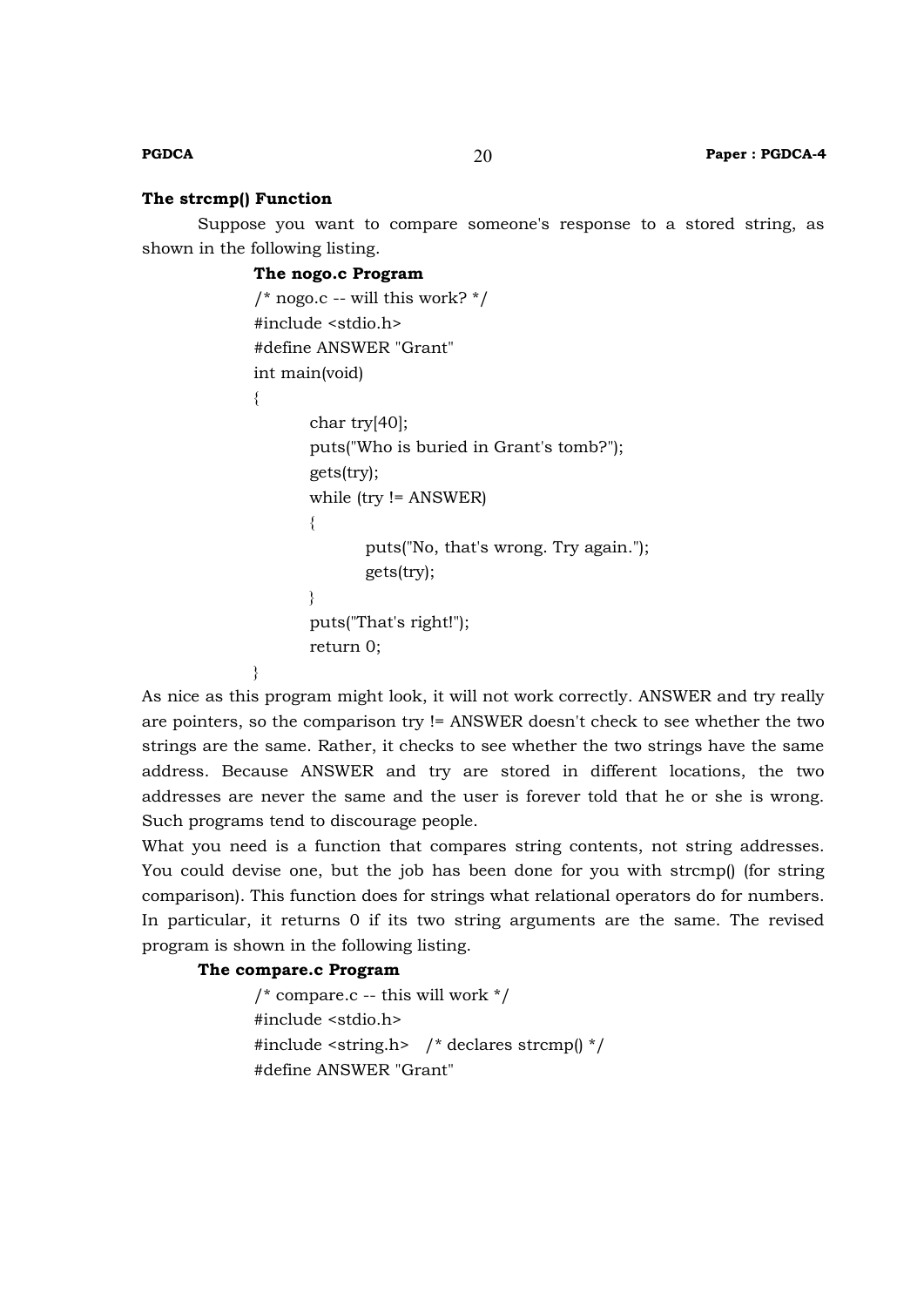```
#define MAX 40 
int main(void) 
        char try[MAX]; 
         puts("Who is buried in Grant's tomb?"); 
         gets(try); 
        while (strcmp(try,ANSWER) != 0) 
         { 
                puts("No, that's wrong. Try again."); 
                gets(try); 
        } 
        puts("That's right!"); 
        return 0;
```
}

{

One of the nice features of strcmp() is that it compares strings, not arrays. Although the array try occupies 40 memory cells and "Grant" only six (one for the null character), the comparison looks only at the part of try up to its first null character. Therefore, strcmp() can be used to compare strings stored in arrays of different sizes.

What if the user answers "GRANT" or "grant" or "Ulysses S. Grant"? The user is told that he or she is wrong. To make a friendlier program, you have to anticipate all possible correct answers. There are some tricks you can use. For example, you can use #define to define the answer as "GRANT" and write a function that converts all input to uppercase. That eliminates the problem of capitalization, but you still have the other forms to worry about. We leave that as an exercise for you.

## **The strcmp() Return Value**

 What value does strcmp() return if the strings are not the same? The following listing shows an example.

## **The compback.c Program**

```
/* compback.c -- strcmp returns */ 
#include <stdio.h> 
#include <string.h> 
int main(void) 
{ 
       printf("strcmp(\\'A\", \'A\") is ");
       printf("%d\n", strcmp("A", "A"));
       printf("strcmp(\\'A\", \'B\") is ");
```
**PGDCA** 21 **Paper : PGDCA-4**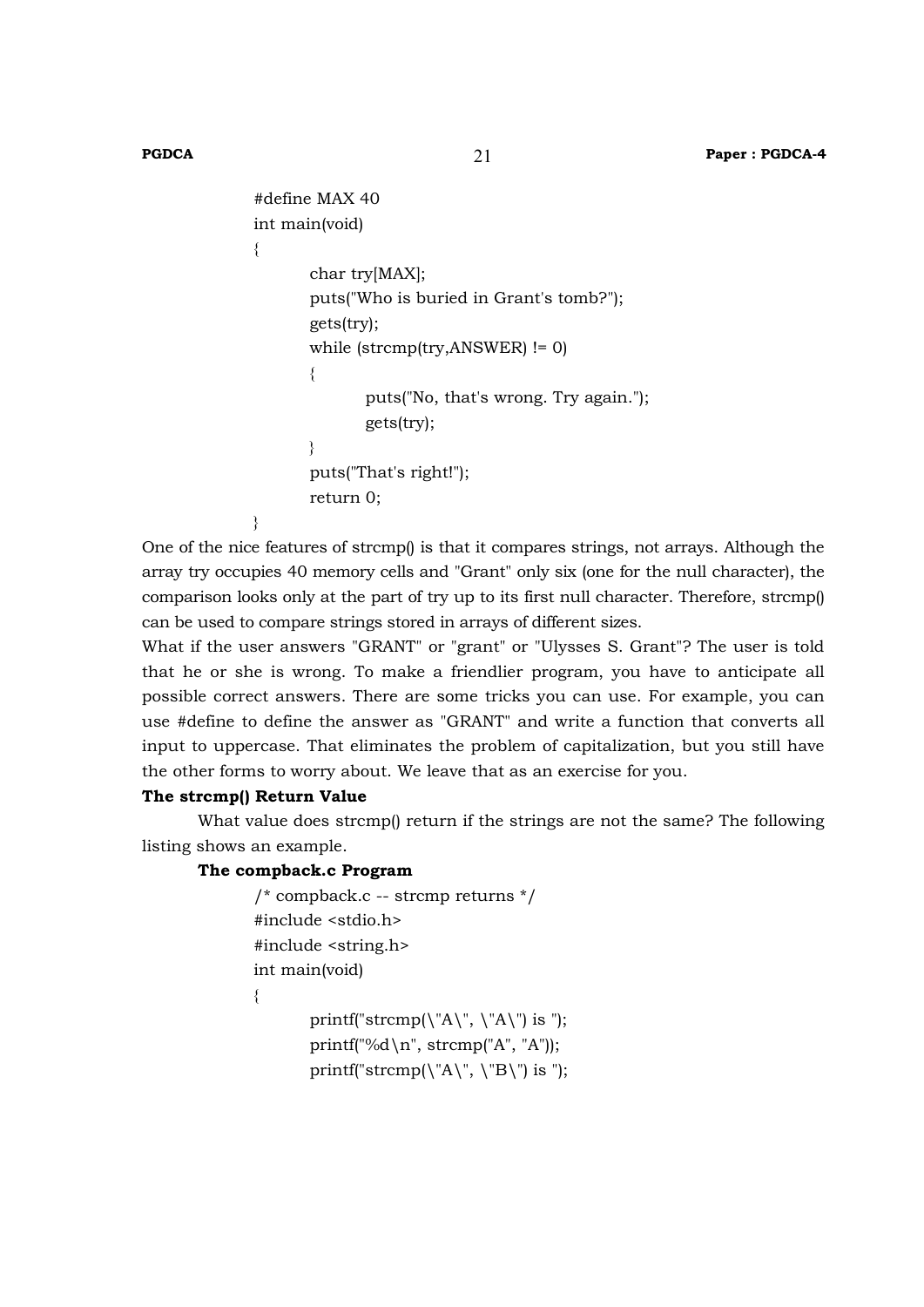```
printf("%d\n", strcmp("A", "B"));
printf("strcmp(\P"B\P, \PA\P) is ");
printf("%d\n", strcmp("B", "A"));
printf("strcmp(\Upsilon"C\Upsilon", \Upsilon"A\Upsilon") is ");
printf("%d\n", strcmp("C", "A"));
printf("strcmp(\Upsilon"Z\Upsilon", \Upsilon"a\Upsilon") is ");
printf("%d\n", strcmp("Z", "a"));
 printf("strcmp(\"apples\", \"apple\") is "); 
 printf("%d\n", strcmp("apples", "apple")); 
 return 0;
```
}

Here is the output on one system:

 strcmp("A", "A") is 0 strcmp("A", "B") is -1 strcmp("B", "A") is 1 strcmp("C", "A") is 1 strcmp( $Z$ ", "a") is  $-1$ strcmp("apples", "apple") is 1

Comparing "A" to itself returns 0. Comparing "A" to "B" returns -1, and reversing the comparison returns 1. These results suggest that strcmp() returns a negative number if the first string precedes the second alphabetically and that it returns a positive number if the order is the other way. Therefore, comparing "C" to "A" gives a 1. Other systems might return 2—the difference in ASCII code values. The ANSI standard says that strcmp() returns a negative number if the first string comes before the second alphabetically, returns 0 if they are the same, and returns a positive number if the first string follows the second alphabetically. The exact numerical values, however, are left open to the implementation. Here, for example, is the output for another implementation, one that returns the difference between the character codes:

```
 strcmp("A", "A") is 0 
 strcmp("A", "B") is -1 
 strcmp("B", "A") is 1 
 strcmp("C", "A") is 2 
strcmp("Z", "a") is -7 strcmp("apples", "apple") is 115
```
 What if the initial characters are identical? In general, strcmp() moves along until it finds the first pair of disagreeing characters. It then returns the corresponding code. For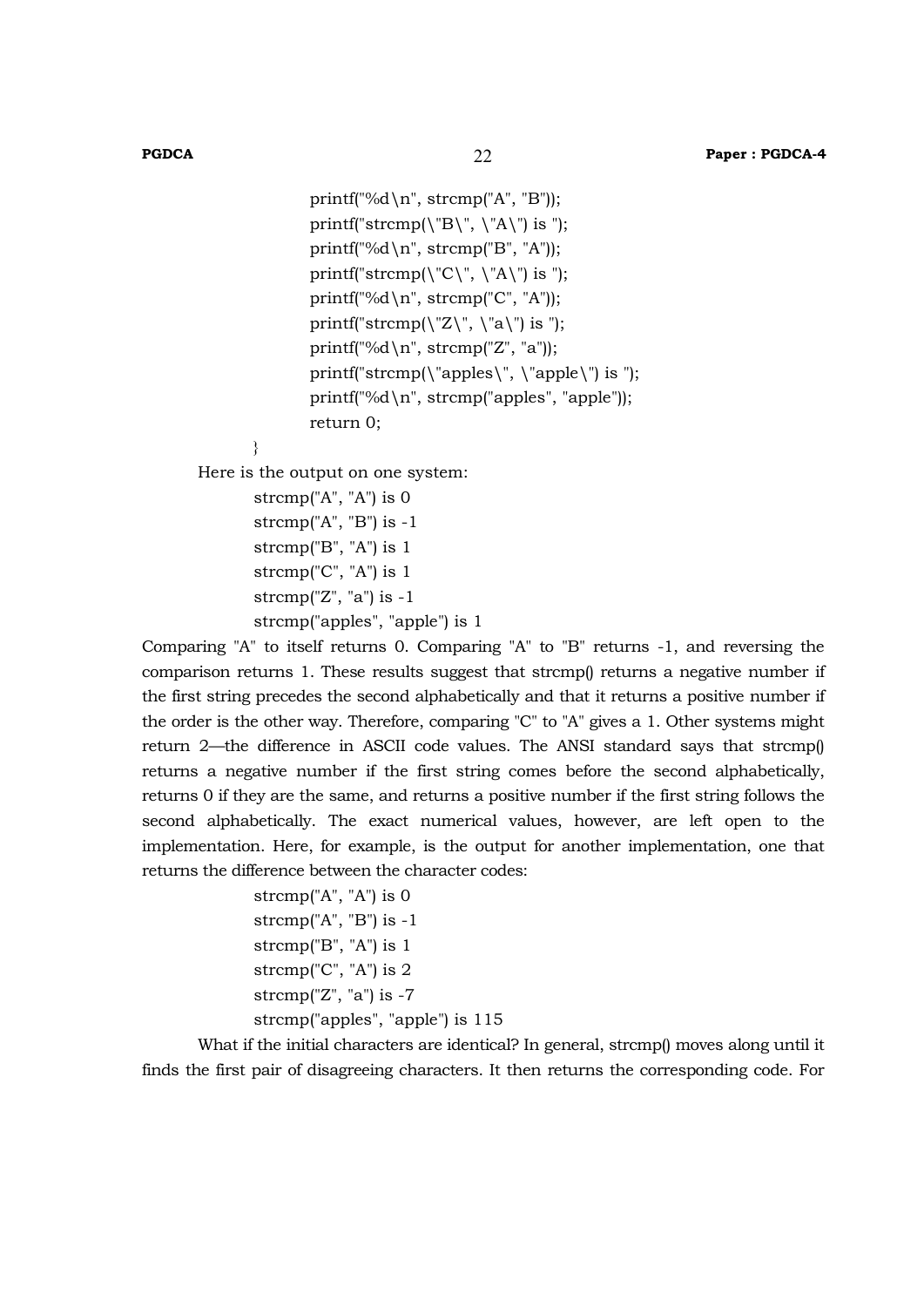instance, in the very last example, "apples" and "apple" agree until the final s of the first string. This matches up with the sixth character in "apple", which is the null character, ASCII 0. Because the null character is the very first character in the ASCII sequence, s comes after it, and the function returns a positive value.

The last comparison points out that strcmp() compares all characters, not just letters, so instead of saying the comparison is alphabetic, we should say that strcmp() goes by the machine collating sequence. That means characters are compared according to their numeric representation, typically the ASCII values. In ASCII, the codes for uppercase letters precede those for lowercase letters. Therefore, strcmp("Z", "a") is negative.

Most often, you won't care about the exact value returned. You just want to know if it is zero or nonzero—that is, whether there is a match or not—or you might be trying to sort the strings alphabetically, in which case you want to know if the comparison is positive, negative or zero.

Incidentally, sometimes it is more convenient to terminate input by entering an empty line—that is, by pressing the Enter key or Return key without entering anything else. To do so, you can modify the while loop control statement so that it looks like this:

### **The strncmp() Variation**

The strcmp() function compares strings until it finds corresponding characters that differ, which could take the search to the end of one of the strings. The strncmp() function compares the strings until they differ or until it has compared a number of characters specified by a third argument. For example, if you wanted to search for strings that begin with "astro", you could limit the search to the first five characters. The following listing shows how.

### **The starsrch.c Program**

```
/* starsrch.c -- use strncmp() */ 
#include <stdio.h> 
#include <string.h> 
#define LISTSIZE 5 
int main() 
{ 
        const char * list[LISTSIZE] = 
        { 
                "astronomy", "astounding", 
                "astrophysics", "ostracize", 
                "asterism"
```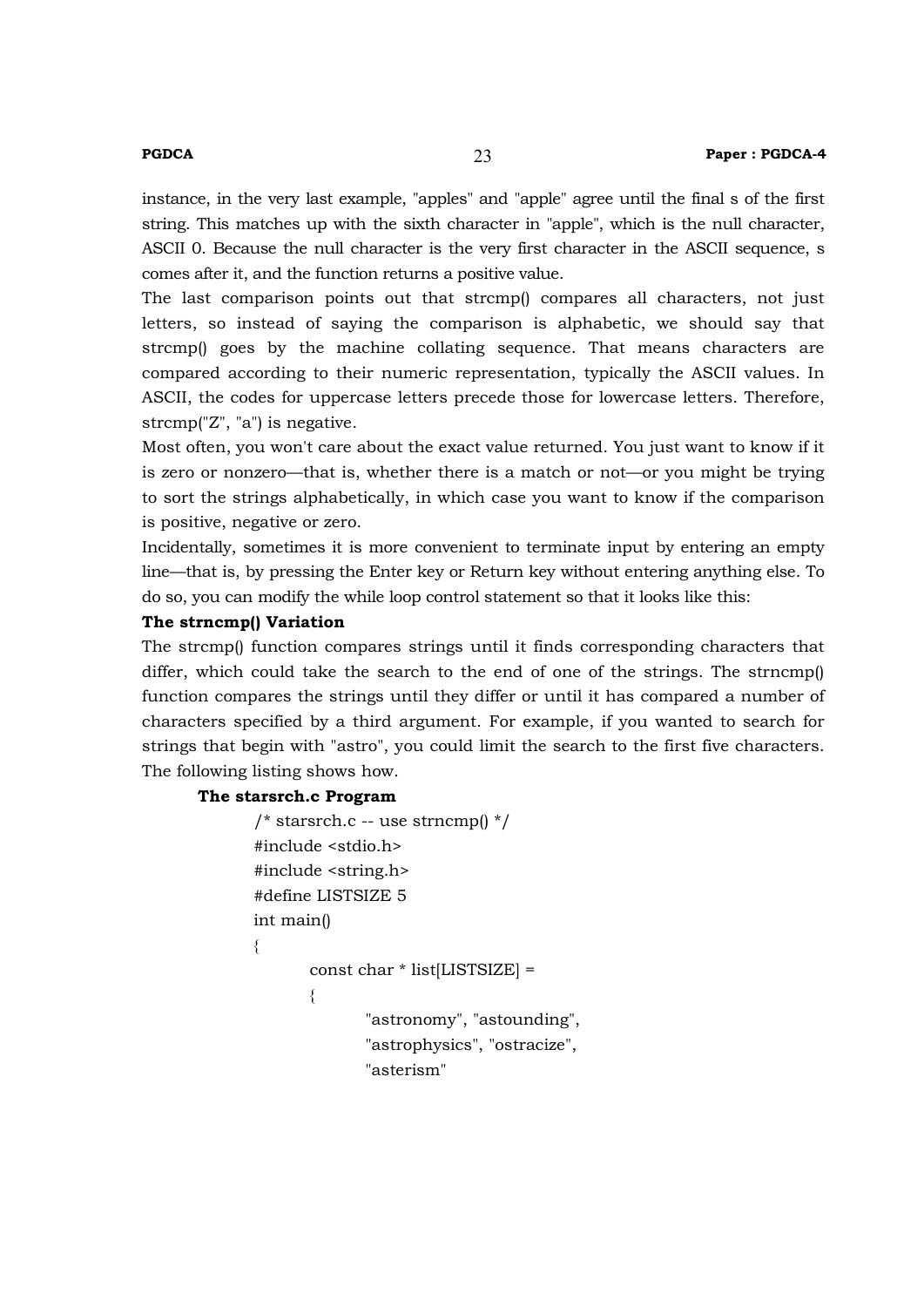```
 }; 
      int count = 0;
       int i; 
      for (i = 0; i < LISTSIZE; i^{++})
             if (strncmp(list[i],"astro", 5) == 0)
\{printf("Found: %s\n", list[i]);
                     count++; 
 }
```
 printf("The list contained %d words beginning with astro\n", count);

return 0;

}

Here is the output:

Found: astronomy

Found: astrophysics

The list contained 2 words beginning with astro.

# **The strcpy() and strncpy() Functions**

 We've said that if pts1 and pts2 are both pointers to strings, the expression  $pts2 = pts1;$ 

 copies only the address of a string, not the string itself. Suppose, though, that you do want to copy a string. Then you can use the strcpy() function. The following listing asks the user to enter words beginning with q. The program copies the input into a temporary array and if the first letter is a q, the program uses strcpy() to copy the string from the temporary array to a permanent destination. The strcpy() function is the string equivalent of the assignment operator.

# **The copy1.c Program**

```
\frac{x}{2} copy1.c -- strcpy() demo \frac{x}{2}#include <stdio.h> 
#include <string.h> /* declares strcpy() */ 
#define SIZE 40 
#define LIM 5 
int main(void) 
{ 
         char qwords[LIM][SIZE]; 
         char temp[SIZE];
```
**PGDCA** 24 **Paper : PGDCA-4**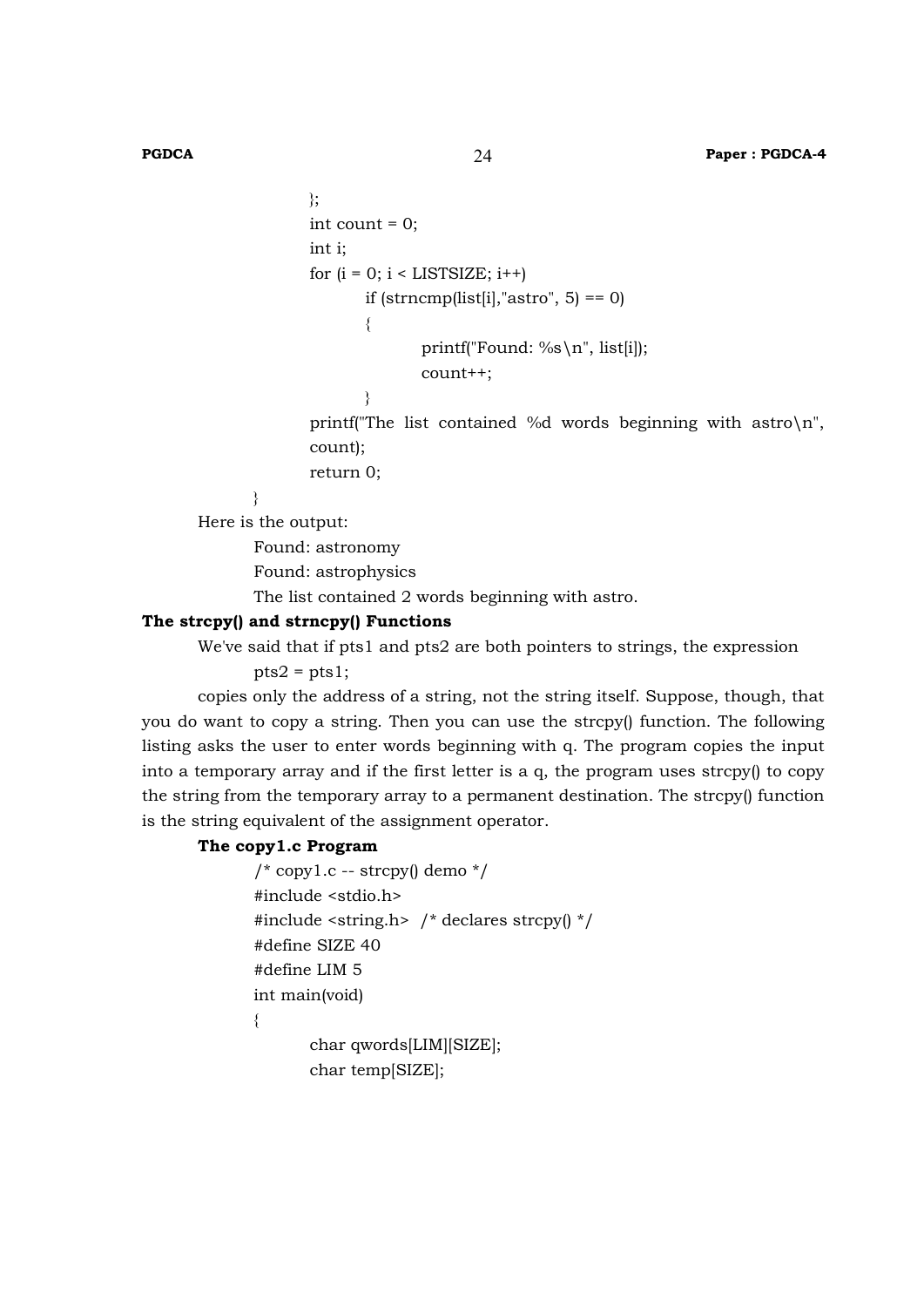```
int i = 0;
               printf("Enter %d words beginning with q:\n", LIM); 
               while (i < LIM && gets(temp)) 
               { 
                      if temp[0] != 'q')
                              printf("%s doesn't begin with q!\n", temp); 
                       else 
       \{ strcpy(qwords[i], temp); 
                              i++; 
        } 
               } 
               puts("Here are the words accepted:"); 
              for (i = 0; i < LIM; i++) puts(qwords[i]); 
               return 0; 
       } 
 Here is a sample run: 
       Enter 5 words beginning with q: 
       quackery 
       quasar 
       quilt 
       quotient 
       no more 
       no more doesn't begin with q! 
       quiz 
Here are the words accepted: 
       quackery 
       quasar 
       quilt 
       quotient 
       quiz
```
 Note that the counter i is incremented only when the word entered passes the q test. Also note that the program uses a character-based test:

if  $temp[0]$  != 'q')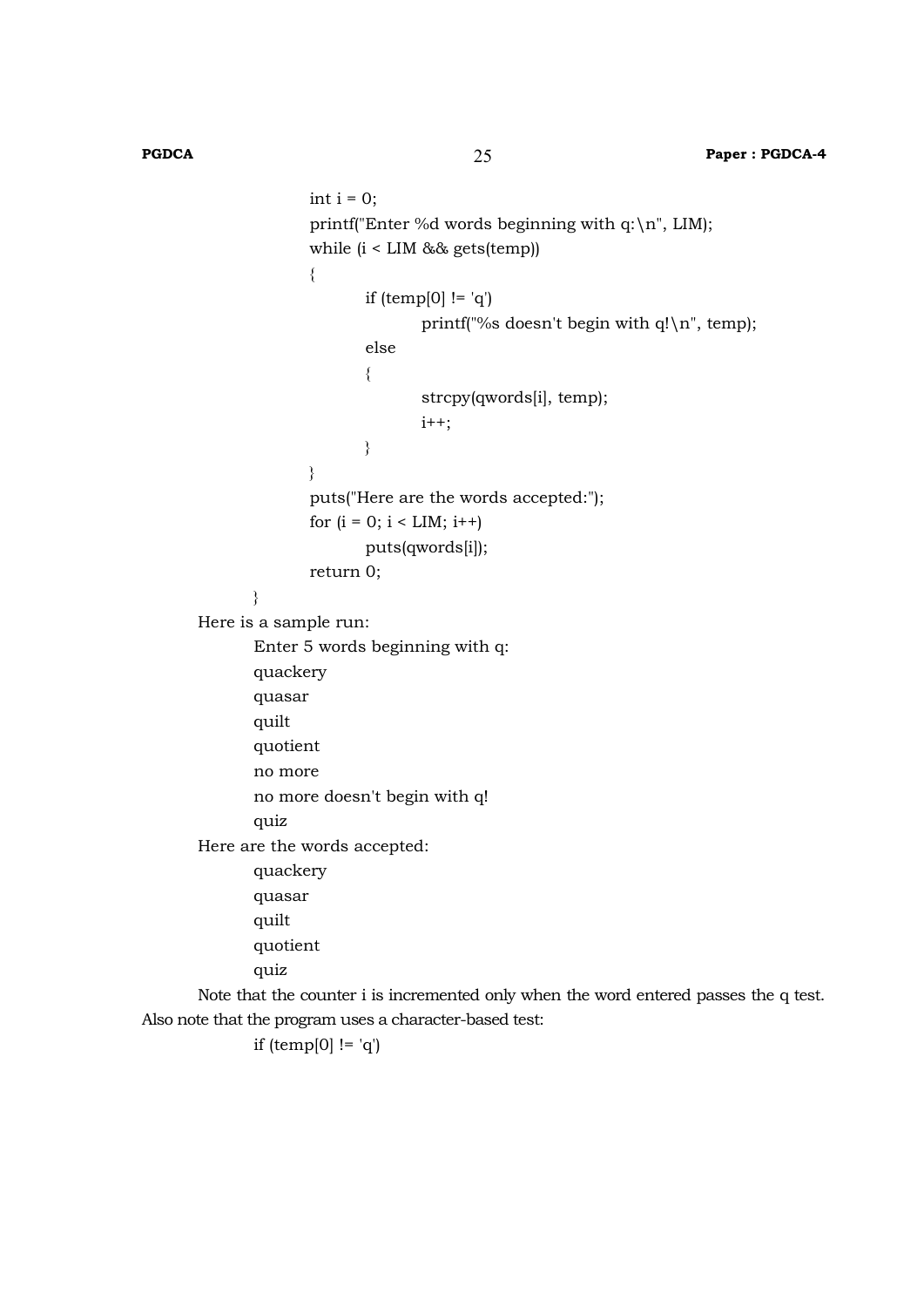That is, is the first character in the temp array not a q? Another possibility is using a string-based test:

if (strncmp(temp,  $q''$ , 1) != 0)

 That is, are the strings temp and "q" different from each other in the first element? Note that the string pointed to by the second argument (temp) is copied into the array pointed to by the first argument (qword[i]). The copy is called the target and the original string is called the source. You can remember the order of the arguments by noting that it is the same as the order in an assignment statement (the target string is on the left):

char target[20];

int x;

 $x = 50$ ;  $\frac{x}{20}$   $\frac{x}{20}$   $\frac{x}{20}$   $\frac{x}{20}$   $\frac{x}{20}$   $\frac{x}{20}$   $\frac{x}{20}$   $\frac{x}{20}$   $\frac{x}{20}$   $\frac{x}{20}$   $\frac{x}{20}$   $\frac{x}{20}$   $\frac{x}{20}$   $\frac{x}{20}$   $\frac{x}{20}$   $\frac{x}{20}$   $\frac{x}{20}$   $\frac{x}{20}$   $\frac{x}{20}$   $\frac{x}{20}$   $\frac{x}{20}$   $\$ strcpy(target, "Hi ho!"); /\* assignment for strings \*/ target = "So long";  $\frac{1}{2}$   $\frac{1}{2}$  syntax error  $\frac{1}{2}$ 

 It is your responsibility to make sure the destination array has enough room to copy the source. The following is asking for trouble:

char \* str;

strcpy(str, "The C of Tranquility"); /\* a problem \*/

 The function will copy the string "The C of Tranquility" to the address specified by str, but str is uninitialized, so the copy might wind up anywhere!

 In short, strcpy() takes two string pointers as arguments. The second pointer, which points to the original string, can be a declared pointer, an array name or a string constant. The first pointer, which points to the copy, should point to a data object, such as an array, roomy enough to hold the string. Remember, declaring an array allocates storage space for data; declaring a pointer only allocates storage space for one address.

### **The sprintf() Function**

The sprintf() function is declared in stdio.h instead of string.h. It works like printf(), but it writes to a string instead of writing to a display. Therefore, it provides a way to combine several elements into a single string. The first argument to sprintf() is the address of the target string. The remaining arguments are the same as for printf()—a conversion specification string followed by a list of items to be written.

The following listing uses sprintf() to combine three items (two strings and a number) into a single string. Note that it uses sprintf() the same way you would use printf(), except that the resulting string is stored in the array formal instead of being displayed onscreen.

### **The format.c Program**

/\* format.c -- format a string \*/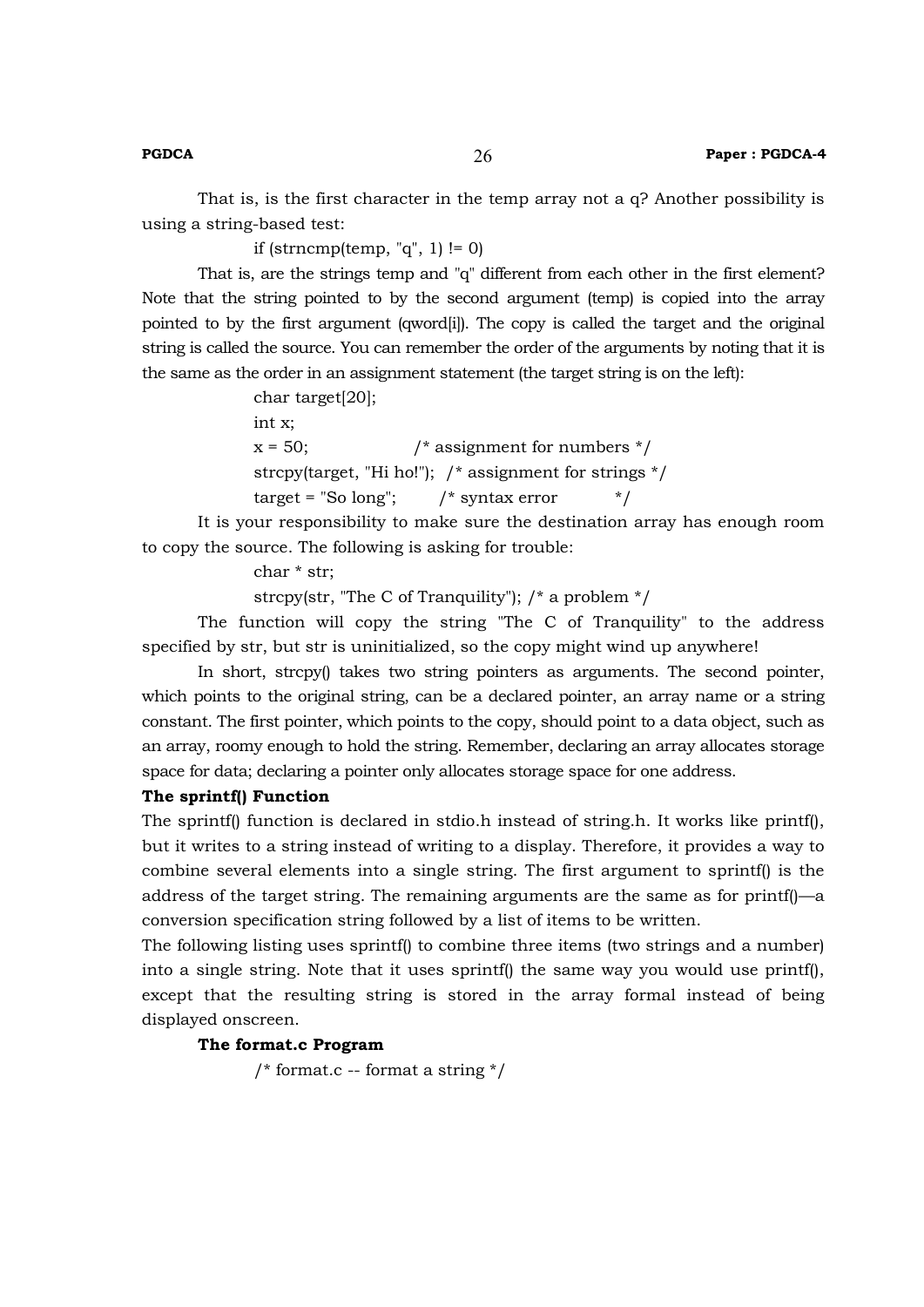```
#include <stdio.h> 
       #define MAX 20 
       int main(void) 
        { 
              char first[MAX]; 
              char last[MAX]; 
              char formal[2 * MAX + 10];
              double prize; 
              puts("Enter your first name:"); 
              gets(first); 
              puts("Enter your last name:"); 
              gets(last); 
              puts("Enter your prize money:"); 
              scanf("%lf", &prize); 
              sprintf(formal, "%s, %-19s: $%6.2f\n", last, first, prize); 
              puts(formal); 
              return 0; 
        } 
 Here's a sample run: 
       Enter your first name: 
       Teddy
       Enter your last name: 
       Behr 
       Enter your prize money: 
       2000 
       Behr, Teddy : $2000.00
```
 The sprintf() command took the input and formatted it into a standard form, which it then stored in the string formal.

# **Other String Functions**

The ANSI C library has more than 20 string-handling functions and the following list summarizes some of the more commonly used ones:

- char \*strcpy(char \* s1, const char \* s2); This function copies the string (including the null character) pointed to by s2 to the location pointed to by s1. The return value is s1.
- char \*strncpy(char \* s1, const char \* s2, size\_t n);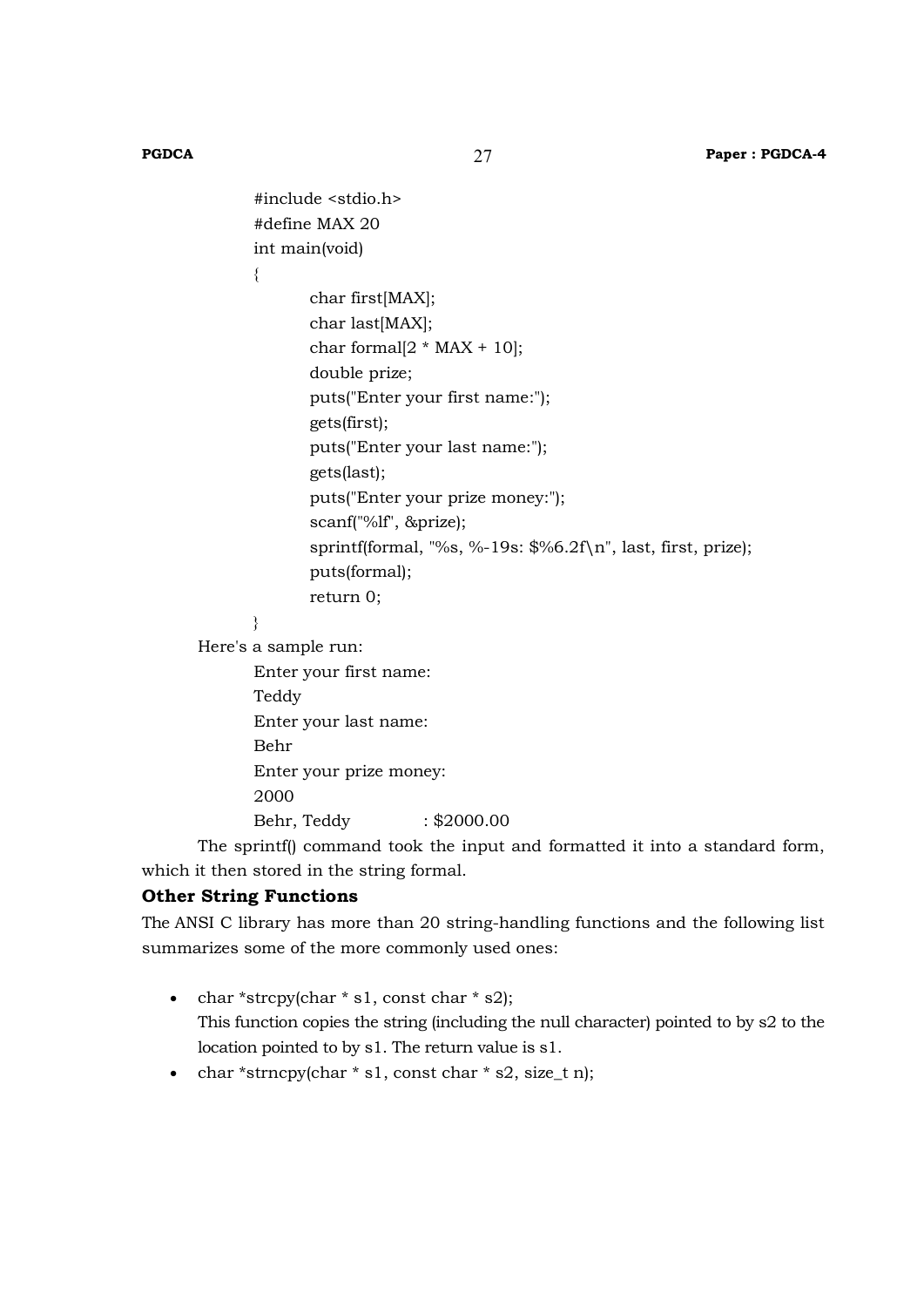This function copies to the location pointed to by s1 no more than n characters from the string pointed to by s2. The return value is s1. No characters after a null character are copied and, if the source string is shorter than n characters, the target string is padded with null characters. If the source string has n or more characters, no null character is copied. The return value is s1.

 char \*strcat(char \* s1, const char \* s2); The string pointed to by s2 is copied to the end of the string pointed to by s1. The first character of the s2 string is copied over the null character of the s1 string. The return value is s1.

 char \*strncat(char \* s1, const char \* s2, size\_t n); No more than the first n characters of the s2 string are appended to the s1 string, with the first character of the s2 string being copied over the null character of the s1 string. The null character and any characters following it in the s2 string are not copied, and a null character is appended to the result. The return value is s1.

- int strcmp(const char \* s1, const char \* s2); This function returns a positive value if the s1 string follows the s2 string in the machine collating sequence, the value 0 if the two strings are identical, and a negative value if the first string precedes the second string in the machine collating sequence.
- int strncmp(const char \* s1, const char \* s2, size\_t n); This function works like strcmp(), except that the comparison stops after n characters or when the first null character is encountered, whichever comes first.
- char \*strchr(const char \* s, int c);

 This function returns a pointer to the first location in the string s that holds the character c. (The terminating null character is part of the string, so it can be searched for.) The function returns the null pointer if the character is not found.

- char \*strpbrk(const char \* s1, const char \* s2); This function returns a pointer to the first location in the string s1 that holds any character found in the s2 string. The function returns the null pointer if no character is found.
- char \*strrchr(const char \* s, int c); This function returns a pointer to the last occurrence of the character c in the string s. (The terminating null character is part of the string, so it can be searched for.) The function returns the null pointer if the character is not found.
- char \*strstr(const char \* s1, const char \* s2); This function returns a pointer to the first occurrence of string s2 in string s1. The function returns the null pointer if the string is not found.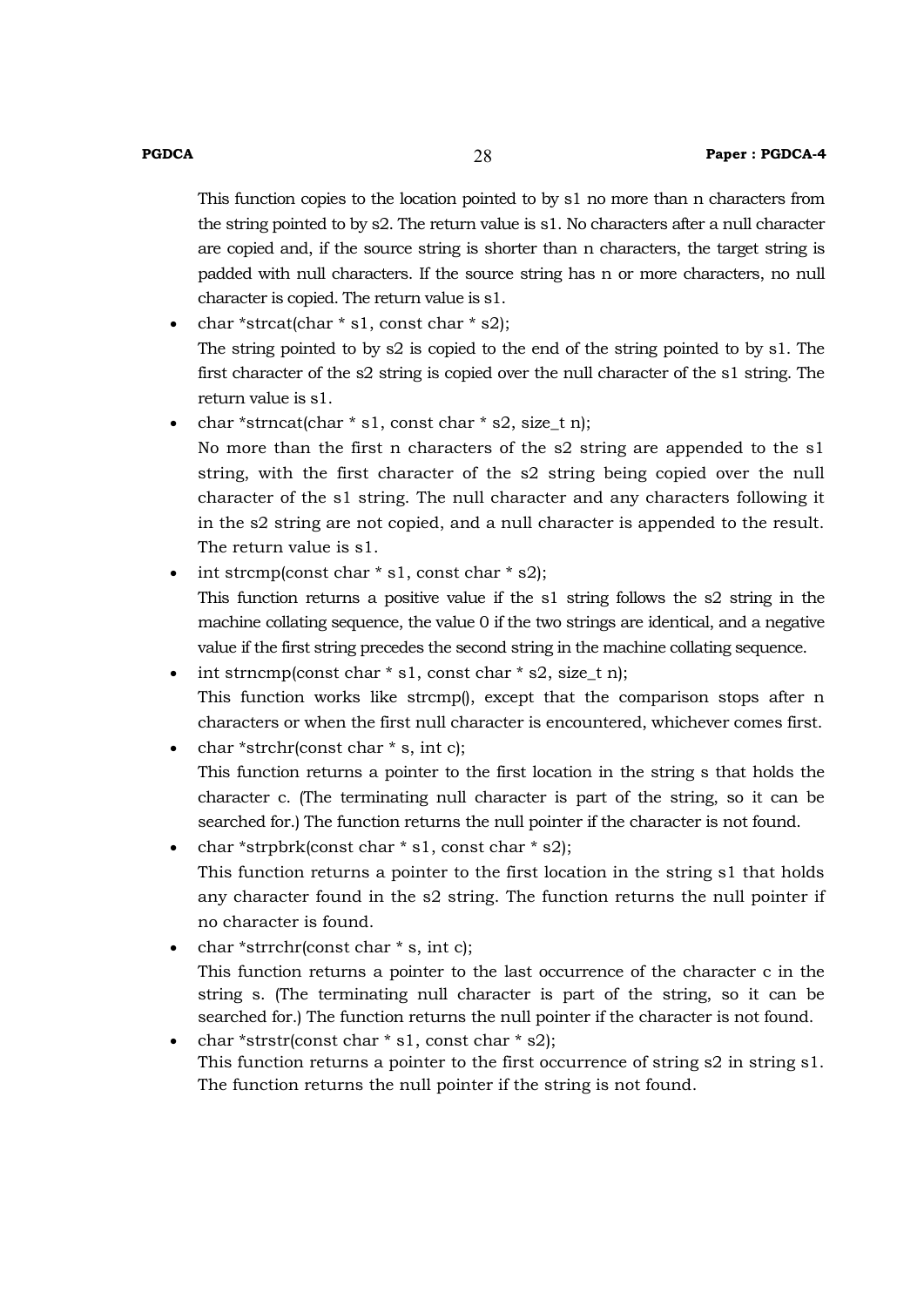size\_t strlen(const char \* s);

 This function returns the number of characters, not including the terminating null character, found in the string s.

 Note that these prototypes use the keyword const to indicate which strings are not altered by a function. For example, consider the following:

char \*strcpy(char \* s1, const char \* s2);

 It means s2 points to a string that can't be changed, at least not by the strcpy() function, but s1 points to a string that can be changed. This makes sense, because s1 is the target string, which gets altered and s2 is the source string, which should be left unchanged.

## **2.2.6 Summary**

The C language does not support string data type. String must be terminated by appending a null character. But string can be simulated either using character array or pointer to character. The C language has a rich set of string functions, which operate on both representations of the string.

## **2.2.7 Short Answer Type Questions**

- 1. What is the difference between character array and character pointer?
- 2. What is the purpose of strlen() function?
- 3. What is the purpose of strcat() function?

## **2.2.8 Long Answer Type Questions**

- 1. Define and distinguish between character array and character pointer modes of string representation.
- 2. What are the various ways of storing strings?
- 3. What are the different ways of copying string?
- 4. What are the different ways of comparing strings?

### **2.2.9 Suggested Books**

- 
- 2. C Programming using Turbo C Robert Lafore
- 3. Programming with ANSI and Turbo C Ashok N. Kamthane
- 4. Programming using C E. Balagurusamy
- 5. The C Programming language Brian W. Kernigham

1. Let Us C Yashavant Kanetkar Dennis M. Ritchie

### **Web Resources**

www.cprogramming.com www.programiz.com/c-programming www.w3schools.in/c-tutorial/ www.learn-c.org www.tutorialspoint.com/cprogramming/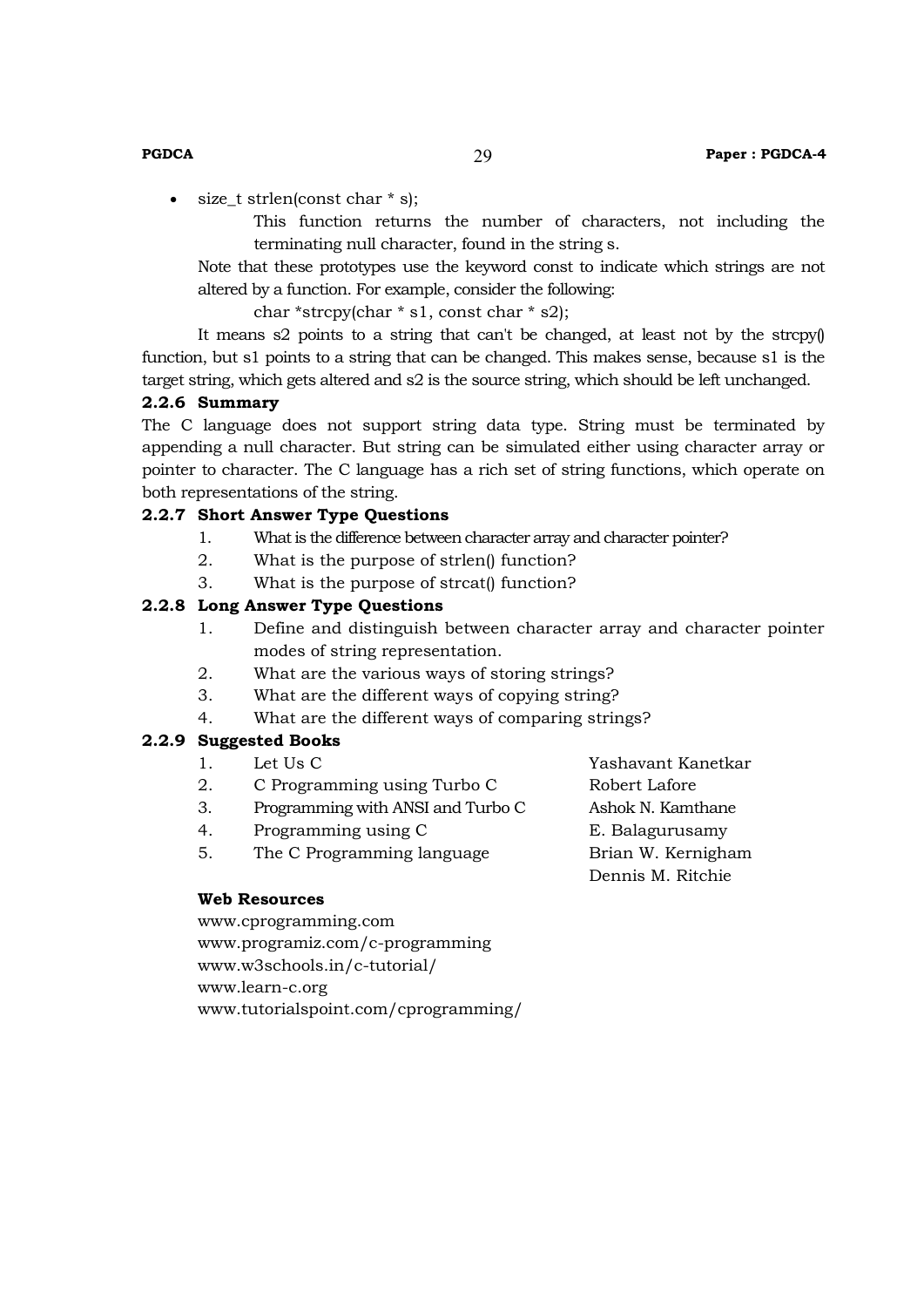### **Lesson No. 2.3 Author : Dharam Veer Sharma**

# **Pointers**

- **2.3.1 Introduction**
- **2.3.2 Objectives of the Lesson**
- **2.3.3 Pointer and Addresses**
- **2.3.4 Pointer and Function Arguments**
- **2.3.5 Pointers and Arrays**
- **2.3.6 Address Arithmetic**
- **2.3.7 Character Pointers and Functions**
- **2.3.8 Pointer Arrays; Pointers to Pointers**
- **2.3.9 Pointes to Functions**
- **2.3.10 Summary**
- **2.3.11 Short Answer Type Questions**
- **2.3.12 Long Answer Type Questions**
- **2.3.13 Suggested Books**

### **2.3.1 Introduction**

**A pointer is a variable that contains the address of a variable.** Pointers are much used in C, partly because they are sometimes the only way to express a computation and partly because they usually lead to more compact and efficient code than can be obtained in other ways. Pointers and arrays are closely related; this chapter also explores this relationship and shows how to exploit it.

Pointers have been lumped with the goto statement as a marvelous way to create impossible-to-understand programs. This is certainly true when they are used carelessly, and it is easy to create pointers that point somewhere unexpected. With discipline, however, pointers can also be used to achieve clarity and simplicity. This is the aspect that we will try to illustrate.

The main change in ANSI C is to make explicit the rules about how pointers can be manipulated, in effect mandating what good programmers already practice and good compilers already enforce. In addition, the type void \* (pointer to void) replaces char \* as the proper type for a generic pointer.

## **2.3.2 Objectives of the Lesson**

Pointers play important role in efficient programming but are very dangerous if proper care is not taken while using them. Through pointers we can directly access the memory. In this lesson we shall discuss the concept of pointers and how to use pointers, including pointer arithmetic, passing pointers as function arguments,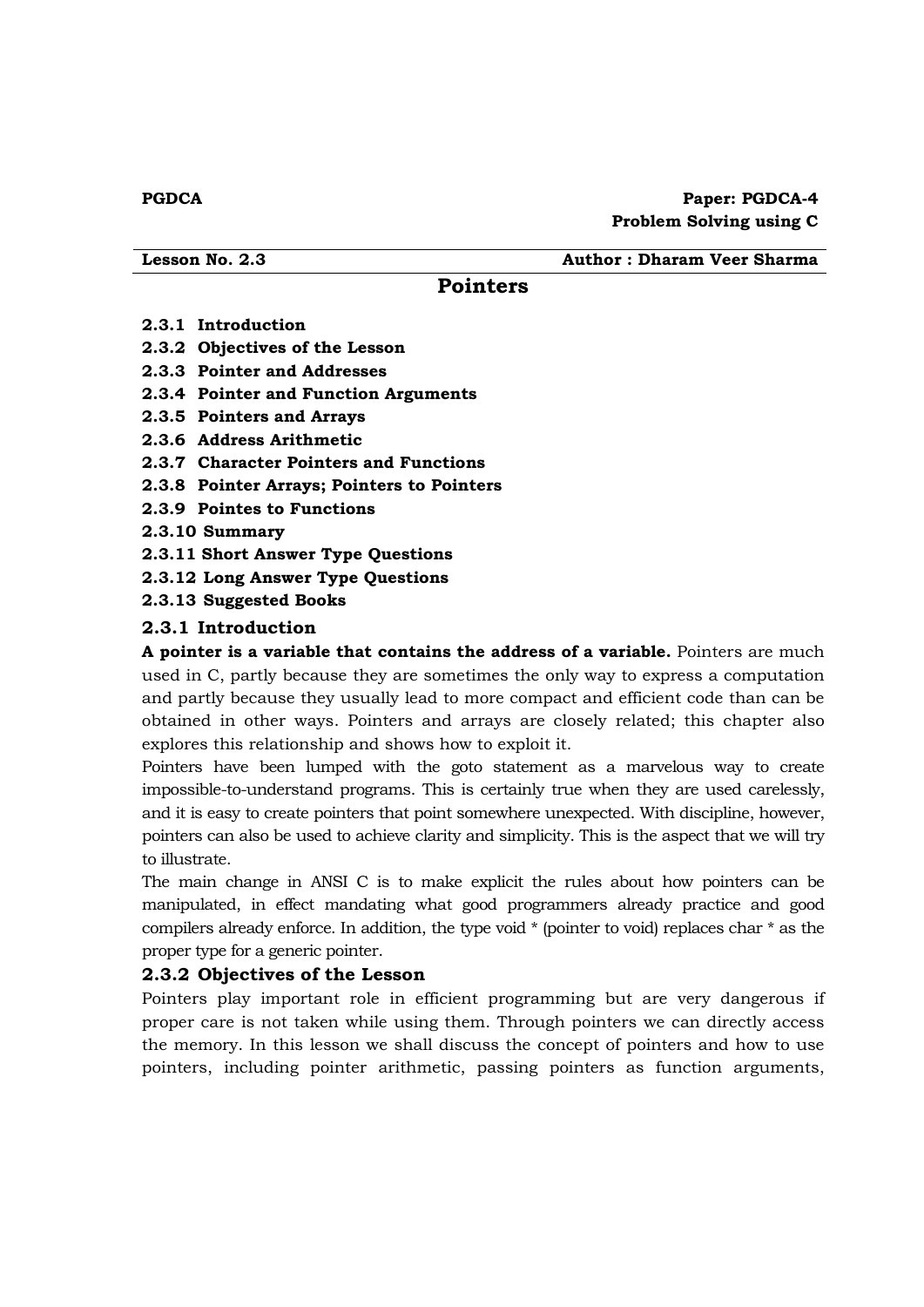relation between arrays and pointers.

### **2.3.3 Pointers and Addresses**

Let us begin with a simplified picture of how memory is organized. A typical machine has an array of consecutively numbered or addressed memory cells that may be manipulated individually or in contiguous groups. One common situation is that any byte can be a char, a pair of one-byte cells can be treated as a short integer, and four adjacent bytes form a long. A pointer is a group of cells (often two or four) that can hold an address. So if c is a char and p is a pointer that points to it, we could represent the situation this way:



The unary operator  $\&$  gives the address of an object, so the statement  $p = \&c$ ; assigns the address of c to the variable p and p is said to ``point to'' c. The & operator only applies to objects in memory: variables and array elements. It cannot be applied to expressions, constants or register variables. So, we can say that a **pointer** is a variable that points to (or contains) address of another variable.

 The unary operator \* is the *indirection* or *dereferencing* operator; when applied to a pointer, it accesses the object the pointer points to. Suppose that x and y are integers and ip is a pointer to int. This artificial sequence shows how to declare a pointer and how to use & and \*:

> int  $x = 1$ ,  $y = 2$ ,  $z[10]$ ; int \*ip;  $\frac{1}{2}$  ip is a pointer to int \*/ ip =  $&x$ ;  $\frac{\partial}{\partial x}$  /\* ip now points to x \*/  $y = \text{kip};$  /\* y is now  $1 \frac{\text{kip}}{\text{kip}}$  $*ip = 0;$  /\* x is now 0 \*/ ip =  $&z[0]$ ; /\* ip now points to z[0] \*/

The declaration of x, y, and z are what we've seen all along. The declaration of the pointer ip,

int \*ip;

is intended as a mnemonic; it says that the expression \*ip is an int. The syntax of the declaration for a variable mimics the syntax of expressions in which the variable might appear. This reasoning applies to function declarations as well. For example,

double \*dp, atof(char \*);

says that in an expression \*dp and atof(s) have values of double and that the argument of atof is a pointer to char.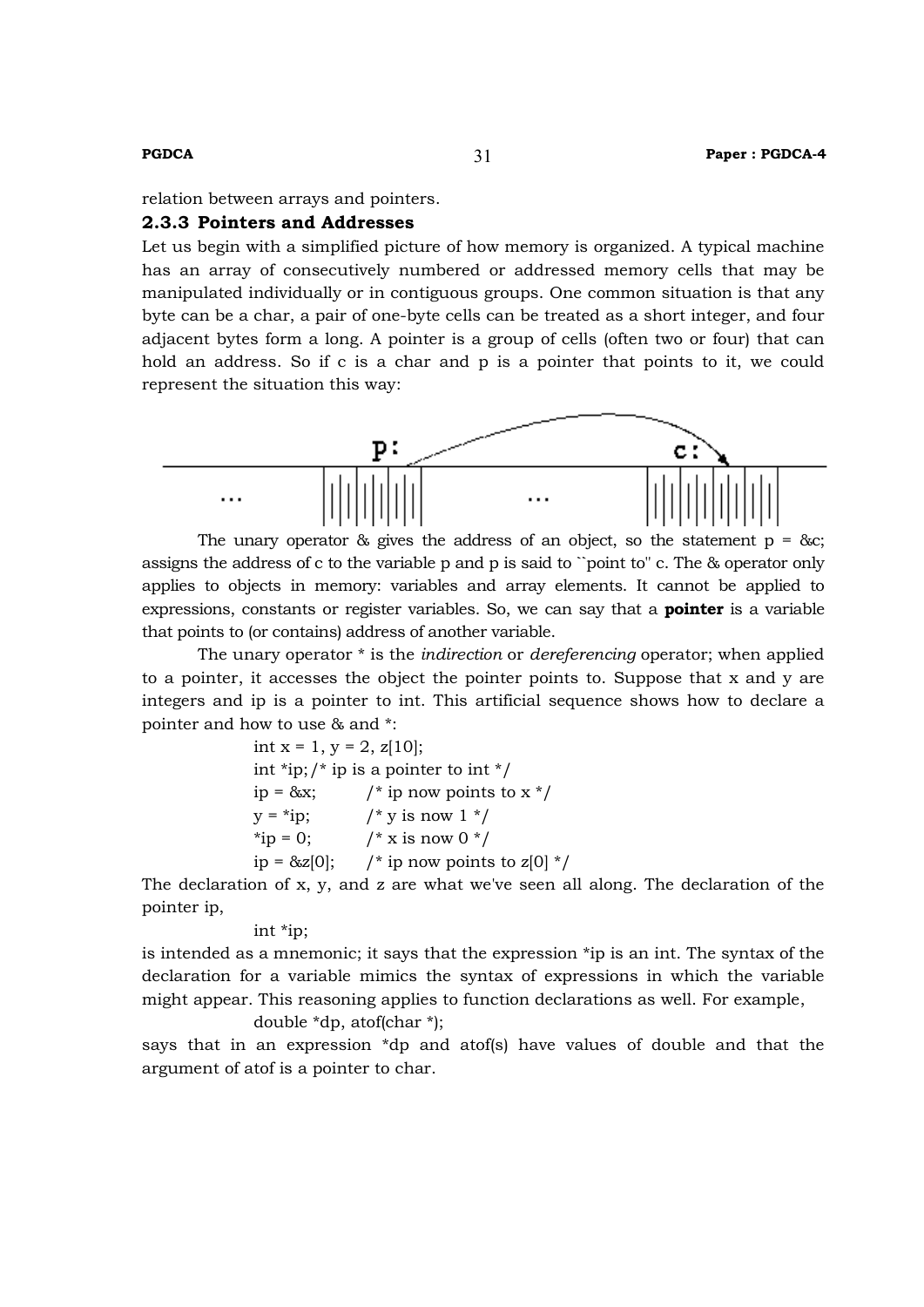You should also note the implication that a pointer is constrained to point to a particular kind of object: every pointer points to a specific data type. (There is one exception: a ``pointer to void'' is used to hold any type of pointer but cannot be dereferenced itself.)

 If ip points to the integer x, then \*ip can occur in any context where x could, so

 $*ip = *ip + 10;$ 

increments \*ip by 10.

 The unary operators \* and & bind more tightly than arithmetic operators, so the assignment

 $y = *ip + 1$ 

takes whatever ip points at, adds 1 and assigns the result to y, while

```
*ip += 1
```
increments what ip points to, as do

 $++*ip$ 

and

 $(*ip)++$ 

 The parentheses are necessary in this last example; without them, the expression would increment ip instead of what it points to, because unary operators like \* and ++ associate right to left.

 Finally, since pointers are variables, they can be used without dereferencing. For example, if iq is another pointer to int,

 $iq = ip$ 

copies the contents of ip into iq, thus making iq point to whatever ip pointed to.

### **2.3.4 Pointers and Function Arguments**

Since C passes arguments to functions by value, there is no direct way for the called function to alter a variable in the calling function. For instance, a sorting routine might exchange two out-of-order arguments with a function called swap. It is not enough to write

```
 swap(a, b); 
      where the swap function is defined as 
            void swap(int x, int y) \prime* WRONG */
\{ int temp; 
                  temp = x;x = y;y = temp; }
```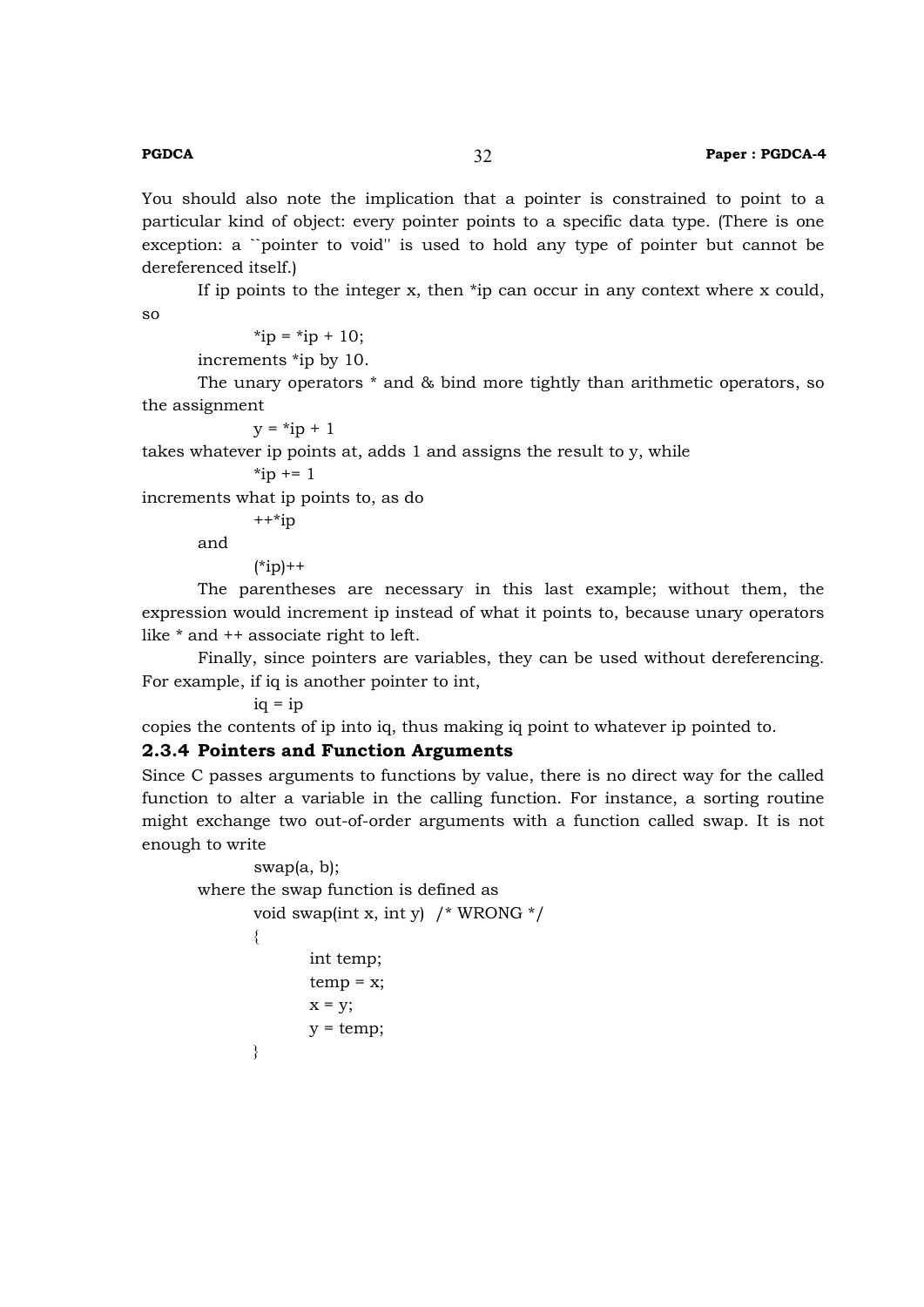**PGDCA** 33 **Paper : PGDCA-4** 

Because of call by value, swap can't affect the arguments a and b in the routine that called it. The function above swaps *copies* of a and b.

The way to obtain the desired effect is for the calling program to pass *pointers* to the values to be changed:

 $swap$ &a, &b);

Since the operator & produces the address of a variable, &a is a pointer to a. In swap itself, the parameters are declared as pointers and the operands are accessed indirectly through them.

```
void swap(int *px, int *py) /* interchange *px and *py */
```

```
 int temp; 
temp = *px;*px = *py;*py = temp;
```
 } Pictorially:

 $\{$ 





 Pointer arguments enable a function to access and change objects in the function that called it. As an example, consider a function getint that performs free-format input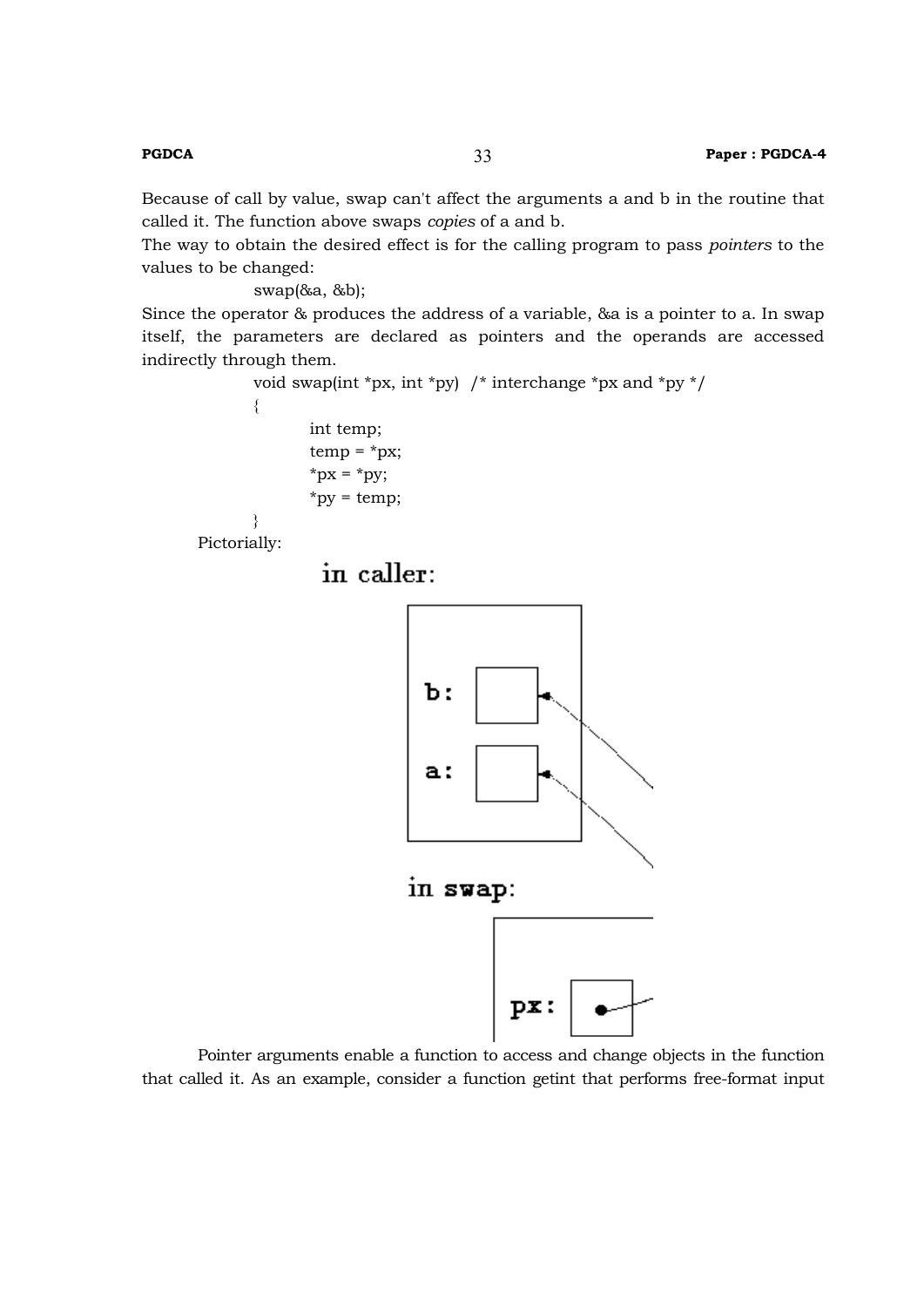conversion by breaking a stream of characters into integer values, one integer per call. getint has to return the value it found and also signal end of file when there is no more input. These values have to be passed back by separate paths, for no matter what value is used for EOF, that could also be the value of an input integer.

One solution is to have getint return the end of file status as its function value, while using a pointer argument to store the converted integer back in the calling function. This is the scheme used by scanf as well.

The following loop fills an array with integers by calls to getint:

 int n, array[SIZE], getint(int \*); for  $(n = 0; n <$  SIZE && getint $(\&\arctan[n])$ != EOF; n++)  $\ddot{i}$ 

Each call sets array  $[n]$  to the next integer found in the input and increments n. Notice that it is essential to pass the address of array[n] to getint. Otherwise there is no way for getint to communicate the converted integer back to the caller.

 Our version of getint returns EOF for end of file, zero if the next input is not a number and a positive value if the input contains a valid number.

```
 #include <ctype.h> 
        int getch(void); 
        void ungetch(int); 
        /* getint: get next integer from input into *pn */ 
        int getint(int *pn) 
 { 
                int c, sign; 
               while (isspace(c = getch())) \prime^* skip white space \prime ; 
               if (!isdigit(c) && c != EOF && c != '+' && c != '-') {
                       ungetch(c); \prime^* it is not a number \prime return 0; 
 } 
               sign = (c == '-') ? -1 : 1;if (c == '+' || c == '-'')c = getch();
               for (*pn = 0; isdigit(c), c = getch())*pn = 10 * *pn + (c - '0');
               *<sub>pn</sub> * = sign;if (c != EOF) ungetch(c); 
                return c; 
        }
```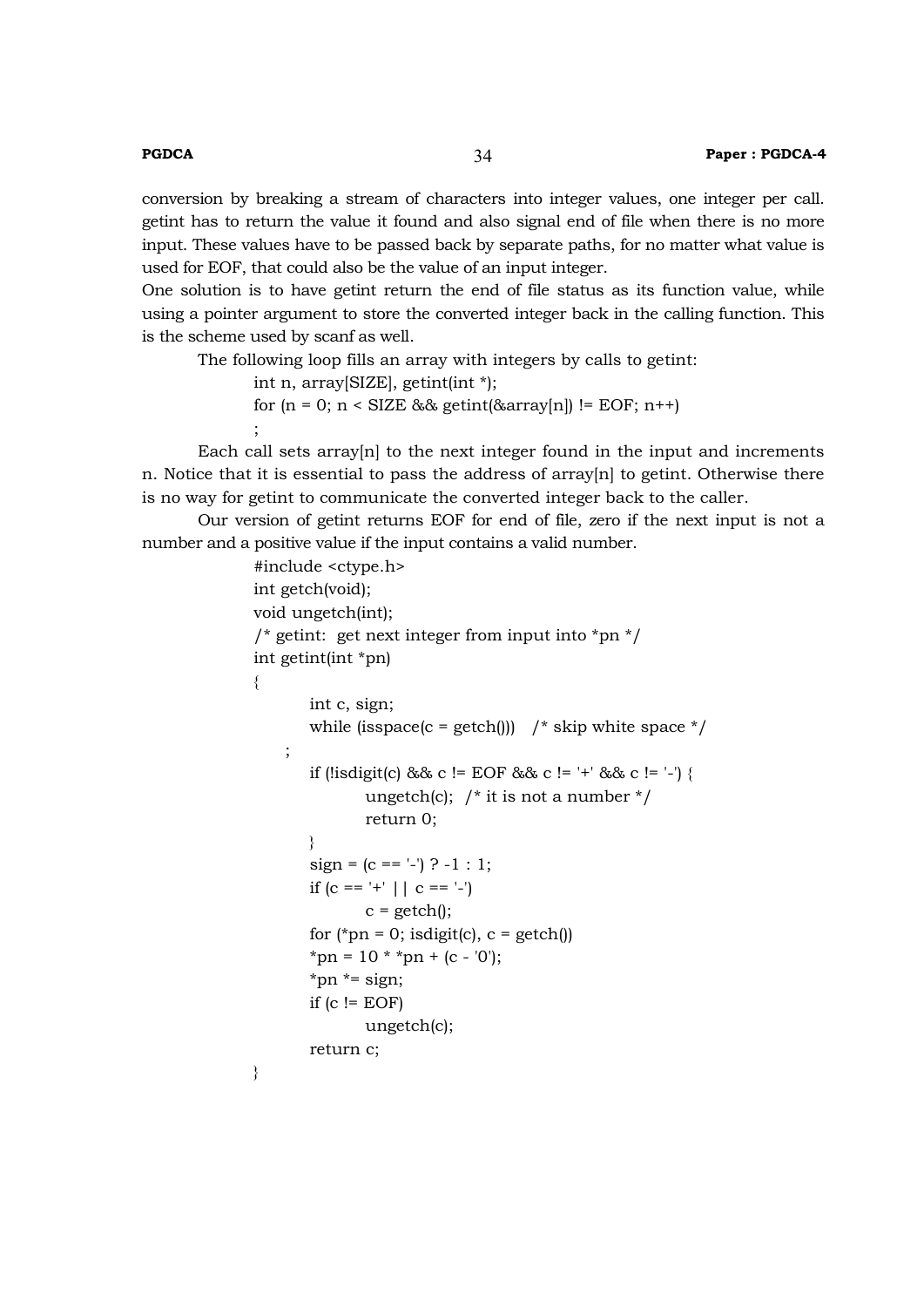Throughout getint, \*pn is used as an ordinary int variable. We have also used getch and ungetch so the one extra character that must be read can be pushed back onto the input.

## **2.3.5 Pointers and Arrays**

In C, there is a strong relationship between pointers and arrays, strong enough that pointers and arrays should be discussed simultaneously. Any operation that can be achieved by array subscripting can also be done with pointers. The pointer version will in general be faster but, at least to the uninitiated, somewhat harder to understand.

 The declaration int a[ $10$ ];

defines an array of size 10, that is, a block of 10 consecutive objects named  $a[0], a[1],$ ...,a[9].



The notation a[i] refers to the i-th element of the array. If pa is a pointer to an integer, declared as

int \*pa;

then the assignment

 $pa = \&a[0];$ 

sets pa to point to element zero of a; that is, pa contains the address of a[0].



Now the assignment

 $x = *pa;$ 

will copy the contents of a[0] into x.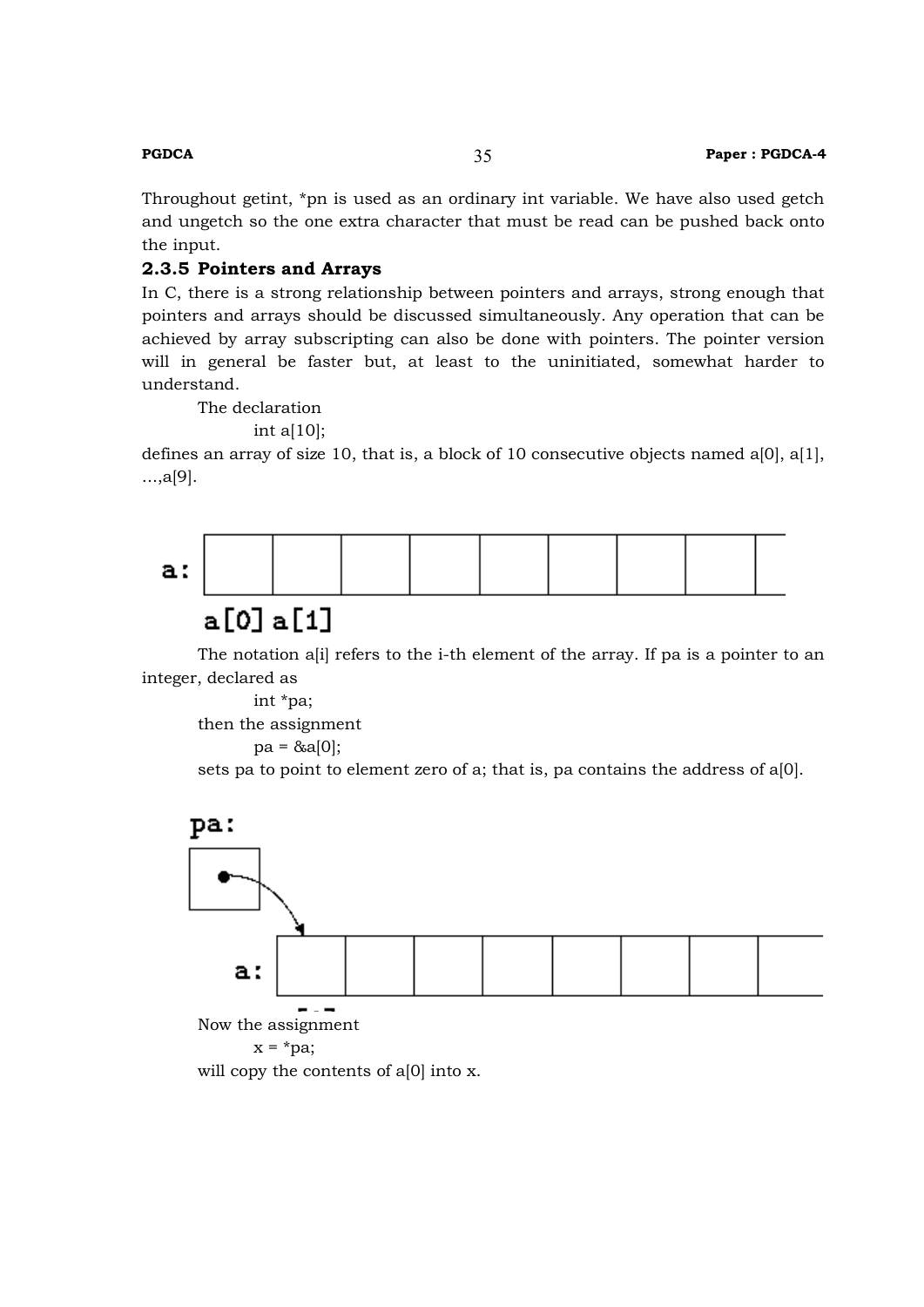If pa points to a particular element of an array, then by definition pa+1 points to the next element, pa+i points i elements after pa and pa-i points i elements before. Thus, if pa points to a[0],

 $*(pa+1)$ 

refers to the contents of a[1], pa+i is the address of a[i] and  $*(p a + i)$  is the contents of a[i].



 These remarks are true regardless of the type or size of the variables in the array a. The meaning of ``adding 1 to a pointer,'' and by extension all pointer arithmetic, is that pa+1 points to the next object and pa+i points to the i-th object beyond pa.

The correspondence between indexing and pointer arithmetic is very close. **By definition, the value of a variable or expression of type array is the address of element zero of the array**. Thus after the assignment

 $pa = \&a[0];$ 

 pa and a have identical values. Since the name of an array is a synonym for the location of the initial element, the assignment pa=&a[0] can also be written as

 $pa = a$ ;

Rather more surprising, at first sight, is the fact that a reference to a[i] can also be written as  $*(a+i)$ . In evaluating a[i], C converts it to  $*(a+i)$  immediately; the two forms are equivalent. Applying the operator & to both parts of this equivalence, it follows that  $\&$ a[i] and a+i are also identical: a+i is the address of the i-th element beyond a. As the other side of this coin, if pa is a pointer, expressions might use it with a subscript; pa[i] is identical to  $*(pat)$ . In short, an array-and-index expression is equivalent to one written as a pointer and offset.

There is one difference between an array name and a pointer that must be kept in mind. **A pointer is a variable, so pa=a and pa++ are legal. But an array name is not a variable; constructions like a=pa and a++ are illegal**.

When an array name is passed to a function, what is passed is the location of the initial element. Within the called function, this argument is a local variable and so an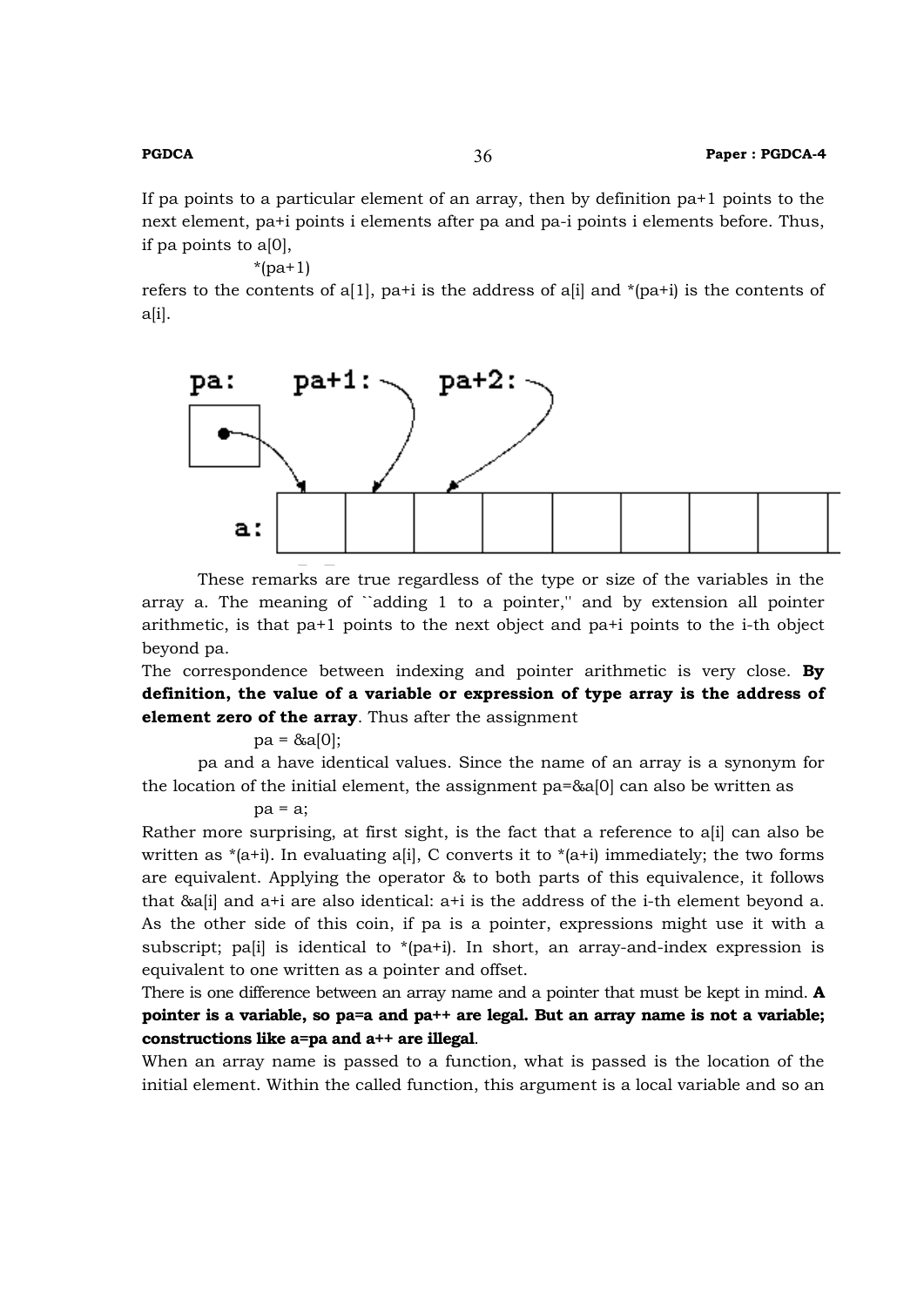array name parameter is a pointer, that is, a variable containing an address. We can use this fact to write another version of strlen, which computes the length of a string.

```
 /* strlen: return length of string s */ 
 int strlen(char *s) 
 { 
         int n; 
        for (n = 0; *s != '0', s++) n++; 
         return n; 
 }
```
 Since s is a pointer, incrementing it is perfectly legal; s++ has no effect on the character string in the function that called strlen, but merely increments strlen's private copy of the pointer. That means that calls like

```
 strlen("hello, world"); /* string constant */ 
strlen(array); \frac{\partial f}{\partial x} /* char array[100]; */
 strlen(ptr); /* char *ptr; */
```
all work.

As formal parameters in a function definition,

char s[];

and

char \*s;

are equivalent; we prefer the latter because it says more explicitly that the variable is a pointer. When an array name is passed to a function, the function can at its convenience believe that it has been handed either an array or a pointer, and manipulate it accordingly. It can even use both notations if it seems appropriate and clear.

 It is possible to pass part of an array to a function, by passing a pointer to the beginning of the subarray. For example, if a is an array,

 $f(8a[2])$ and

 $f(a+2)$ 

both pass to the function f the address of the subarray that starts at  $a[2]$ . Within f, the parameter declaration can read

f(int arr[])  $\{ \dots \}$ 

or

f(int \*arr)  $\{ \dots \}$ 

 So as far as f is concerned, the fact that the parameter refers to part of a larger array is of no consequence.

If one is sure that the elements exist, it is also possible to index backwards in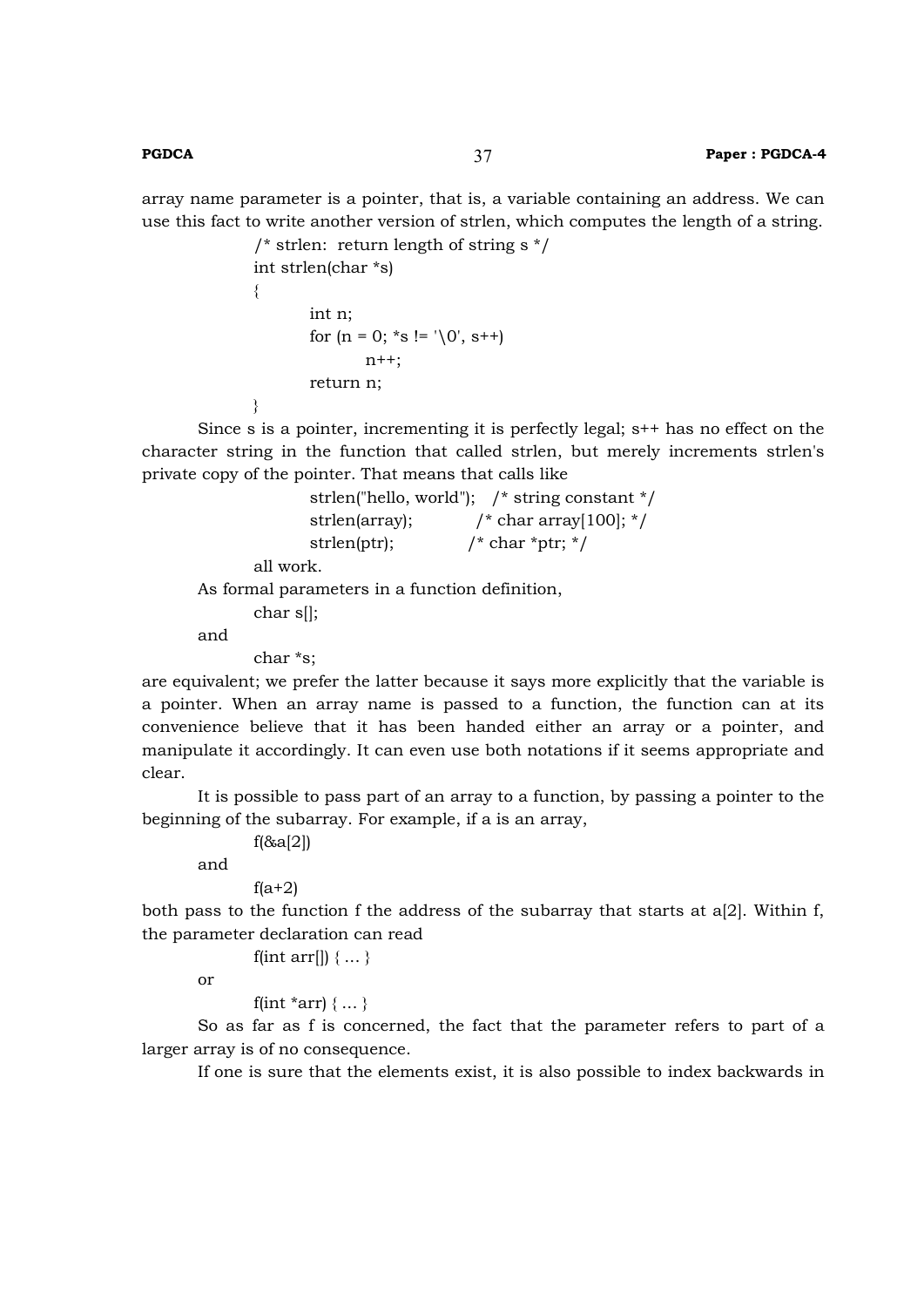an array;  $p[-1]$ ,  $p[-2]$ , and so on are syntactically legal, and refer to the elements that immediately precede p[0]. Of course, it is illegal to refer to objects that are not within the array bounds.

### **2.3.6 Address Arithmetic**

We can perform certain arithmetic operations on pointer variables themselves. If p is a pointer to some element of an array, then p++ increments p to point to the next element and  $p+=i$  increments it to point i elements beyond where it currently does. Note that,  $p++$  causes p to point to the next element, not to the next memory location. These and similar constructions are the simples forms of pointer or address arithmetic.

C is consistent and regular in its approach to address arithmetic; its integration of pointers, arrays and address arithmetic is one of the strengths of the language. Let us illustrate by writing a rudimentary storage allocator. There are two routines. The first, alloc(n), returns a pointer to n consecutive character positions, which can be used by the caller of alloc for storing characters. The second, afree(p), releases the storage thus acquired so it can be re-used later. The routines are ``rudimentary'' because the calls to afree must be made in the opposite order to the calls made on alloc. That is, the storage managed by alloc and afree is a stack or last-in, first-out. The standard library provides analogous functions called malloc and free that have no such restrictions.

The easiest implementation is to have alloc hand out pieces of a large character array that we will call allocbuf. This array is private to alloc and afree. Since they deal in pointers, not array indices, no other routine need know the name of the array, which can be declared static in the source file containing alloc and afree, and thus be invisible outside it. In practical implementations, the array may well not even have a name; it might instead be obtained by calling malloc or by asking the operating system for a pointer to some unnamed block of storage.

The other information needed is how much of allocbuf has been used. We use a pointer, called allocp, that points to the next free element. When alloc is asked for n characters, it checks to see if there is enough room left in allocbuf. If so, alloc returns the current value of allocp (i.e., the beginning of the free block), then increments it by n to point to the next free area. If there is no room, alloc returns zero. afree(p) merely sets allocp to p if p is inside allocbuf.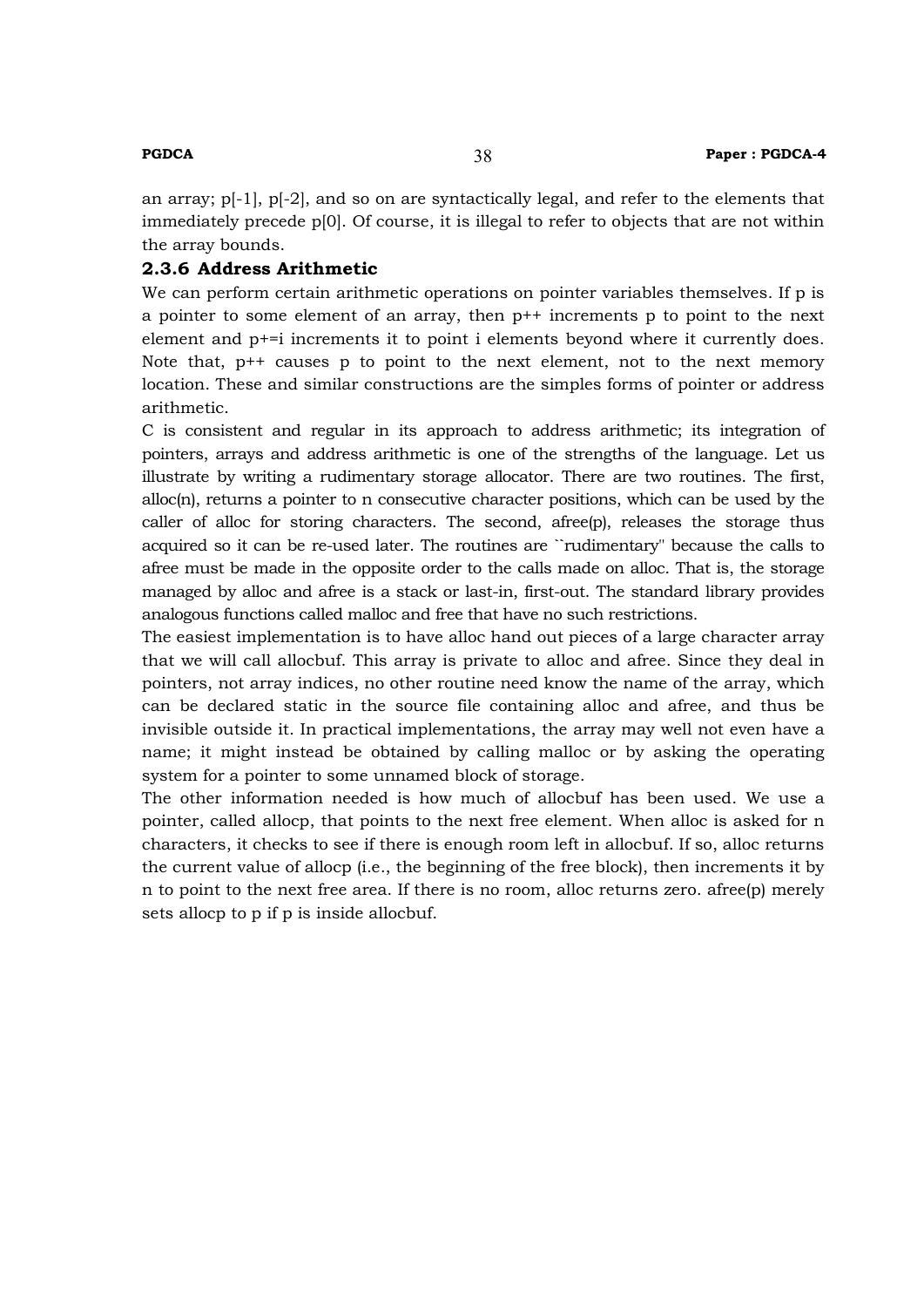

In general a pointer can be initialized just as any other variable can, though normally the only meaningful values are zero or an expression involving the address of previously defined data of appropriate type. The declaration

```
 static char *allocp = allocbuf; 
defines allocp to be a character pointer and initializes it to point to the beginning of 
allocbuf, which is the next free position when the program starts. This could also 
have been written
```

```
 static char *allocp = &allocbuf[0]; 
 since the array name is the address of the zeroth element. 
 The test
```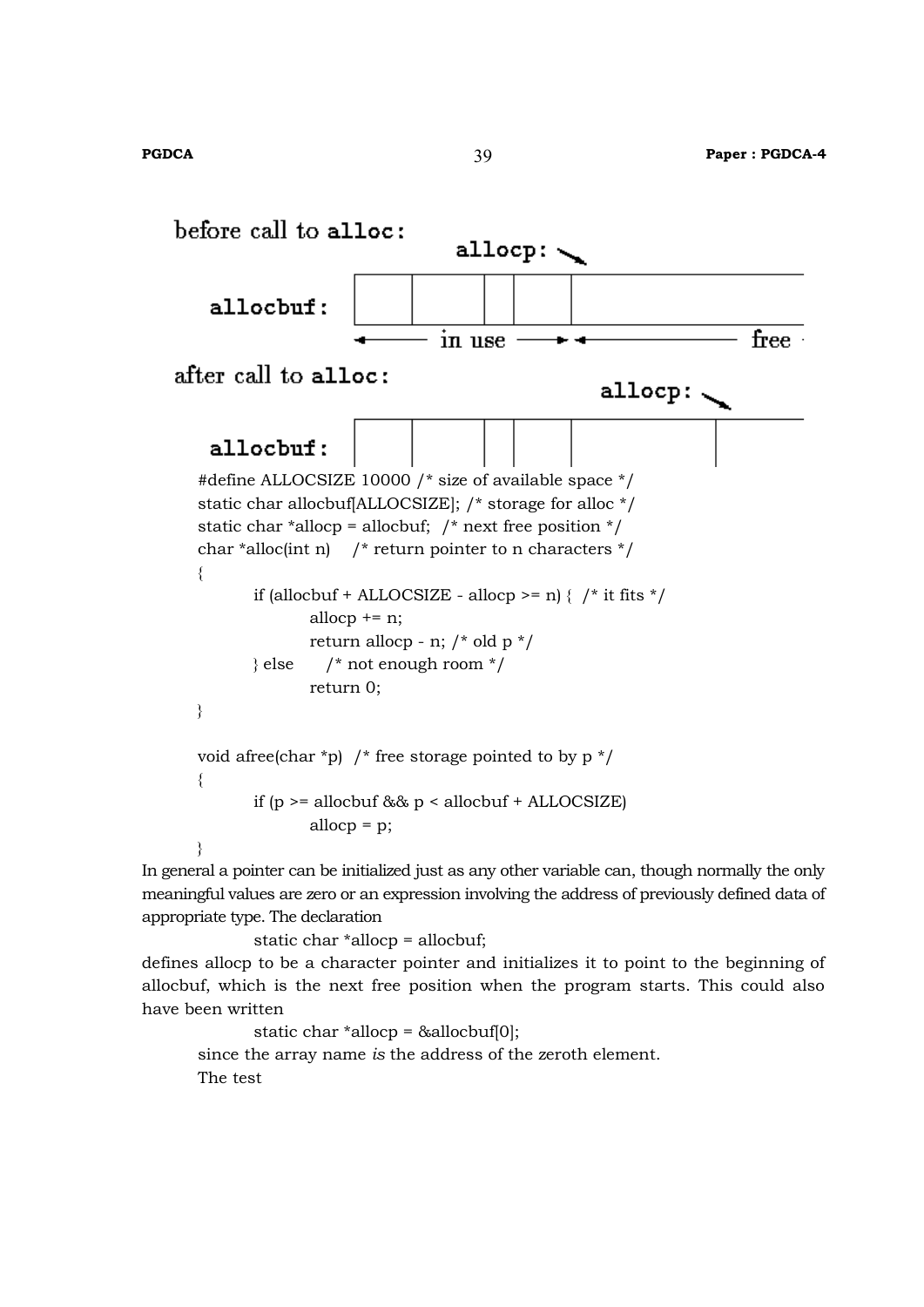### if (allocbuf + ALLOCSIZE - allocp >= n) {  $/*$  it fits  $*/$

checks if there's enough room to satisfy a request for n characters. If there is, the new value of allocp would be at most one beyond the end of allocbuf. If the request can be satisfied, alloc returns a pointer to the beginning of a block of characters (notice the declaration of the function itself). If not, alloc must return some signal that there is no space left. C guarantees that zero is never a valid address for data, so a return value of zero can be used to signal an abnormal event, in this case no space.

 Pointers and integers are not interchangeable. Zero is the sole exception: the constant zero may be assigned to a pointer and a pointer may be compared with the constant zero. The symbolic constant NULL is often used in place of zero, as a mnemonic to indicate more clearly that this is a special value for a pointer. NULL is defined in <stdio.h>. We will use NULL henceforth.

Tests like

if (allocbuf + ALLOCSIZE - allocp >= n) {  $/*$  it fits  $*/$ 

and

if  $(p \geq a \in A \cup B)$  allocbuf + ALLOCSIZE)

show several important facets of pointer arithmetic. First, pointers may be compared under certain circumstances. If p and q point to members of the same array, then relations like ==, !=, <, >=, etc., work properly. For example,

 $p < q$ 

is true if p points to an earlier element of the array than q does. Any pointer can be meaningfully compared for equality or inequality with zero. But the behavior is undefined for arithmetic or comparisons with pointers that do not point to members of the same array. (There is one exception: the address of the first element past the end of an array can be used in pointer arithmetic.)

 Second, we have already observed that a pointer and an integer may be added or subtracted. The construction

 $p + n$ 

means the address of the n-th object beyond the one p currently points to. This is true regardless of the kind of object p points to; n is scaled according to the size of the objects p points to, which is determined by the declaration of p. If an int is four bytes, for example, the int will be scaled by four.

 Pointer subtraction is also valid: if p and q point to elements of the same array, and  $p < q$ , then  $q-p+1$  is the number of elements from p to q inclusive. This fact can be used to write yet another version of strlen:

```
/* strlen: return length of string s */ 
int strlen(char *s) 
{ 
        char *_{p} = s;
```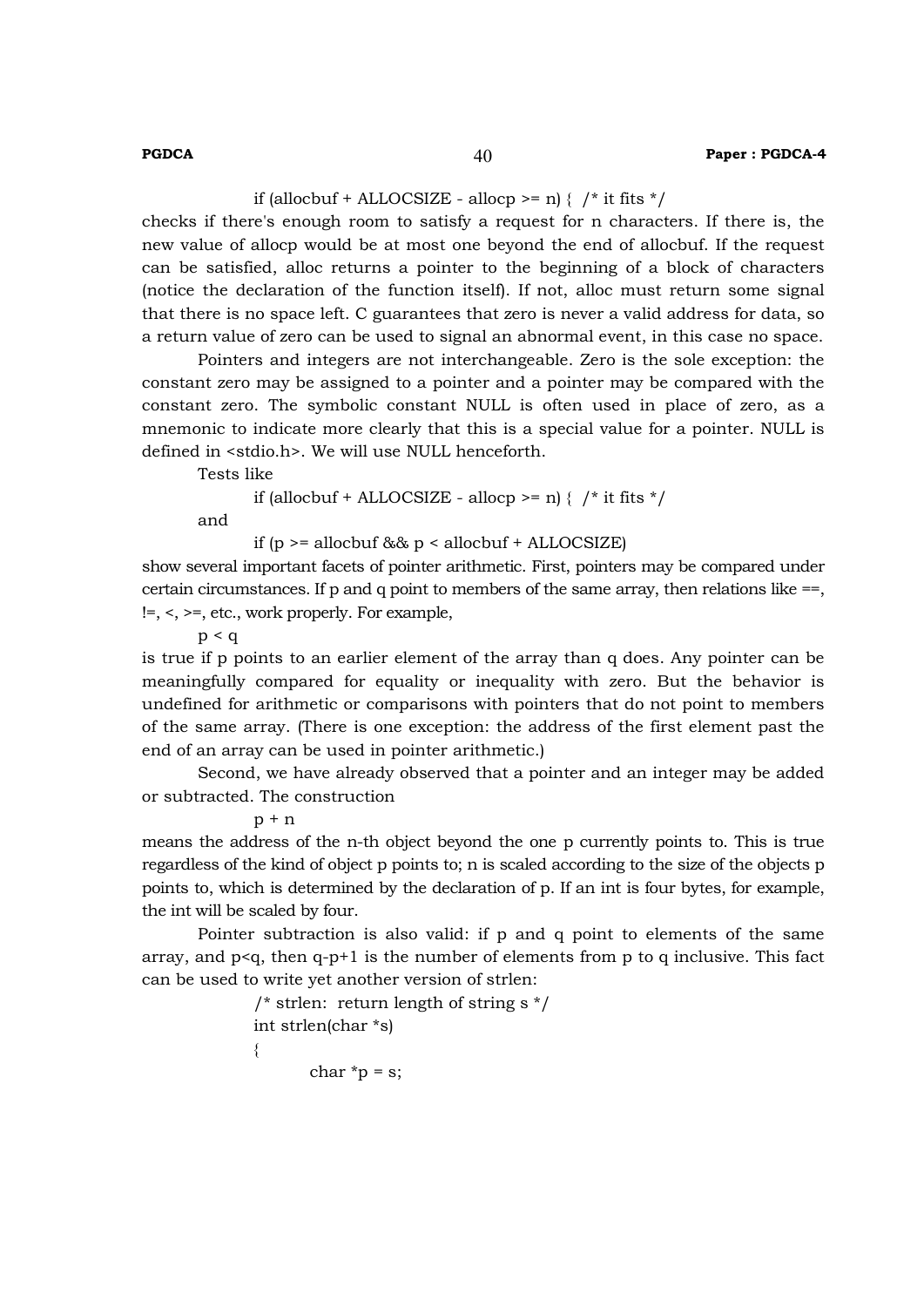}

while  $(*p != '\\0')$  $p++;$ return p - s;

In its declaration, p is initialized to s, that is, to point to the first character of the string. In the while loop, each character in turn is examined until the '\0' at the end is seen. Because p points to characters, p++ advances p to the next character each time, and p-s gives the number of characters advanced over, that is the string length. (The number of characters in the string could be too large to store in an int. The header <stddef.h> defines a type ptrdiff\_t that is large enough to hold the signed difference of two pointer values. If we were being cautious, however, we would use size\_t for the return value of strlen, to match the standard library version. size\_t is the unsigned integer type returned by the sizeof operator.

Pointer arithmetic is consistent: if we had been dealing with floats, which occupy more storage that chars, and if p were a pointer to float, p++ would advance to the next float. Thus we could write another version of alloc that maintains floats instead of chars, merely by changing char to float throughout alloc and afree. All the pointer manipulations automatically take into account the size of the objects pointed to.

The valid pointer operations are assignment of pointers of the same type, adding or subtracting a pointer and an integer, subtracting or comparing two pointers to members of the same array and assigning or comparing to zero. All other pointer arithmetic is illegal. It is not legal to add two pointers or to multiply or divide or shift or mask them or to add float or double to them or even, except for void \*, to assign a pointer of one type to a pointer of another type without a cast.

### **2.3.7 Character Pointers and Functions**

A *string constant*, written as

"I am a string"

is an array of characters. In the internal representation, the array is terminated with the null character ' $\sqrt{0}$ ' so that programs can find the end. The length in storage is thus one more than the number of characters between the double quotes.

 Perhaps the most common occurrence of string constants is as arguments to functions, as in

printf("hello, world\n");

 When a character string like this appears in a program, access to it is through a character pointer; printf receives a pointer to the beginning of the character array. That is, a string constant is accessed by a pointer to its first element.

 String constants need not be function arguments. If pmessage is declared as char \*pmessage;

then the statement

pmessage = "now is the time";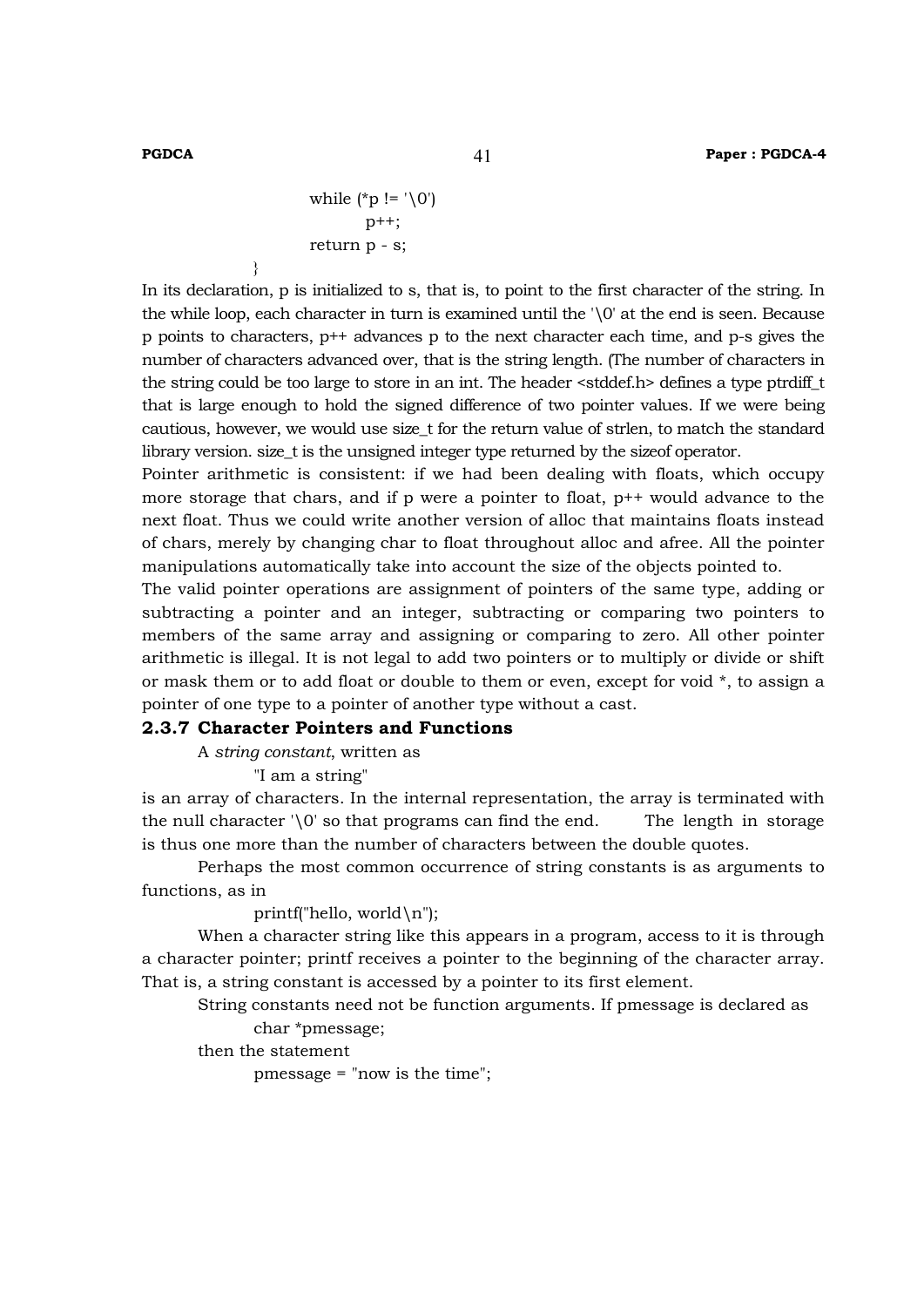assigns to pmessage a pointer to the character array. This is *not* a string copy; only pointers are involved. C does not provide any operators for processing an entire string of characters as a unit.

There is an important difference between these definitions:

char amessage[] = "now is the time";  $\frac{1}{2}$  an array  $\frac{x}{\ell}$ char \*pmessage = "now is the time";  $/* a pointer */$ 

amessage is an array, just big enough to hold the sequence of characters and '\0' that initializes it. Individual characters within the array may be changed but amessage will always refer to the same storage. On the other hand, pmessage is a pointer, initialized to point to a string constant; the pointer may subsequently be modified to point elsewhere, but the result is undefined if you try to modify the string contents.



 We will illustrate more aspects of pointers and arrays by studying versions of two useful functions adapted from the standard library. The first function is strcpy(s,t), which copies the string t to the string s. It would be nice just to say s=t but this copies the pointer, not the characters. To copy the characters, we need a loop. The array version first:

```
/* strcpy: copy t to s; array subscript version */void strcpy(char *s, char *t) 
        { 
                int i; 
               i = 0;
               while (|s[i] = t[i]) := \sqrt{0}i^{++};
        } 
 For contrast, here is a version of strcpy with pointers: 
        /* strcpy: copy t to s; pointer version */void strcpy(char *s, char *t) 
        {
```

```
 int i; 
i = 0;
while ((*_s = *_t) != ' \ 0') {
```
 $s++;$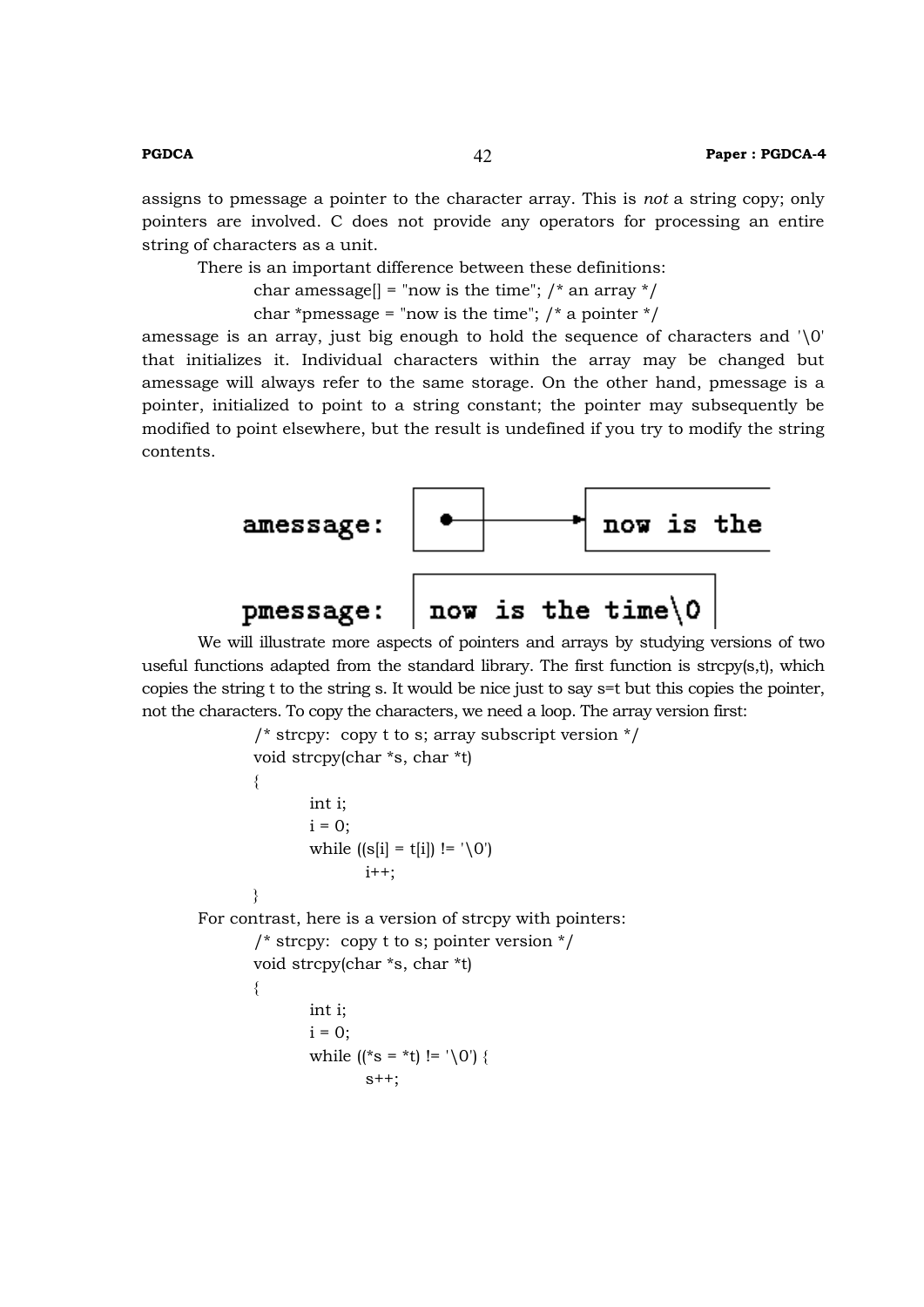t++;

}

 Because arguments are passed by value, strcpy can use the parameters s and t in any way it pleases. Here, they are conveniently initialized pointers, which are matched along the arrays a character at a time, until the  $\sqrt{0}$  that terminates when t has been copied into s.

 In practice, strcpy would not be written as we showed it above. Experienced C programmers would prefer

> /\* strcpy: copy t to s; pointer version  $2 \times$ / void strcpy(char \*s, char \*t)  $\{$ while  $((*s++ = *t++) := '\\ 0$ ; }

 This moves the increment of s and t into the test part of the loop. The value of \*t++ is the character that t pointed to before t was incremented; the postfix ++ doesn't change t until after this character has been fetched. In the same way, the character is stored into the old s position before s is incremented. This character is also the value that is compared against  $\sqrt{0}$  to control the loop. The net effect is that characters are copied from t to s, up and including the terminating '\0'.

As the final abbreviation, observe that a comparison against  $\sqrt{0}$  is redundant, since the question is merely whether the expression is zero. So the function would likely be written as

```
/* strcpy: copy t to s; pointer version 3*/ void strcpy(char *s, char *t) 
\{while (*s++ = *t++) ;
       }
```
 Although this may seem cryptic at first sight, the notational convenience is considerable, and the idiom should be mastered, because you will see it frequently in C programs.

 The strcpy in the standard library (<string.h>) returns the target string as its function value.

The second routine that we will examine is stromp(s,t), which compares the character strings s and t and returns negative, zero or positive if s is lexicographically less than, equal to or greater than t. The value is obtained by subtracting the characters at the first position where s and t disagree.

> /\* strcmp: return <0 if s<t, 0 if s==t, >0 if s>t  $*/$ int strcmp(char \*s, char \*t)  $\{$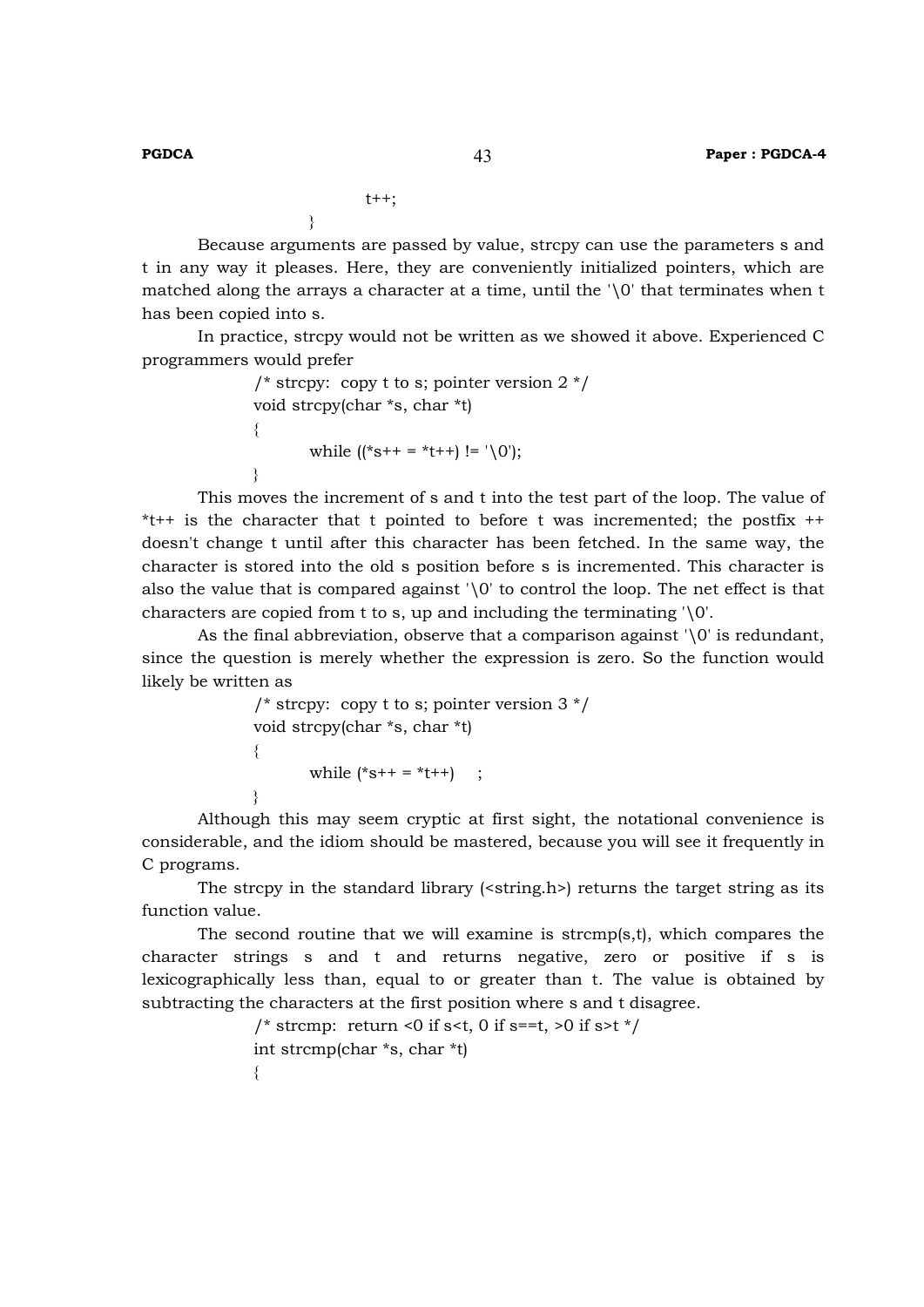```
 int i; 
                 for (i = 0; s[i] == t[i]; i++)if (s[i] == ' \ 0') return 0; 
                 return s[i] - t[i]; 
        } 
 The pointer version of strcmp: 
        /* strcmp: return <0 if s<t, 0 if s==t, >0 if s>t */int strcmp(char *s, char *t) 
        { 
                for (; *s == *t; s++, t++)
                         if (*s == \sqrt{0})
                                  return 0; 
                 return *s - *t; 
        }
```
 Since ++ and -- are either prefix or postfix operators, other combinations of \* and ++ and -- occur, although less frequently. For example,

\*--p

decrements p before fetching the character that p points to. In fact, the pair of expressions

 $*p++ = val;$  /\* push val onto stack  $*/$ 

val =  $*-p$ ; /\* pop top of stack into val \*/

are the standard idiom for pushing and popping a stack.

 The header <string.h> contains declarations for the functions mentioned in this section, plus a variety of other string-handling functions from the standard library.

## **2.3.8 Pointer Arrays; Pointers to Pointers**

Since pointers are variables themselves, they can be stored in arrays just as other variables can.

If we have to deal with lines of text, which are of different lengths and which, unlike integers, can't be compared or moved in a single operation, we need a data representation that will cope efficiently and conveniently with variable-length text lines.

This is where the array of pointers enters. If the lines to be sorted are stored end-to-end in one long character array, then each line can be accessed by a pointer to its first character. The pointers themselves can be stored in an array. Two lines can be compared by passing their pointers to strcmp. When two out-of-order lines have to be exchanged, the pointers in the pointer array are exchanged, not the text lines themselves.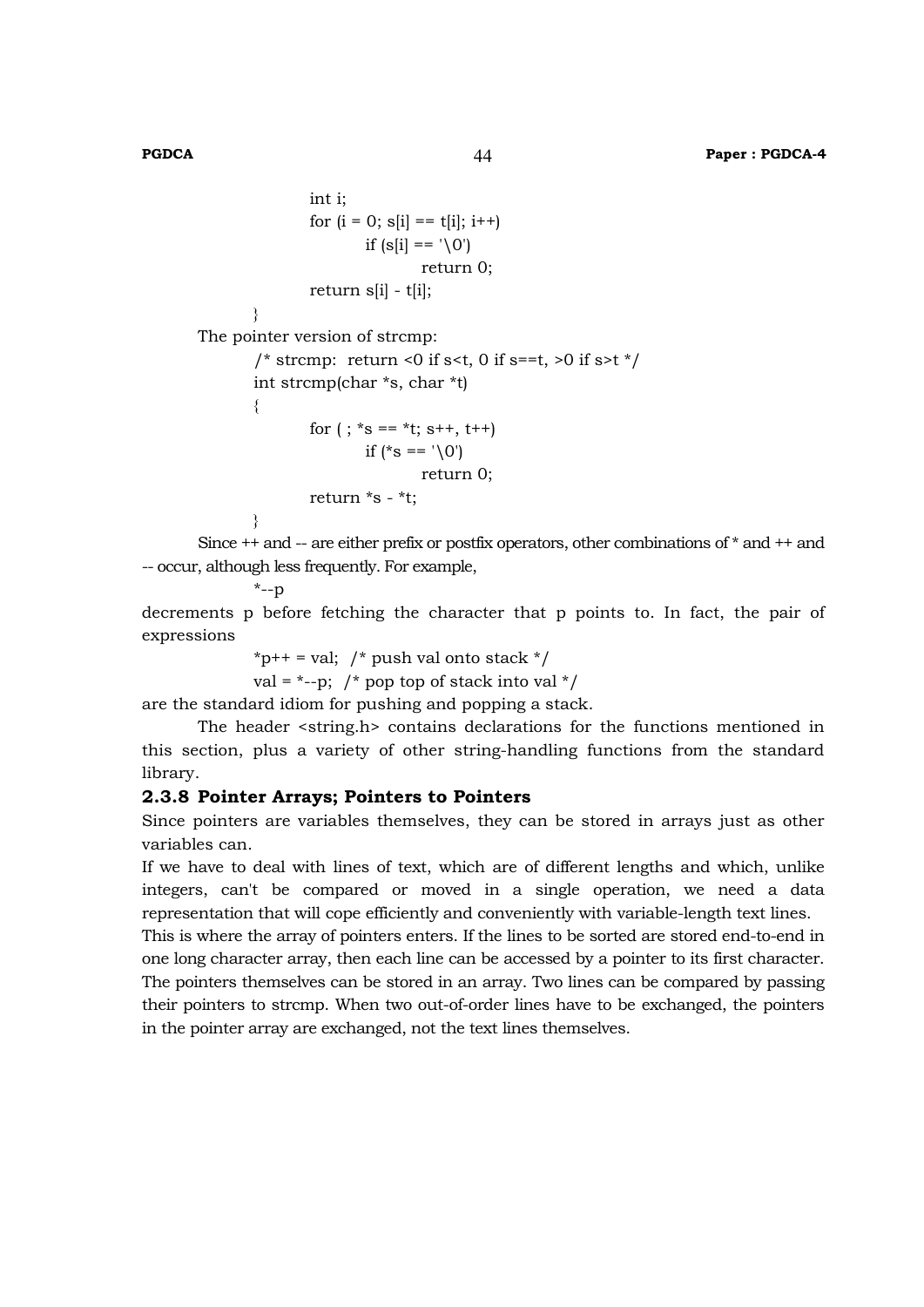de:

aЪı





 This eliminates the twin problems of complicated storage management and high overhead that would go with moving the lines themselves.

char \*lineptr[MAXLINES]; /\* pointers to text lines \*/

The main new thing is the declaration for lineptr:

### char \*lineptr[MAXLINES]

says that lineptr is an array of MAXLINES elements, each element of which is a pointer to a char. That is, lineptr[i] is a character pointer and \*lineptr[i] is the character it points to, the first character of the i-th saved text line.

 Since lineptr is itself the name of an array, it can be treated as a pointer in the same manner as in our earlier examples and writelines can be written instead as

> /\* writelines: write output lines \*/ void writelines(char \*lineptr[], int nlines)  $\{$  while (nlines-- > 0) printf("%s\n", \*lineptr++); }

Initially, \*lineptr points to the first line; each element advances it to the next line pointer while nlines is counted down.

## **2.3.9 Pointers to Functions**

In C, a function itself is not a variable, but it is possible to define pointers to functions, which can be assigned, placed in arrays, passed to functions, returned by functions, and so on.

Example

```
 #include <stdio.h> 
       #include <conio.h> 
       main() 
      \{ int show(); /*Function prototype*/ 
              int (*p)(); /*Pointer to function declaration*/ 
              p=show; /*Assigning address of show to p*/ 
              (*p)(); /Function call using pointer*/ 
              printf("%u",show); /*Displays address of function*/ 
       } 
       int show() 
 {
```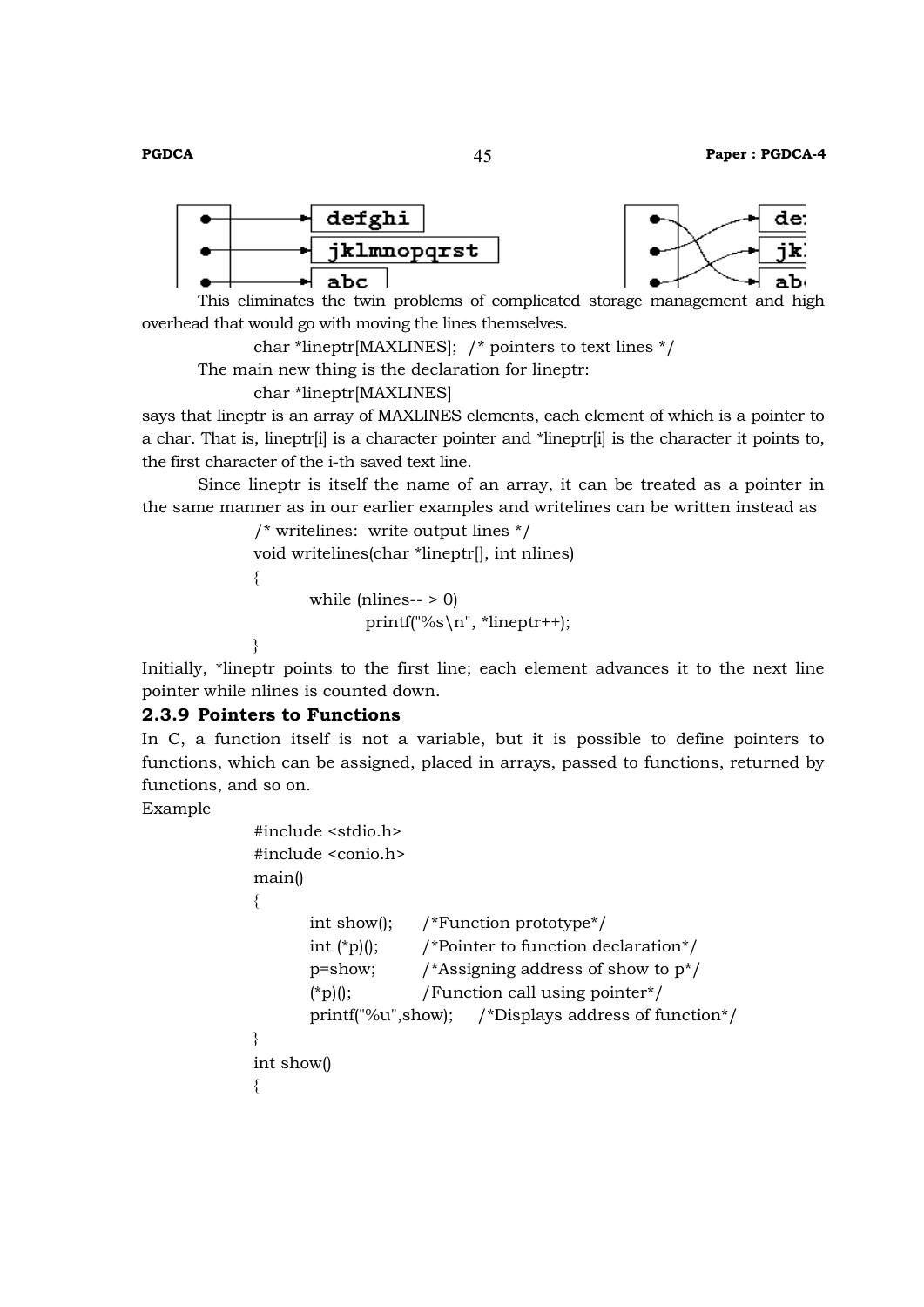clrscr(); printf("Inside show function whose address is -> ")

 In the above program the variable p is pointer to function. Address of show() is assigned to pointer p. Using function pointer, the function show() is invoked. The output of the program is as under:

Inside show function whose address is -> 554

## **2.3.10 Summary**

}

C Language facilitates direct access to memory through pointers. A pointer store the address of the variable of type for which pointer is defined. C language also provides parameter passing by address for modifying the values of the actual parameters while making the function calls. Arrays and pointers have strong relation between themselves. Use of pointers makes the programs run faster. Pointer are of great help but should be used very cautiously. If some memory has been allocated to a pointer then it must be freed if it is no longer required because otherwise the memory allocated will not be available for other uses. It will be available only after rebooting of the system. C language does not support string data type but character pointers can solve the purpose. Each string must be terminated by a null otherwise there will be overlapping in the memory read using a character pointer.

## **2.3.11 Short Answer Type Questions**

- 1. What is the difference between int \*A[20] and int (\*A)[10];
- 2. What is the difference between array and pointer?
- 3. What do you mean by pointer arithmetic?
- 4. What is the data type of a pointer variable?

### **2.3.12 Long Answer Type Questions**

- 5. What is the relation between pointer and addressing? Explain.
- 6. What is the difference between parameter passing by address and by value?
- 7. What is the relation between pointer and array?
- 8. Write the code for string copy and string comparison functions using arrays?

### **2.3.13 Suggested Books**

- 1. Let Us C Yashavant Kanetkar
- 2. C Programming using Turbo C Robert Lafore
- 3. Programming with ANSI and Turbo C Ashok N. Kamthane
- 4. Programming using C E. Balagurusamy
- 5. The C Programming language Brian W. Kernigham

Dennis M. Ritchie

### **Web Resources**

www.cprogramming.com www.programiz.com/c-programming www.w3schools.in/c-tutorial/ www.learn-c.org www.tutorialspoint.com/cprogramming/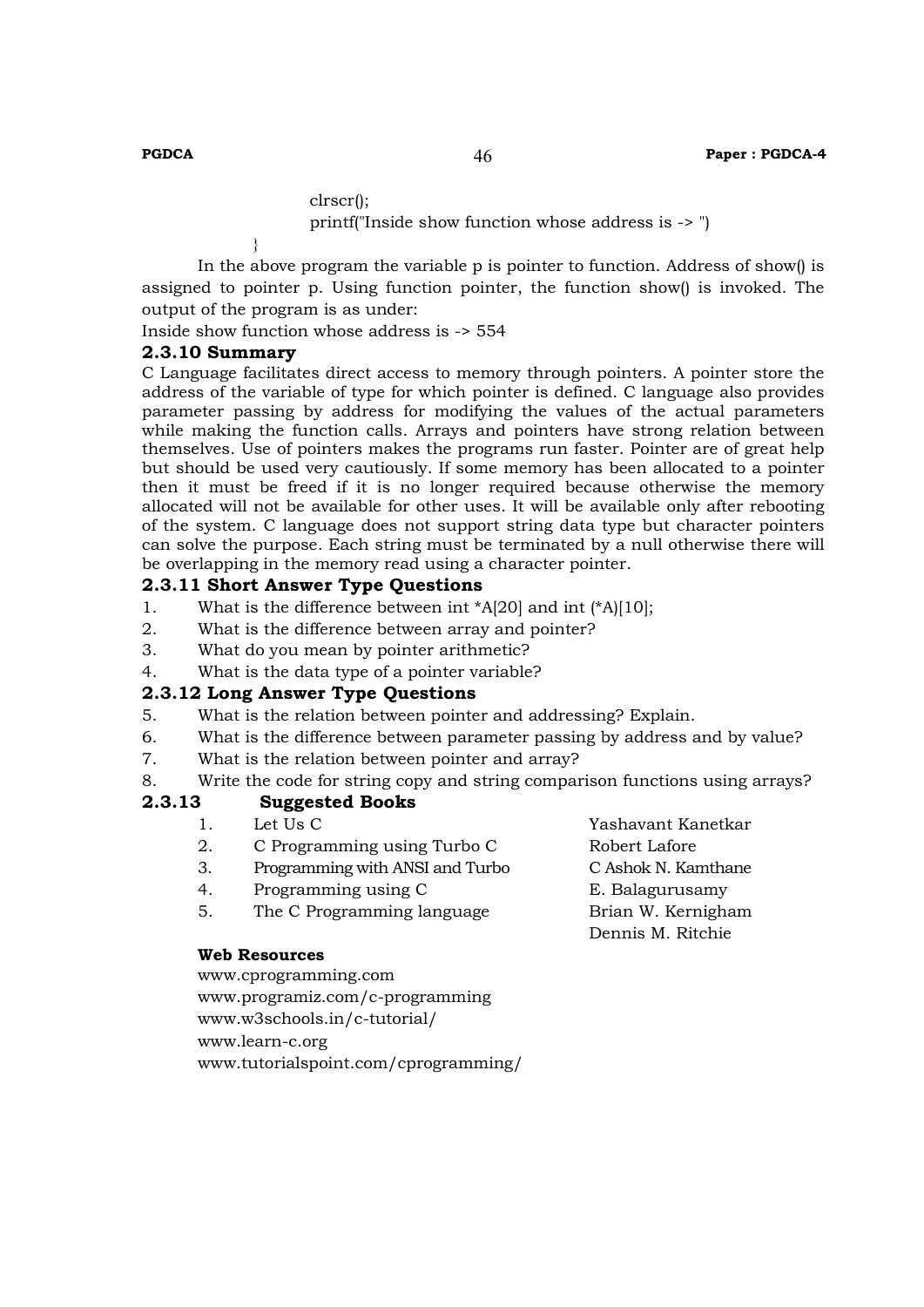### **Lesson No. 2.4 Author : Dharam Veer Sharma**

# **Structures**

- **2.4.1 Introduction**
- **2.4.2 Objectives of the Lesson**
- **2.4.3 Basics of Structures**
- **2.4.4 Structures and Functions**
- **2.4.5 Arrays of Structures**
- **2.4.6 Pointers to Structures**
- **2.4.7 Self-referential Structures**
- **2.4.8 typedef**
- **2.4.9 union**
- **2.4.10 Summary**
- **2.4.11 Short Answer Type Questions**
- **2.4.12 Long Answer Type Questions**
- **2.4.13 Suggested Books**

## **2.4.1 Introduction**

**A structure is a collection of one or more variables, possibly of different types, grouped together under a single name for convenient handling.** (Structures are called ``records'' in some languages, notably Pascal.) Structures help to organize complicated data, particularly in large programs, because they permit a group of related variables to be treated as a unit instead of as separate entities.

One traditional example of a structure is the payroll record: an employee is described by a set of attributes such as name, address, social security number, salary, etc. Some of these in turn could be structures: a name has several components, as does an address and even a salary. Another example, more typical for C, comes from graphics: a point is a pair of coordinate, a rectangle is a pair of points, and so on.

The main change made by the ANSI standard is to define structure assignment structures may be copied and assigned to, passed to functions and returned by functions. This has been supported by most compilers for many years, but the properties are now precisely defined. Automatic structures and arrays may now also be initialized.

# **2.4.2 Objectives of the Lesson**

Structures and unions are the subject matter of this lesson. We shall delve into details of the declaration, use and importance of structures and unions.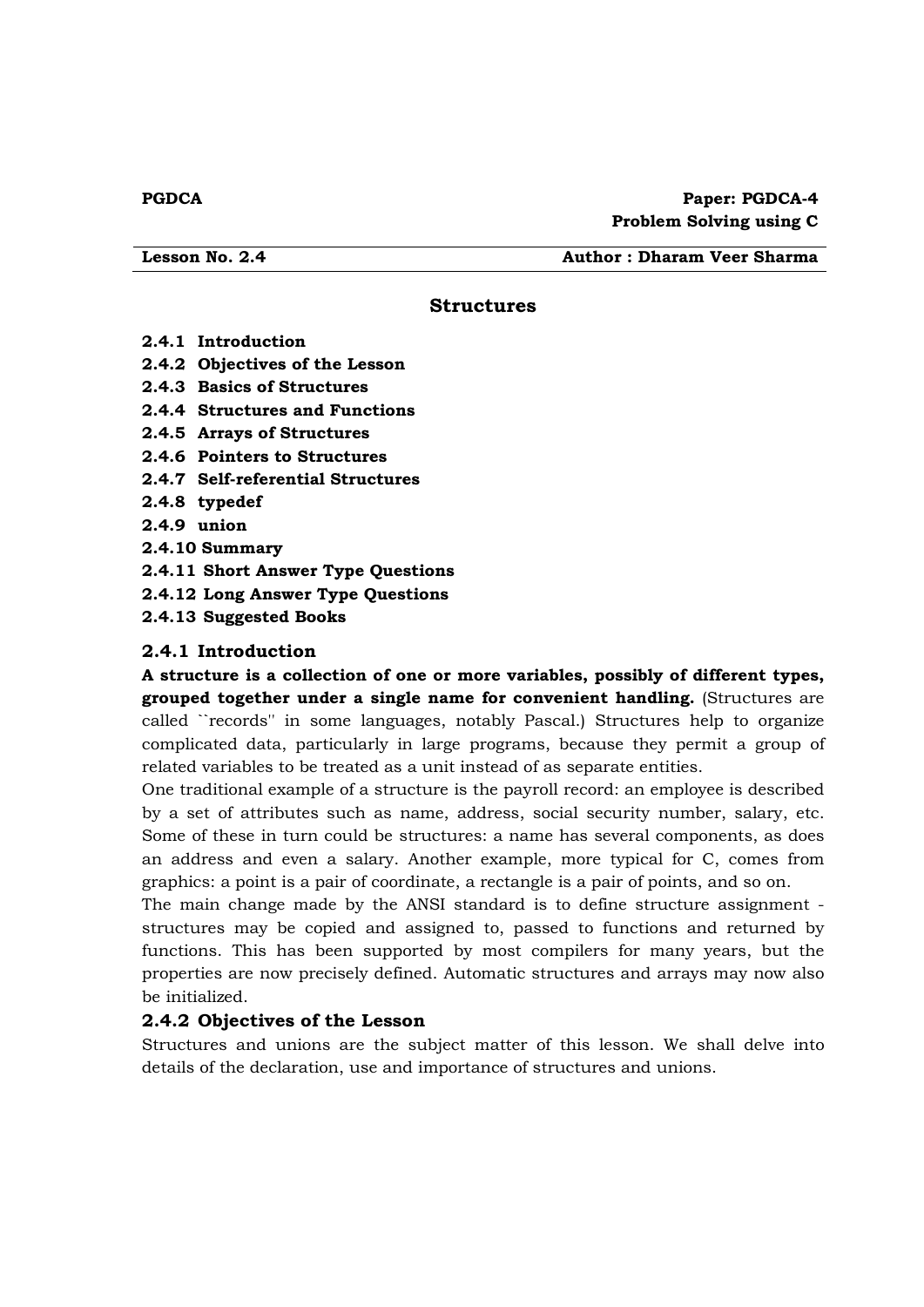## **2.4.3 Basics of Structures**

A structure is a collection of variable referenced under are name providing a cavendent means of keeping related information together.

Let us create a few structures suitable for graphics. The basic object is a point, which we will assume has an *x* coordinate and a *y* coordinate, both integers.



The keyword struct introduces a structure declaration, which is a list of declarations enclosed in braces. An optional name called a *structure tag* may follow the word struct (as with point here). The tag names this kind of structure and can be used subsequently as a shorthand for the part of the declaration in braces.

The variables named in a structure are called *members*. A structure member or tag and an ordinary (i.e., non-member) variable can have the same name without conflict, since they can always be distinguished by context. Furthermore, the same member names may occur in different structures, although as a matter of style one would normally use the same names only for closely related objects.

A struct declaration defines a type. The right brace that terminates the list of members may be followed by a list of variables, just as for any basic type. That is,

$$
struct \{ ... \} x, y, z;
$$
 is syntactically analogous to

int x, y, z;

in the sense that each statement declares x, y and z to be variables of the named type and causes space to be set aside for them.

A structure declaration that is not followed by a list of variables reserves no storage; it merely describes a template or shape of a structure. If the declaration is tagged,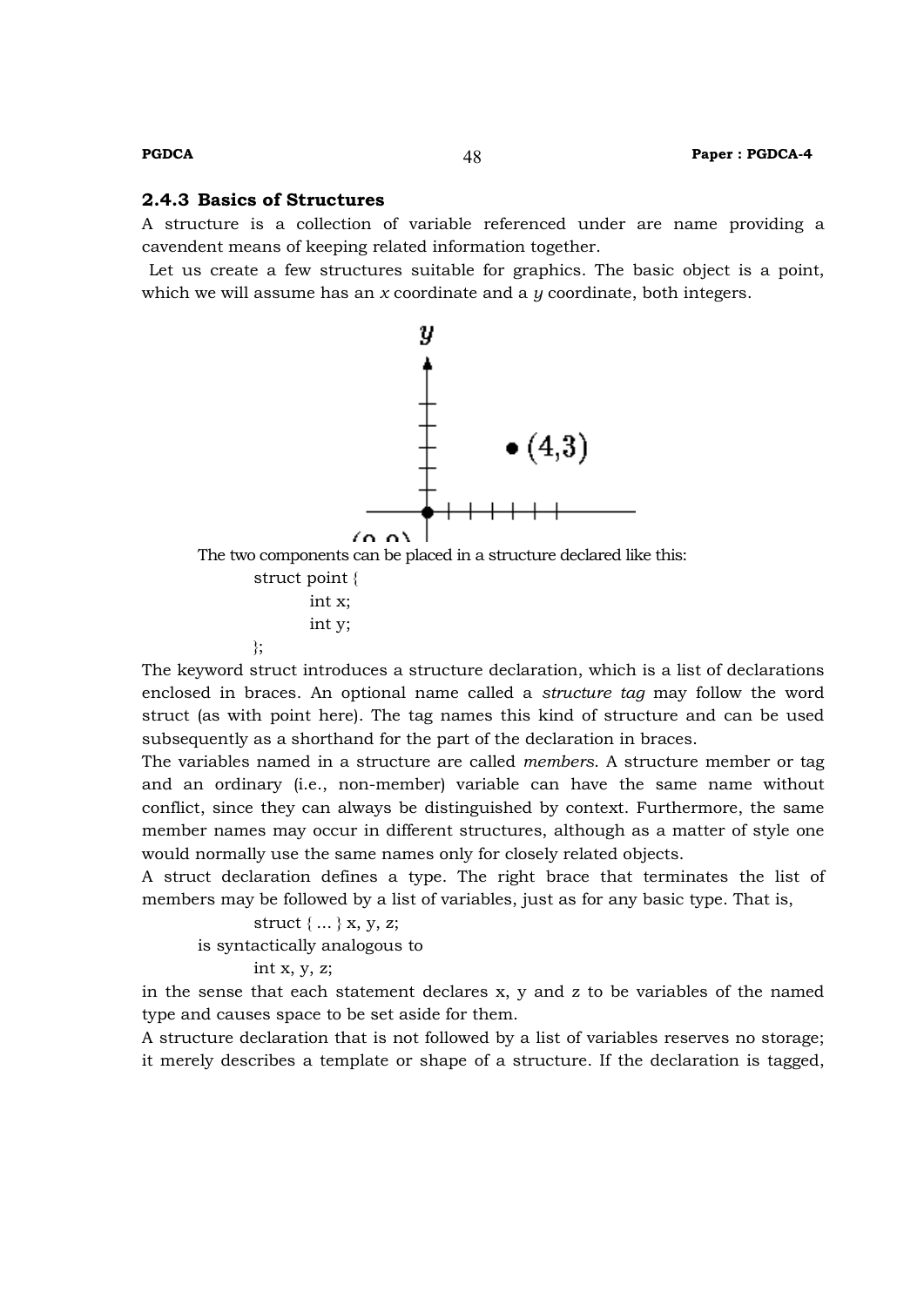**PGDCA PGDCA-4 PGDCA-4** 

however, the tag can be used later in definitions of instances of the structure. For example, given the declaration of point above,

struct point pt;

defines a variable pt which is a structure of type struct point. A structure can be initialized by following its definition with a list of initializers, each a constant expression, for the members:

struct maxpt =  $\{320, 200\}$ ;

 An automatic structure may also be initialized by assignment or by calling a function that returns a structure of the right type.

 A member of a particular structure is referred to in an expression by a construction of the form

*structure-name.member*

 The structure member operator ``.'' connects the structure name and the member name. To print the coordinates of the point pt, for instance,

printf("%d,%d", pt.x, pt.y);

or to compute the distance from the origin (0,0) to pt,

double dist, sqrt(double);

 $dist = sqrt((double)pt.x * pt.x + (double)pt.y * pt.y);$ 

 Structures can be nested. One representation of a rectangle is a pair of points that denote the diagonally opposite corners:



 The rect structure contains two point structures. If we declare screen as struct rect screen;

then

```
 screen.pt1.x
```
refers to the *x* coordinate of the pt1 member of screen.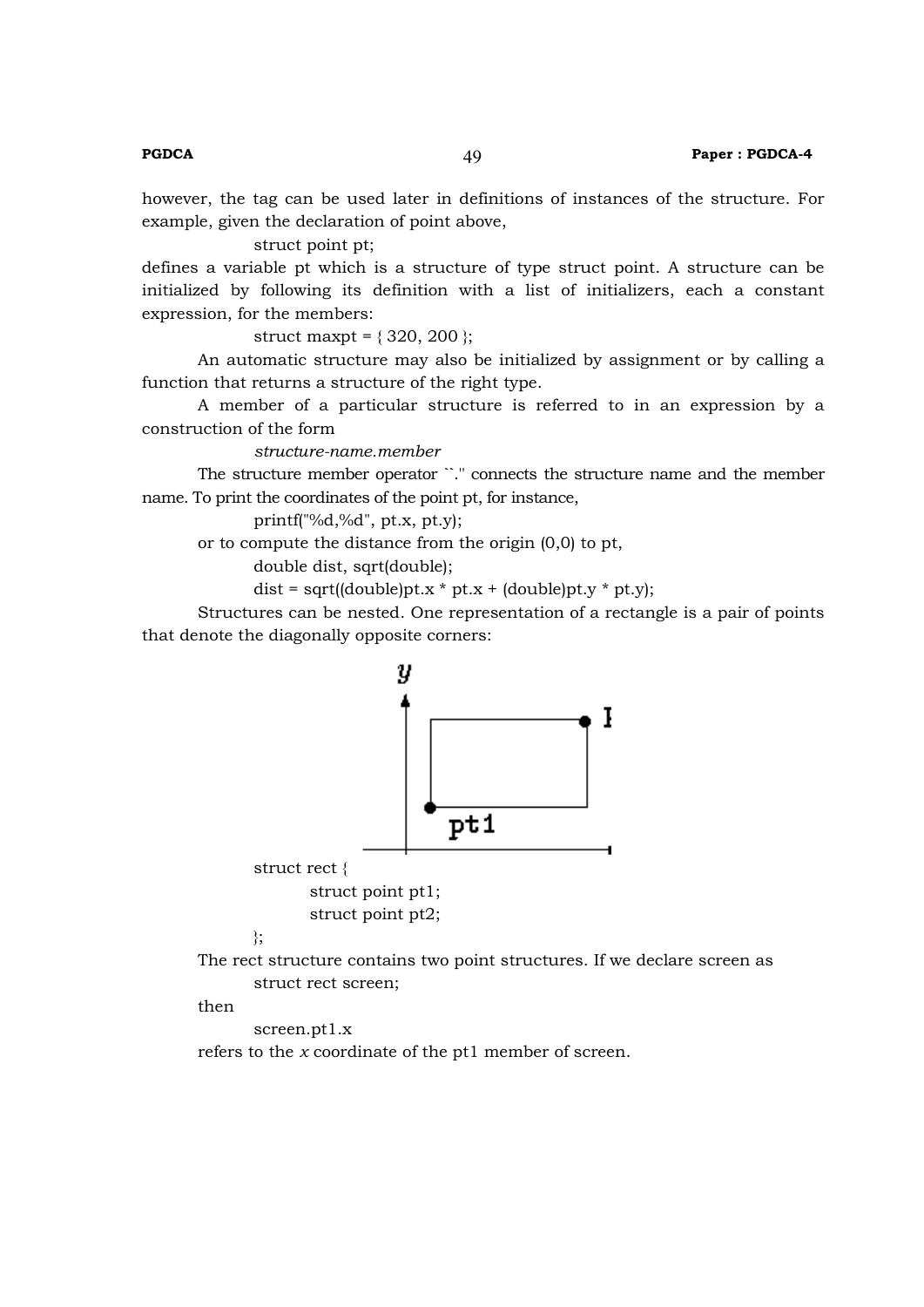## **2.4.4 Structures and Functions**

The only legal operations on a structure are copying it or assigning to it as a unit, taking its address with &, and accessing its members. Copy and assignment inpclude passing arguments to functions and returning values from functions as well. Structures may not be compared. A structure may be initialized by a list of constant member values; an automatic structure may also be initialized by an assignment.

Let us investigate structures by writing some functions to manipulate points and rectangles. There are at least three possible approaches: pass components separately, pass an entire structure or pass a pointer to it. Each has its good points and bad points.

The first function, makepoint, will take two integers and return a point structure:

 $\prime$ \* makepoint: make a point from x and y components \*/ struct point makepoint(int x, int y)  $\{$  struct point temp;  $temp.x = x;$  $temp.y = y$ ; return temp;

}

Notice that there is no conflict between the argument name and the member with the same name; indeed the re-use of the names stresses the relationship.

makepoint function can now be used to initialize any structure dynamically, or to provide structure arguments to a function:

```
 struct rect screen; 
               struct point middle; 
               struct point makepoint(int, int); 
              screen pt1 = makepoint(0,0);screen pt2 = makepoint(XMAX, YMAX);middle = makepoint((screen.pt1.x + screen.pt2.x)/2,
              (\text{screen}.\text{pt1.y} + \text{screen}.\text{pt2.y})/2); The next step is a set of functions to do arithmetic on points. For instance, 
               /* addpoints: add two points */ 
               struct addpoint(struct point p1, struct point p2) 
\{p1.x += p2.x;p1.y = p2.y; return p1; 
 }
```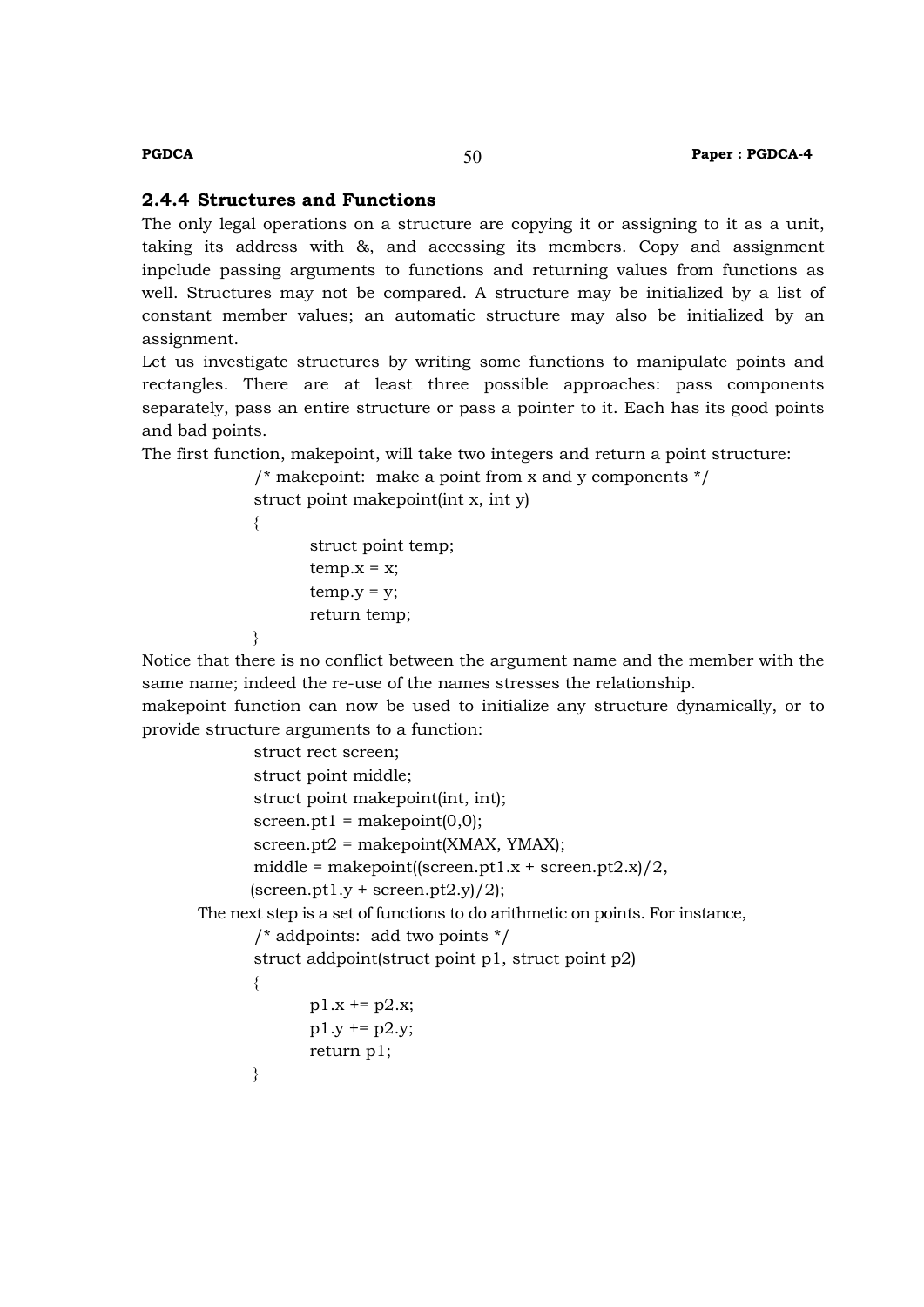**PGDCA Paper : PGDCA-4** 51

Here both the arguments and the return value are structures. We incremented the components in p1 rather than using an explicit temporary variable to emphasize that structure parameters are passed by value like any others.

As another example, the function ptinrect tests whether a point is inside a rectangle, where we have adopted the convention that a rectangle includes its left and bottom sides but not its top and right sides:

```
/* ptinrect: return 1 if p in r, 0 if not */ int ptinrect(struct point p, struct rect r) 
       { 
              return p.x >= r.pt1.x && p.x < r.pt2.x && p.y >=
              r.pt1.y && p.y < r.pt2.y;
 }
```
This assumes that the rectangle is presented in a standard form where the pt1 coordinates are less than the pt2 coordinates. The following function returns a rectangle guaranteed to be in canonical form:

```
# define min(a, b) ((a) < (b) ? (a) : (b))
#define max(a, b) ((a) > (b) ? (a) : (b))
 /* canonrect: canonicalize coordinates of rectangle */ 
 struct rect canonrect(struct rect r) 
 { 
        struct rect temp; 
       temp.pt1.x = min(r.pt1.x, r.pt2.x);temp.pt1.y = min(r.pt1.y, r.pt2.y);temp.pt2.x = max(r.pt1.x, r.pt2.x);temp.pt2.y = max(r.pt1.y, r.pt2.y); return temp; 
 }
```
If a large structure is to be passed to a function, it is generally more efficient to pass a pointer than to copy the whole structure. Structure pointers are just like pointers to ordinary variables. The declaration

struct point \*pp;

says that pp is a pointer to a structure of type struct point. If pp points to a point structure, \*pp is the structure, and (\*pp).x and (\*pp).y are the members. To use pp, we might write, for example,

> struct point origin, \*pp; pp = &origin; printf("origin is (%d,%d)\n", (\*pp).x, (\*pp).y);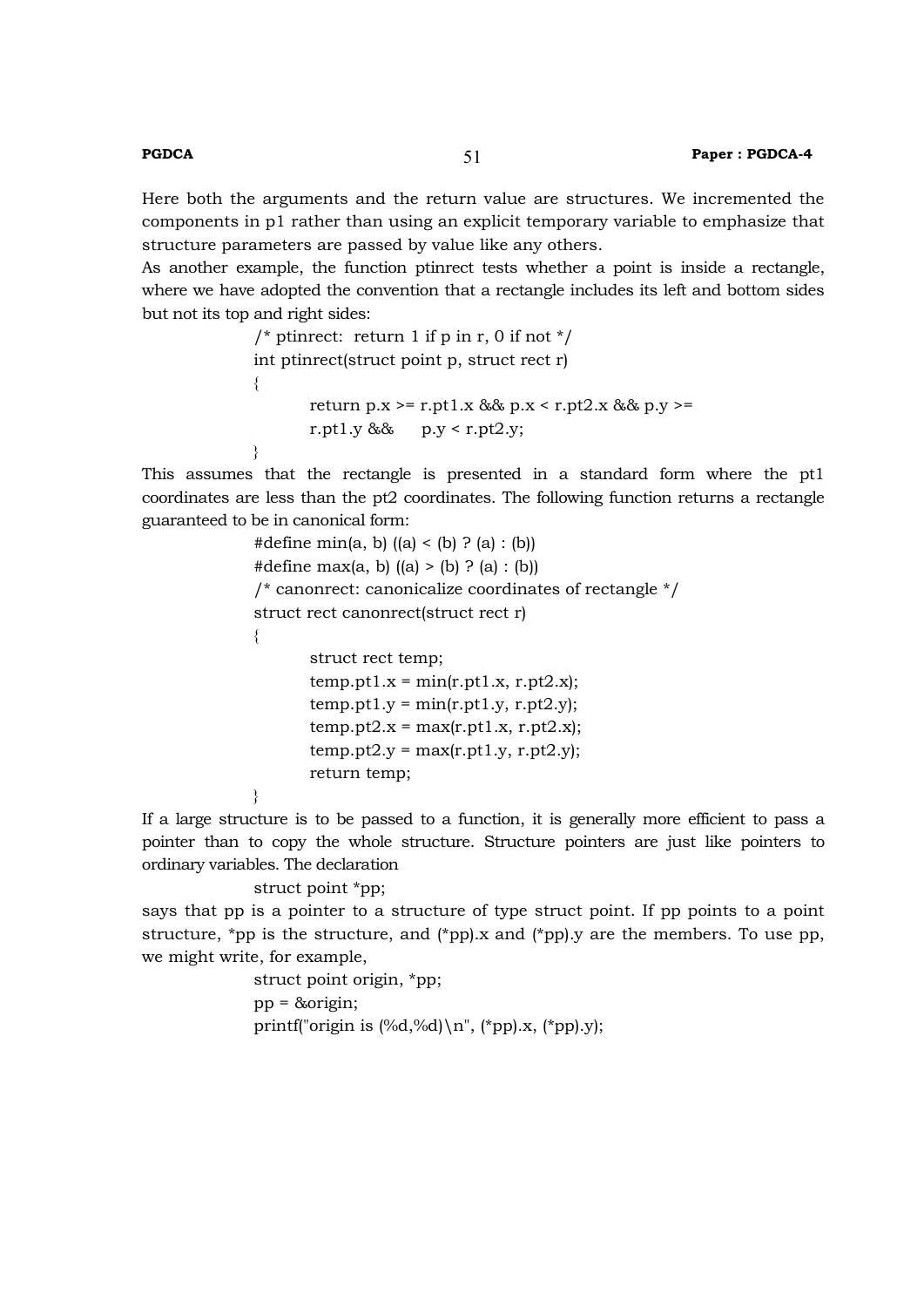**PGDCA** Paper : PGDCA-4

The parentheses are necessary in (\*pp).x because the precedence of the structure member operator . is higher then  $*$ . The expression  $*$ pp.x means  $*$ (pp.x), which is illegal here because x is not a pointer.

Pointers to structures are so frequently used that an alternative notation is provided as a shorthand. If p is a pointer to a structure, then

p->*member-of-structure*

refers to the particular member. So we could write instead

printf("origin is (%d,%d)\n", pp->x, pp->y);

```
 Both . and -> associate from left to right, so if we have
```

```
struct rect r, *rp = \&r;
```
then these four expressions are equivalent:

r.pt1.x

```
 rp->pt1.x 
(r.pt1).x
```
 $(p$ ->pt1).x

The structure operators . and  $\rightarrow$ , together with () for function calls and  $\parallel$  for subscripts, are at the top of the precedence hierarchy and thus bind very tightly. For example, given the declaration

> struct { int len; char \*str; } \*p;

 $+$ + $p$ ->len

then

increments len, not p, because the implied parenthesization is ++(p->len). Parentheses can be used to alter binding: (++p)->len increments p before accessing len, and (p++)->len increments p afterward. (This last set of parentheses is unnecessary.)

In the same way, \*p->str fetches whatever str points to; \*p->str++ increments str after accessing whatever it points to (just like \*s++); (\*p->str)++ increments whatever str points to; and \*p++->str increments p after accessing whatever str points to.

### **2.4.5 Arrays of Structures**

Consider writing a program to count the occurrences of each C keyword. We need an array of character strings to hold the names and an array of integers for the counts. One possibility is to use two parallel arrays, keyword and keycount, as in

char \*keyword[NKEYS];

int keycount[NKEYS];

But the very fact that the arrays are parallel suggests a different organization, an array of structures. Each keyword is a pair: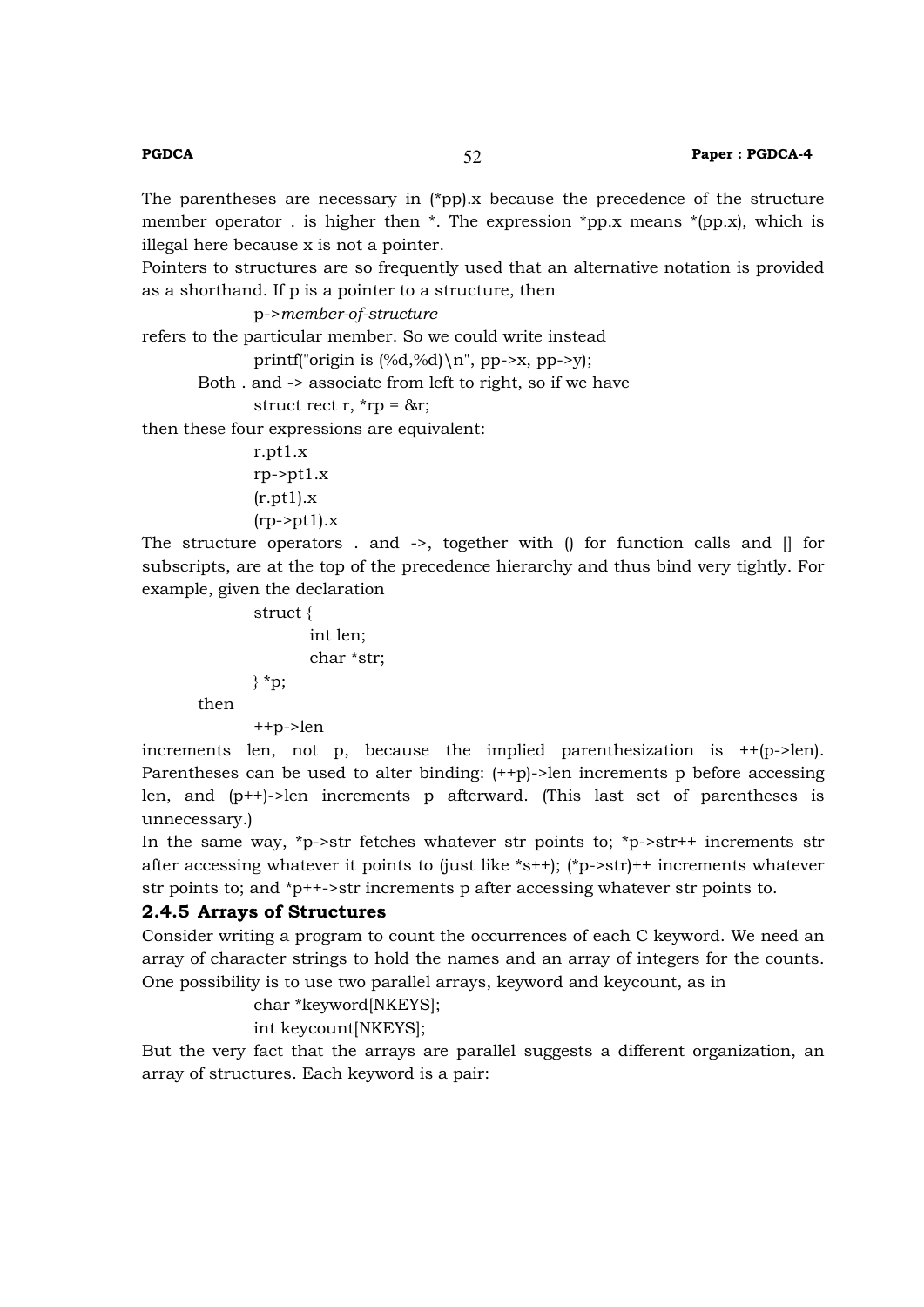**PGDCA PGDCA-4 PGDCA-4** 

 char \*word; int count; and there is an array of pairs. The structure declaration struct key { char \*word; int count;

} keytab[NKEYS];

declares a structure type key, defines an array keytab of structures of this type, and sets aside storage for them. Each element of the array is a structure. This could also be written

> struct key { char \*word; int count;

};

struct key keytab[NKEYS];

Since the structure keytab contains a constant set of names, it is easiest to make it an external variable and initialize it once and for all when it is defined. The structure initialization is analogous to earlier ones - the definition is followed by a list of initializers enclosed in braces:

```
 struct key { 
         char *word; 
         int count; 
\text{keytab} = {
                  "auto", 0, 
                  "break", 0, 
                  "case", 0, 
                  "char", 0, 
                  "const", 0, 
                  "continue", 0, 
                  "default", 0, 
                  /* ... */
                  "unsigned", 0, 
                  "void", 0, 
                  "volatile", 0, 
                  "while", 0
```
};

 The initializers are listed in pairs corresponding to the structure members. It would be more precise to enclose the initializers for each "row" or structure in braces, as in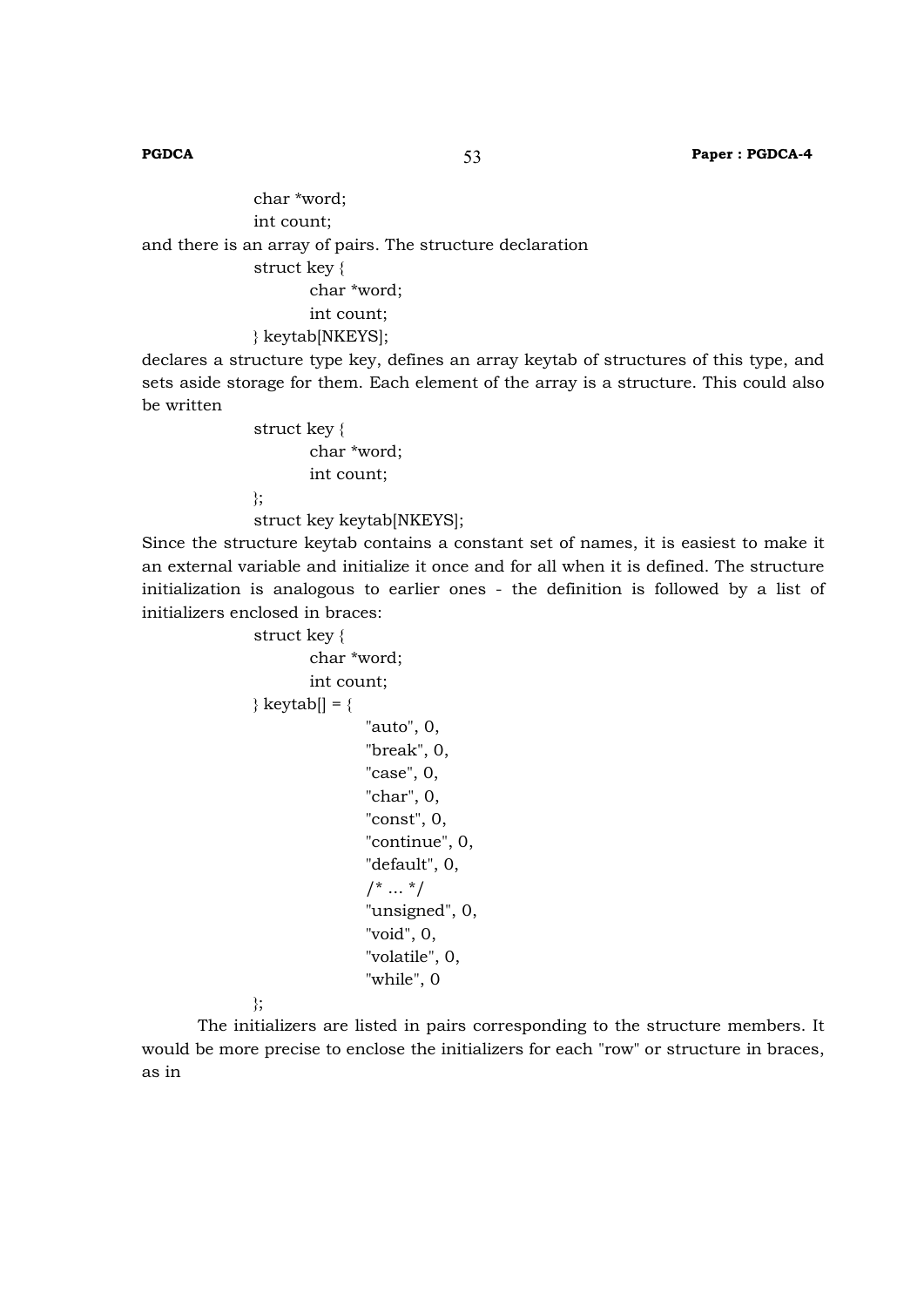...

```
 { "auto", 0 }, 
\{ "break", 0 \}, { "case", 0 },
```
but inner braces are not necessary when the initializers are simple variables or character strings and when all are present. As usual, the number of entries in the array keytab will be computed if the initializers are present and the [] is left empty. The keyword counting program begins with the definition of keytab. The main routine reads the input by repeatedly calling a function getword that fetches one word at a time. Each word is looked up in keytab with a version of the binary search function. The list of keywords must be sorted in increasing order in the table.

```
 #include <stdio.h> 
 #include <ctype.h> 
 #include <string.h> 
 #define MAXWORD 100 
 int getword(char *, int); 
 int binsearch(char *, struct key *, int); 
 /* count C keywords */ 
 main() 
 { 
        int n; 
        char word[MAXWORD]; 
        while (getword(word, MAXWORD) != EOF) 
                if (isalpha(word[0])) 
                       if ((n = 6) binsearch(word, keytab, NKEYS)) >= 0)
                                keytab[n].count++; 
       for (n = 0; n < \text{NKEYS}; n++)if \text{kevtab}[n].\text{count} > 0printf("%4d %s\n",
        keytab[n].count, keytab[n].word); 
        return 0; 
 } 
/* binsearch: find word in tab[0]...tab[n-1] */ int binsearch(char *word, struct key tab[], int n) 
 { 
        int cond; 
        int low, high, mid; 
       low = 0;high = n - 1;
```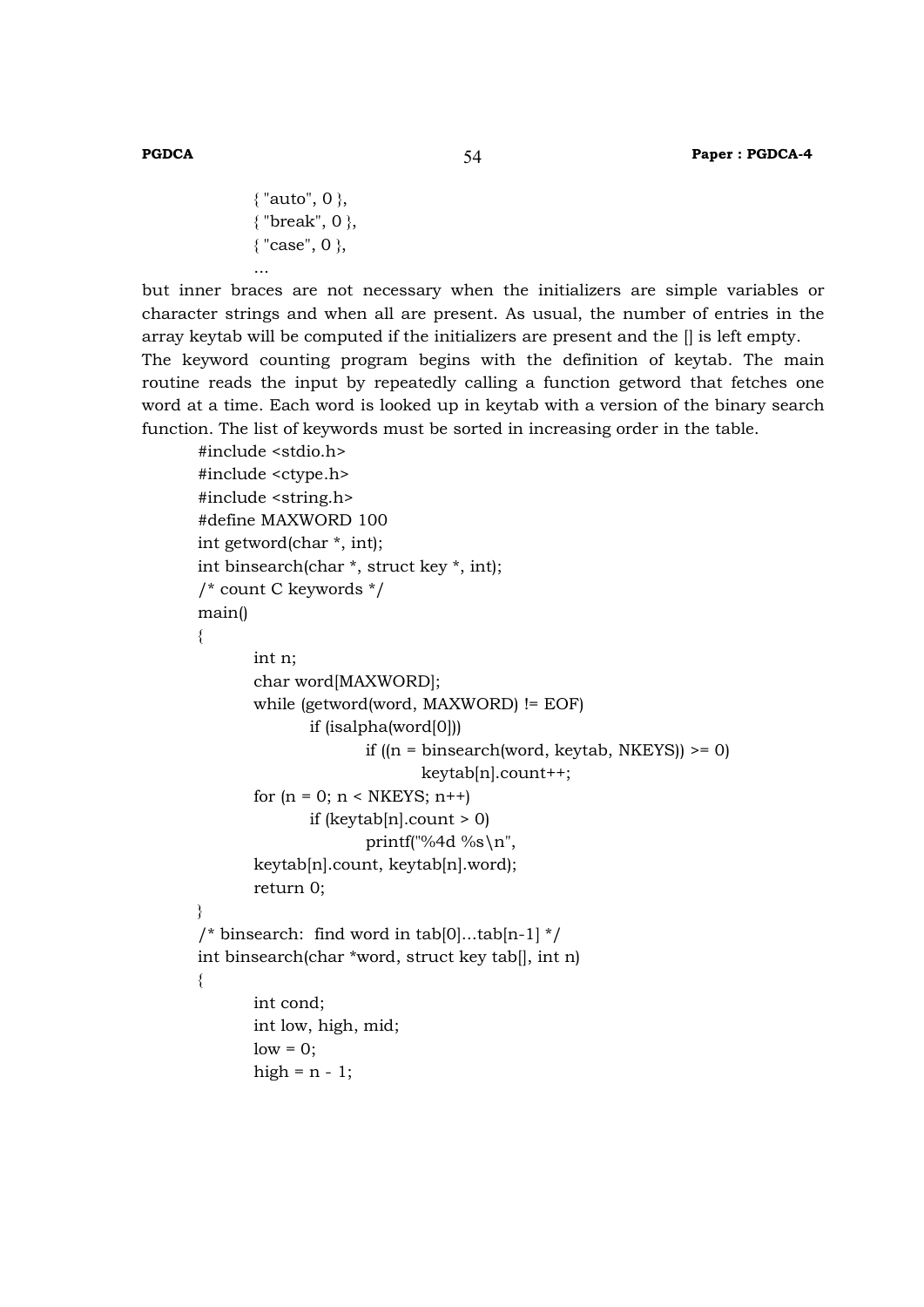```
while (low \le high) {
                       mid = \text{low+high} / 2;
                       if ((cond = \text{strom}(\text{word}, \text{tab}[mid].word)) < 0)high = mid - 1;
                         else if (cond > 0) 
                                low = mid + 1; else 
                                 return mid; 
 } 
                return -1;
```
We will show the function getword in a moment; for now it suffices to say that each call to getword function finds a word, which is copied into the array named as its first argument.

The quantity NKEYS is the number of keywords in keytab. Although we could count this by hand, it's a lot easier and safer to do it by machine, especially if the list is subject to change. One possibility would be to terminate the list of initializers with a null pointer, then loop along keytab until the end is found.

 But this is more than is needed, since the size of the array is completely determined at compile time. The size of the array is the size of one entry times the number of entries, so the number of entries is just

*size of* keytab / *size of* struct key

C provides a compile-time unary operator called sizeof that can be used to compute the size of any object. The expressions

sizeof *object*

and

}

### sizeof (*type name*)

yield an integer equal to the size of the specified object or type in bytes. (Strictly, sizeof produces an unsigned integer value whose type, size\_t, is defined in the header  $\mathsf{c}$ stddef.h>.) An object can be a variable or array or structure. A type name can be the name of a basic type like int or double or a derived type like a structure or a pointer. In our case, the number of keywords is the size of the array divided by the size of one element. This computation is used in a #define statement to set the value of NKEYS:

#define NKEYS (sizeof keytab / sizeof(struct key))

Another way to write this is to divide the array size by the size of a specific element: #define NKEYS (sizeof keytab / sizeof(keytab[0]))

This has the advantage that it does not need to be changed if the type changes.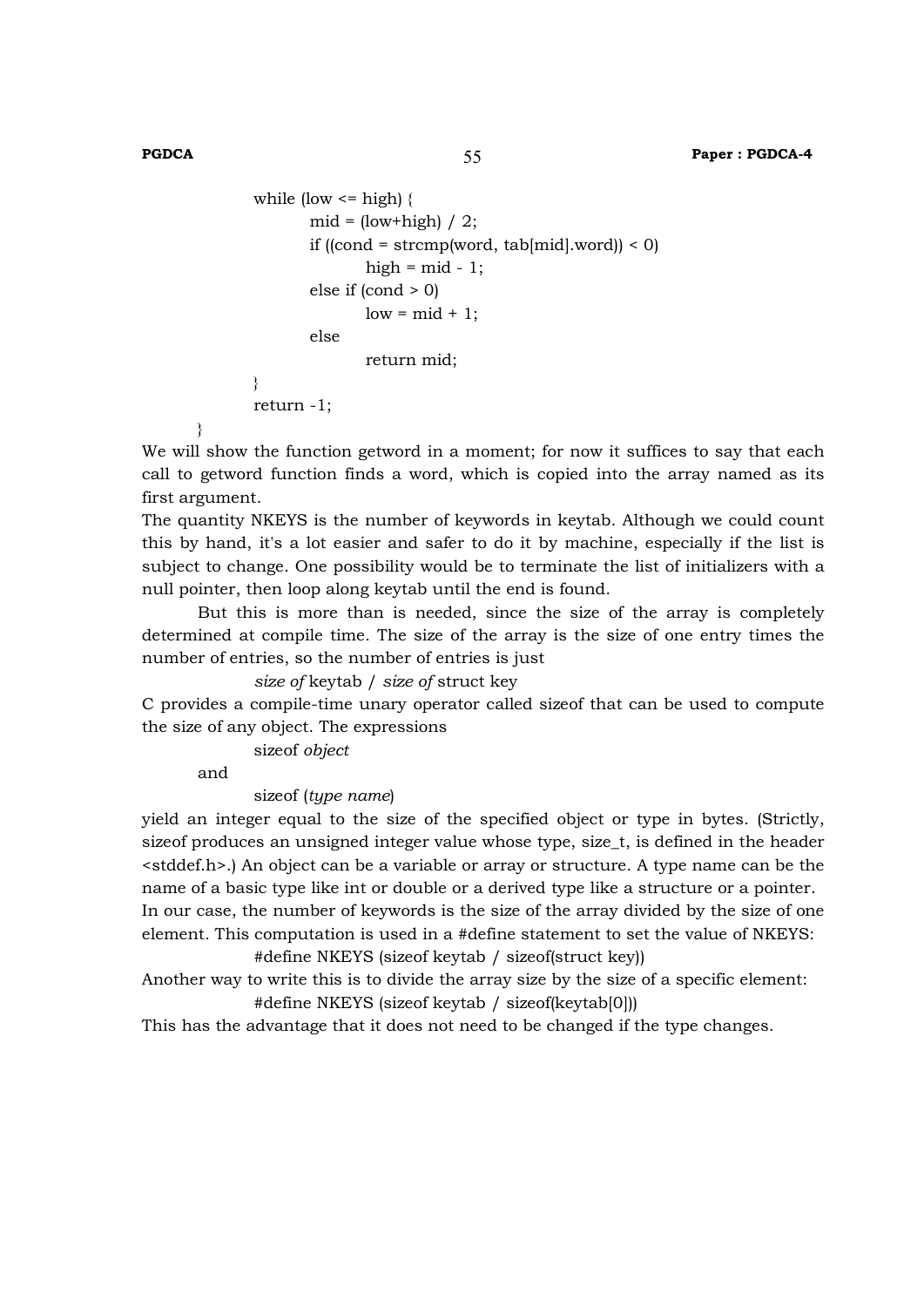PGDCA **PGDCA** Paper : PGDCA-4

A size of can not be used in a #if line, because the preprocessor does not parse type names. But the expression in the #define is not evaluated by the preprocessor, so the code here is legal.

Now for the function getword. We have written a more general getword than is necessary for this program, but it is not complicated. getword fetches the next ``word'' from the input, where a word is either a string of letters and digits beginning with a letter or a single non-white space character. The function value is the first character of the word, or EOF for end of file or the character itself if it is not alphabetic.

```
 /* getword: get next word or character from input */ 
       int getword(char *word, int lim) 
       { 
              int c, getch(void); 
              void ungetch(int); 
             char *w = word;while (isspace(c = getch())
\ddot{i} if (c != EOF) 
                    *_{W++} = c;
             if (!isalpha(c)) \{*w = '0'; return c; 
 } 
             for (; --\lim > 0; w++)if (!isalnum(*w = getch()) {
                            ungetch(*w); 
                            break; 
 } 
             *w = '0'; return word[0]; 
       }
```
getword uses the getch and ungetch. When the collection of an alphanumeric token stops, getword has gone one character too far. The call to ungetch pushes that character back on the input for the next call. getword also uses isspace to skip whitespace, isalpha to identify letters, and isalnum to identify letters and digits; all are from the standard header <ctype.h>.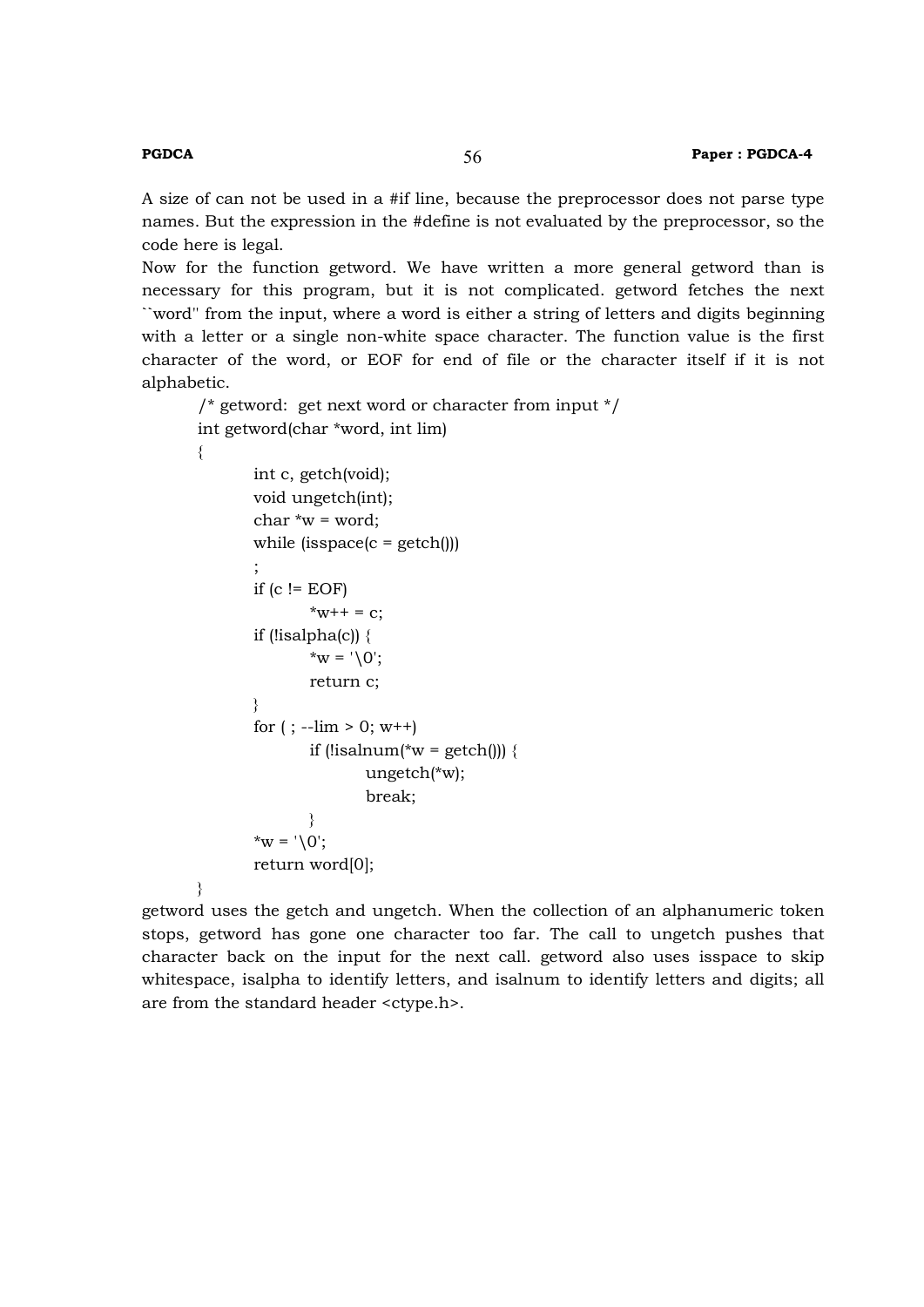### **2.4.6 Pointers to Structures**

To illustrate some of the considerations involved with pointers to and arrays of structures, let us write the keyword-counting program again, this time using pointers instead of array indices.

The external declaration of keytab need not change, but main and binsearch do need modification.

```
 #include <stdio.h> 
 #include <ctype.h> 
 #include <string.h> 
 #define MAXWORD 100 
 int getword(char *, int); 
 struct key *binsearch(char *, struct key *, int); 
 /* count C keywords; pointer version */ 
 main() 
 { 
         char word[MAXWORD]; 
         struct key *p; 
         while (getword(word, MAXWORD) != EOF) 
                 if (isalpha(word[0])) 
                         if ((p=binsearch(word, keytab, NKEYS)) != NULL) 
                                 p->count++; 
        for (p = \text{keytab}; p \leq \text{keytab} + \text{NKEYS}; p++)if (p->count > 0)
                 printf("%4d %s\n", p->count, p->word); 
         return 0; 
 } 
 /* binsearch: find word in tab[0]...tab[n-1] */ 
 struct key *binsearch(char *word, struck key *tab, int n)
 { 
         int cond; 
        struct key *low = <td[0];struct key *high = \&tab[n];
         struct key *mid; 
        while (low \langle high) {
                mid = low + (high-low) / 2;
                if ((\text{cond} = \text{stromp}(\text{word}, \text{mid} > \text{word})) < 0)high = mid;
                 else if (cond > 0) 
                        low = mid + 1;
```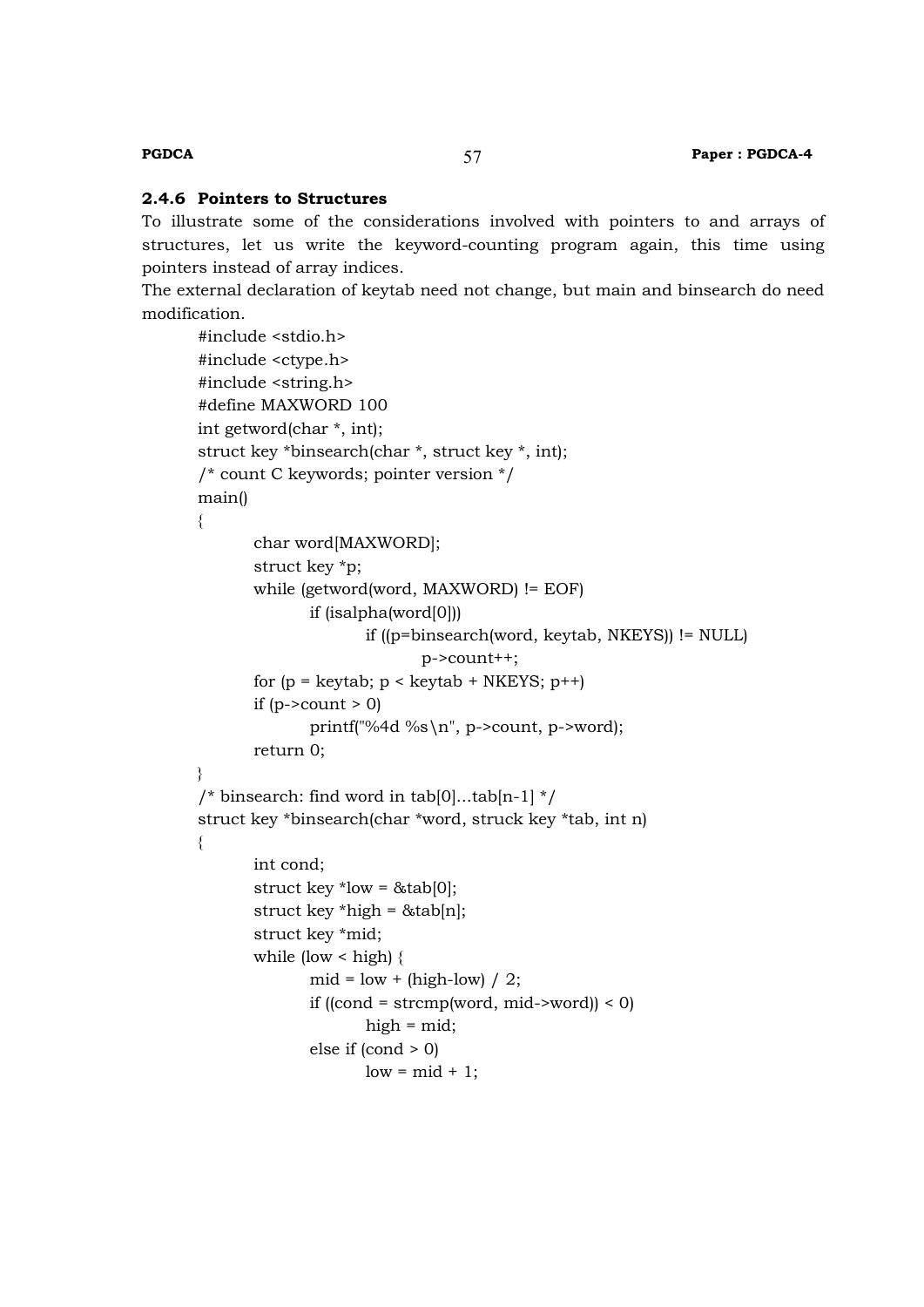```
 else 
                         return mid; 
 } 
             return NULL;
```
}

There are several things worthy of note here. First, the declaration of binsearch must indicate that it returns a pointer to struct key instead of an integer; this is declared both in the function prototype and in binsearch. If binsearch finds the word, it returns a pointer to it; if it fails, it returns NULL.

Second, the elements of keytab are now accessed by pointers. This requires significant changes in binsearch.

The initializers for low and high are now pointers to the beginning and just past the end of the table.

The computation of the middle element can no longer be simply

mid =  $\frac{1}{\text{b}}$  (low+high) / 2 /\* WRONG \*/

because the addition of pointers is illegal. Subtraction is legal, however, so high-low is the number of elements, and thus

 $mid =$  low + (high-low) / 2

sets mid to the element halfway between low and high.

The most important change is to adjust the algorithm to make sure that it does not generate an illegal pointer or attempt to access an element outside the array. The problem is that &tab[-1] and &tab[n] are both outside the limits of the array tab. The former is strictly illegal and it is illegal to dereference the latter. The language definition does guarantee, however, that pointer arithmetic that involves the first element beyond the end of an array (that is,  $&$  tab $[n]$ ) will work correctly.

In main we wrote

for  $(p = \text{keytab}; p < \text{keytab} + \text{NKEYS}; p++)$ 

If p is a pointer to a structure, arithmetic on p takes into account the size of the structure, so p++ increments p by the correct amount to get the next element of the array of structures and the test stops the loop at the right time.

Don't assume, however, that the size of a structure is the sum of the sizes of its members. Because of alignment requirements for different objects, there may be unnamed ``holes'' in a structure. Thus, for instance, if a char is one byte and an int four bytes, the structure

```
 struct { 
                    char c; 
                    int i; 
 };
```
might well require eight bytes, not five. The sizeof operator returns the proper value.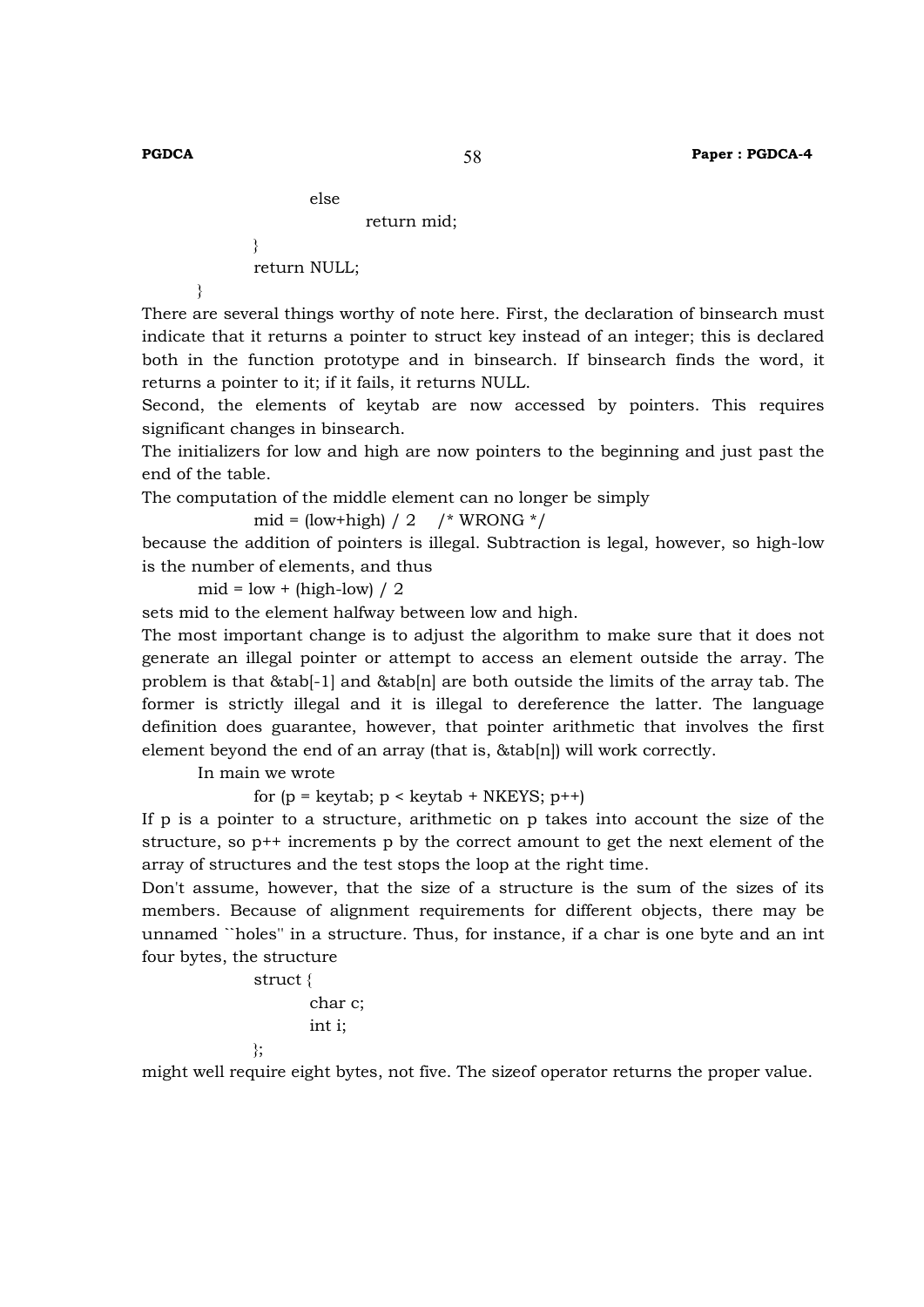Finally, an aside on program format: when a function returns a complicated type like a structure pointer, as in

struct key \*binsearch(char \*word, struct key \*tab, int n)

the function name can be hard to see, and to find with a text editor. Accordingly an alternate style is sometimes used:

struct key \*

binsearch(char \*word, struct key \*tab, int n)

This is a matter of personal taste; pick the form you like and hold to it.

## **2.4.7 Self-referential Structures**

Suppose we want to handle the more general problem of counting the occurrences of *all* the words in some input. Since the list of words isn't known in advance, we can't conveniently sort it and use a binary search. Yet we can't do a linear search for each word as it arrives, to see if it's already been seen; the program would take too long. (More precisely, its running time is likely to grow quadratically with the number of input words.) How can we organize the data to copy efficiently with a list or arbitrary words?

One solution is to keep the set of words seen so far sorted at all times, by placing each word into its proper position in the order as it arrives. This shouldn't be done by shifting words in a linear array, though - that also takes too long. Instead we will use a data structure called a **binary tree.**

The tree contains one ``node'' per distinct word; each node contains

- A pointer to the text of the word,
- A count of the number of occurrences,
- A pointer to the left child node,
- A pointer to the right child node.

No node may have more than two children; it might have only zero or one.

The nodes are maintained so that at any node the left subtree contains only words that are lexicographically less than the word at the node, and the right subtree contains only words that are greater. This is the tree for the sentence ``now is the time for all good men to come to the aid of their party'', as built by inserting each word as it is encountered: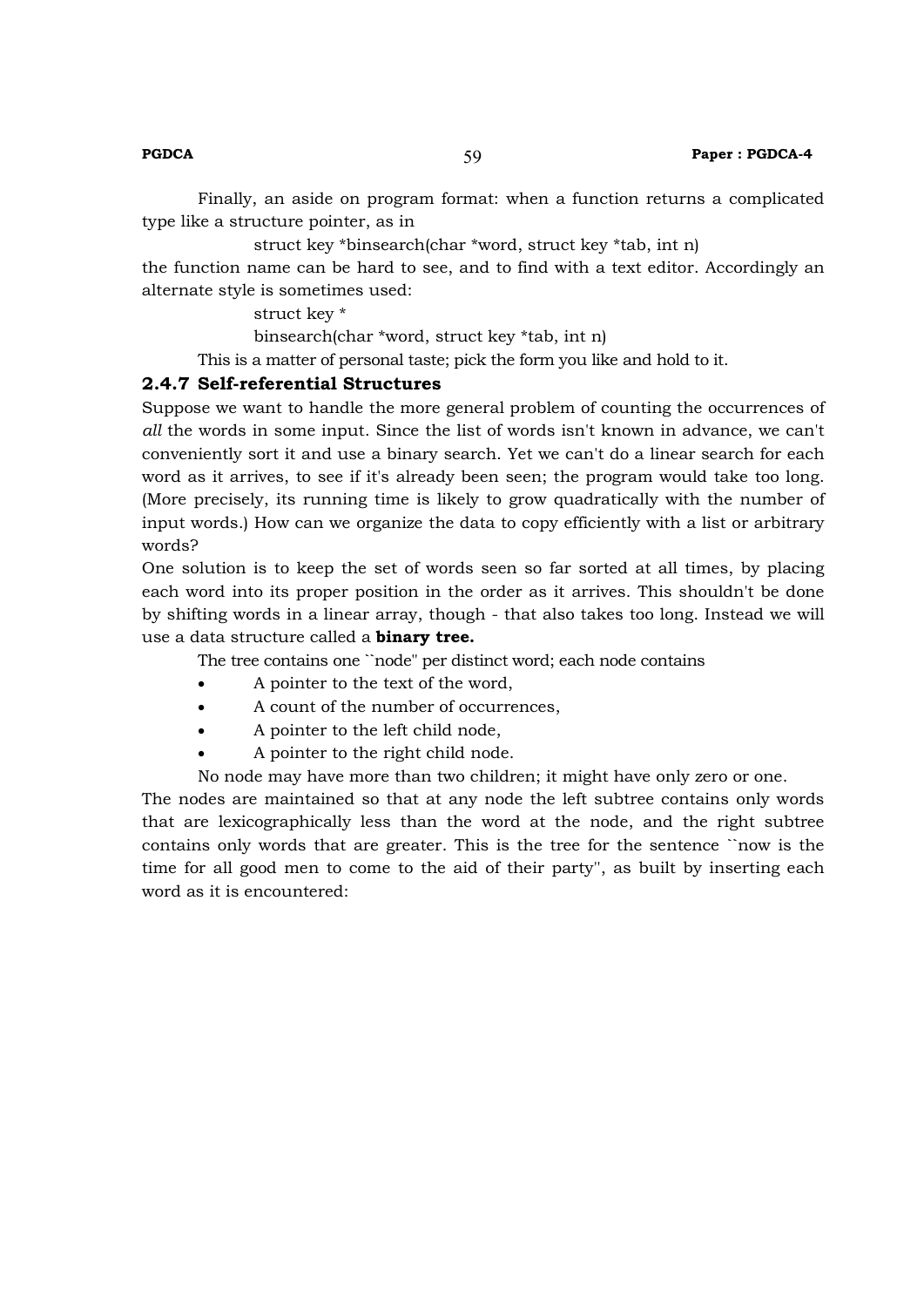

To find out whether a new word is already in the tree, start at the root and compare the new word to the word stored at that node. If they match, the question is answered affirmatively. If the new record is less than the tree word, continue searching at the left child, otherwise at the right child. If there is no child in the required direction, the new word is not in the tree and in fact the empty slot is the proper place to add the new word. This process is recursive, since the search from any node uses a search from one of its children. Accordingly, recursive routines for insertion and printing will be most natural.

 Going back to the description of a node, it is most conveniently represented as a structure with four components:

```
 struct tnode { /* the tree node: */ 
       char *word; \frac{1}{2} /* points to the text */
        int count; /* number of occurrences */ 
        struct tnode *left; /* left child */ 
        struct tnode *right; /* right child */
```

```
 };
```
 This recursive declaration of a node might look chancy, but it's correct. It is illegal for a structure to contain an instance of itself, but

struct tnode \*left;

declares left to be a pointer to a tnode, not a tnode itself.

 Occasionally, one needs a variation of self-referential structures: two structures that refer to each other. The way to handle this is:

```
 struct t { 
 ... 
             struct s *p; \prime * p points to an s */
       }; 
       struct s { 
 ...
```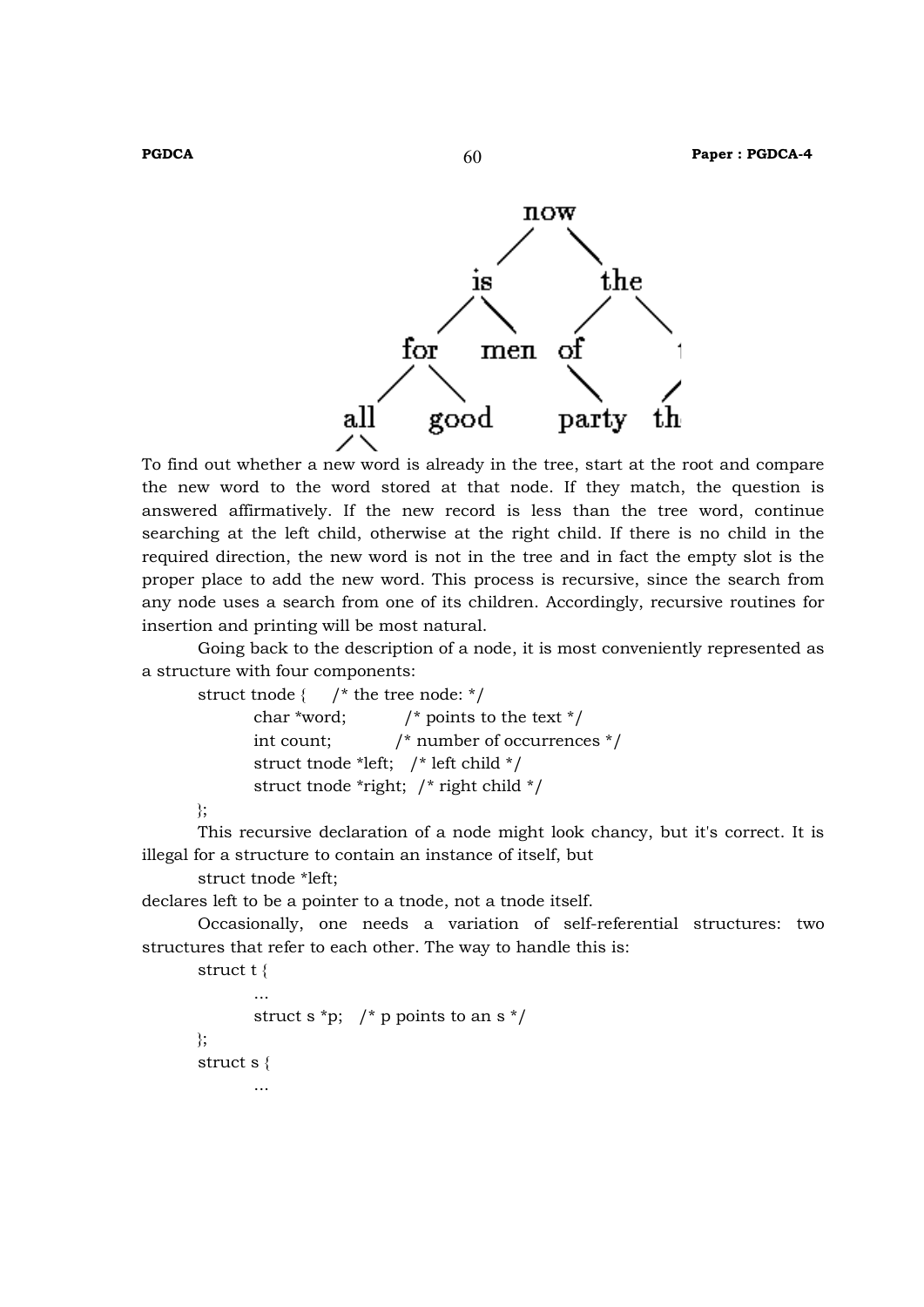struct t \*q; /\* q points to a t \*/

};

# **2.4.8 typedef**

C provides a facility called typedef for creating new data type names. For example, the declaration

typedef int Length;

makes the name Length a synonym for int. The type Length can be used in declarations, casts, etc., in exactly the same ways that the int type can be:

Length len, maxlen;

Length \*lengths[];

Similarly, the declaration

typedef char \*String;

makes String a synonym for char \* or character pointer, which may then be used in declarations and casts:

String p, lineptr[MAXLINES], alloc(int);

int strcmp(String, String);

 $p = (String) \text{ malloc}(100);$ 

Notice that the type being declared in a typedef appears in the position of a variable name, not right after the word typedef. Syntactically, typedef is like the storage classes extern, static, etc. We have used capitalized names for typedefs, to make them stand out.

 As a more complicated example, we could make typedefs for the tree nodes shown earlier in this lesson:

typedef struct tnode \*Treeptr;

 typedef struct tnode { /\* the tree node: \*/ char \*word;  $\frac{1}{2}$  /\* points to the text \*/ int count; /\* number of occurrences \*/ struct tnode \*left; /\* left child \*/ struct tnode \*right; /\* right child \*/

} Treenode;

 This creates two new type keywords called Treenode (a structure) and Treeptr (a pointer to the structure). Then the routine talloc could become

Treeptr talloc(void)

 $\{$ 

}

return (Treeptr) malloc(sizeof(Treenode));

 It must be emphasized that a typedef declaration does not create a new type in any sense; it merely adds a new name for some existing type. Nor are there any new semantics: variables declared this way have exactly the same properties as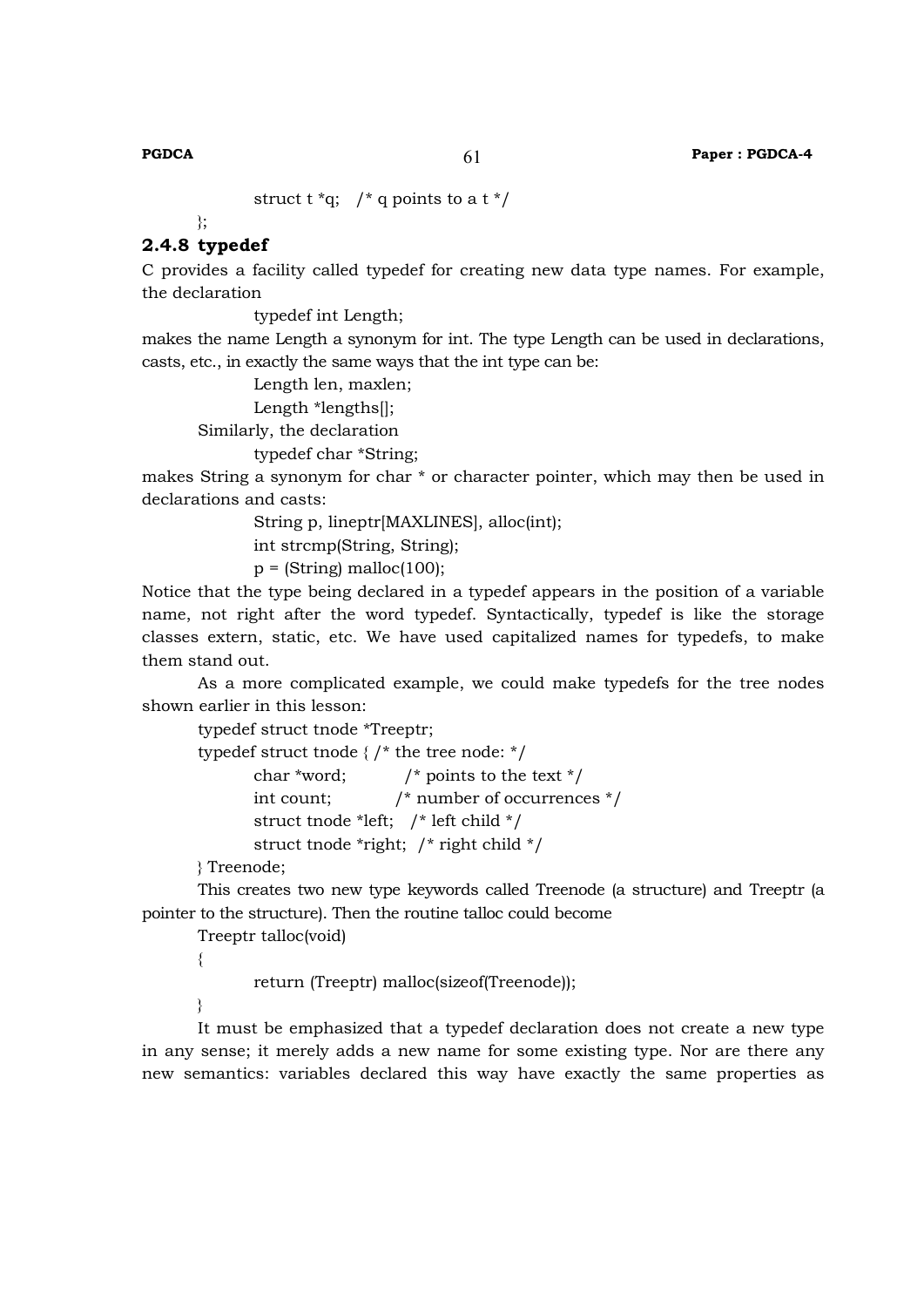variables whose declarations are spelled out explicitly. In effect, typedef is like #define, except that since it is interpreted by the compiler, it can cope with textual substitutions that are beyond the capabilities of the preprocessor. For example,

typedef int (\*PFI)(char \*, char \*);

creates the type PFI, for ``pointer to function (of two char \* arguments) returning int,'' which can be used in contexts like

 PFI strcmp, numcmp; in the sort program.

 Besides purely aesthetic issues, there are two main reasons for using typedefs. The first is to parameterize a program against portability problems. If typedefs are used for data types that may be machine-dependent, only the typedefs need change when the program is moved. One common situation is to use typedef names for various integer quantities, then make an appropriate set of choices of short, int, and long for each host machine. Types like size\_t and ptrdiff\_t from the standard library are examples.

The second purpose of typedefs is to provide better documentation for a program - a type called Treeptr may be easier to understand than one declared only as a pointer to a complicated structure.

### **2.4.9 union**

A *union* is a variable that may hold (at different times) objects of different types and sizes, with the compiler keeping track of size and alignment requirements. Unions provide a way to manipulate different kinds of data in a single area of storage, without embedding any machine-dependent information in the program. They are analogous to variant records in pascal.

As an example such as might be found in a compiler symbol table manager, suppose that a constant may be an int, a float, or a character pointer. The value of a particular constant must be stored in a variable of the proper type, yet it is most convenient for table management if the value occupies the same amount of storage and is stored in the same place regardless of its type. This is the purpose of a union - a single variable that can legitimately hold any of one of several types. The syntax is based on structures:

 union u\_tag { int ival; float fval; char \*sval;

} u;

The variable u will be large enough to hold the largest of the three types; the specific size is implementation-dependent. Any of these types may be assigned to u and then used in expressions, so long as the usage is consistent: the type retrieved must be the type most recently stored. It is the programmer's responsibility to keep track of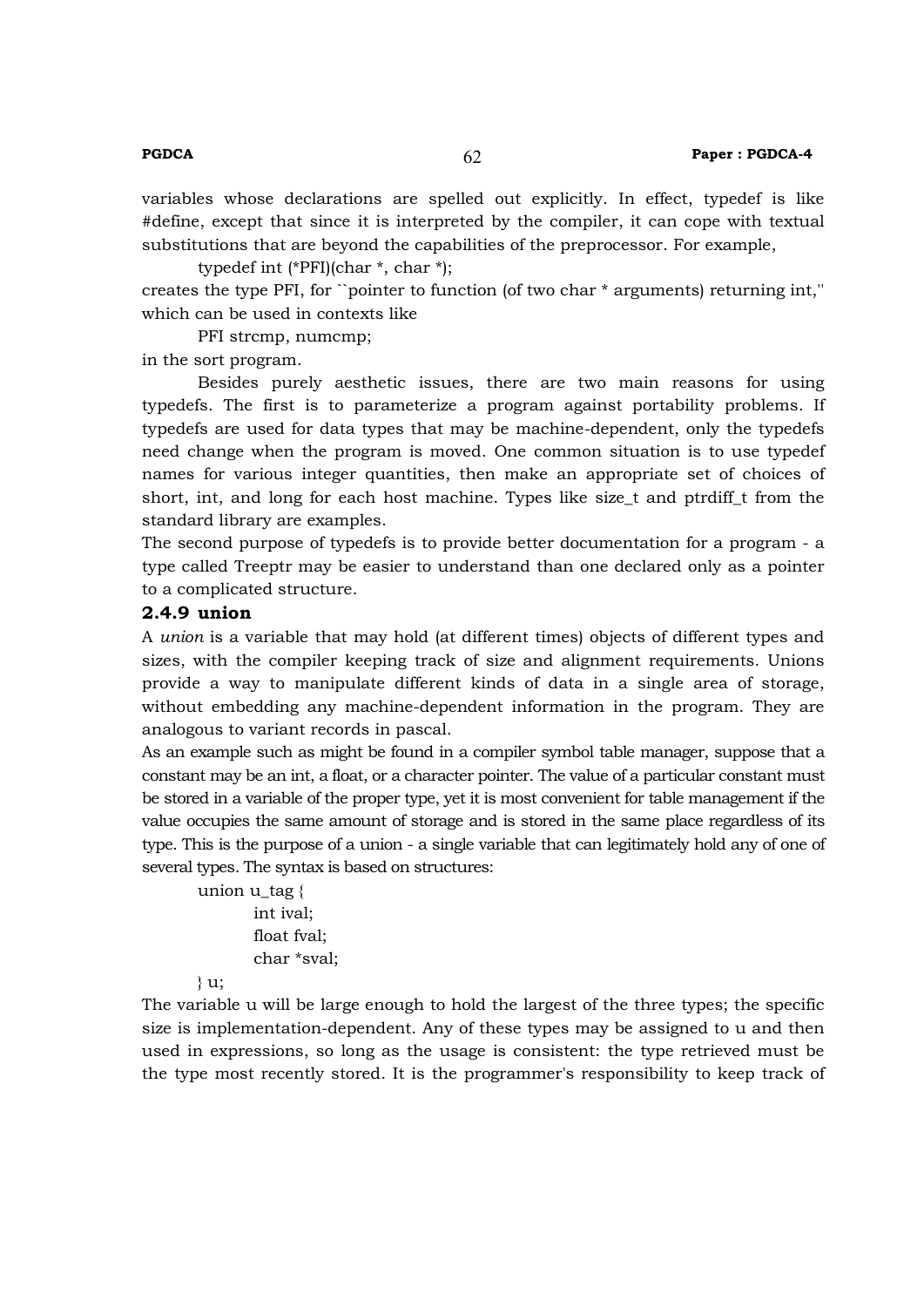which type is currently stored in a union; the results are implementation-dependent if something is stored as one type and extracted as another.

Syntactically, members of a union are accessed as

 *union-name*.*member*

or

### *union-pointer*->*member*

 just as for structures. If the variable utype is used to keep track of the current type stored in u, then one might see code such as

```
 if (utype == INT) 
         printf("%d\n", u.ival); 
 if (utype == FLOAT) 
         printf("%f\n", u.fval); 
 if (utype == STRING) 
         printf("%s\n", u.sval); 
 else
```
printf("bad type %d in utype\n", utype);

Unions may occur within structures and arrays, and vice versa. The notation for accessing a member of a union in a structure (or vice versa) is identical to that for nested structures. For example, in the structure array defined by

struct {

```
 char *name; 
 int flags; 
 int utype; 
 union { 
          int ival; 
          float fval; 
          char *sval; 
 } u;
```

```
 } symtab[NSYM];
```
the member ival is referred to as

```
 symtab[i].u.ival
```
and the first character of the string sval by either of

```
 *symtab[i].u.sval
```

```
 symtab[i].u.sval[0]
```
In effect, a union is a structure in which all members have offset zero from the base, the structure is big enough to hold the ``widest'' member and the alignment is appropriate for all of the types in the union. The same operations are permitted on unions as on structures: assignment to or copying as a unit, taking the address and accessing a member.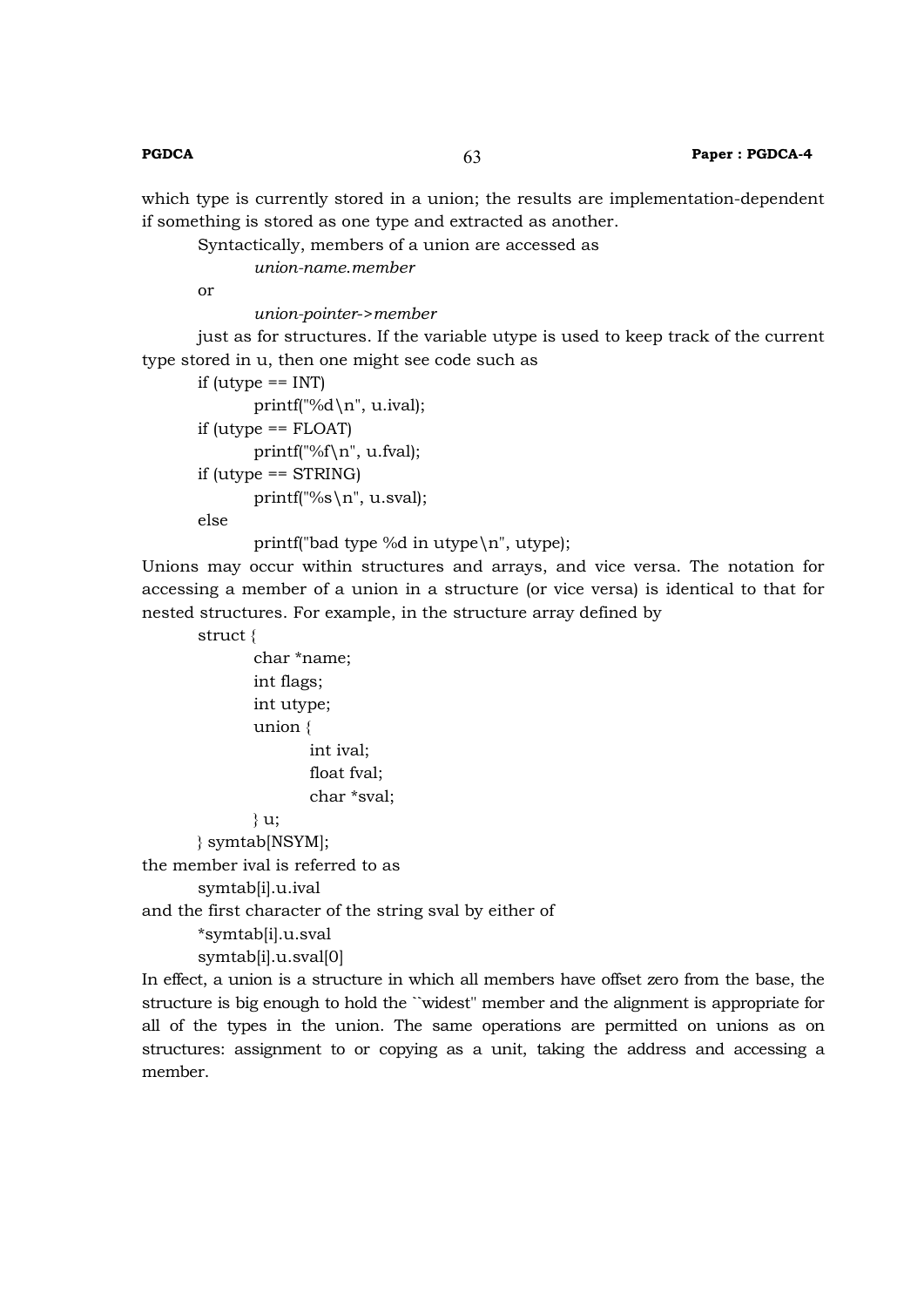**PGDCA Paper : PGDCA-4** 64

A union may only be initialized with a value of the type of its first member; thus union u described above can only be initialized with an integer value.

The storage allocator in shows how a union can be used to force a variable to be aligned on a particular kind of storage boundary.

### **2.4.10 Summary**

Structures facilitate declaration of composite data types of heterogeneous variable. A structure may contain variables of different data types. These represent the logical organization of distinct variables as one unit. Structures may be self referential, where one structure may contain instances of itself. Unions are like structure. The only difference is that for union the memory allocated is equal to the largest sized data types declared in that union.

# **2.4.11 Short Answer Type Questions**

- 1. Define structure.
- 2. What is the purpose of using a structure?
- 3. How an array of structures is declared and used?
- 4. How a pointer to a structure is declared and used?

## **2.4.12 Long Answer Type Questions**

- 1. How structures are declared and used ? Explain by giving examples.
- 2. Give an example of array of structures.
- 3. What are self referential structures?
- 4. What is the difference between structure and union?

# **2.4.13 Suggested Books**

- 1. Let Us C Yashavant Kanetkar
- 2. C Programming using Turbo C Robert Lafore
- 3. Programming with ANSI and Turbo C Ashok N. Kamthane
- 4. Programming using C E. Balagurusamy
- 5. The C Programming language Brian W. Kernigham

Dennis M. Ritchie

### **Web Resources**

www.cprogramming.com www.programiz.com/c-programming www.w3schools.in/c-tutorial/ www.learn-c.org www.tutorialspoint.com/cprogramming/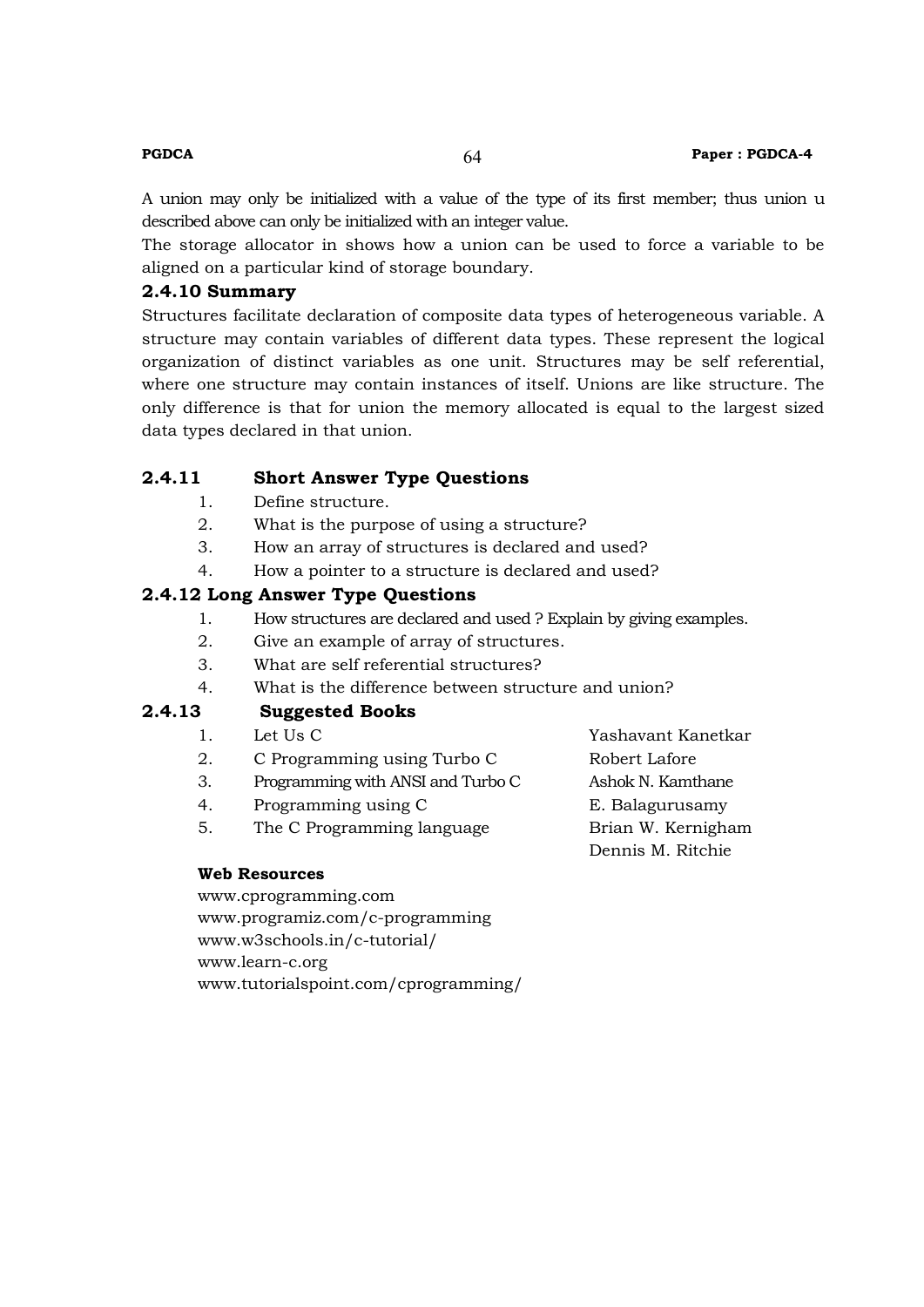## **Lesson No. 2.5 Author : Dharam Veer Sharma**

# **Searching Techniques**

- **2.5.1 Introduction**
- **2.5.2 Objectives of the Lesson**
- **2.5.3 Linear Search**
- **2.5.4 Binary Search**
- **2.5.5 Summary**
- **2.5.6 Short Answer Type Questions**
- **2.5.7 Long Answer Type Questions**
- **2.5.8 Suggested Books**

## **2.5.1 Introduction**

In large data sets, it becomes difficult to find one data item. Automated systems for search generally rally on two basic searching techniques namely: linear and binary search. Linear search is comparatively slow and binary search requires ordered data.

# **2.5.2 Objectives of the Lesson**

In this lesson we shall learn two searching techniques. Dry runs of algorithms will be provided for easier understanding of the procedures of performing search.

# **2.5.3 Linear Search**

As the name suggests this is a sequential search algorithm in which the elements of a set are searched in linear or sequential manner for finding existence of a particular value. If the value to be searched is found then its index or location can be returned. Linear search is applicable when there is no information about the relationship of the values with in a set of values. In such situations the value to be searched is compared with all the values of the set for finding a match. The whole set of values is traversed for the search of the item.

 The following example demonstrates how this technique is implemented: #include <stdio.h> #include <conio.h> #define MAX 100 void main() { int A[MAX], i, n, item; clrscr(); printf("Enter the number of values in the set -> "); scanf("%d",&n);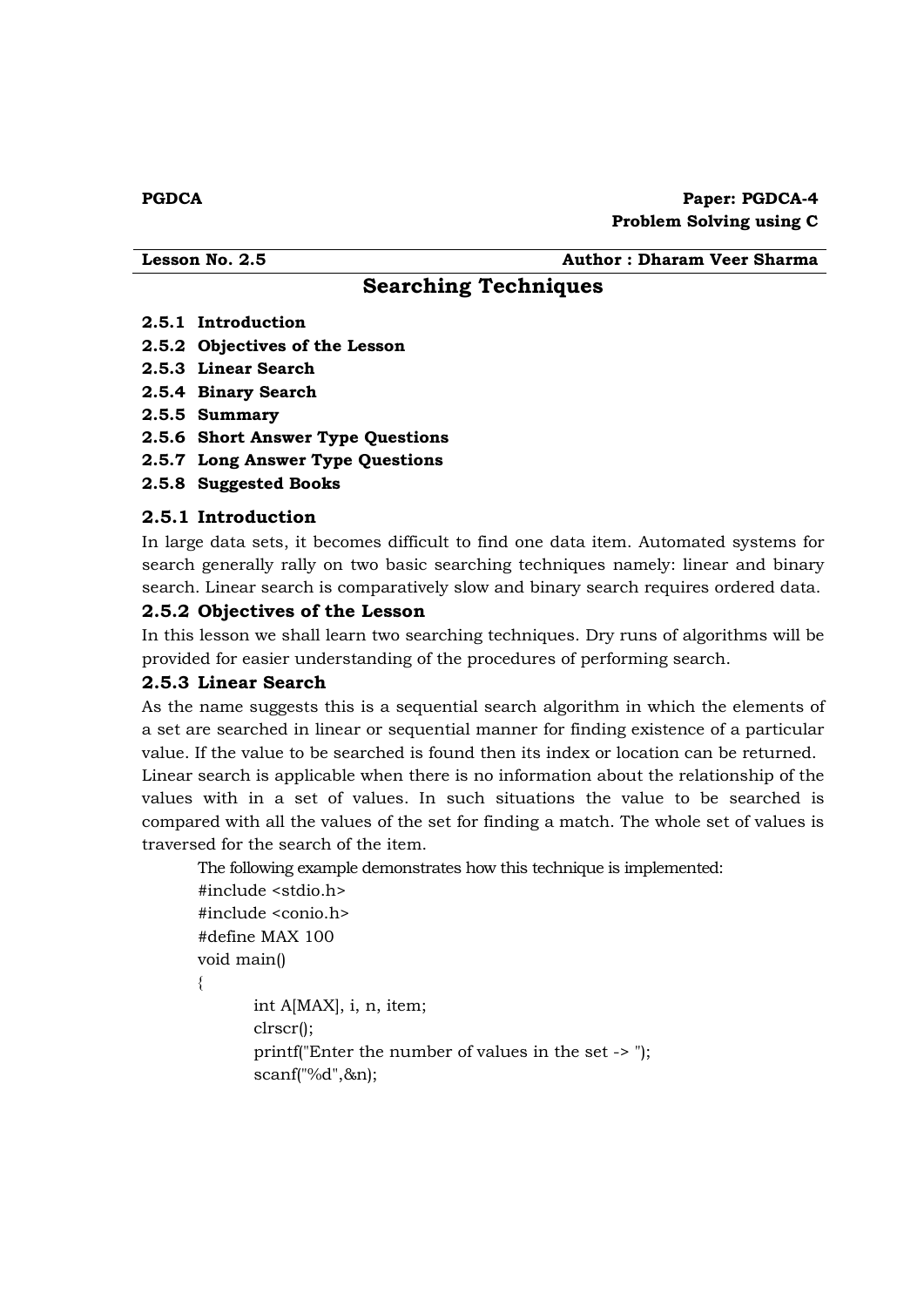```
if (n > MAX) { 
       printf("\nSet size can not be more than 100\n\cdot n;
       exit(1);} 
printf("\nEnter the %d items of the set\n"); 
for (i=0;i=n;i++){ 
       printf("Enter the value for element no %d -> ",i+1);
        scanf("%d",&A[i]); 
} 
printf("\nEnter the element to be searched -> "); 
scanf("%d",&item); 
for (i=0;i=n;i++){ 
       if (A[i] == item) break; 
} 
if (i > n)printf("\n%d is not present in the array\n", item);
else 
       printf("\nablan%d is present at location %d", item, i);
 getch();
```
}

 In the above program if the element is present in the array then at the location of the element the loop will break abnormally and location of the element will be known. However if the element is not present then the loop will continue till item has been compared with all elements of the array and it is not present in the array.

 The above algorithm can be modified by using a while loop as under: #include <stdio.h> #include <conio.h> #define MAX 100 void main() { int A[MAX], i=0, n, item; clrscr(); printf("Enter the number of values in the set -> "); scanf("%d",&n);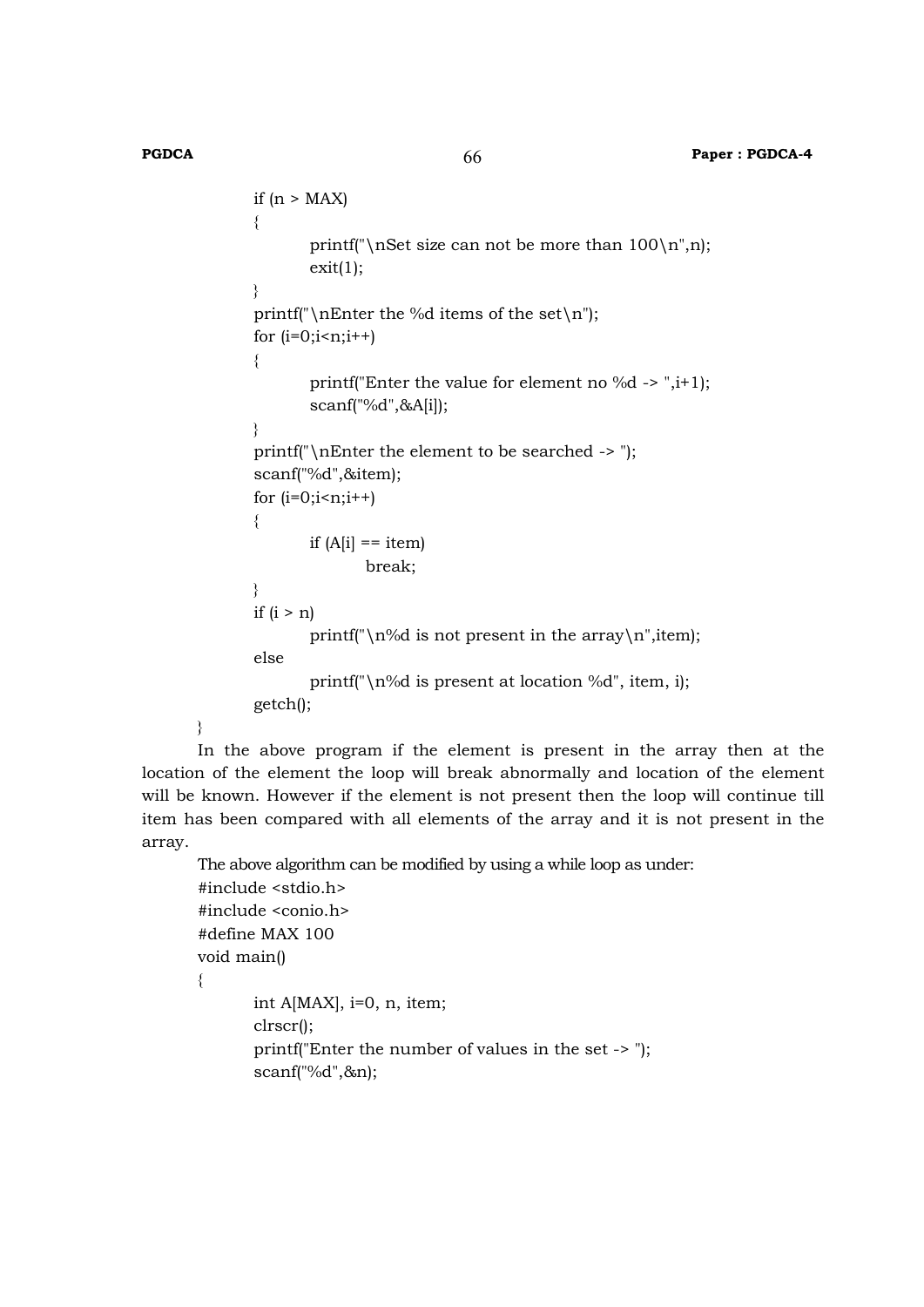```
if (n > MAX) { 
       printf("\nSet size can not be more than 100\n\cdot n",n);
       exit(1);} 
printf("\nEnter the %d items of the set\n");
for (i=0;i=n;i++){ 
       printf("Enter the value for element no %d -> ",i+1);
        scanf("%d",&A[i]); 
} 
printf("\nEnter the element to be searched -> "); 
scanf("%d",&item); 
while ((i \le n) \&\& (A[i] != item))i++if (i > n)printf("\n%d is not present in the array\n", item);
else 
       printf("\nablan%d is present at location %d", item, i);
 getch();
```
The problem with the linear search is the number of comparisons to be made which are equal to number of elements in the array if the item is not present in the array. This is called worst case. But since elements are unordered in the array, we are left with the choice of sequential search only.

# **2.5.4 Binary Search**

}

If the elements of the array are ordered, means they have some relation between them, then binary search can be applied. If the numeric or alphanumeric data is sorted in ascending or descending order then the array can be partitioned and search can be concentrated in one partition based on the value of the item to be searched. This is very much similar to the dictionary searching. For searching some word we do not traverse dictionary page by page rather we partition the dictionary pages and then the word lies in either of the two partitions. The other partition is discarded. And we refine our search by following the same procedure on the selected partition. The procedure is repeated till we find the word or we may conclude that the word is missing in the dictionary.

 Binary search algorithm can be illustrated by the following example. If there are 10 elements stored in ordered manner in some array A 15 23 34 45 55 67 78 89 92 97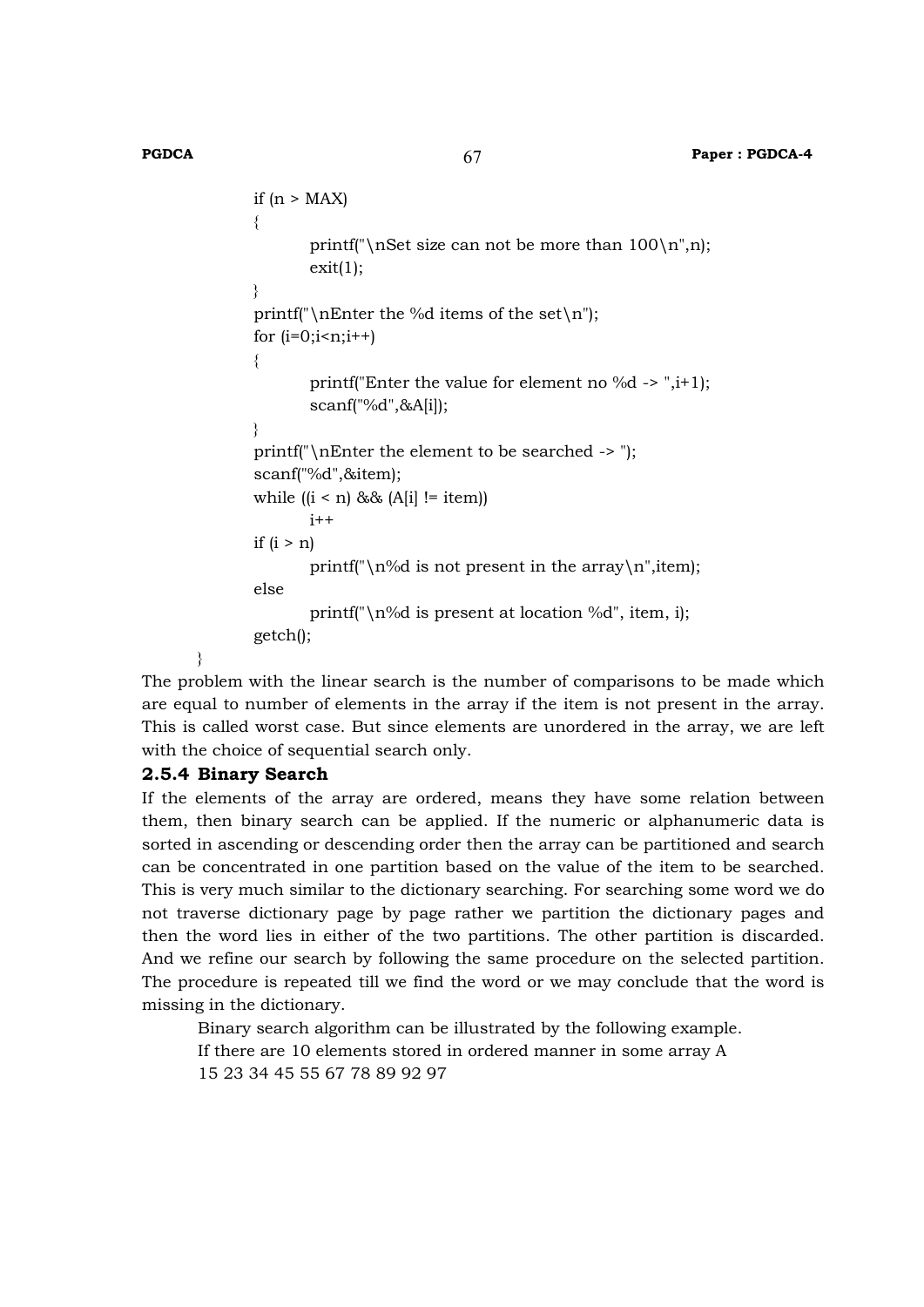**PGDCA** Paper : PGDCA-4

 And we want to search element 47 then the positions of the elements with in array are as follows:

| $\sim$<br>15 | റാ<br>∠ఎ | 34   | 45   | 55   | 67   | 70   | 89   | 92   | Q <sub>7</sub> |
|--------------|----------|------|------|------|------|------|------|------|----------------|
| A[0]         | A[1]     | A[2] | A[3] | A[4] | A[5] | A[6] | A[7] | A[8] | A[9]           |

To begin with the procedure we take start  $= 0$  and end  $= 9$ . The algorithm will be executed iteratively till either the element is found or start becomes greater than end i.e. start > end.

Find the value of the mid based on  $(start+end)/2$  therefore  $(0+9)/2 = 4$  (as per integer division).

Now compare the value lying at position mid with the item to be searched i.e. if  $A[4] = 47$ which is not true since A[4] is 55. It means item lies in the lower partition of the array as 47 is less than 55. Therefore we will set the value of end as  $3$  i.e. end = mid  $-1$  and start remains unchanged.

Again find the value of mid which is  $(0+3)/2 = 1$  (as per integer division).

Again compare the value lying at position mid with the item to be searched i.e.  $A[1] == 47$ which is not true since A[1] is 23. It means now item lies in the upper partition of the array as 47 is greater than 23. This time we shall modify the value of start and it will be calculated as follows:

start = mid + 1 =  $1 + 1 = 2$ 

{

This time value of start has become greater than end which mean item is not present in the array.

```
#include <stdio.h> 
#include <conio.h> 
#define MAX 100 
void main() 
        int A[MAX], i, start, end, mid, item, n; 
        clrscr(); 
        printf("\nEnter the number of values in the array -> "); 
        scanf("%d",&n); 
       if (n > MAX)\{printf("\nValue can not be more than %d\n", MAX);
               return; 
\longrightarrowprintf("\nEnter the %d values\n",n);
       for (i = 0; i < n; i++)
```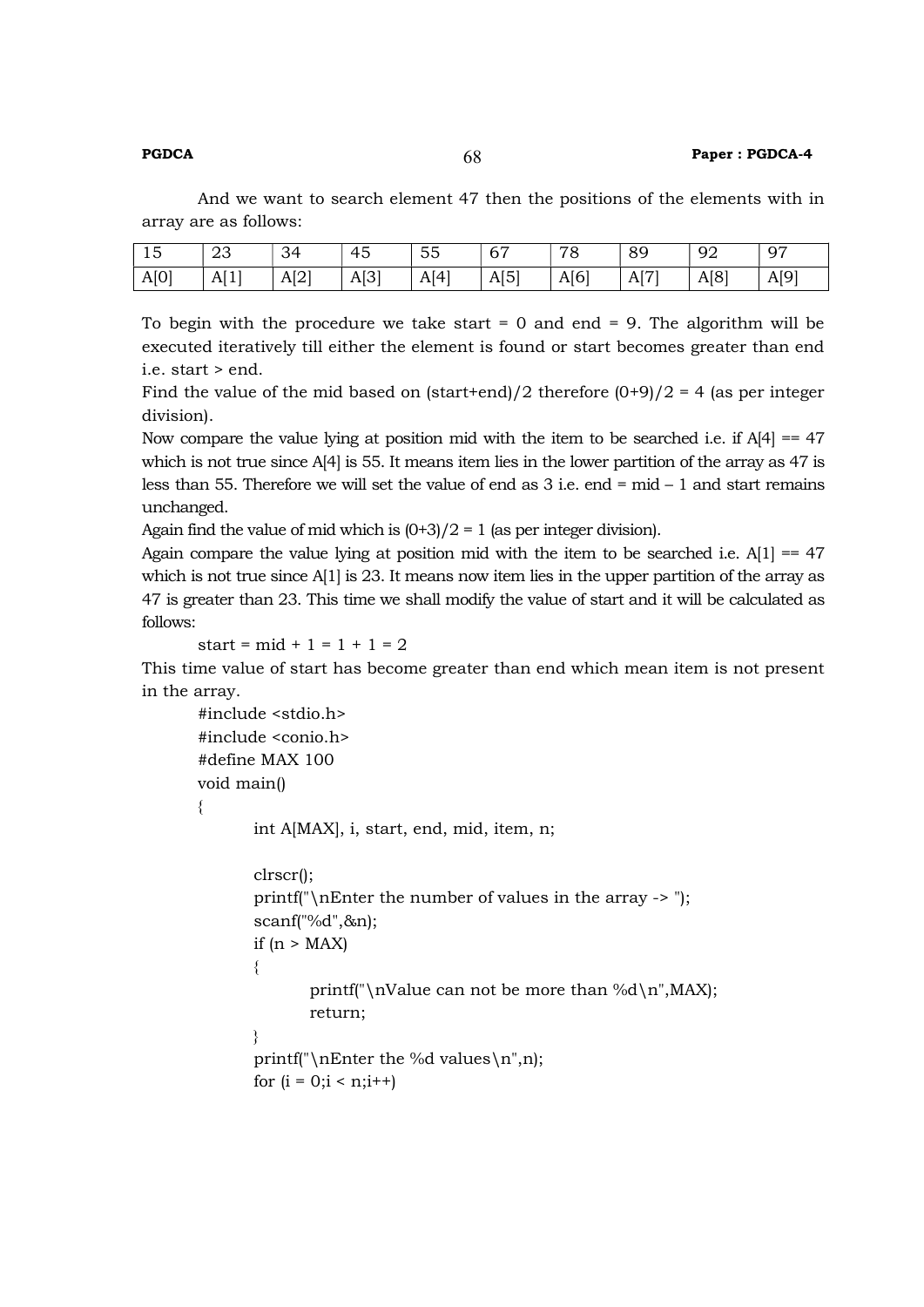```
 { 
               printf("\nEnter value for element no %d -> ",i+1);
                scanf("%d",&A[i]); 
        } 
        printf("\nEnter the element to be searched -> "); 
        scanf("%d",&item); 
       start = 0;
       end = n - 1;
        while (start <= end) 
\{mid = (start + end)/2;if (A[\text{mid}] == \text{item}) break; 
                if (A[mid] > item) 
                       end = mid - 1; if (A[mid] < item) 
                       start = mid + 1;
        } 
       if (start \leq end)
                printf("\n%d found at location %d",item,mid+1); 
        else 
                printf("\nElement %d not found",item); 
        getch();
```
}

In the above program the terminating condition is when start becomes greater than end. Otherwise the loop breaks when value is found. The nature of binary search algorithm is recursive with the terminating point when either the element is found or start becomes greater than end. Therefore a recursive function can be designed for binary search which is given as below:

```
#include <stdio.h> 
#include <conio.h> 
#define MAX 100 
void main() 
{ 
        int A[MAX], i, start, end, loc, item, n; 
        int BSearch(int Array[],int s, int e, int value); 
        clrscr(); 
        printf("\nEnter the number of values in the array -> "); 
        scanf("%d",&n);
```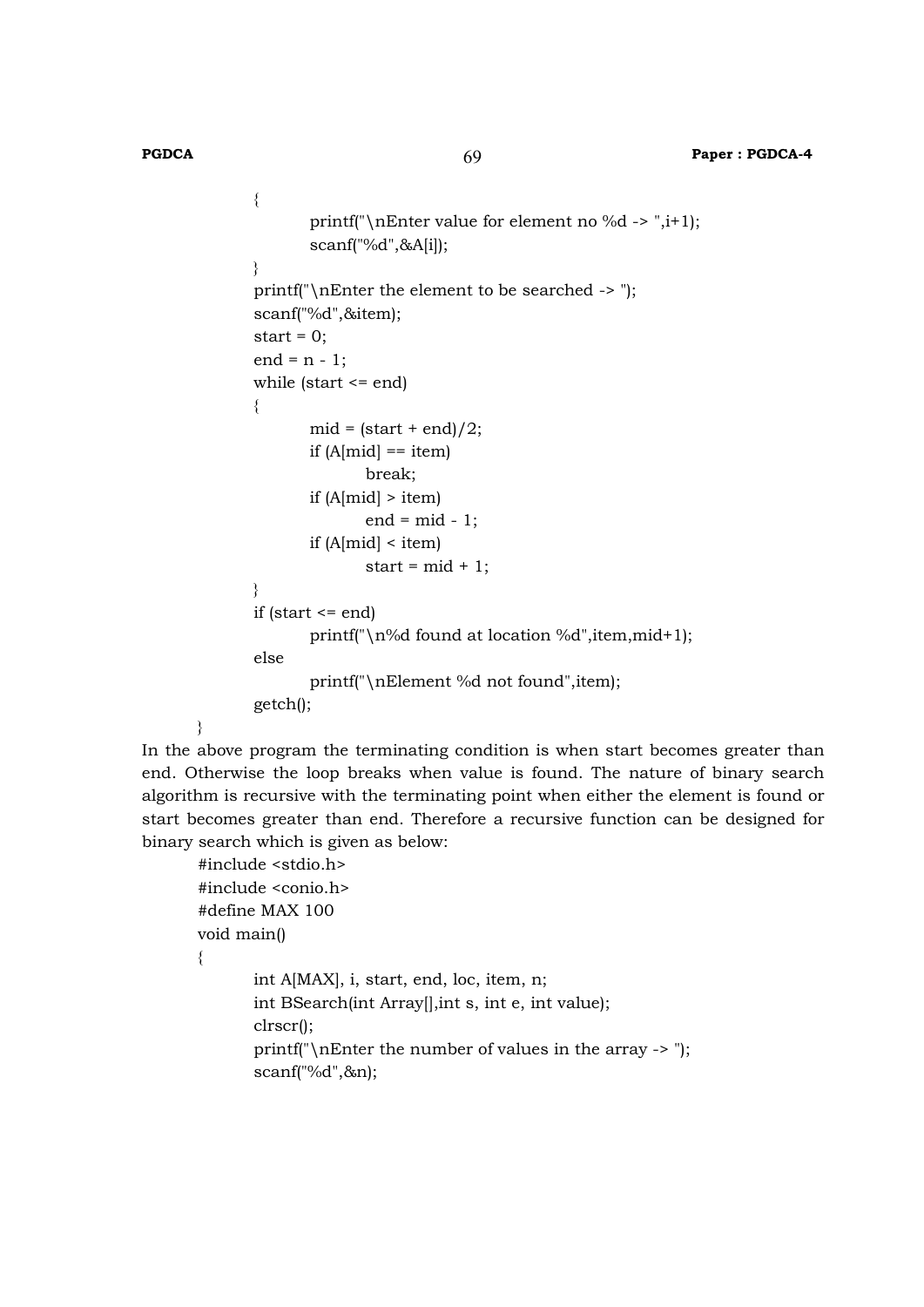}

```
if (n > MAX) { 
               printf("\n Value can not be more than %d\n", MAX);
                return; 
        } 
       printf("\nEnter the %d values\n",n); 
       for (i = 0;i < n;i++)\{printf("\nEnter value for element no %d -> ",i+1);
                scanf("%d",&A[i]); 
        } 
        printf("\nEnter the element to be searched -> "); 
        scanf("%d",&item); 
       start = 0;
       end = n - 1;
        loc = BSearch(A,start,end,item); 
       if (loc > 0)
                printf("\nElement %d found at location %d",item,loc+1); 
        else 
                printf("\nElement %d not found",item); 
        getch(); 
} 
int BSearch(int Array[],int s, int e, int value) 
{ 
       int mid = (s + e)/2;
       if (s > e) return -1; 
       if (Array[mid] == value) return mid; 
        if (Array[mid] > value) 
                      e = mid - 1; if (Array[mid] < value) 
                      s = mid + 1;
        BSearch(Array, s, e, value);
```
In the above example of recursive function, the terminating points are when start becomes greater than end or if the element is found in the array. Otherwise the values of start or end are modified and function is called recursively for finding the item in the array.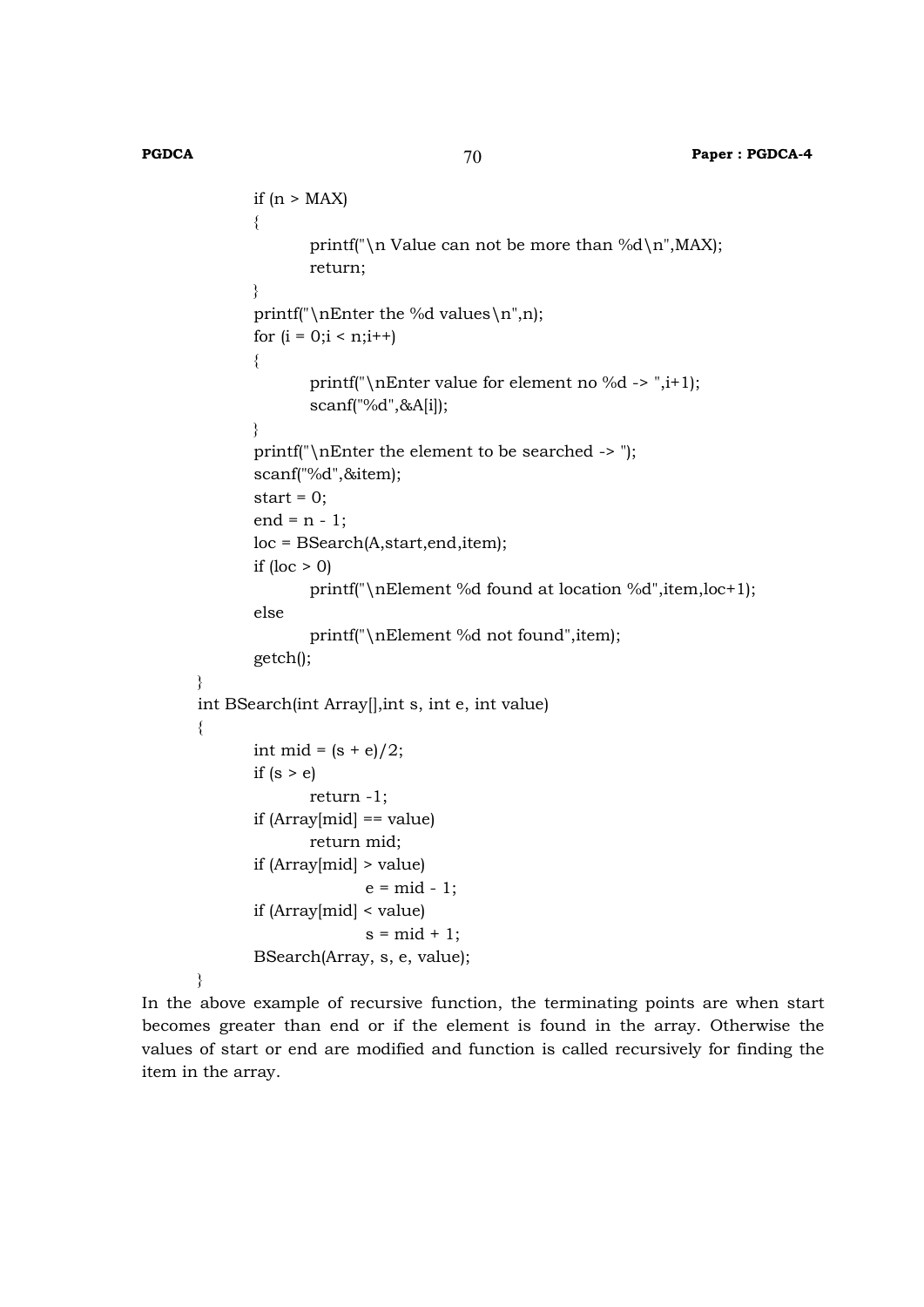As compared to linear search, binary search performs far better. The only precondition is that the array should be ordered, ascending or descending. Binary search performs better because it is based on divide and conquer technique, under which the problem is first divided and then the value is searched in the divided portions. For each iteration the size of the array to be searched in halved. Therefore comparison is not made with all the elements of the array, even if the item is not present.

## **2.5.5 Summary**

Searching is a very important function in information technology. Efficient search algorithms facilitate faster search and results in savings in terms of time. Linear and binary search are the two most common searching techniques. In case of linear search, item is searched sequentially in the array, where as in case of binary search, the array needs to be ordered and then the array is partitioned and search is applied depending on the relationship between of the middle value and the value of the item to be searched. Binary search is recursive in nature.

## **2.5.6 Short Answer Type Questions**

- 1. Define linear search.
- 2. Define binary search.
- 3. Which search algorithm is better?
- 4. What is the precondition for applying binary search?

## **2.5.7 Long Answer Type Questions**

- 1. What is the difference between linear and binary search?
- 2. How linear search is performed? Explain.
- 3. Discuss the functioning of recursive binary search algorithm.

### **2.5.8 Suggested Books**

1. Application Programming in C R. S. Salaria

### **Web Resources**

www.cprogramming.com www.programiz.com/c-programming www.w3schools.in/c-tutorial/ www.learn-c.org www.tutorialspoint.com/cprogramming/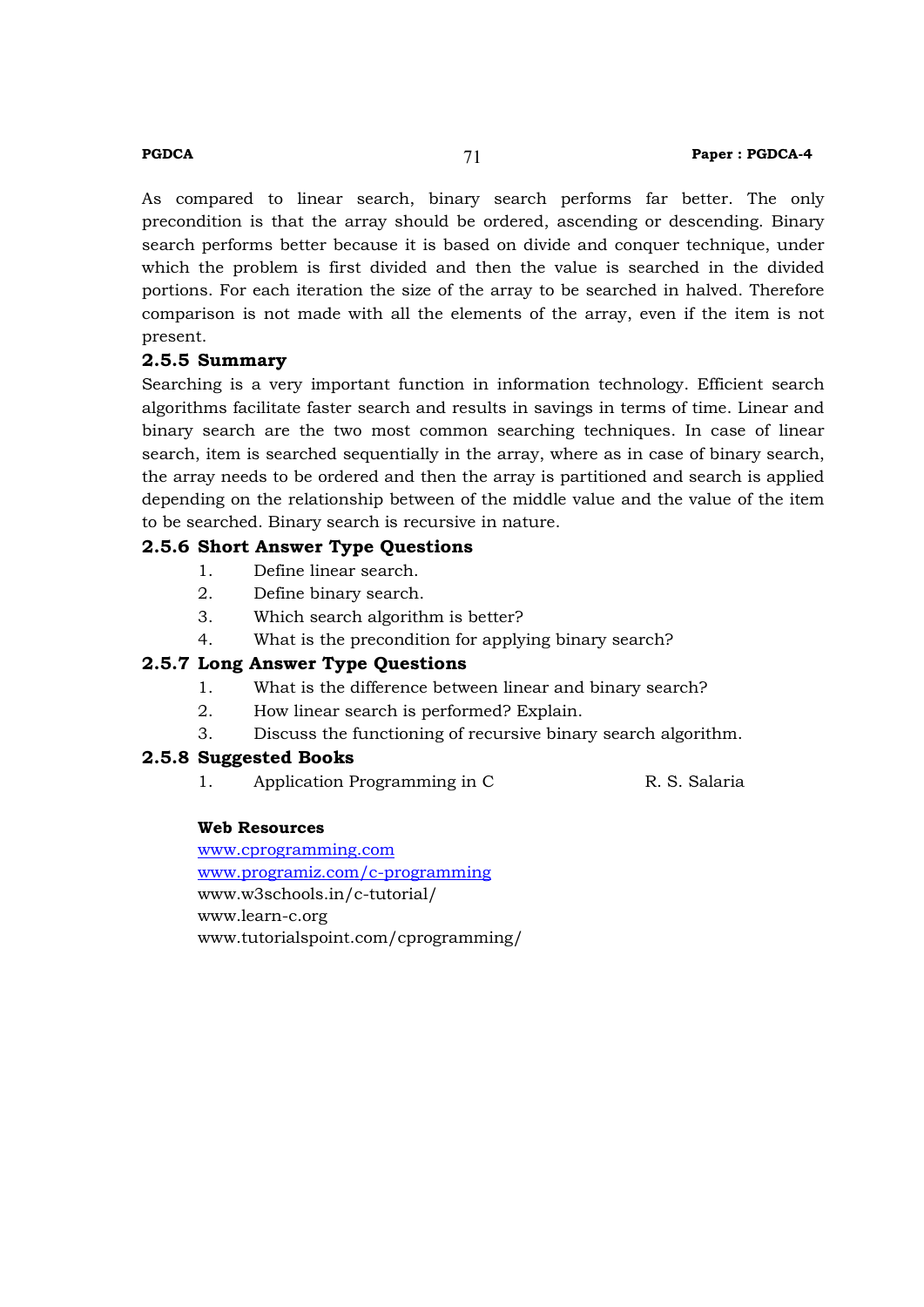**PGDCA Paper: PGDCA-4 Problem Solving using C**

**Lesson No. 2.6 Author : Dharam Veer Sharma**

### **Sorting Techniques**

- **2.6.1 Introduction**
- **2.6.2 Objectives of the Lesson**
- **2.6.3 Bubble Sort**
- **2.6.4 Insertion Sort**
- **2.6.5 Selection Sort**
- **2.6.6 Quick Sort**
- **2.6.7 Comparison of Sorting Techniques**
- **2.6.8 Summary**
- **2.6.9 Short Answer Type Questions**
- **2.6.10 Long Answer Type Questions**
- **2.6.11 Suggested Books**

# **2.6.1 Introduction**

Sorting is the process of arranging the data or information in some logical order. This logical order may be ascending or descending in case of numeric values or dictionary order in case of alphanumeric values. Ordered data is easier to manage and searching in the ordered data is better as compared to unordered data, as discussed in lesson 14. For sorting we assume that a list of values is given with the value of total number of elements in the list, which is array for our considerations.

# **2.6.2 Objectives of the Lesson**

In this lesson we shall discuss various sorting algorithms along with some examples for better understanding of the algorithms.

## **2.6.3 Bubble Sort**

This is probably the simplest way to sort an array of objects. Unfortunately it is also the slowest way! The basic idea is to compare two neighboring objects and to swap them if they are in the wrong order.

The idea of bubble sort is to repeatedly move the largest element to the highest index position of the array. Each iteration reduces the effective size of the array. Bubble sort focuses on successive adjacent pairs of elements in the array, compares them and either swaps them or not. In either case, after such a step, the larger of the two elements will be in the higher index position. The focus then moves to the next higher position, and the process is repeated. When the focus reaches the end of the effective array, the largest element will have ``bubbled'' from whatever its original position to the highest index position in the effective array.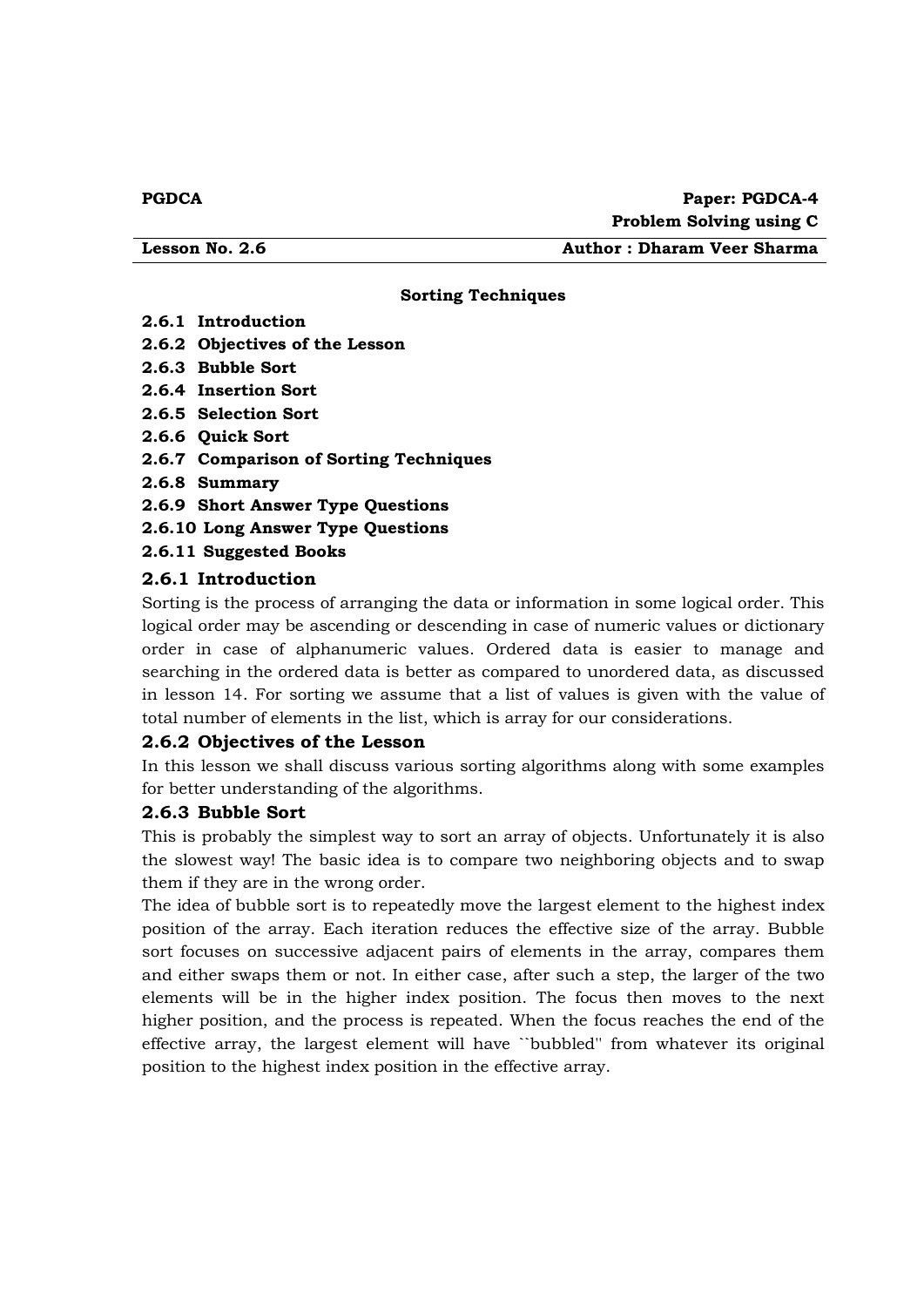Given an array A of numbers, with length n, here's a snippet of C code for bubble sort:

for (i=0; i\nfor (j=0; j\nif (a[j+1] < a[j])  
\n{ /\* compare the two neighbors \*/  
\n
$$
\text{tmp} = a[j]; \qquad \text{/ * swap a[j] and a[j+1]} \qquad \text{*}\text{/}  
\n a[j] = a[j+1];  
\n a[j+1] = tmp;
$$

As we can see, the algorithm consists of two nested loops. The index j in the inner loop travels up the array, comparing adjacent entries in the array (at  $j$  and  $j+1$ ), while the outer loop causes the inner loop to make repeated passes through the array. After the first pass, the largest element is guaranteed to be at the end of the array, after the second pass, the second largest element is in position and so on. That is why the upper bound in the inner loop (n-1-i) decreases with each pass, we don't have to re-visit the end of the array.

 To illustrate the functioning of bubble sort, consider the following array or unordered numbers:

$$
15 \qquad 47 \qquad 12 \qquad 7 \qquad 20
$$

 Following are the steps performed for sorting the above array in ascending order:

| Pass1  | 15             | 47             | 12             | $\overline{7}$ | 20 |
|--------|----------------|----------------|----------------|----------------|----|
|        | 15             | 12             | 47             | $\overline{7}$ | 20 |
|        | 15             | 12             | $\overline{7}$ | 47             | 20 |
|        | 15             | 12             | $\overline{7}$ | 20             | 47 |
|        |                |                |                |                |    |
| Pass 2 | 12             | 15             | $\overline{7}$ | 20             | 47 |
|        | 12             | $\overline{7}$ | 15             | 20             | 47 |
|        | 12             | $\overline{7}$ | 15             | 20             | 47 |
|        |                |                |                |                |    |
| Pass3  | $\overline{7}$ | 12             | 15             | 20             | 47 |
|        | $\overline{7}$ | 12             | 15             | 20             | 47 |
|        |                |                |                |                |    |
| Pass 4 | $\overline{7}$ | 12             | 15             | 20             | 47 |

 The output of a given pass becomes input for the next pass. The input of pass 1 is the given array. The sorted part of the array is shown as shaded text.

Following is an important property of the bubble sort algorithm: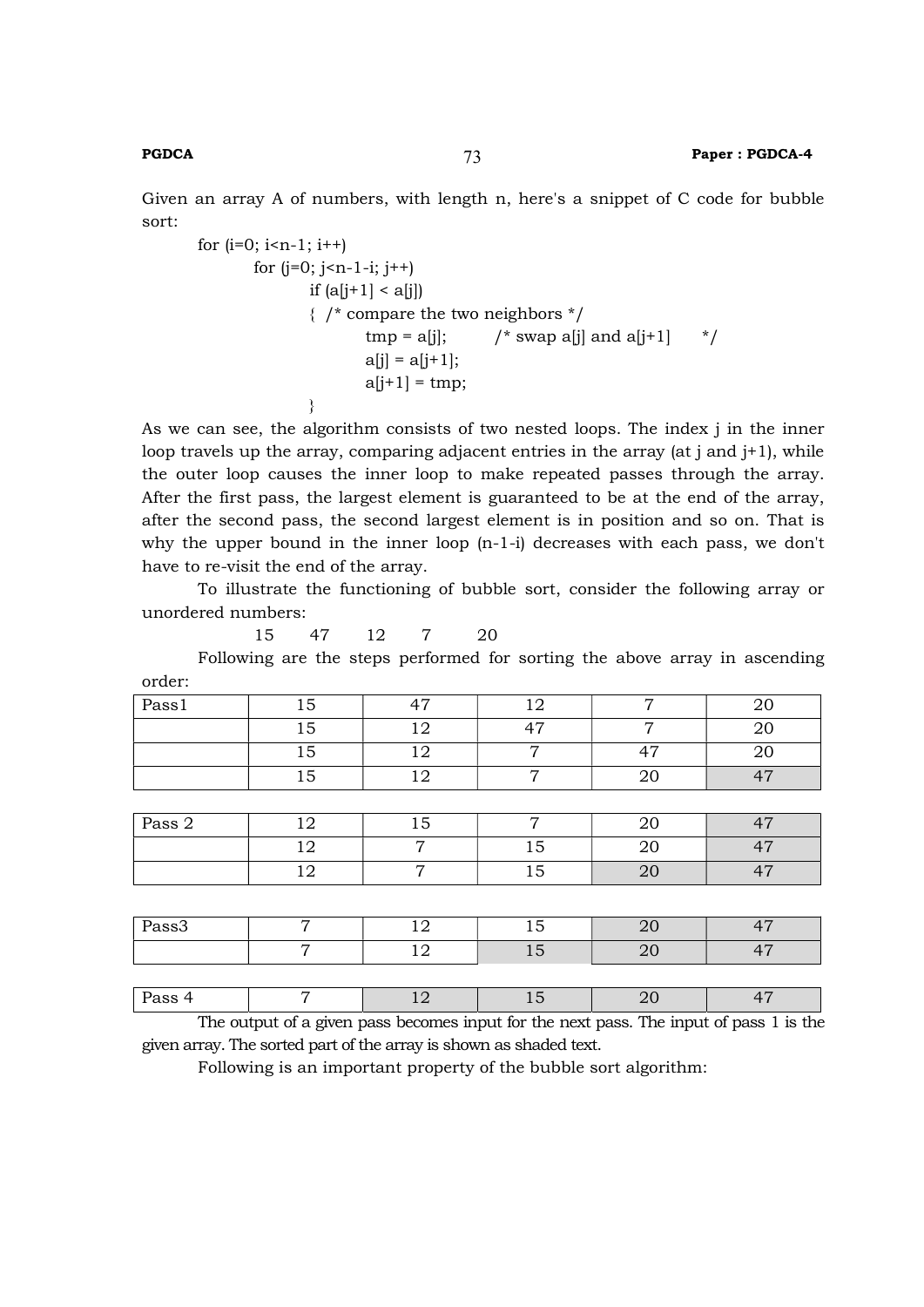{

Once there is no swapping of elements in a particular pass, there will be no further swapping of elements in the subsequent passes.

This property can be exploited to reduce the unnecessary i.e. redundant passes. For this purpose, we can use a flag to determine if any change has taken place. If there is any change only then we need to proceed with the next pass otherwise stop. The implementation of the algorithm is given as under:

```
#include <stdio.h> 
#include <conio.h> 
#define MAX 100 
void main() 
       int A[MAX], i, n, pass = 0, temp, flag=1;
        clrscr(); 
        printf("Enter the number of values in the set -> "); 
        scanf("%d",&n); 
       if (n > MAX) { 
               printf("\nSet size can not be more than 100\n");
               exit(1);} 
       printf("\nEnter the %d items of the set\n"); 
       for (i=0;i=n;i++){ 
               printf("Enter the value for element no %d -> ",i+1);
                scanf("%d",&A[i]); 
       } 
       while ((pass \leq n-1) && flag)
       { 
               flag = 0;
               for (i = 0; i < n-pass-1;i^{++})
               { 
                       if (A[i] > A[i+1]) { 
                               flag = 1;
                               temp = A[i];A[i] = A[i + 1];A[i + 1] = temp;} 
               }
```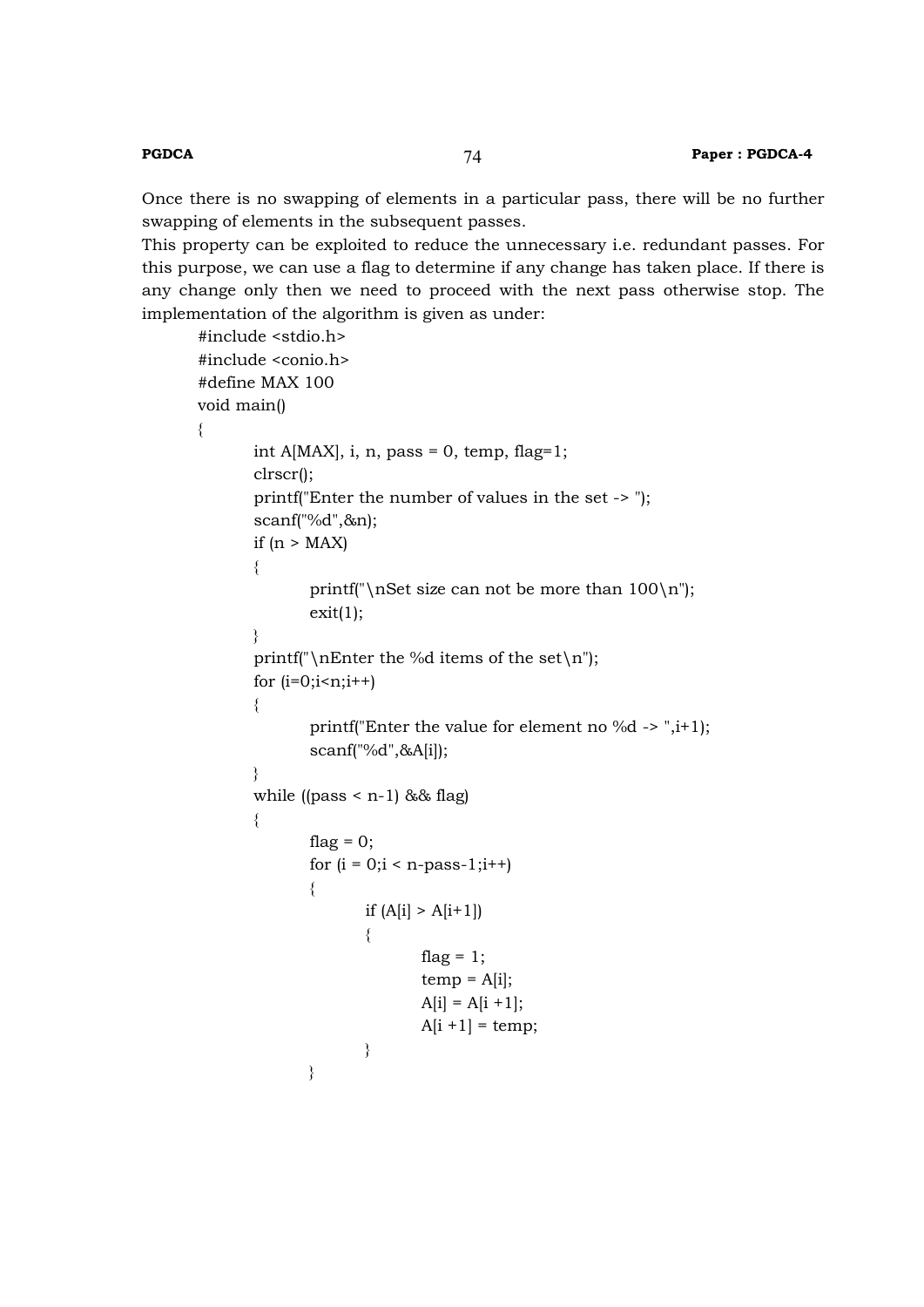```
pass++; 
} 
printf("\n Elements after sorting are \n"); 
for (i=0;i=n;i++) printf("%d ",A[i]); 
getch();
```
 In the above code, swapping is performed only if array elements are not sorted.

### **2.6.4 Insertion Sort**

}

One of the simplest methods to sort an array is an insertion sort. An example of an insertion sort occurs in everyday life while playing cards. To sort the cards in your hand you extract a card, shift the remaining cards, and then insert the extracted card in the correct place. This process is repeated until all the cards are in the correct sequence.

Insertion sort is well suited for sorting small data sets or for the insertion of new elements into a sorted sequence.

Starting near the top of the array in figure, we extract the 3. Then the above elements are shifted down until we find the correct place to insert the 3. This process repeats with the next number. Finally we complete the sort by inserting 2 in the correct place.

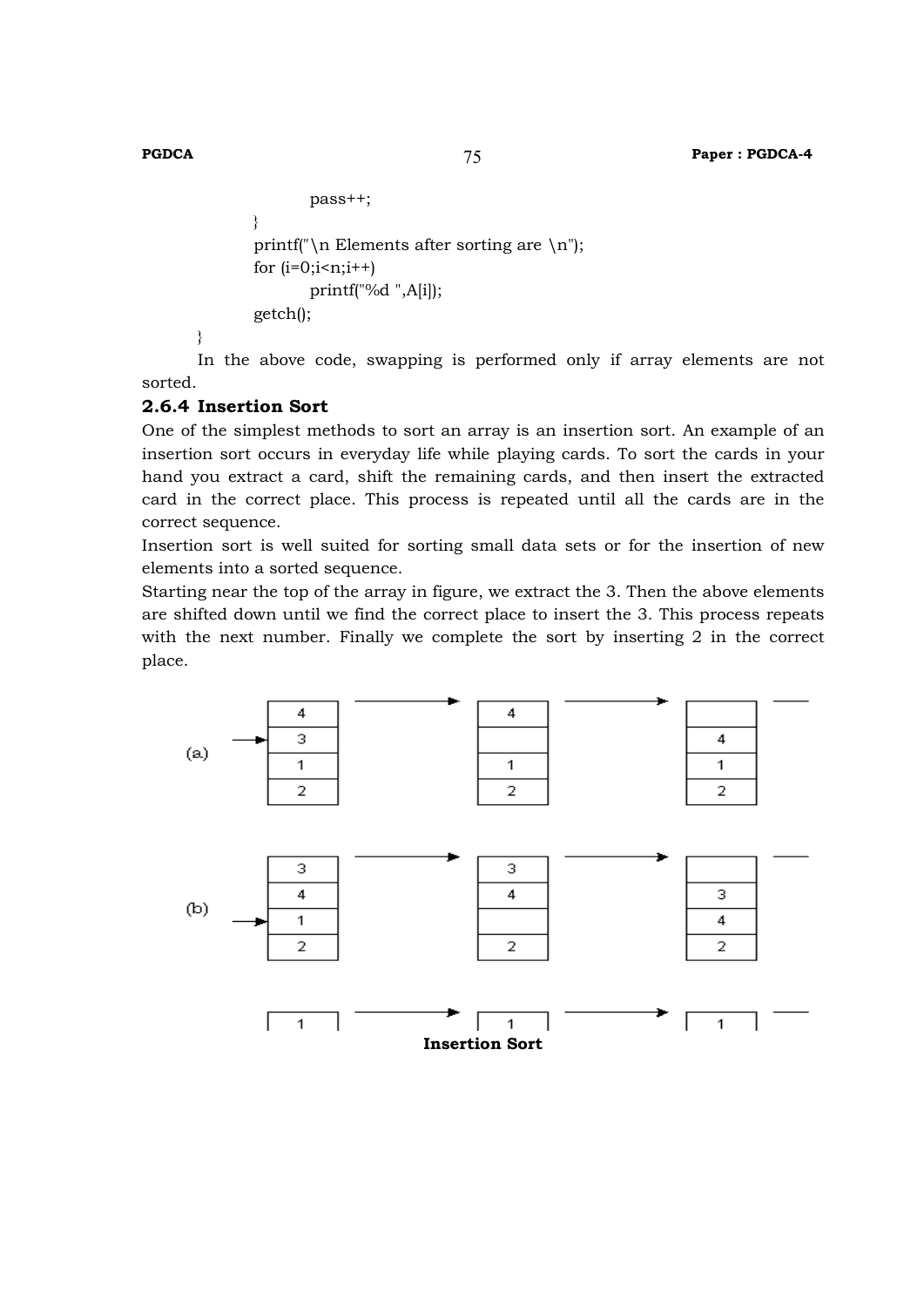Assuming there are *n* elements in the array, we must index through *n* - 1 entries. For each entry, we may need to examine and shift up to  $n - 1$  other entries, resulting in a  $O(n^2)$ algorithm. The insertion sort is an *in-place* sort. That is, we sort the array in-place. No extra memory is required. The insertion sort is also a *stable* sort. Stable sorts retain the original ordering of keys when identical keys are present in the input data.

void insertionSort(int numbers[], int array\_size)

```
{ 
       int i, j, index; 
      for (i=1; i < array_size; i++) { 
              index = numbers[i]; 
             i = i;
             while ((j > 0) && (numbers(j-1) > index)
\{numbers[j] = numbers[j-1];j = j - 1; } 
             numbers[j] = index; } 
}
```
Insertion sort maintains a sorted front section of the array  $[1..i-1]$ . At each stage, a $[i]$ is inserted at the appropriate point in this sorted section and i is increased.

Part way through sorting,  $a[1..i-1]$  is sorted. Consider  $a[i]$ , and how to insert it into  $a[1..i-1]$  so as to make  $a[1..i]$  sorted:

 sorted --------- a: 1 2 3 6 5 4  $\mathcal{L}$  | | i

Examine the elements  $a[i-1]$ ,  $a[i-2]$ , ...,  $a[1]$ , moving each of them one place right, and stopping when an element less than or equal to (the original) a[i] is found, or at the left-hand end of the array if no such element is found. Consider the following element :

```
a[i] = 5 a: 1 2 3 - 6 4 
\mathcal{L} and \mathcal{L} |
```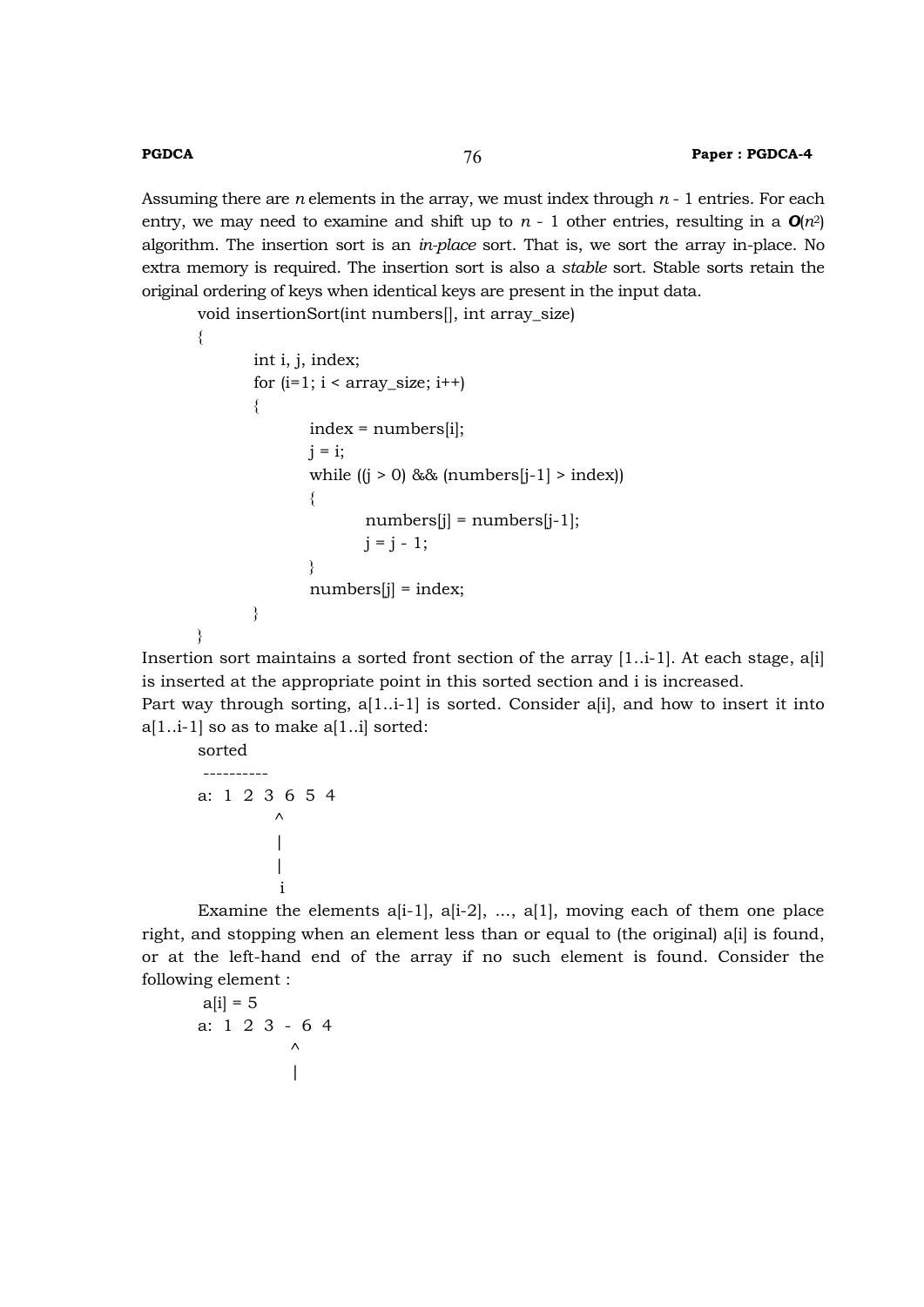i Place the original a[i] in the vacant location: sorted ------------ a: 1 2 3 5 6 4  $\overline{\phantom{a}}$  | i

Now a[1..i] is sorted. Repeat until i=N.

The worst case occurs when in every step the proper position for the element that is inserted is found at the beginning of the sorted part of the sequence. i.e. in the **while**-loop sequences of length 1, 2, 3, ..., *n*-1 are scanned. Altogether, these are (*n*- $1)$ ·*n* / 2  $\in \Theta(n^2)$  operations. This case occurs when the original sequence is sorted in decreasing order.

It is possible to find the inserting position of element  $a_i$  faster, namely by binary search. However, moving the elements to the right in order to make room for the element to be inserted takes linear time anyway.

The exact number of steps required by insertion sort is given by the number of inversions of the sequence.

### **2.6.5 Selection Sort**

The selection sort method also requires (N-1) passes to sort the array. The idea of selection sort is rather simple: we repeatedly find the next largest (or smallest) element in the array and move it to its final position in the sorted array. Assume that we wish to sort the array in increasing order, i.e. the smallest element at the beginning of the array and the largest element at the end. We begin by selecting the largest element and moving it to the highest index position. We can do this by swapping the element at the highest index and the largest element. We then reduce the *effective size* of the array by one element and repeat the process on the smaller (sub)array. The process stops when the effective size of the array becomes 1 (an array of 1 element is already sorted).

From the following explanation it will become clearer:

### **Pass 1:**

Find location LOC of the largest element in the array A[0], A[1] ... A[N-1] and interchange A[N-1] with A[LOC] and then A[N-1] is trivially sorted.

#### **Pass 2:**

 . . .

Find location LOC of the largest element in the array A[0], A[1] ... A[N-2] and interchange A[N-2] with A[LOC] and then A[N-2] and A[N-1] are trivially sorted.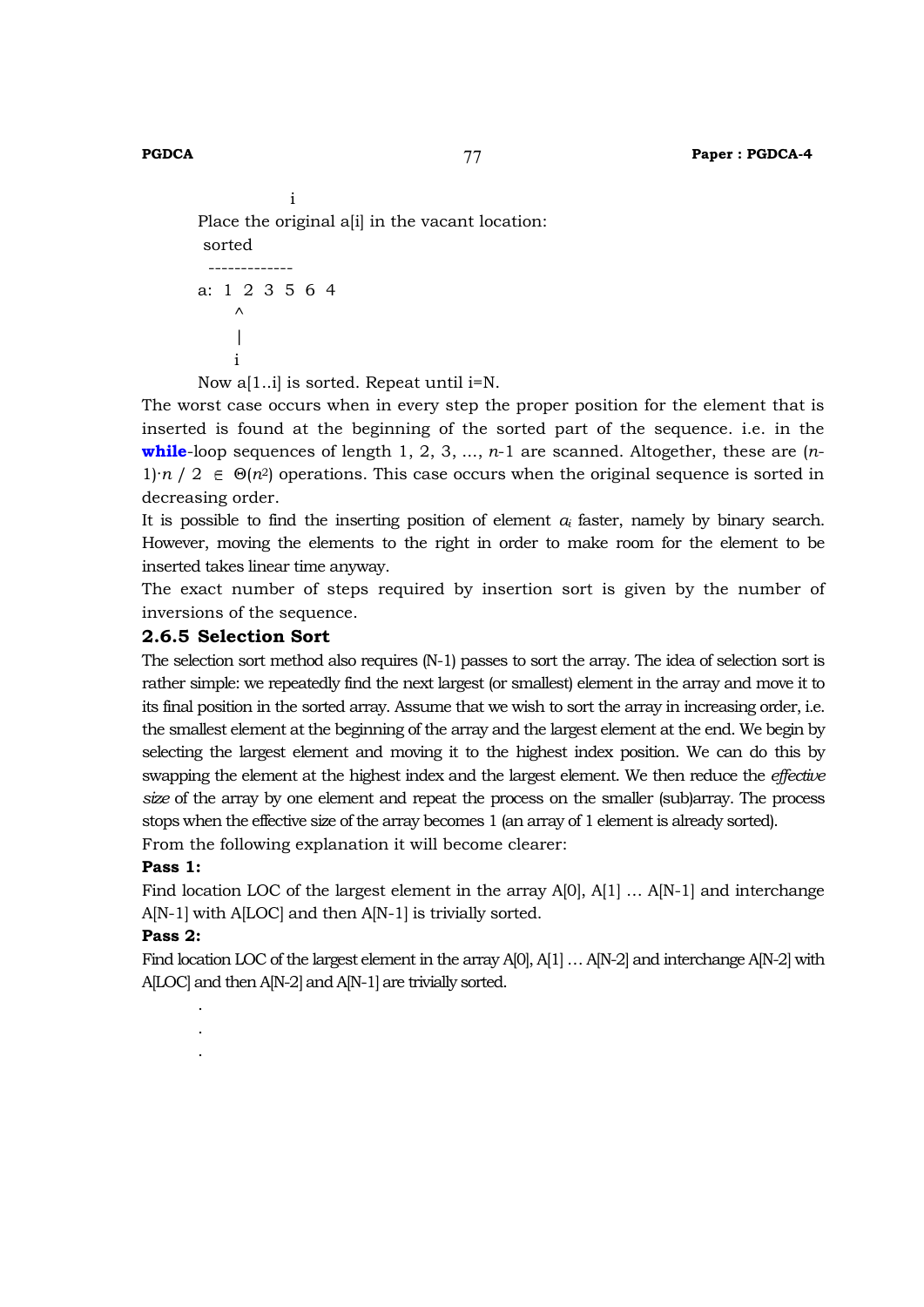### **Pass k:**

 . .

#### . **Pass N-1:**

 Find location LOC of the largest element in the array A[0], A[1] and interchange A[1] with A[LOC] and then A[0], A[1], A[2], …, A[N-1] are sorted.

 To better understand the selection sort algorithm consider the following array A of unsorted numbers

| 21, 34, 41, 99, 4, 11, 15                                |                |      |      |      |                |      |      |
|----------------------------------------------------------|----------------|------|------|------|----------------|------|------|
| Given Array A                                            | 21             | 34   | 41   | 99   | $\overline{4}$ | 11   | 15   |
|                                                          | A[0]           | A[1] | A[2] | A[3] | A[4]           | A[5] | A[6] |
| Pass1                                                    | 21             | 34   | 41   | 99   | $\overline{4}$ | 11   | 15   |
| LOC = 3, interchange $A[6]$ with $A[LOC]$ i.e. 99 and 15 |                |      |      |      |                |      |      |
| Pass 2                                                   | 21             | 34   | 41   | 15   | 4              | 11   | 99   |
| LOC = 2, interchange $A[5]$ with $A[LOC]$ i.e. 41 and 11 |                |      |      |      |                |      |      |
| Pass 3                                                   | 21             | 34   | 11   | 15   | 4              | 41   | 99   |
| LOC = 1, interchange $A[4]$ and $A[LOC]$ i.e. 34 and 4   |                |      |      |      |                |      |      |
| Pass 4                                                   | 21             | 4    | 11   | 15   | 34             | 41   | 99   |
| LOC = 0, interchange $A[3]$ and $A[LOC]$ i.e. 21 and 15  |                |      |      |      |                |      |      |
| Pass 5                                                   | 15             | 4    | 11   | 21   | 34             | 41   | 99   |
| LOC = 0, interchange $A[2]$ and $A[LOC]$ i.e. 15 and 11  |                |      |      |      |                |      |      |
| Pass 6                                                   | 11             | 4    | 15   | 21   | 34             | 41   | 99   |
| LOC = 0, interchange $A[1]$ and $A[LOC]$ i.e. 11 and 4   |                |      |      |      |                |      |      |
| Final Sorted Array                                       | $\overline{4}$ | 11   | 15   | 21   | 34             | 41   | 99   |

 Following is the program for implementing selection sort: #include <stdio.h> #include <conio.h> #define MAX 100 void main()

### {

 int A[MAX], largest, loc, i, n, temp, pass; clrscr(); printf("\nEnter the number of value in the array -> "); scanf("%d",&n); if  $(n > MAX)$ {

printf("\nValues can not be more than %d\n",MAX);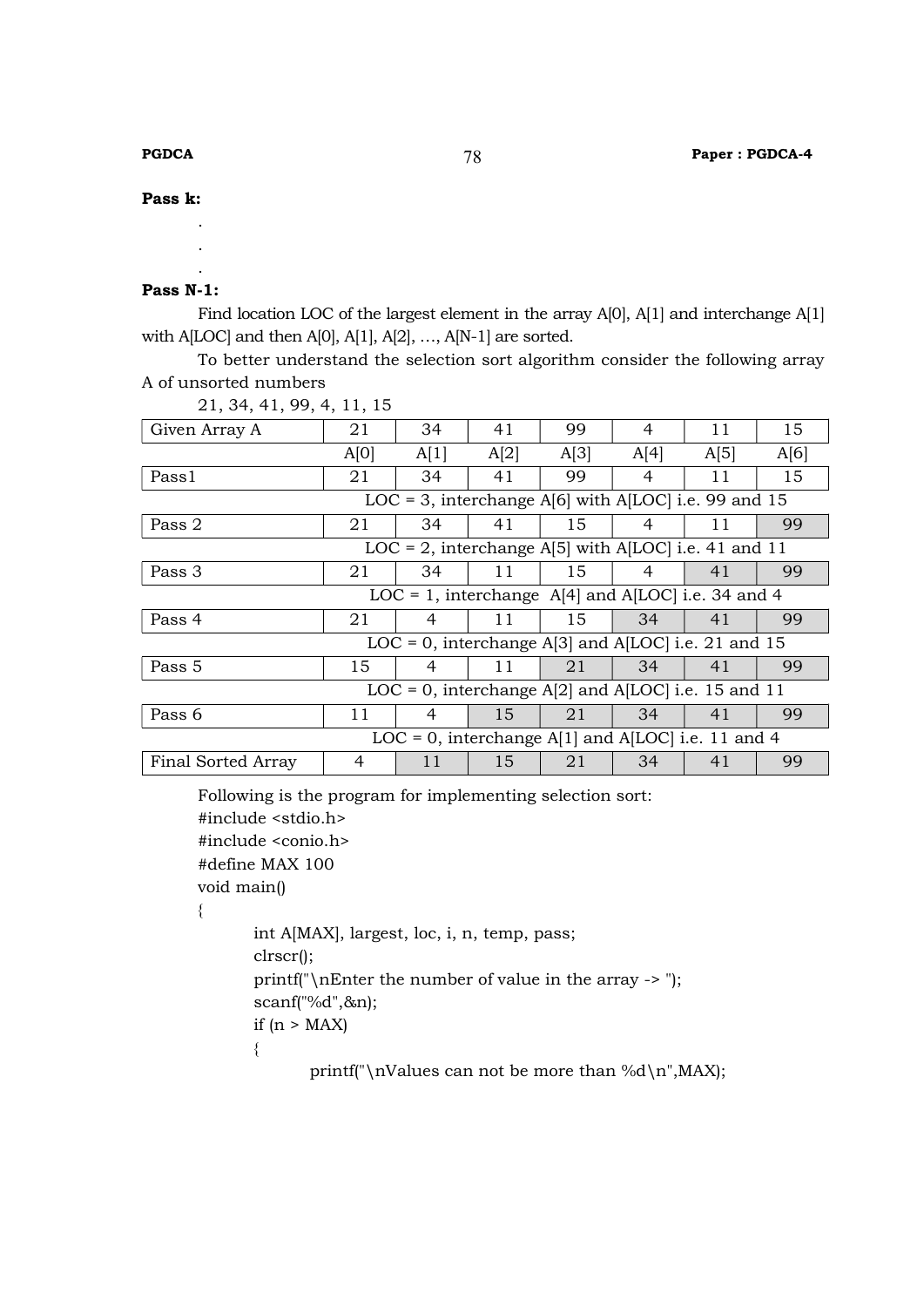}

```
 return; 
       } 
       printf("\nEnter the %d values\n",n); 
      for (i = 0;i < n;i++) { 
            printf("\nEnter value for element no %d -> ",i+1);
             scanf("%d",&A[i]); 
       } 
      for (pass = n-1;pass \ge 0;pass--) { 
            largest = A[pass];loc = pass;for (i = pass; i \ge 0; i-)\{ if (A[i] > largest) 
\{largest = A[i];loc = i; } 
 } 
            if (loc != pass)
\{temp = A[pass];A[pass] = A[loc]; A[loc] = temp; 
 } 
       } 
      printf("\nThe sorted array is -> \n");
      for (i = 0; i < n; i++) printf("%d ",A[i]); 
       getch();
```
 The above program looks for the largest element in the array and sets at its right position. An alternative is to look for the smallest element and set it at its right place, as explain in the following example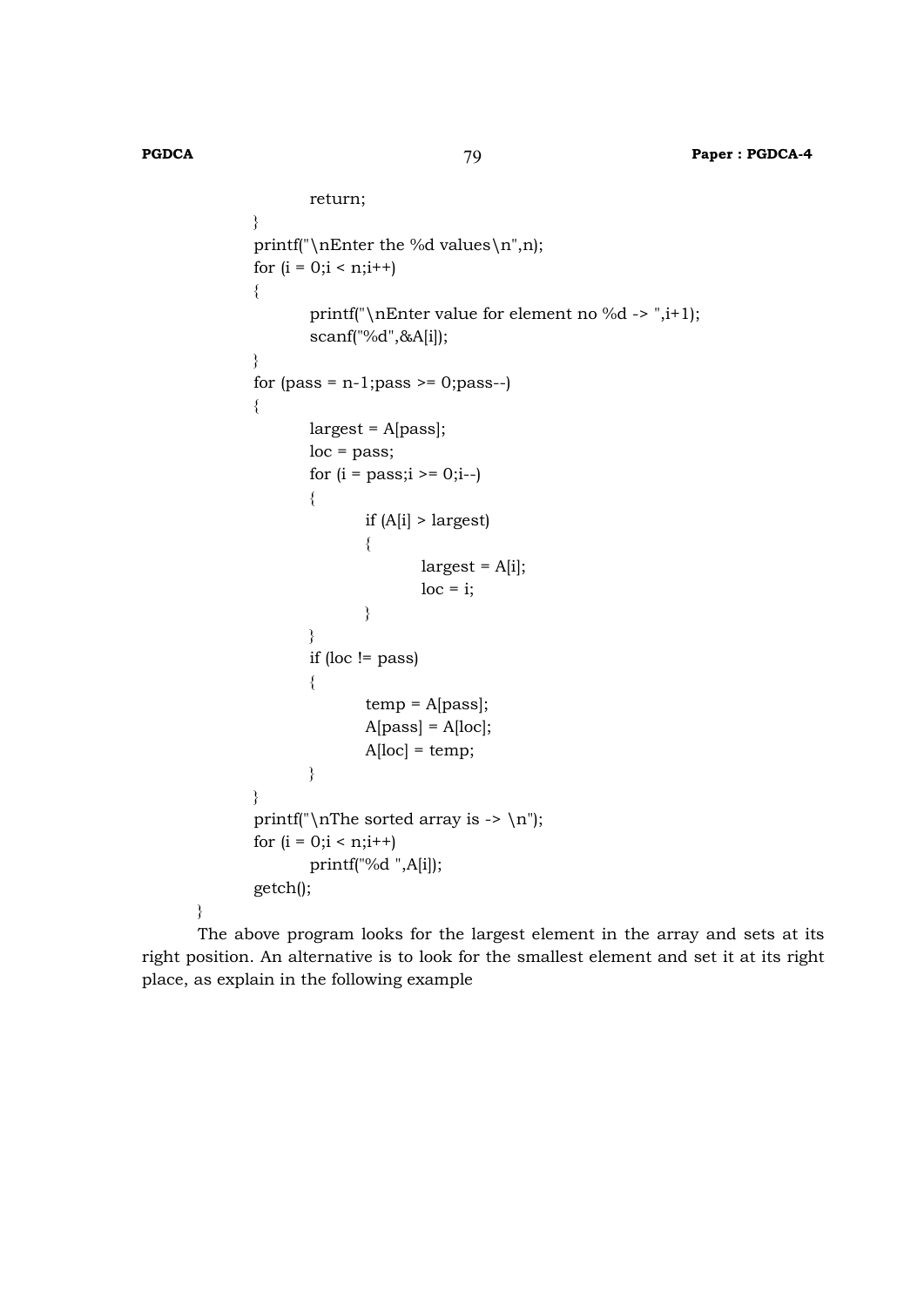PGDCA **PGDCA PGDCA-4 80** 

| Given Array A                                            | 21             | 34   | 41   | 99   | 4    | 11   | 15   |
|----------------------------------------------------------|----------------|------|------|------|------|------|------|
|                                                          | A[0]           | A[1] | A[2] | A[3] | A[4] | A[5] | A[6] |
| Pass1                                                    | 21             | 34   | 41   | 99   | 4    | 11   | 15   |
| LOC = 4, interchange $A[0]$ with $A[LOC]$ i.e. 4 and 21  |                |      |      |      |      |      |      |
| Pass 2                                                   | $\overline{4}$ | 34   | 41   | 99   | 21   | 11   | 15   |
| LOC = 5, interchange $A[1]$ with $A[LOC]$ i.e. 11 and 34 |                |      |      |      |      |      |      |
| Pass 3                                                   | $\overline{4}$ | 11   | 41   | 99   | 21   | 34   | 15   |
| LOC = 6, interchange $A[2]$ and $A[LOC]$ i.e. 15 and 41  |                |      |      |      |      |      |      |
| Pass 4                                                   | $\overline{4}$ | 11   | 15   | 99   | 21   | 34   | 41   |
| LOC = 4, interchange $A[3]$ and $A[LOC]$ i.e. 21 and 99  |                |      |      |      |      |      |      |
| Pass 5                                                   | $\overline{4}$ | 11   | 15   | 21   | 99   | 34   | 41   |
| LOC = 5, interchange $A[4]$ and $A[LOC]$ i.e. 34 and 99  |                |      |      |      |      |      |      |
| Pass 6                                                   | $\overline{4}$ | 11   | 15   | 21   | 34   | 99   | 41   |
| LOC = 6, interchange $A[5]$ and $A[LOC]$ i.e. 41 and 99  |                |      |      |      |      |      |      |
| <b>Final Sorted Array</b>                                | $\overline{4}$ | 11   | 15   | 21   | 34   | 41   | 99   |

 The program for the finding smallest element in the array and setting it at its right place is as follows:

#include <stdio.h> #include <conio.h> #define MAX 100 void main()

```
{
```

```
 int A[MAX], smallest, loc, i, n, temp, pass; 
 clrscr(); 
 printf("\nEnter the number of value in the array -> "); 
 scanf("%d",&n); 
if (n > MAX) { 
       printf("\nValues can not be more than %d\n",MAX);
        return; 
 } 
 printf("\nEnter the %d values\n",n); 
for (i = 0;i < n;i++) { 
        printf("\nEnter value for element no %d -> ",i+1); 
        scanf("%d",&A[i]); 
 } 
for (pass = 0; pass < n-1; pass++)
```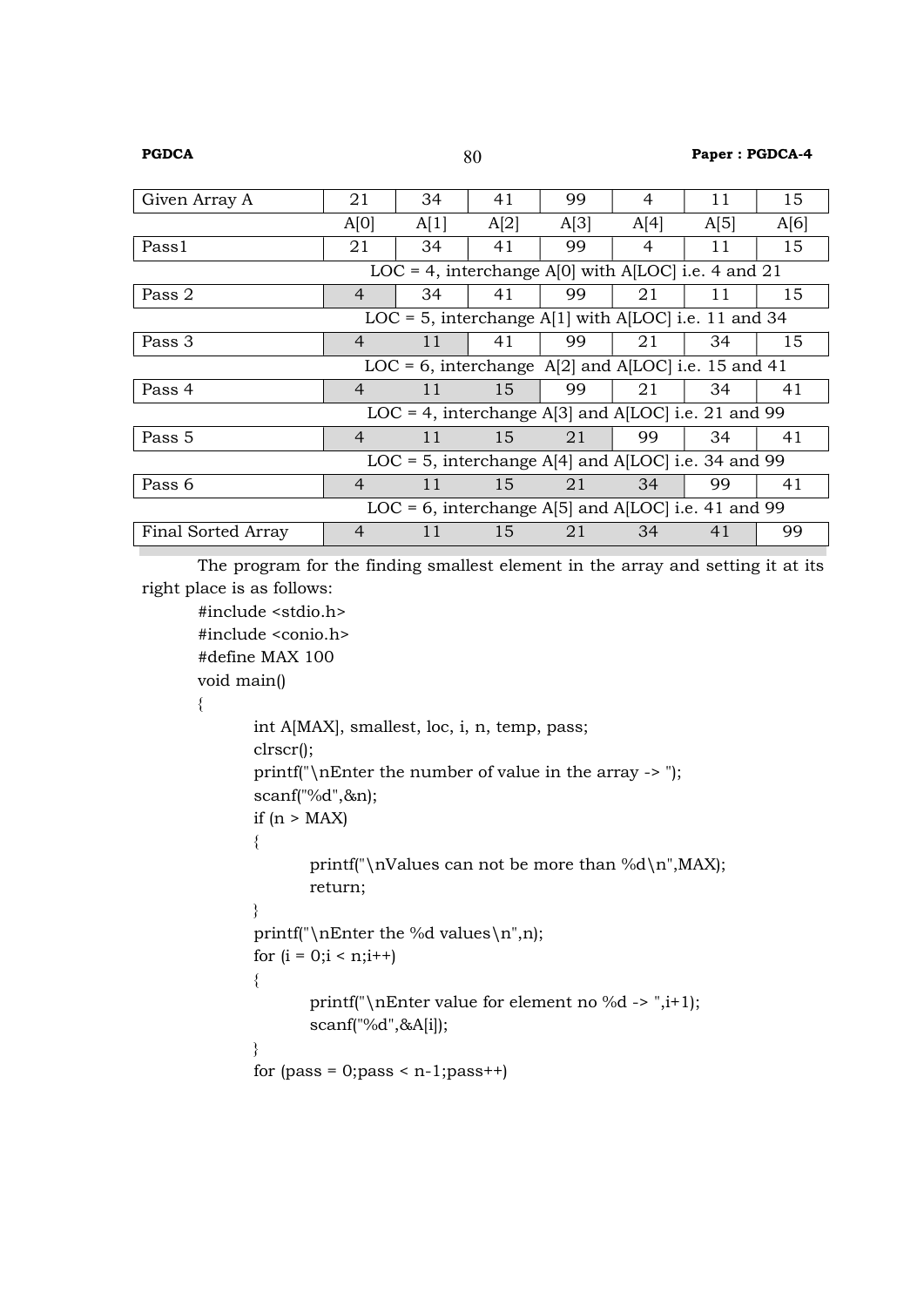```
 { 
             smallest = A[pass]; 
            loc = pass;for (i = pass; i < n; i++)\{if (A[i] < smallest)
\{smallest = A[i];
                        loc = i;
 } 
 } 
            if (loc != pass)
\{temp = A[pass];A[pass] = A[loc];A[loc] = temp; } 
            for (i = 0; i < n; i++) printf("%d ",A[i]); 
            printf("\n\overline{n}");
      } 
      printf("\nThe sorted array is -> \n");
      for (i = 0; i < n; i++)
```
printf("%d ",A[i]);

```
 getch(); 
}
```
# **2.6.6 Quick Sort**

Quick sort is a sorting algorithm that is based on divide and conquer technique. In order to sort an array, this algorithm first selects a pivot element, which is usually the first element, this element is used to divide the array in two parts in such a way that elements smaller than the pivot element are in the left part and elements greater than the pivot element are in the right part. Then the above procedure is applied on the so divided arrays. This procedure is inherently recursive and terminates when only one element is left in the sub array.

The main task in quick sort is to find the elements that divides the array into two halves and to place it at its proper place in the array. Usually, the procedure places the first element (pivot element) in the array at its final location. This task is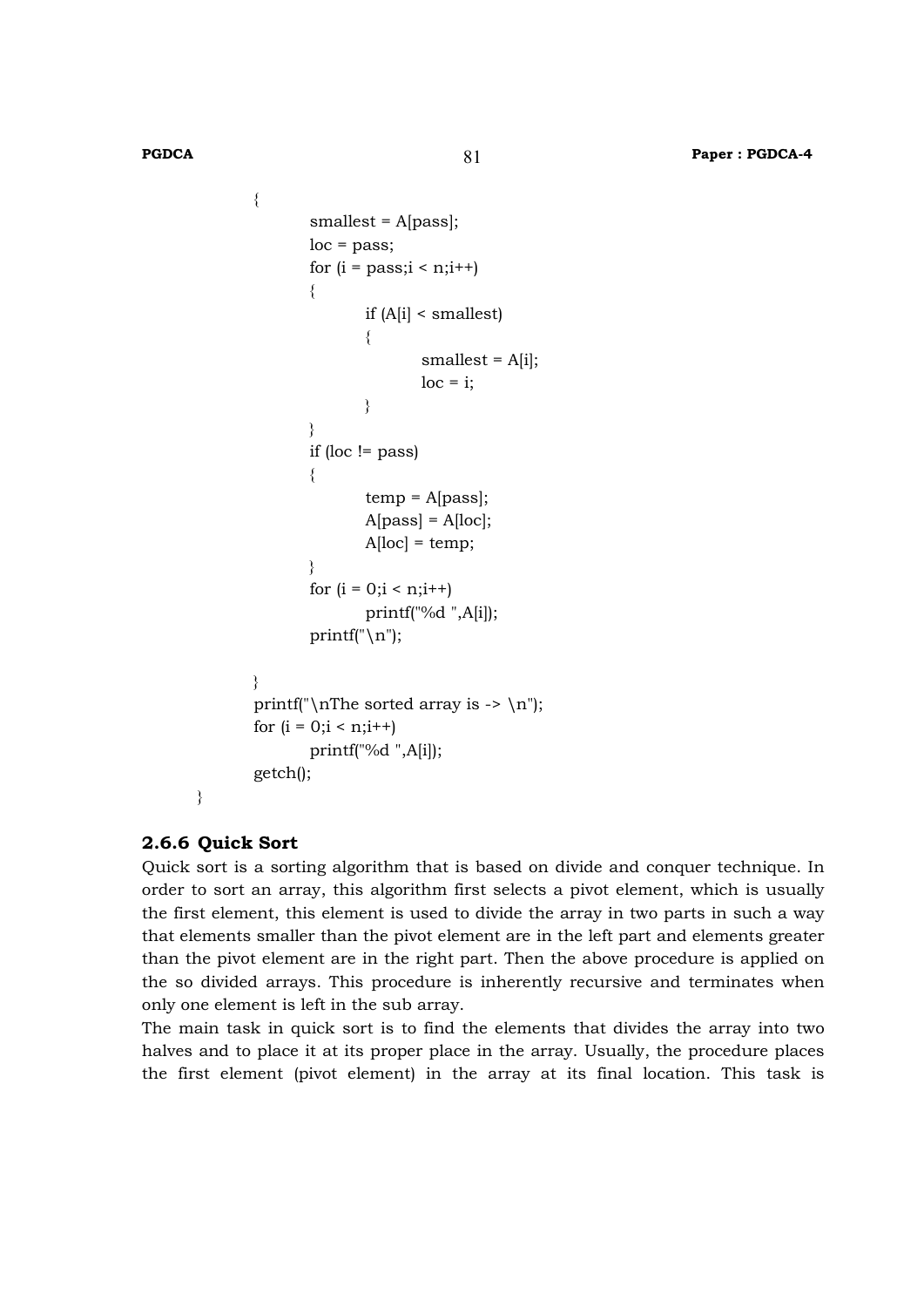performed as below:

- 1. To begin with, set the index of the first element of the array to LOC and LEFT variable, and index of the last element of the array to RIGHT variable.
- 2. Beginning with the element pointer to by RIGHT, the array is scanned from right to left, comparing each element on the way with the element pointed to by LOC, till either
	- a. Element smaller than the pivot element pointed to by LOC is found. In this case, the elements are interchanged and procedure continues with step 3.
	- b. If the value of RIGHT variable becomes equal to the value of LOC, the procedure terminates here. This condition indicates that the element is placed in its final position LOC.
- 3. Beginning with the element pointer to by LEFT, the array is scanned from left to right, comparing each element on the way with the element pointed to by LOC (pivot element), till either
	- a. Element greater than the element pointer to by LOC is found. In this case, the elements are interchanged and procedure continues with step 1.
	- b. If the value of the LEFT variable becomes equal to the value of LOC, the procedure terminates here. This condition indicates that the element is placed in its final position LOC.

 As this procedure terminates, the first element of original array will be placed at LOC, its final location in the sorted array. The elements to left of it will be lesser than this element and elements to its right will be greater than this element. Then these two partitioned array become target of sorting and the above procedure is applied to the sub arrays formed after partition. If only one element is left in a partitioned array then the procedure terminated for that sub array. The following illustration explains the above procedure:

 Let the array be: 25 10 30 15 20 28 To begin with set  $LOC = 0$ ,  $LEFT = 0$ ,  $RIGHT = 5$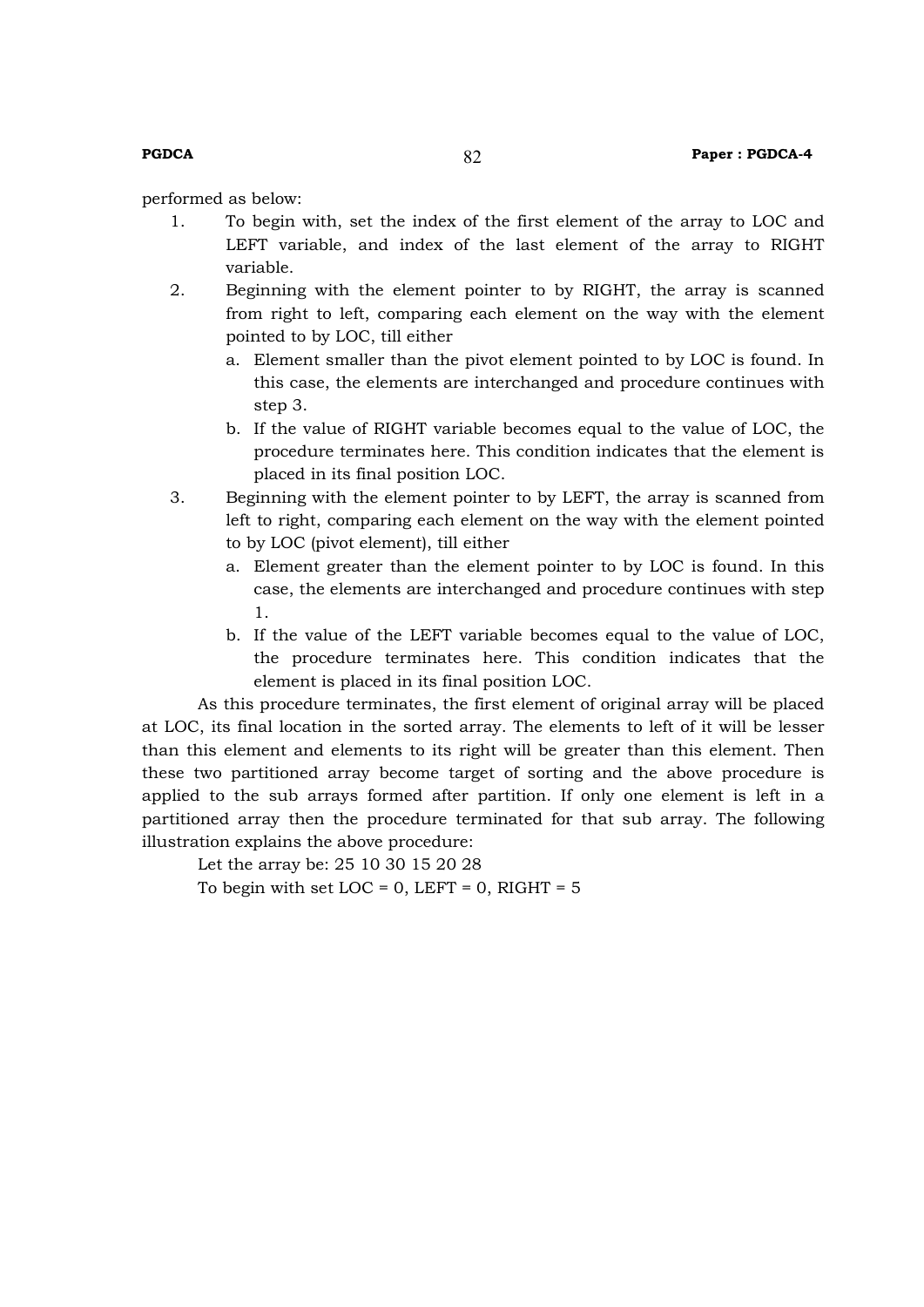| 25                                                                        | 10                                 | 30   | 15   | 20   | 28   |  |  |  |
|---------------------------------------------------------------------------|------------------------------------|------|------|------|------|--|--|--|
| A[0]                                                                      | A[1]                               | A[2] | A[3] | A[4] | A[5] |  |  |  |
|                                                                           |                                    |      |      |      |      |  |  |  |
|                                                                           | Set LOC = 4, LEFT = 0, RIGHT = $4$ |      |      |      |      |  |  |  |
| 20                                                                        | 10                                 | 30   | 15   | 25   | 28   |  |  |  |
|                                                                           |                                    |      |      |      |      |  |  |  |
|                                                                           | Set LOC = 4, LEFT = 1, RIGHT = $4$ |      |      |      |      |  |  |  |
| 20                                                                        | 10                                 | 30   | 15   | 25   | 28   |  |  |  |
| Set LOC = 4, LEFT = 2, RIGHT = 4                                          |                                    |      |      |      |      |  |  |  |
| 20                                                                        | 10                                 | 30   | 15   | 25   | 28   |  |  |  |
| Set LOC = 2, LEFT = 2, RIGHT = $4$                                        |                                    |      |      |      |      |  |  |  |
| 20                                                                        | 10                                 | 25   | 15   | 30   | 28   |  |  |  |
| Set Loc = 2, LEFT = 2, RIGHT = $3$                                        |                                    |      |      |      |      |  |  |  |
| 20                                                                        | 10                                 | 25   | 15   | 30   | 28   |  |  |  |
| Set LOC = 3, LEFT = 2, RIGHT = $3$                                        |                                    |      |      |      |      |  |  |  |
| 20                                                                        | 10                                 | 15   | 25   | 30   | 28   |  |  |  |
| At this point the procedure terminates. Element 25 is placed in its final |                                    |      |      |      |      |  |  |  |
| location in the array, and it divides the array into two sub arrays       |                                    |      |      |      |      |  |  |  |
|                                                                           |                                    |      |      |      |      |  |  |  |

20 | 10 | 15 | and | 30 | 28 Elements in the left sub array are smaller than the pivot element 25 and elements in the right sub array are greater than the pivot element 25.

 The recursive procedure for splitting and sorting can be implemented as follows:

```
#include <stdio.h> 
#include <conio.h> 
#include <stdlib.h> 
#define MAX 100 
void Qsort(int *a, int low, int high); 
void main() 
{ 
        int i,n; 
        int A[MAX]; 
        clrscr(); 
        printf("Enter the number of elements in the array -> "); 
        scanf("%d",&n); 
        randomize(); 
       for (i = 0; i < n; i++) { 
               A[i] = random(100);
```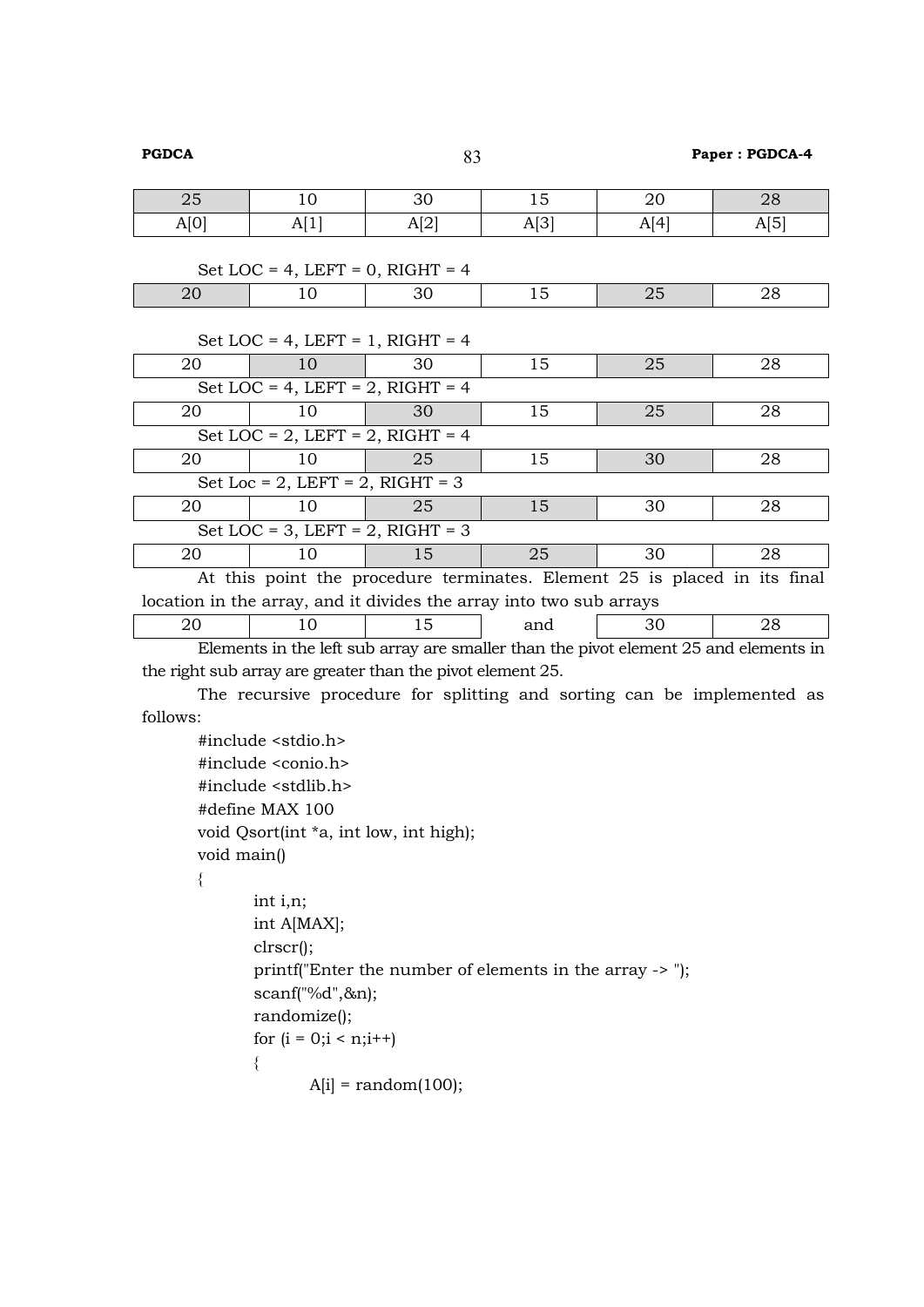**PGDCA** Paper : PGDCA-4

```
printf("\nThe element no <%3d> is -> %3d",i+1,A[i];
        } 
       Qsort(A, 0, n-1);printf("\nThe sorted array is -> \n");
       for (i = 0; i < n; i++) printf("%d ",A[i]); 
        getch(); 
} 
void Qsort(int *a, int low, int high) 
{ 
       int p = a[low];
        int tmp; 
       int 1 = low, h = high;if (low >= high)
          return; 
       while (l < h) { 
               while (p \leq a[h])\{ h--; 
                      if (l == h) break; 
 } 
               tmp = a[1];a[1] = a[h];a[h] = tmp;while (p > a[1]) l++; 
               tmp = a[1];a[1] = a[h];a[h] = tmp; } 
        Qsort(a,low,l-1); 
        Qsort(a,h+1,high); 
}
```
# **2.6.7 Comparison of Sorting Techniques**

Bubble sort is the easiest algorithm for implementation, however it is not the best in terms of performance. Quick sort on the other hand is difficult to implement but is far superior to bubble sort in terms of performance.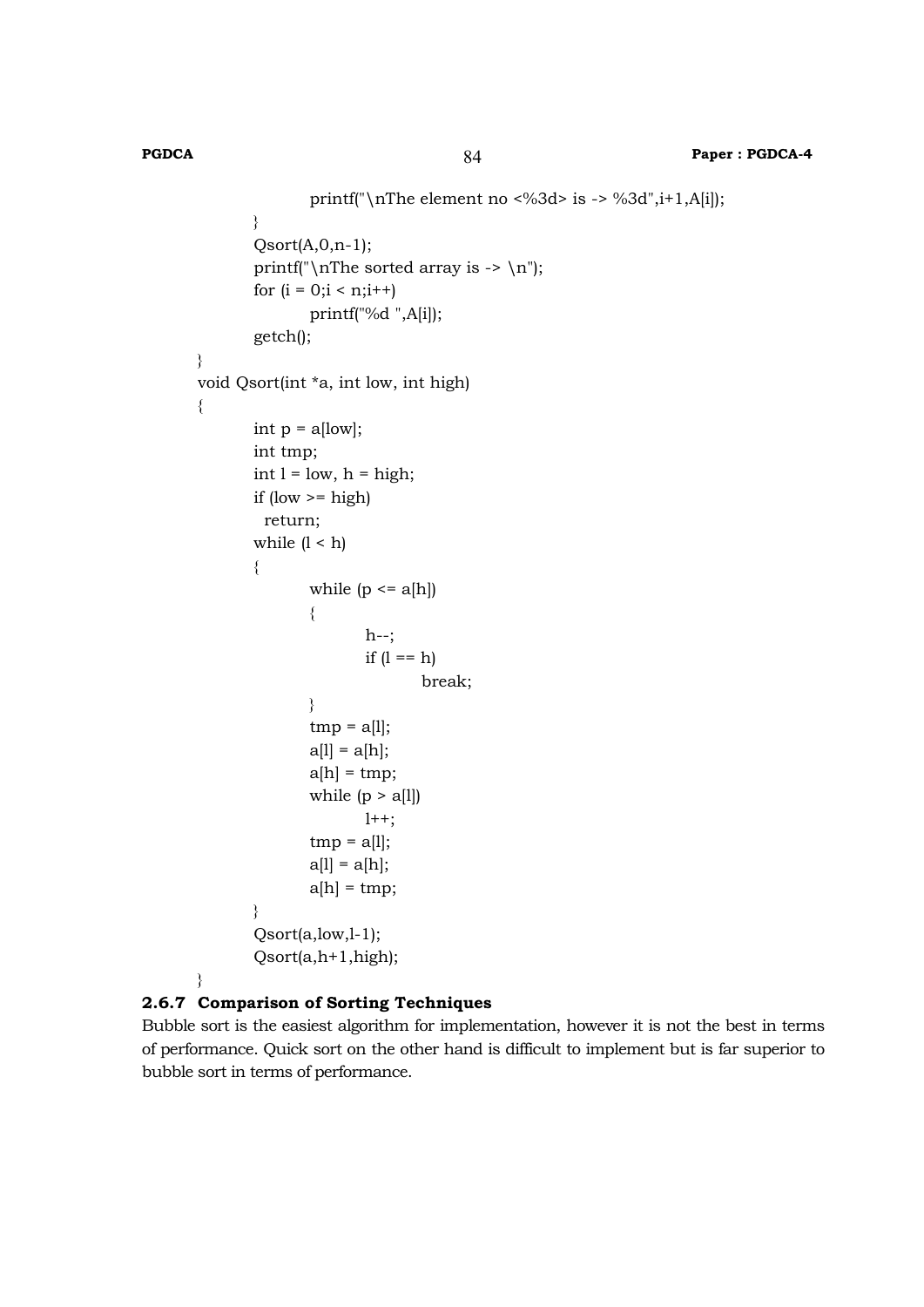Following is the comparison of the above discussed sorting algorithms for best, average and worst cases. Worst means when order of a sorted array is to be reversed, which generally does not happen and all other cases fall under average case. The performance of these algorithms is judged by the number of comparisons made for sorting.

| <b>Sorting Algorithm</b> | <b>Average Case</b>        | <b>Worst Case</b> |
|--------------------------|----------------------------|-------------------|
| Bubble                   | $N^2$                      | $N^2$             |
| Insertion                | $N^2$                      | $\mathbf{N}^2$    |
| Selection                | $N^2$                      | $N^2$             |
| Quick                    | $(n)$ log <sub>2</sub> $n$ | $N^2$             |

Quick sort performs better than all other algorithms under average case. In case of 100 element array sorting is done by making  $100*7 = 700$  comparisons only where as in other algorithms the comparisons are near 10000.

### **2.6.8 Summary**

Sorting is the process of arranging the data in ascending or descending order. Bubble sort is the easiest to implement algorithm but is slowest of all. The basic idea is to compare two neighboring objects, and to swap them if they are in the wrong order.

Insertion sort is implemented by selecting the first smaller number and then placing it at its position after shifting the other elements. The process is repeated for all the numbers in this way. Insertion sort is well suited for sorting small data sets or for the insertion of new elements into a sorted sequence.

Selection sort is based on selecting the smallest or the largest element and placing it at its right place. We repeatedly find the next largest (or smallest) element in the array and move it to its final position in the sorted array and subsequently reducing the effective array size.

Quick sort is the fastest algorithm and is based on recursion. Under this a pivot element is selected and the array is divided in two halves by placing elements, smaller than the pivot element, on its left and larger on its right. Then the process is repeated in the sub array till only one element is left in a sub array.

## **2.6.9 Short Answer Type Questions**

- 1. What are the various sorting algorithms available?
- 2. Why bubble sorting is slow?
- 3. What are the characteristics of insertion sort?
- 4. Why recursion is the natural way of implementing quick sort?

#### **2.6.10 Long Answer Type Questions**

- 1. Discuss in detail the bubble sort algorithm.
- 2. Discuss in detail the insertion sort algorithm.
- 3. Discuss in detail the selection sort algorithm.